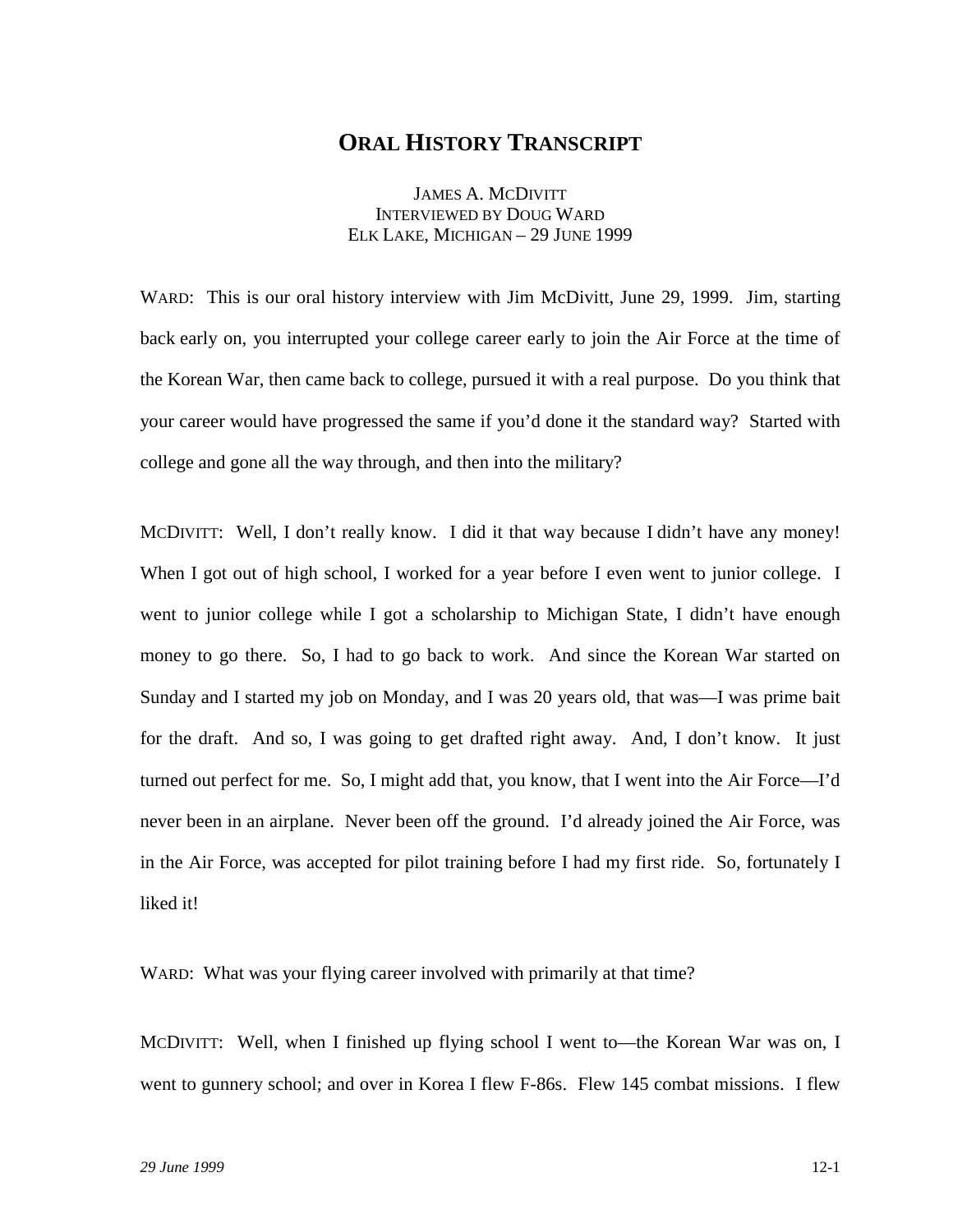my last one 2 hours after the armistice was signed—with a lot of trepidation. Nobody wants to get shot down after the war is over! But anyway, I did it. They allowed us to—they were very generous. They allowed us to fight for another 12 hours. So anyway, when that was over I came back and I was in a fighter squadron in Maine, then another one in New Jersey, and then I went back to school at the University of Michigan.

WARD: To what I think would be a stellar academic career. As I recall, you graduated top of your class.

MCDIVITT: Yes.

WARD: One would get the impression that perhaps the military experience really gave you that sense of purpose.

MCDIVITT: Well, it focused me a lot more. I think probably the thing that really focused me was when I was going through pilot training. If you were an aviation cadet that came into the program as a civilian, if you washed out of flying school you went back to being a civilian. Because the Korean War was on, there were a lot of people trying to join the Air Force and get into pilot training. And in a class—entry time from when you applied to when you got into a class, sort of—you had to stretch out. And my deferment from the draft was fixed, and the class I was going to get into stretched out past that time. So, I was notified by the Air Force I had a choice of either letting that deferment expire and taking my chances on whether the Army would call me before the Air Force did or joining the Air Force as a private. But I elected to do that. And then now I was already in the military, and if I washed out of pilot training I went back to being a private or an enlisted man for four years. And four years to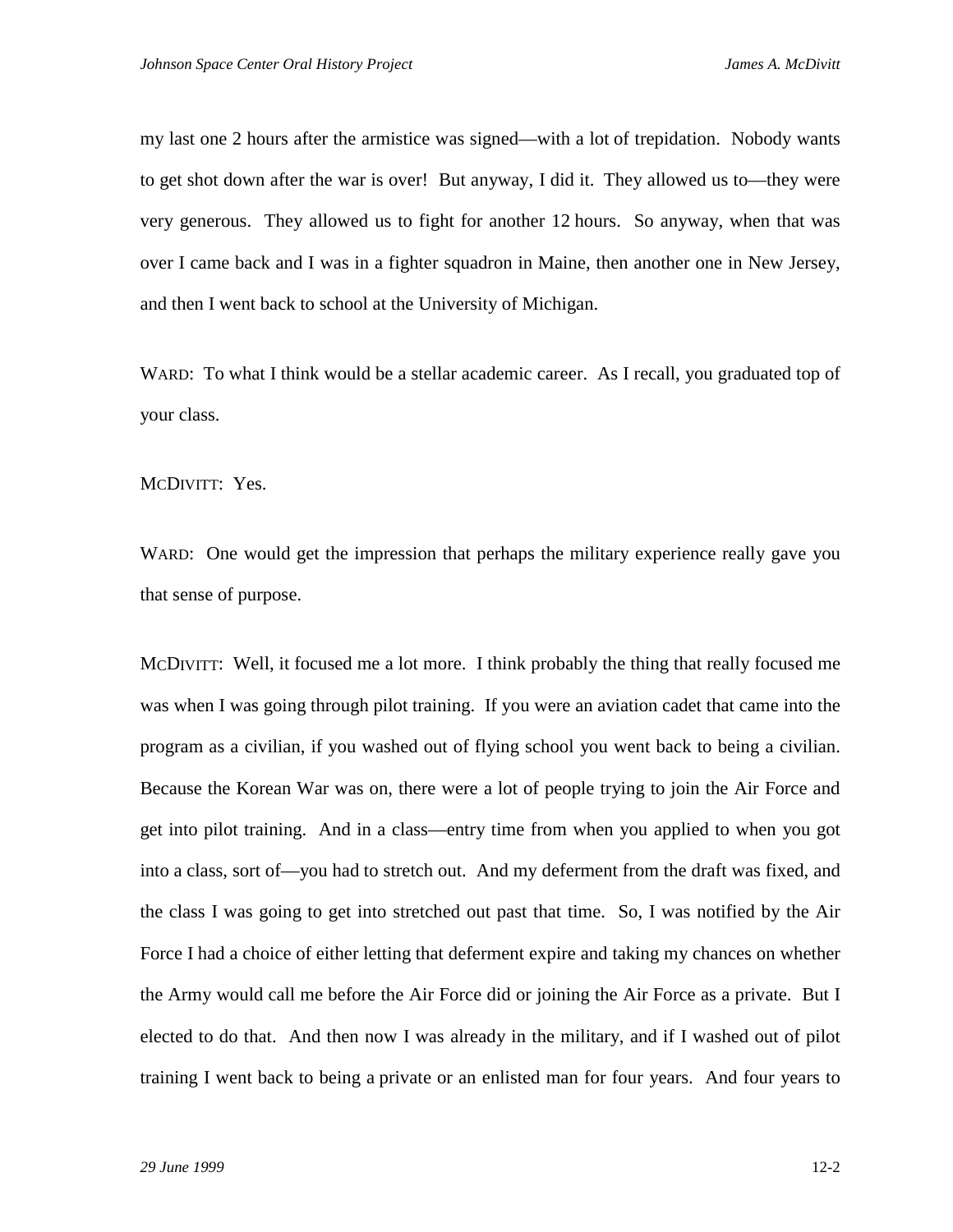somebody who's that age is a lifetime! And I really didn't want to do that for four years. So, I got a lot more focused in what I was doing!

WARD: Were you one of these people for whom flying was just instinctive?

MCDIVITT: Well, it turned out it—that's right. It was, really. Having never been in an airplane and no idea what it was all about, and I think I was the first guy to solo in my pilot training class—even though there were guys in there that had 100 hours of flying time before they ever came into the Air Force. So, I did it very quickly. I just took to it.

WARD: After graduation at the top of your class in Michigan, you went in then in Test Pilot School.

MCDIVITT: Right. I went right from school—right from the University of Michigan out to the Test Pilot School, and I went through that in the class of—'59C I think it was.

WARD: What motivated the decision to go that direction as opposed to going off into civilian life?

MCDIVITT: Well, first of all I had a commitment to the Air Force where I would take another two or three years. I was a regular officer. I'd got selected for a regular commission when I graduated from pilot training. I think there were two of us out of all those classes. And so, I didn't have a finite time that I was going to retire or leave or anything like that, unlike the Reserve officers. And as a matter of fact, in those days there were very, very few Regular officers in the Air Force. They were mostly Reserve; probably 90% Reserve. But every time you went to a school or something, you took on another commitment.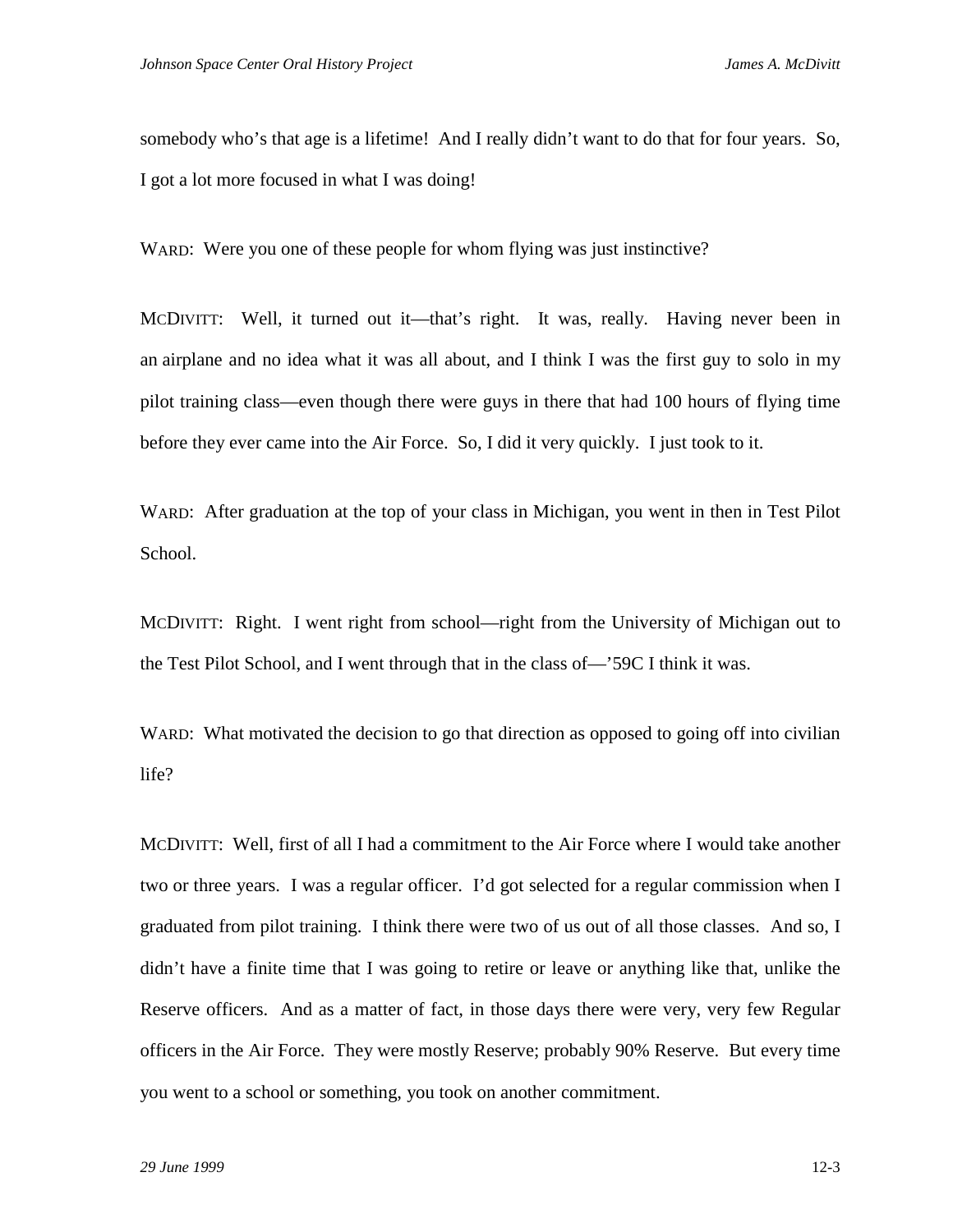And so, I really didn't have much choice. And since I—when I was at school, I thought I'd like to go on and get a Master's degree. I'd been straight A's all the way through school. And I'd read a brochure that the Air Force had put out, or I guess it was a monthly newsletter or something, about somebody who had really good grades and they were going to allow him to go on to school for one more year. The Air Force policy was two years at a time but no more than three years total. And since this other guy—I'd found out the other guy was—another guy was going to do it, I thought, "Well, I'll try that." So, I was really focused on getting a graduate degree; and I applied for that, and all of a sudden it was turned down. And I had an assignment to Wright-Patterson Air Force Base [Ohio] into a Project Office as an engineer, which is about the last thing in the world I wanted to do!

Ed [Edward H.] White [II] and I, the fellow I flew with on Gemini IV, were going to school together. We lived just down the street from each other. And he was going on to the Test Pilot School. He'd applied for it years before and been accepted; and normally it was about a year to two-year process to get the application and get accepted. Well, this was already like April or May. I thought, "Heck, I'll do that!" I had a squadron commander who had been through the Test Pilot School, oh, at one time and I liked the way he flew and stuff, and so I put in my application, I think in either April or May. And I heard back in about two weeks that I'd been accepted, which was a whole different route for my career!

WARD: Was Ed White a big motivation in your going that direction?

MCDIVITT: Well, no, he was going to do that. We were friends, and it was a better alternative than going to Wright-Patterson as an engineer in a Program Office! But it was a non-flying job, and it didn't sound like a good deal to me. So anyway, we went out there. We were in the same Test Pilot School class.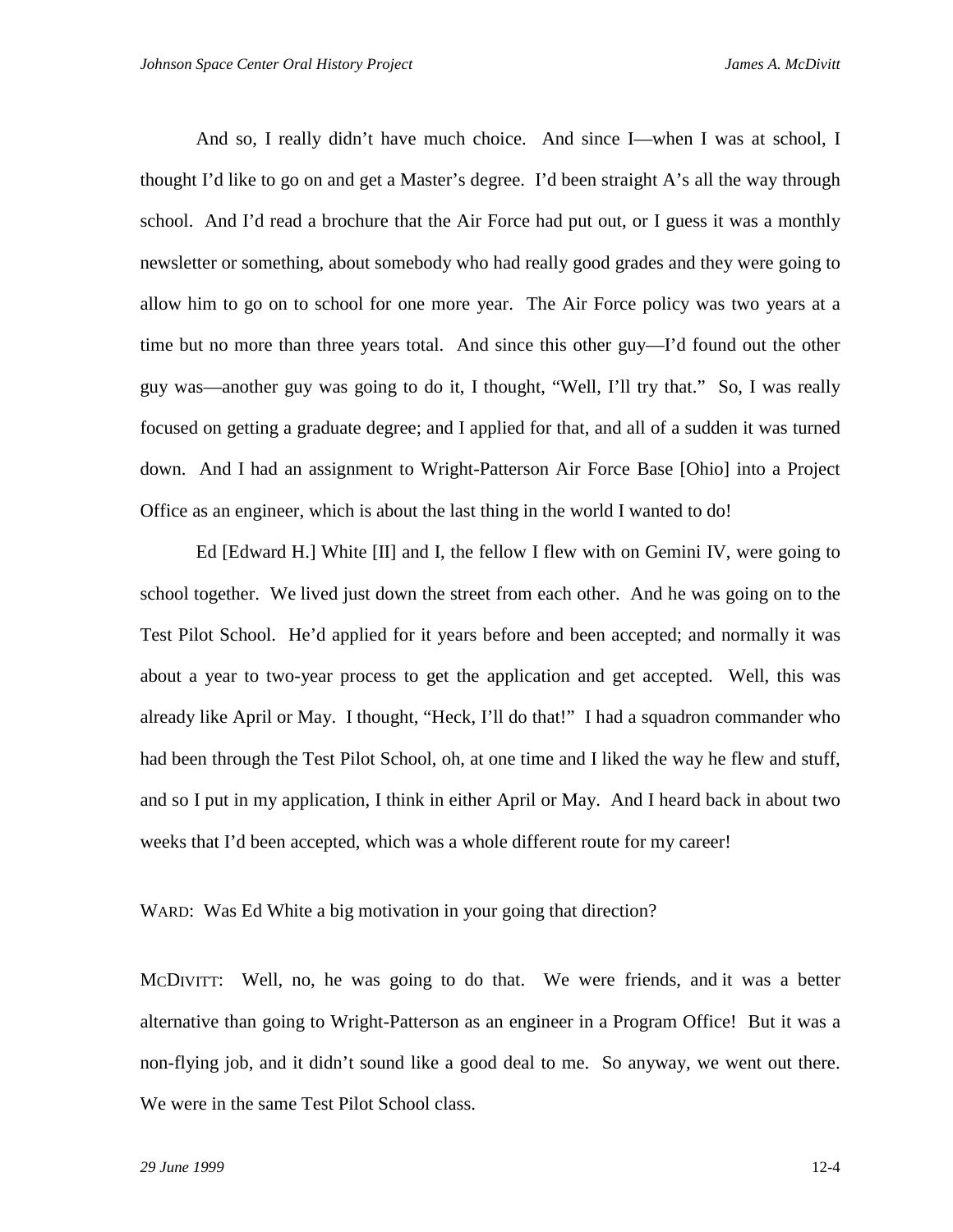WARD: So often I've heard astronauts asked the question from your sort of background, "How did you happen to go from being a test pilot to being an astronaut?" The standard answer always has been, "Because it's just a natural extension of test piloting." But I get the impression in your case that you may have been a little reluctant to give up the test pilot business to take a shot at being an astronaut.

MCDIVITT: Well, both of those are right. It is a natural extension of flight testing. But after I got out to Edwards and went through the Test Pilot School there, I got selected to stay at Edwards as a test pilot. All the other guys went other places, but I got to stay there. And there are very few fighter test pilots. I think we had nine or ten. And it was a great job. Probably the best job that I've ever had.

And as we were—as I was going along really enjoying the fruits of my labor, so to speak, I'd been there in flight test a couple of years when my boss called me in one day and said, "Jim, we've got this really great opportunity for you. We're going to—the Air Force is starting up a school called, I think it was the Aerospace Research Pilot School or something like that. But the concept was that we'd take guys who were already test pilots and send them through the school and train them to be astronauts, keeping in mind that we didn't—really hadn't flown anything at that time in space, and the Air Force had no space program and a lot of other things.

WARD: Was this, what? 1960, '61?

MCDIVITT: This was 19—about 1960 or—yeah, it was 1960 or '61, I forget exactly the date. And I promptly told him that I was not interested in it whatsoever! And I had—I'd just had enough schooling for a while. I wanted to fly airplanes and continue to do what I was doing.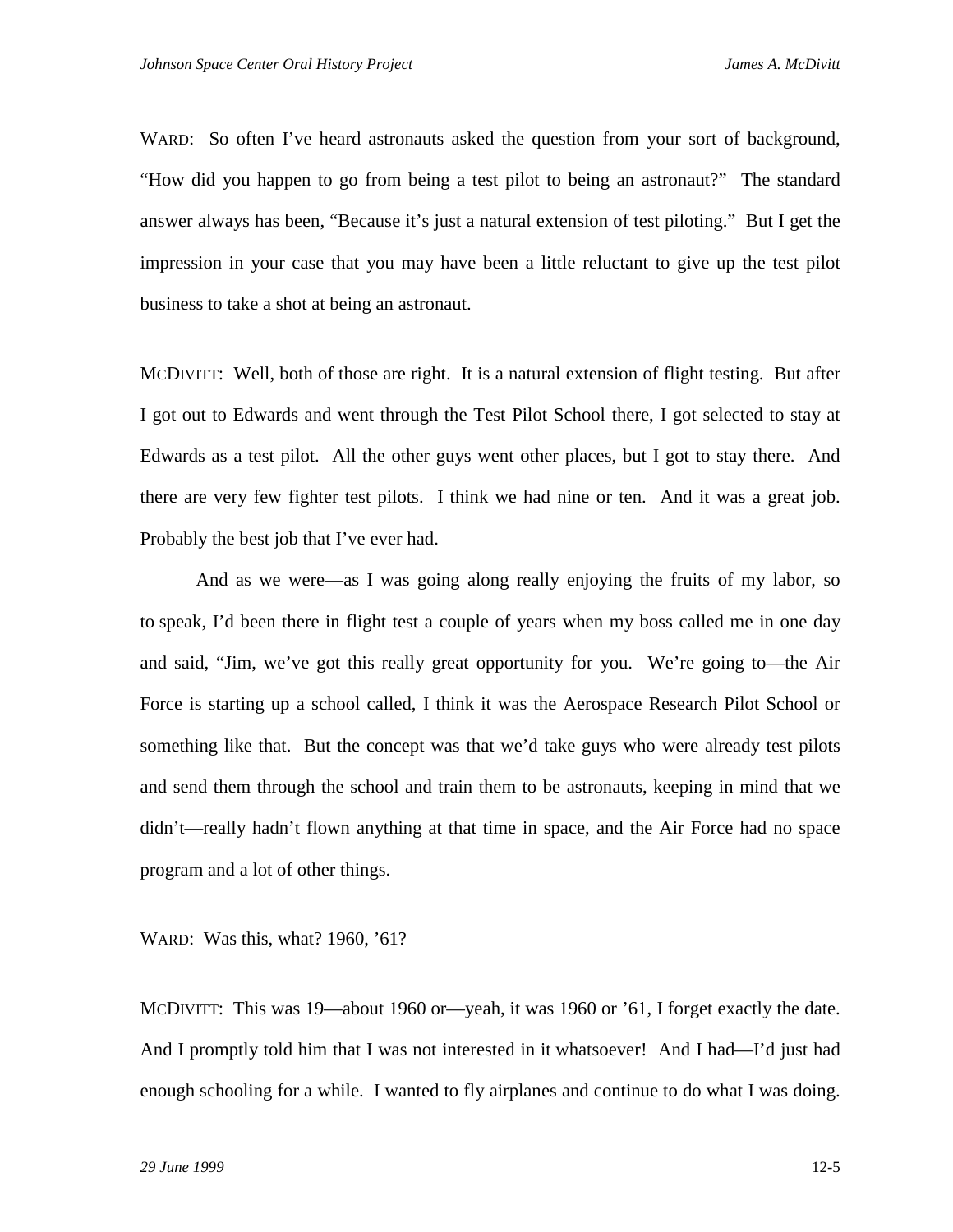And so, finally he told me in no uncertain terms that I was going to school! So, I saluted and said, "Yes, sir! I didn't really know you wanted me to!" So, anyway I went down through there. But I was the first student in the Aerospace Research Pilot School.

WARD: Was this in preparation for Dyna-soar?

MCDIVITT: Yeah, it was really to get people in the Air Force qualified to get into space as pilots. And the Air Force was talking Dyna-soar at the time. They didn't really have anybody assigned to it but there was a concept. There was going to be an Air Force space program. Keeping in mind also that, at that time, there wasn't a definition of the roles and missions of all the different military services and NASA. As a matter of fact, the Air Force and the Army were still fighting over who was going to have control of ballistic missiles.

Anyway, I pretty much got sent to the Aerospace Research Pilot School. And I was a student, and Frank Borman was one of the instructors. He'd just graduated from the Test Pilot School and went right in there as an instructor. We had a couple of other guys. And what really happened was that there were let's see, one, two, three—there were about four of us—three pilots and an engineer—that really put the class together. Put the curriculum together. I did most of the flying for the flying curriculum part. We designed—wrote the specs for—we didn't design, but we wrote the specs for simulators. We wrote the specs for changing some of the airplanes; putting a rocket engine on it. If you've seen *The Right Stuff*, that was—that really came out of the Test Pilot School. We taught each other. We just sort of divided up the things that we wanted to—thought we ought to learn, and then one of us would bone up on that and then we'd teach the other guys. And then we went around the country, finding different universities that could support us, and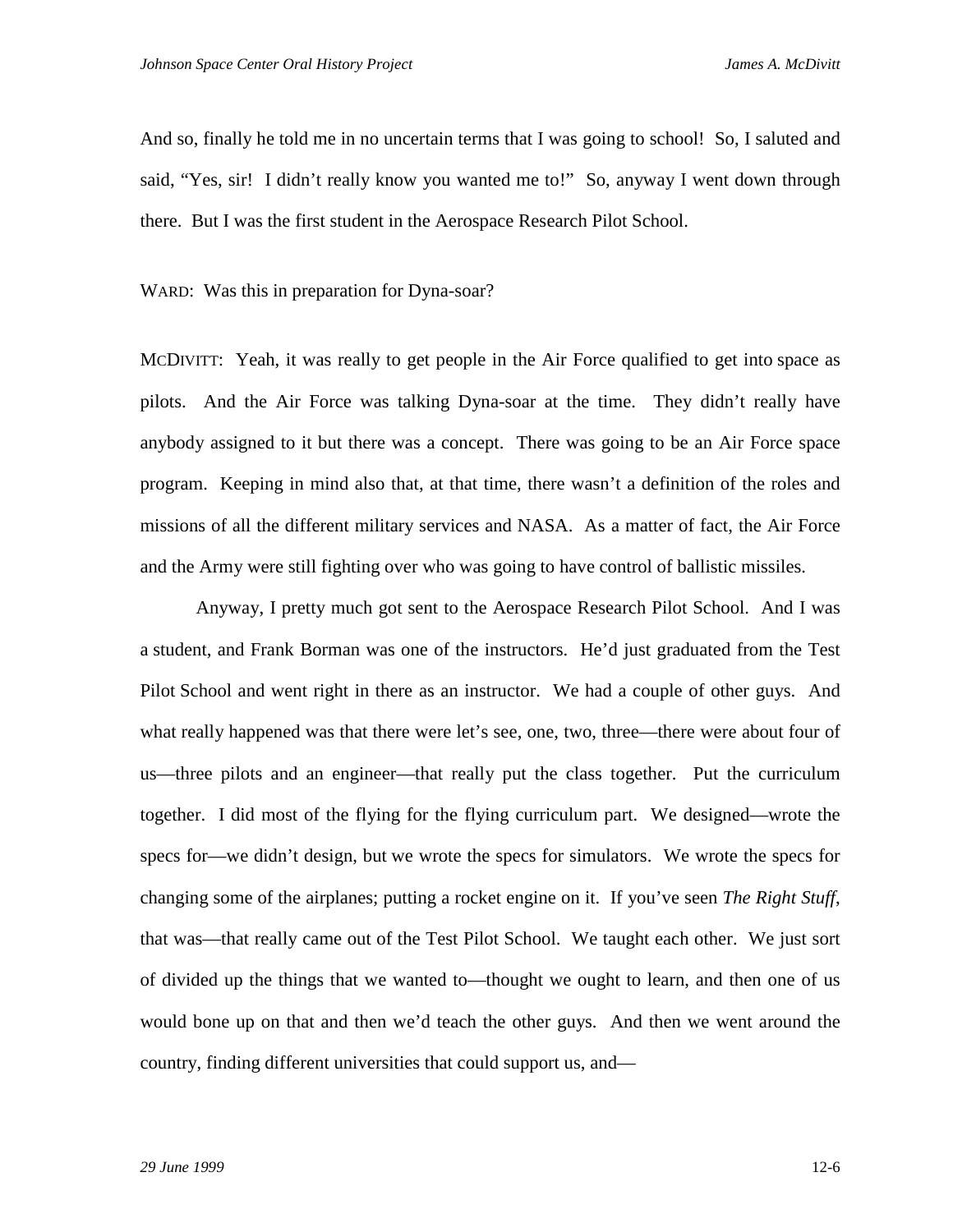WARD: It sounds very similar to what was going on in Mercury at the same time, where spaceflight was being invented.

MCDIVITT: Oh yeah! Yeah. Yeah. We were sort of inventing it in the academic sense. They were inventing it in the operational sense. But anyway, when I got all through with that, which was—I think it was about a six- or eight-month course, I went back to flight testing and had only been there a short time when Bob [Robert M.] White, who was the number one X-15 pilot in the Air Force, was going to leave. And the number two guy was going to move up, and they asked me if I'd like to become the new number two guy for the Air Force. Of course I jumped at that!

And then the F-4 Program—Air Force F-4 Program—was going to start, and my boss called me in and told me I was going to be the project officer—project pilot on that. That was really a cushy, wonderful job. And about the same time, then, I—another one of my bosses called me in and said they'd like to have me—like to assign me to the Dyna-soar Program. Well, by then I knew enough about space that I thought, "Well, I better look into this a little bit more!"

WARD: This might not last.

MCDIVITT: Yes! So, I hopped in a T-33 and flew up to Boeing and spent about three or four days going through the plant, talking to the guys, and my conclusion was that the Dynasoar Program would never fly. The spacecraft was wrong. They were trying to make it a military weapon system. It wasn't. It was too heavy. There wasn't a rocket that could lift it. And so, I went back and told my boss I really wasn't interested in the Dyna-soar Program.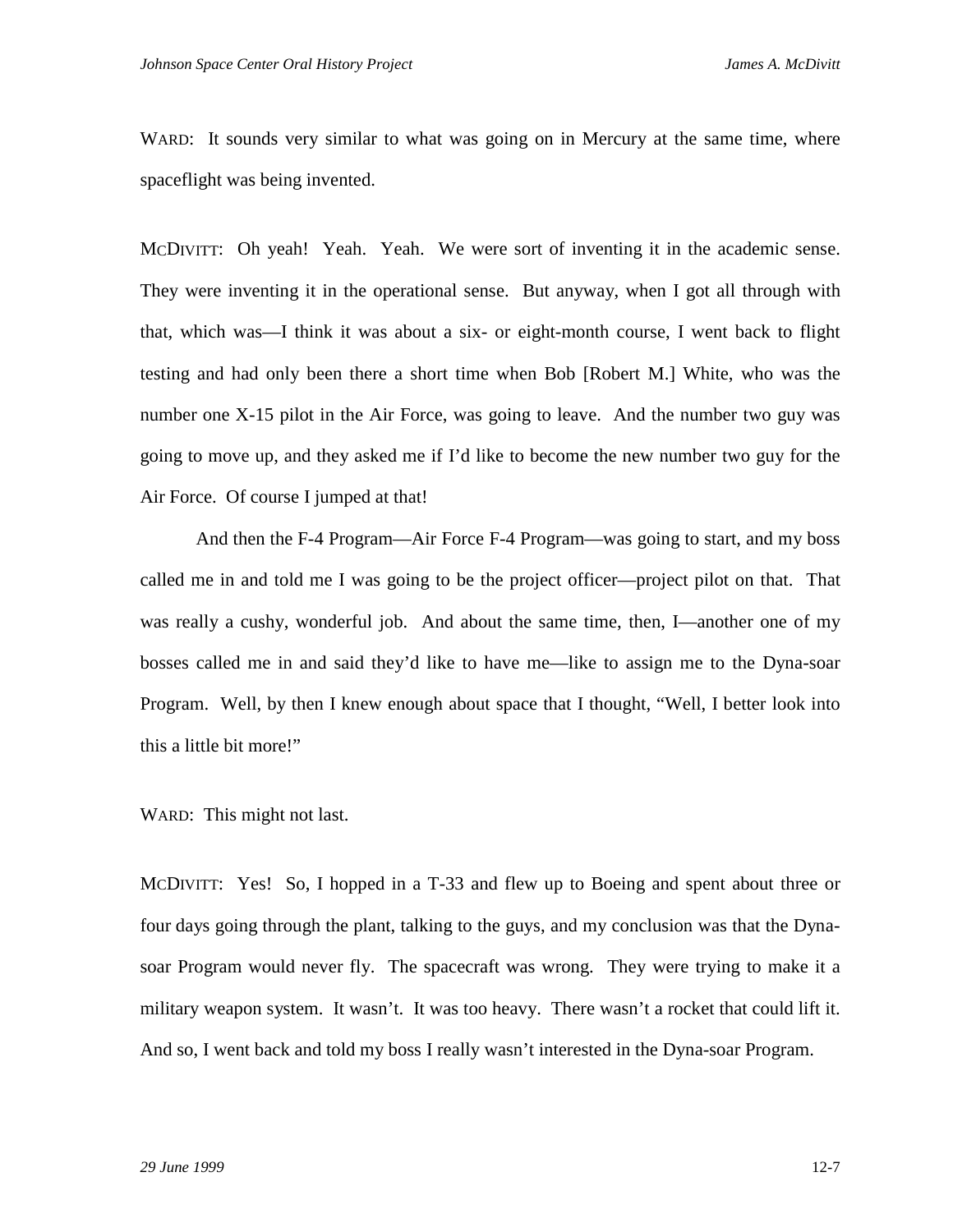WARD: Just like the Space Shuttle.

MCDIVITT: Yeah, kind—well, actually it was—no, it was a lot more screwed up than anything else I've ever seen! As a matter of fact, it was kind of funny because a month or two before I was out there, the Secretary of Defense I guess it was, had been out there and looked at it, and told them that they had to make it into a weapon system. And it reminded me of a B-17. About the only thing they didn't have was a side-facing window with a .50 caliber machinegun in it! I think it was really bad.

WARD: But Dyna-soar really did contribute a lot to Shuttle development.

MCDIVITT: Oh yeah. Well, there were a lot of programs that did. You know, it was a lifting body concept and the landing thing, but it never flew. But anyway, when I went back and told him I wasn't interested in that, I was informed that that was the first time that an Air Force test pilot had ever turned down a premier, "premier" program that the Air Force had! I said, "Well, I'm sorry. But it isn't going to fly." And of course, it didn't.

So anyway, there I was, assigned to the X-15 Program, the new project officer on the F-4, and then I'd been selected to go over to France and flight test a bunch of French airplanes for about a month. And just before I left, my boss called me in and said, "Jim, there's going to be a NASA astronaut selection here while you're gone. Do you want us to submit your name?" "No! Absolutely not!" He says, "Why not?" I said, "Well, you know, I want to fly the X-15. I want to stay here and fly airplanes, and that's what I want to do." And he said, "Okay." So, he said, "I was hoping you'd say that."

So anyway, I went over to France and spent a month flight testing a bunch of their fighters and a bomber. Then came back, and I started getting involved in the X-15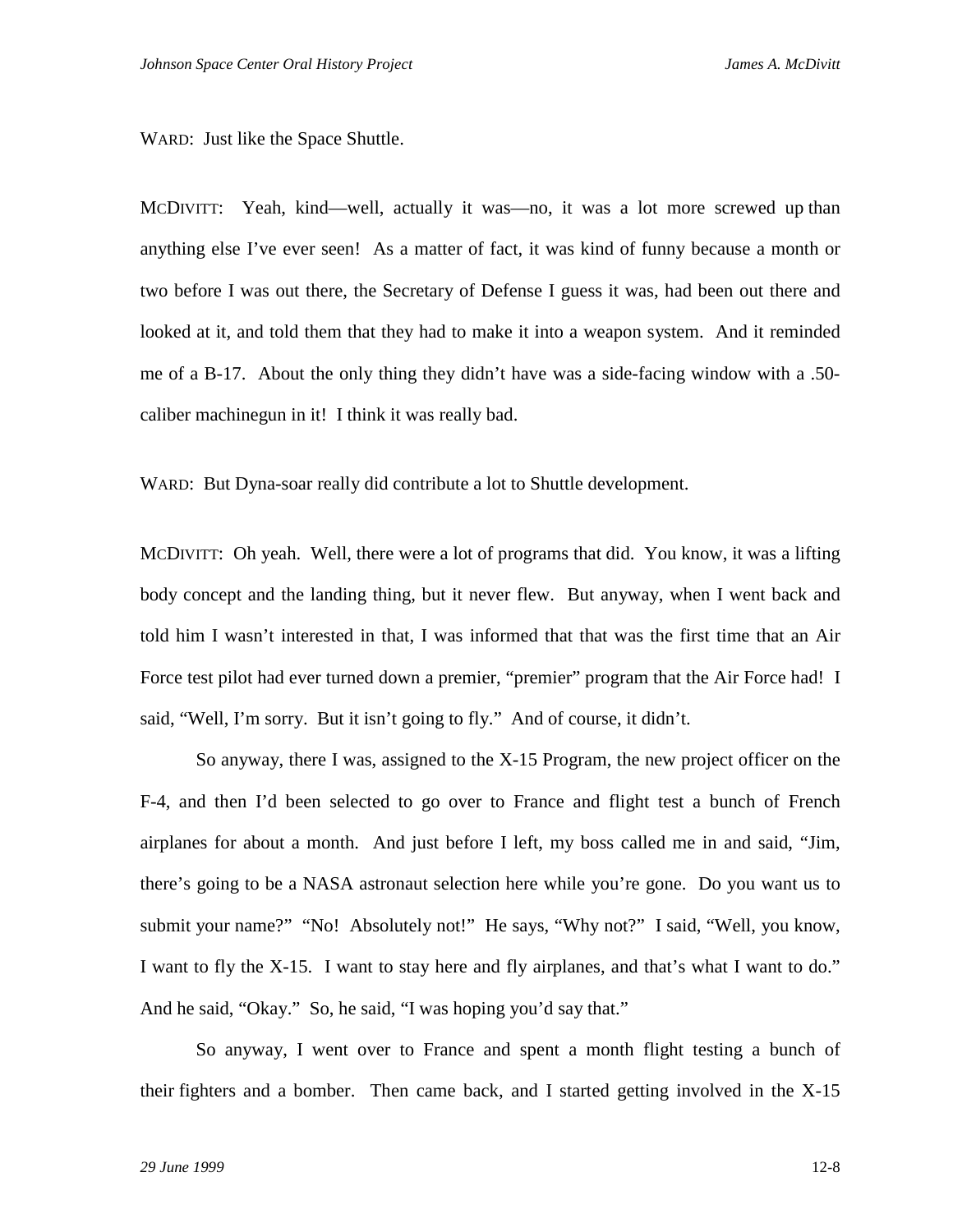Program. And we finally got an F-4 in and we were starting to do a little work on it. And then my conscience began to bother me because I knew I was a good pilot, and the Air Force had sent me to Michigan, the Air Force had sent me to Test Pilot School, the Air Force sent me to Aerospace Research Pilot School, and I had always done well academically. And, "Oh golly, you know. Should I do what I really want to do? Or should I do what I—make the best contribution I think I can to the country?" And I mean, that sounds kind of dorky today but that's the way I felt!

And so, one night—late in the evening I called Bob White up. He was the X-15 pilot that was leaving. And I was pretty sure that he was the guy that had selected me to replace him, and I didn't want to let him down. And so, I went over there.

I called him and asked him if he had some spare time. So, I went over there and we sat around and drank beer for four or five hours and talked the whole thing through. And he told me that I should really do what I thought was best, and that I wouldn't be putting him in a bad light by sort of backing out of the X-15 Program. And so anyway, he said that he'd but by then the astronaut selection had been closed for about a month, maybe two months. And so, he said he'd see what he could do with respect to the Air Force, because the Air Force was having a selection process in front of the NASA process.

So, we met down at the flight operations the next morning at about five o'clock. He called back to the Pentagon. He was a big deal in the Air Force. Even though he was only a Lieutenant Colonel, he was "the" pilot at the time. Called back and talked to some of his General friends; and they agreed they would accept my application a couple of months late. So, we had to get it out right away. I couldn't type; he could. So, this Lieutenant Colonel sat down and typed the Captain's application! So anyway, we got the application done; and we had to get it out right away. Remember, no faxes in those days. We had to use the mail. So,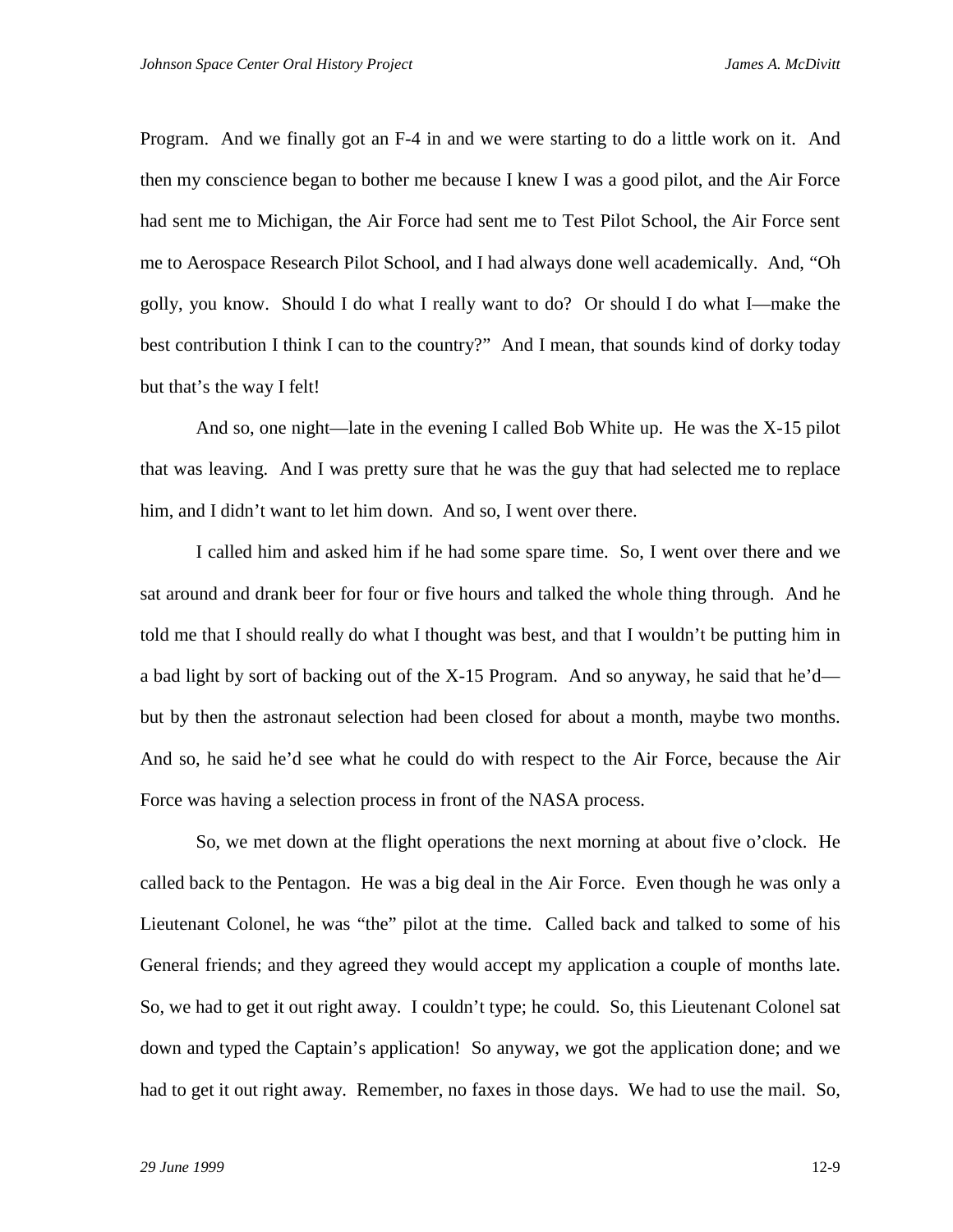I took it up to the instructor of flight test—who was a full Colonel—and left it with his secretary and asked her to have the Colonel sign it and ship it out right away because they were waiting for it. About—and then I went back down to flight test operations.

By then it was about 7:30 or so. And I got a flight coming up. And so, I was in my in where my desk was. I was going to call it "an office." It really wasn't an office! But anyway, I was in at my desk, filling out a flight test card when the Colonel came storming into my office, looking—he didn't even have his hat on! You never go outside in the Air Force without a hat. But anyway, he came in storming in with no hat, threw my application on the floor, and called me a traitor to the Air Force. Whereupon I jumped up, saluted, and said, "Good morning, sir. How are you?" I knew how he was. He wasn't very good. And he told me that he wanted me to withdraw my application, that he wanted me to stay there, that I was providing a disservice to the Air Force by leaving the Air Force, going to NASA. And I told him I couldn't really do that. I'd already made up my mind. I'd gotten Bob White involved in it. Air Force Headquarters was expecting it. And so, he yanked me off the X-15 Program right there. He said, "You're off that program!" he says. "Your career is over!"

So, I had all my eggs in one basket. And fortunately, I got selected! I might add that many years later, after I'd left the Air Force, I got a letter from that guy. His name was Peterson I think. I got a letter from him that said, "Jim, I'm sitting here on my patio in Albuquerque" I think. "I'm retired, and I was just sitting here thinking about my Air Force career and all the great decisions I made. And," he said, "there was one really bad one I made. I wanted you to know that I realize that I should never have threatened you like that."

WARD: That was a pretty significant group that you joined with. The, I think, first group after the original seven. As I recall, they dubbed you guys "The Original Nine."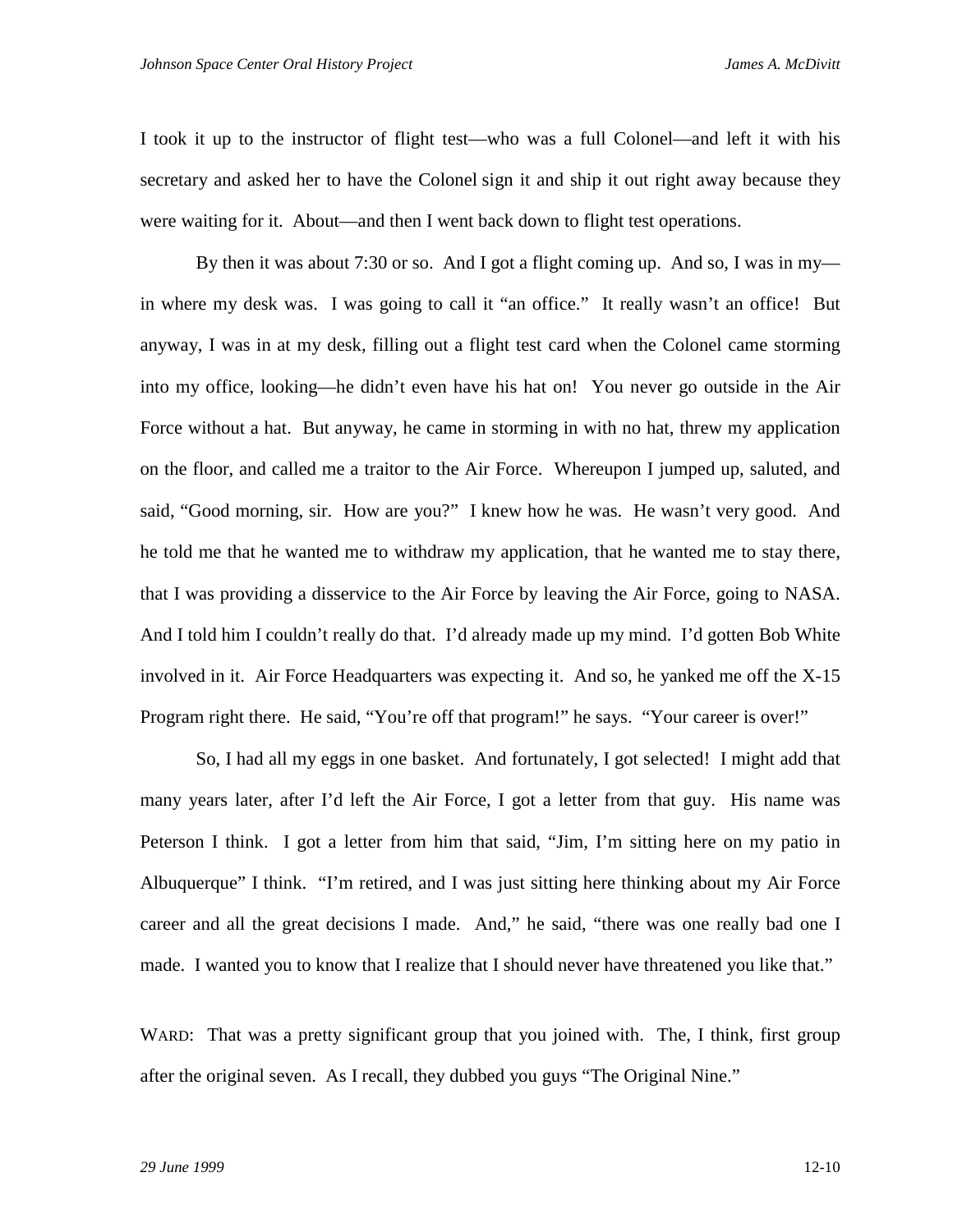## MCDIVITT: Yeah.

WARD: And you really became kind of the core, as you look back on it—the management core, the leadership core of the Apollo Program. And also, a lot of the leadership and command responsibilities for Gemini. Did you have much involvement with Mercury at that time? Or was it pretty much straight into Gemini and Apollo?

MCDIVITT: Oh no. See, when we got there the—by the time we got to NASA, it was around the 1<sup>st</sup> of October of '62. [Alan B.] Shepard [Jr.], [Virgil I. "Gus"] Grissom, [John H.] Glenn [Jr.] , [M. Scott] Carpenter had already flown. And we got there early in October. We were told we were going to have like a month to sort of get settled in. But the second day we were there, I think, we were told we were going to leave for the Cape [Canaveral, Florida] that night for [Walter M.] Schirra's [Jr.] flight. So, we went out down there and we watched it. But we didn't really contribute anything to it. And then, when [L. Gordon] Cooper [Jr.] flew, we went down about three or four weeks before the flight and just watched the countdowns but we didn't—we made no contribution whatsoever. As a matter of fact, we were probably in everybody's way. But at any rate, we were down there on a learning experience to see what it was like before the flight.

WARD: And of course, Cooper's was the last of the Mercury flights.

MCDIVITT: It was the last of the Mercury Seven.

WARD: So, you focused very early on, on Gemini and, I presume, Apollo.

MCDIVITT: Yeah, yeah. Well, when we got there, we were all—the nine of us were assigned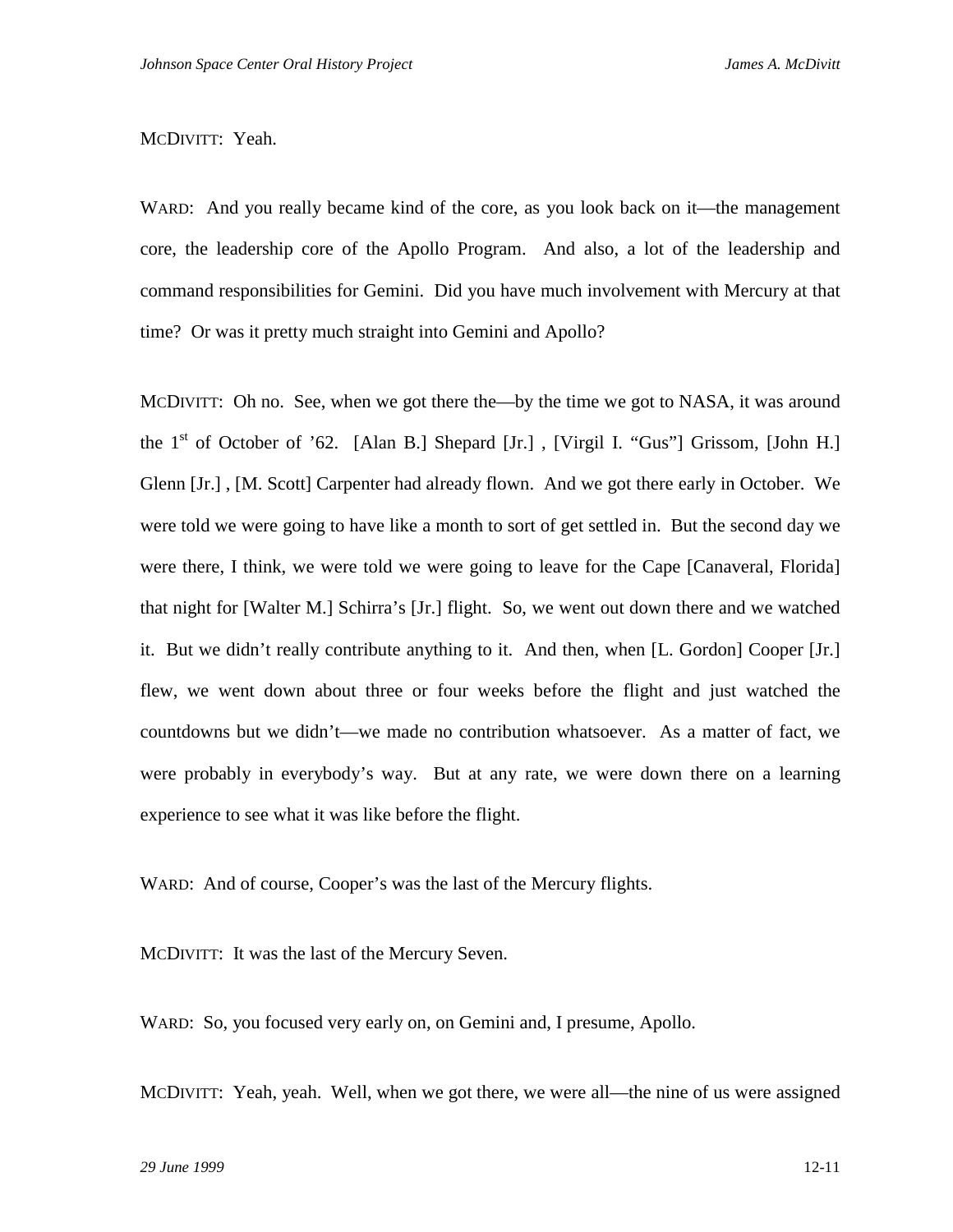engineering jobs, engineering responsibilities. And those engineering responsibilities focused on Gemini and Apollo; so you had the same responsibility across both programs. Mine was guidance and navigation, so I looked after the computers, such as they were, in Gemini and the software programs. And then the same thing over in Apollo, all the guidance and navigation stuff—the telescopes, the computers, the software, etc., for the Astronaut Office. I wasn't in charge of it for the Program Office, but it was the astronaut input to these things.

WARD: What kind of a relationship did you guys have with the first group?

MCDIVITT: At that time it was more of a—well, it's really hard to explain. They were involved in what they were doing. Some of them had already flown. Al [Shepard] was sort of he was the head of the Office, as I recall. Maybe Deke [Donald K. Slayton] was; I don't remember how it was at that time. But—

WARD: They—Slayton and Shepard had both been removed from flight status weren't they?

MCDIVITT: No, I don't think so. No.

WARD: They were still on?

MCDIVITT: Shepard hadn't been. Slayton had. So, I guess Slayton was the head of the Astronaut Office, because it was very small in those days. John Glenn was involved in all of the hoopla after his flight, plus his attempt to run at political office, and he got hurt. And so, he was really kind of away from the thing. Although he was—he welcomed—he and Annie welcomed us all and invited us over to dinner and things like that. So, he made a real special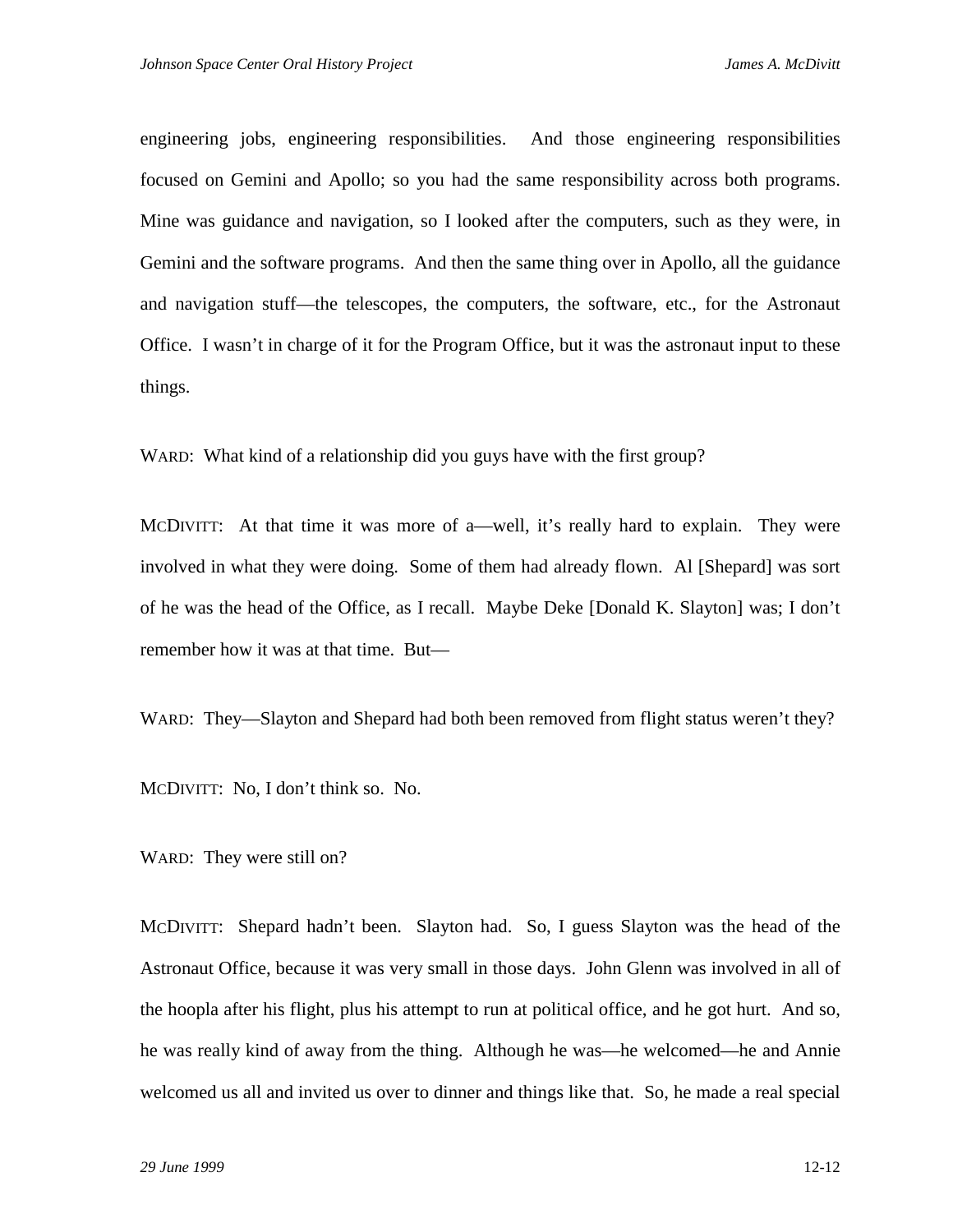effort. He was really a nice guy. I like John.

The other guys were sort of involved in either flying or getting ready for a flight or having been in a flight, and so it was a—they were kind of over here, and we were kind of over here. There was no animosity. Don't misunderstand me. And they tried to help as best they could; but they had other things going on. And so, we sort of did our thing and they did their thing.

It wasn't until we really got into Gemini that we started working together. Gus was looking after that. So, everybody that had any engineering responsibilities in Gemini always worked with Gus to make sure that it was compatible with the other stuff that was going on.

WARD: How would you characterize Slayton and Shepard as managers at that early point in their career?

MCDIVITT: I'd just as soon not talk about my opinions of those guys.

WARD: Okay.

MCDIVITT: I mean, they're both dead. And—

WARD: Let that go.

MCDIVITT: Yeah.

WARD: Was there any particular thing that stands out in your mind or that you recall about the meshing of the military culture of the astronaut corps with the civilian nature of an agency like NASA?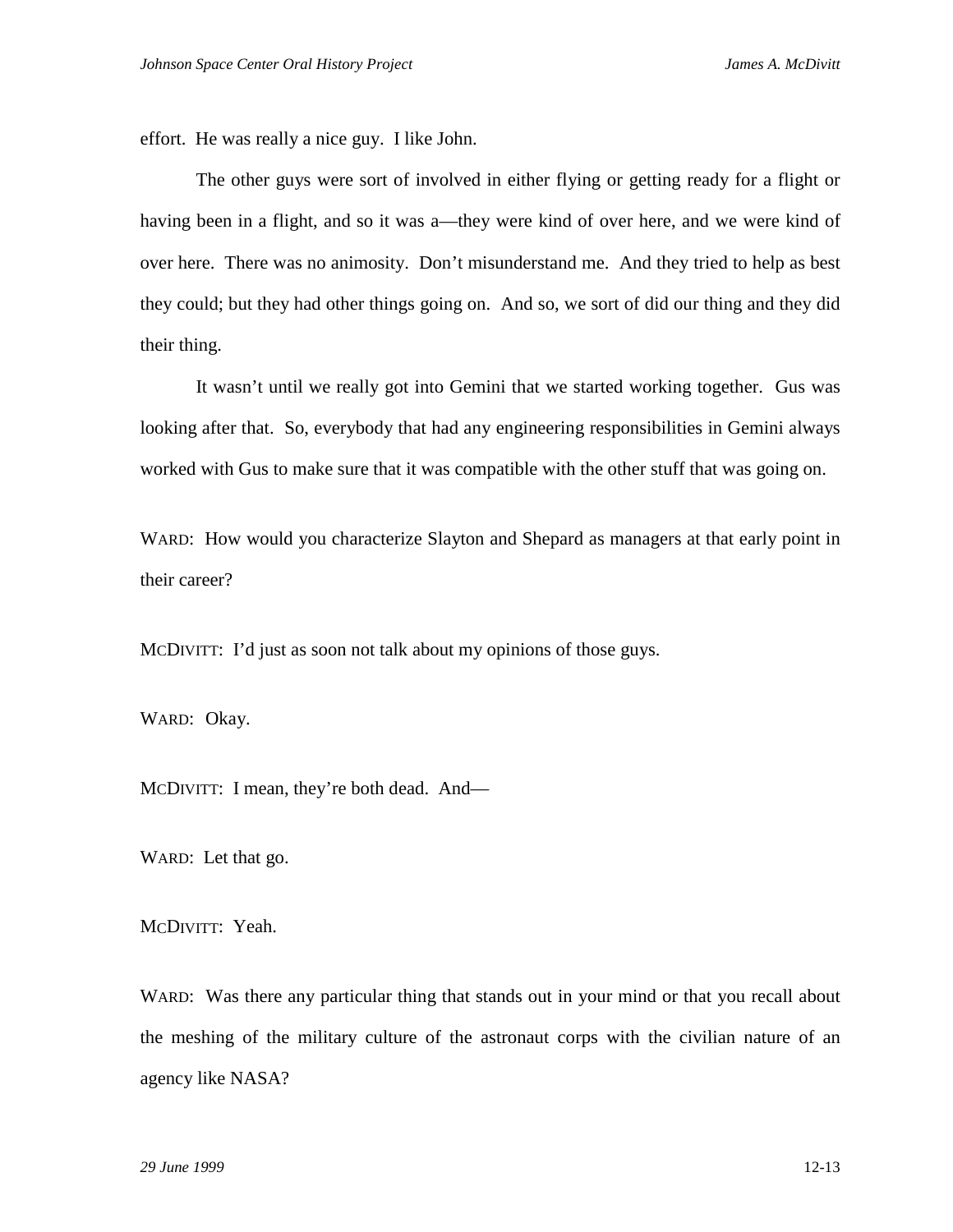### MCDIVITT: Yeah.

WARD: How did all that go?

MCDIVITT: It didn't mesh and it was very, very awkward. When I was a test pilot, I was an Air Force Captain. I don't remember exactly what I was making, but it was less than \$10,000 a year. I had a full set of uniforms: mess dress uniform, a class A uniform, a lot of working uniforms. And so, my wardrobe was a military wardrobe. I think I had one or two obnoxious-looking sport coats and maybe two pairs of slacks. I think I might've had a suit! But I certainly didn't have a wardrobe that that I'd call a civilian wardrobe.

As soon as we got selected, we were told that, "No more uniforms." We were never supposed to be in uniform. And we all of a sudden, you know, here we are, 95% of your wardrobe is extinct! And so, now you have to re-equip. And we didn't have a heck of a lot of money to do that. We had to have tuxedos and suits and all that other stuff. And we were the representatives of our country to the foreign countries and to all the people who were paying for the program. We represented what the program was. So, that was—we really scrambled around. And then to top all that off, we weren't living on base housing.

I moved from a house—a really nice house at Edwards Air Force Base into the civilian community of Houston. Fortunately, things were not too expensive in Houston in those days, and so we could afford to buy a house and things. And I must say that we ended up with a contract, ultimately, with *Life* and World Book for our exclusive stories, which provided a little extra money. Very little extra money! But at least it gave us enough money so we could afford a wardrobe. But it didn't didn't occur until we'd been in the program for a year or two. So, it was kind of tough.

I remember one really stupid thing that we got involved in, where the Air Force guys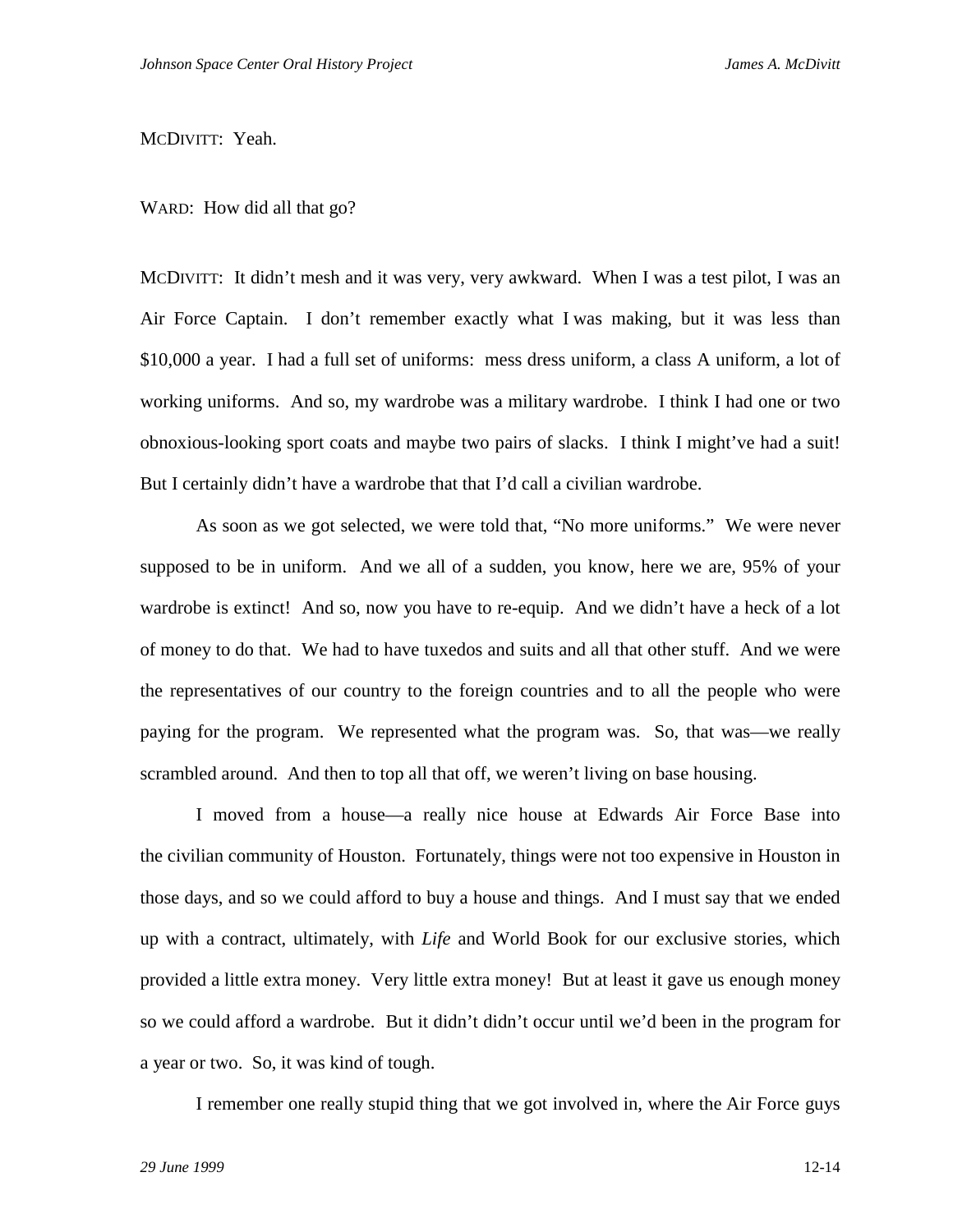were invited to participate in an Air Force dining-in at Patrick Air Force Base, which is the Air Force facility at the Cape. And so, we got out our mess dress uniforms; and we were going to go down there and act like Air Force officers. And just before we left, we got a phone call—NASA got a phone call from the White House instructing us that we were not to go to the dining-in, in our Air Force uniforms. We were going—we were supposed to wear tuxedos.

Well, here we are. I think there were three of us went down; maybe four. But anyway, say, three or four Air Force officers show up at this Air Force dining-in, in tuxedos, and everybody else is in military mess dress uniform. And a dining-in is a very formal, traditional military get-together and you—there are certain things that you do. You have a toast to the President. You have the chairman of the mess, and a whole bunch of things. And so, the four of us looked like real jerks sitting around in our tuxedos! I mean, that part of it was very difficult.

As far as working together, I mean, the Air Force guys and the Navy and all the rest of the people, they blended in very well. We'd worked together in big teams before. So, there wasn't a problem there.

WARD: And the differences in civilian management, chain of command, esprit, all those sorts of things?

MCDIVITT: It was a little—it was a lot looser. The chain of command was a lot looser. There was no rank. I mean, Air Force Captain or Air Force Major, and the Navy Captain, I mean the rank didn't play a part in it. Our rank was what our job was, not what our military rank was. We had civilians, and where would you stick them? Although I guess they were the equivalent of full Colonels! We always used to like to fly around with Elliot [M.] See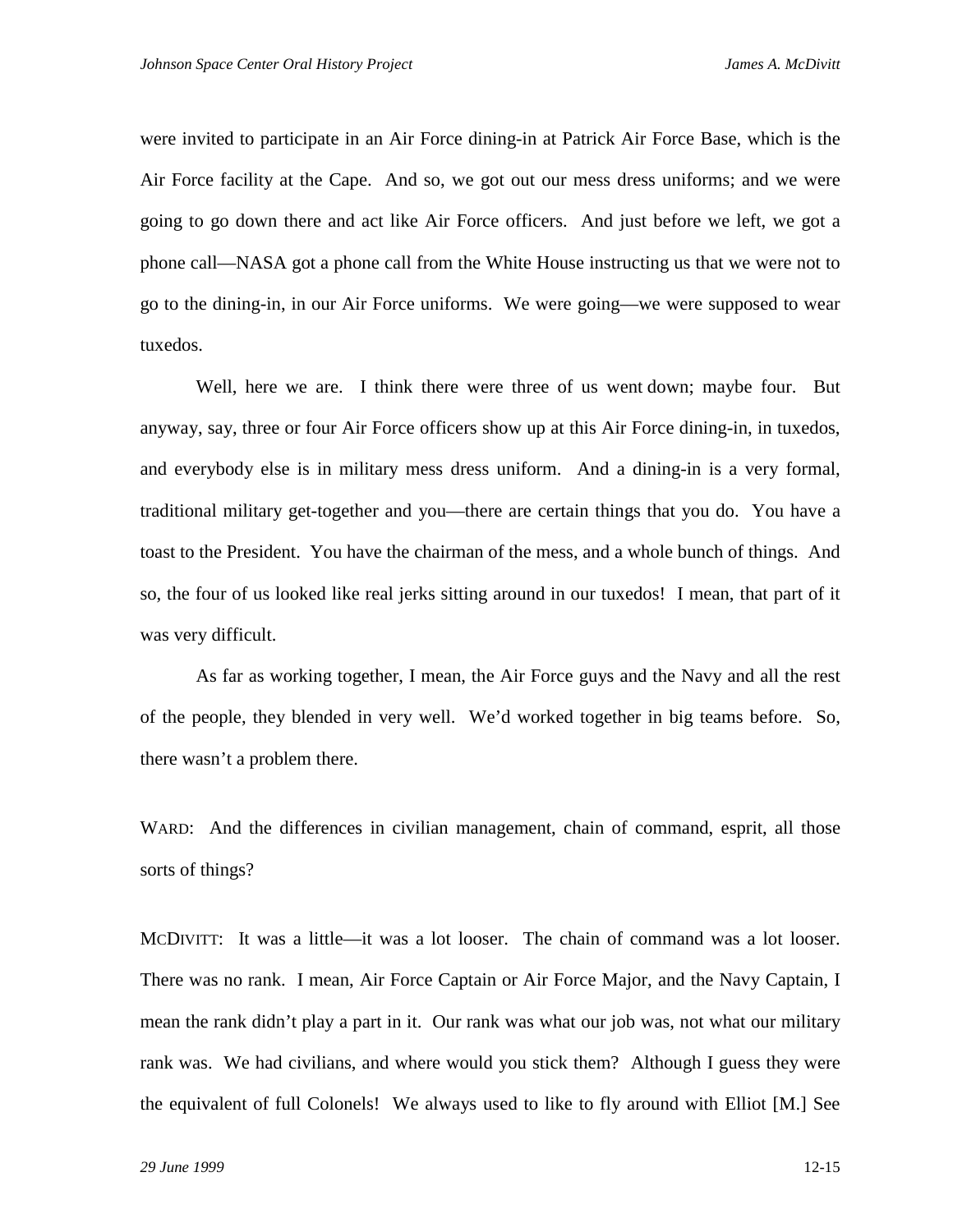[Jr.] and Neil [A.] Armstrong, because we'd get really good treatment when we got to a military base!

WARD: I guess that the civilian emphasis was really a top-level political decision at the time, and—

MCDIVITT: Absolutely. The reason for that was that we had tracking stations all around the world in foreign countries, and if this thing had any—smacked at all of military then there would be political repercussions—or there could be political repercussions in each of those countries. Every one of them had a different political situation, and if it looked like these countries were supporting an American military operation, then there could be a lot of problems, either domestically or with some of their foreign relations. So, this was strictly a civilian project.

WARD: This next question may get into what [Benjamin] Disraeli called "lies, damned lies, and statistics." But one of the things that stands out, and the kind of—stands out in my recollection, very unscientifically, is that early on in the astronaut program, space program, there seemed to be an inordinate number of training accidents and fatalities among the astronaut corps. You lost one out of the first group; two of your group of nine; four out of the next group.

MCDIVITT: Yeah, we lost a lot of people. I think there may even have been more. Yeah, because Gus got killed in that—and Elliot See was killed in an airplane accident. Ed White was killed in that spacecraft fire.

WARD: Yeah. There was a lot of attrition.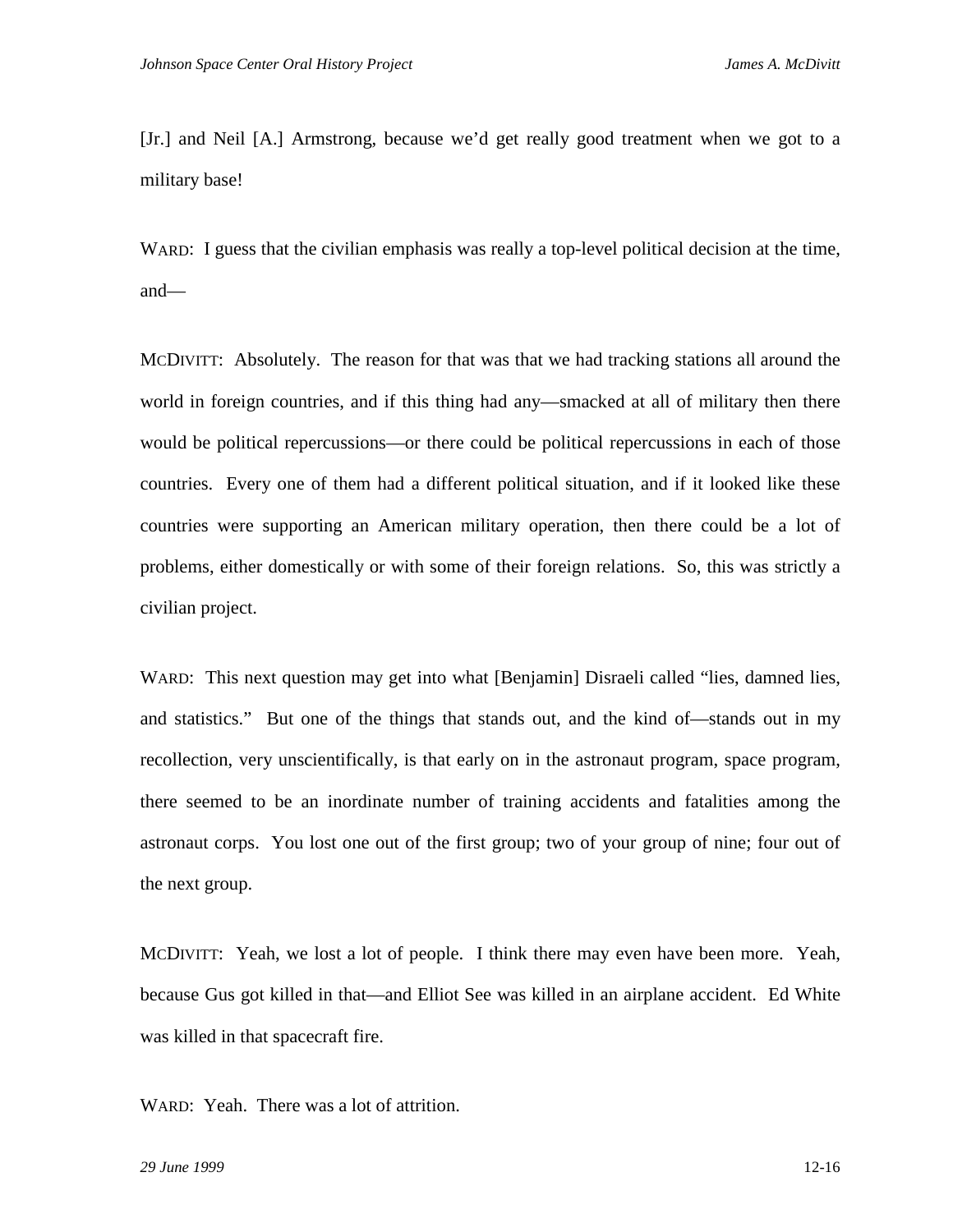MCDIVITT: [Roger B.] Chaffee—was killed in the fire. And [Clifton] C. C. Williams [Jr.] in an airplane accident. And—

WARD: Freeman.

MCDIVITT: —Ted [Theodore] Freeman in an airplane accident. Charlie [Charles A.] Bassett [II] in an airplane accident. Then Ed [Edward G.] Givens [Jr.] was killed in an auto accident. Yeah, we had a lot of guys get killed.

WARD: Is there any explanation for that, that you can—looking back on it? Or is it just the luck of the draw?

MCDIVITT: It was the fire—that was a problem with not knowing enough about what was going on in the world of spaceflight. We were all novices. The airplane accidents were just sort of things that happen. They all came about different ways. Freeman hit a goose in the traffic pattern. Elliot See and Charlie Bassett were—got caught in some bad weather and ran into a building. C. C. Williams just had an airplane accident—airplane problem just was flying from the Cape back to Houston. He was on my backup crew at the time. Givens had an automobile accident, and those things happen. It was just that we had, you know, the loss rate in the group right behind ours was really high. And as a whole, I mean, the 30 guys that we had that flew; we have eight or nine—seven or eight guys got killed. That's quite a bunch.

WARD: Overall the record has been very good. But for the early groups, it seemed to be much more in line with what you expect for test pilots.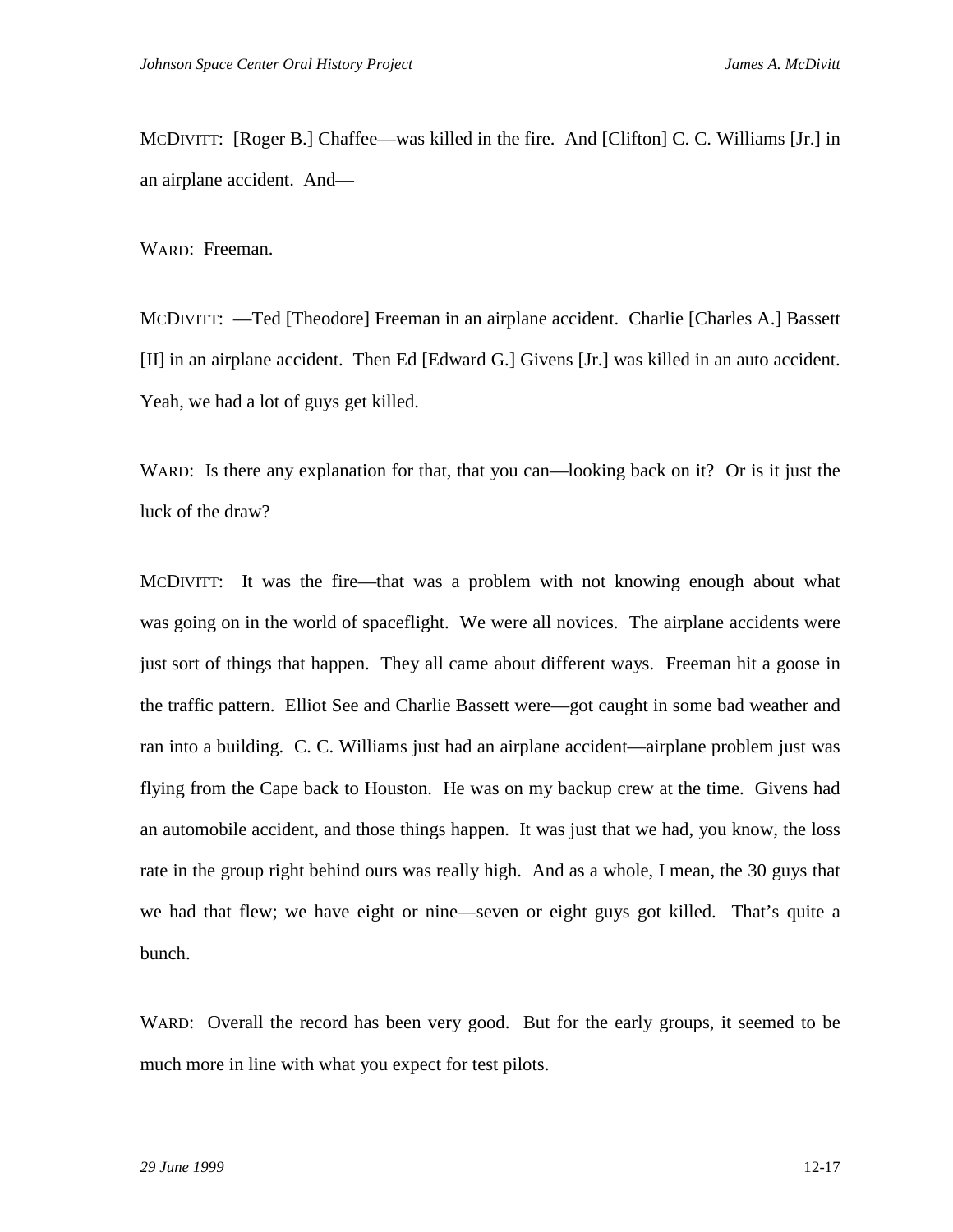### MCDIVITT: Yeah. Yeah.

WARD: I think if I remember the statistic on that one. It's 1 in 4 loss rate.

MCDIVITT: Yeah. As a matter of fact, the airplanes they got killed in were all T-38s, which is a pretty reliable airplane. But that's what flying's about!

WARD: Well, I recall after each one of those accidents, there seemed to be a hue and cry from the press and from members of Congress saying, "These things are just too dangerous. We can't afford risking these highly trained, experienced people. And we need—" And then there would be a study and a look at whether we really needed high-performance aircraft as part of the training.

MCDIVITT: I'm trying to remember how that went. When I joined NASA, we had some terrible airplanes. We had a couple of TF-102s, which are side-by-side 102s. The F-102 was a single-seat interceptor; and a TF-102 was a very—it was a difficult airplane. Well, it wasn't difficult to fly. But it was a weird airplane in that they—most training airplanes for fighters are tandem cockpits. You're like this [gestures]. For this airplane, they decided to make them this way [gestures]. And so, the fuselage sort of bulged out there; and the flying characteristics of the TF-102 were kind of weird. And if you flew it alone, you flew it—you were obviously in one side of the airplane; you couldn't see out the other side very well. It had poor performance compared to the regular F-102; and it wasn't a very good airplane.

The T-33s were all very old and—but, you know, they served a purpose. They were reliable and all that, but they didn't have good performance. And so, it was nice to pick up the T-38s. As a matter of fact, I went and got the first one. I'd been on a T-38 test flight run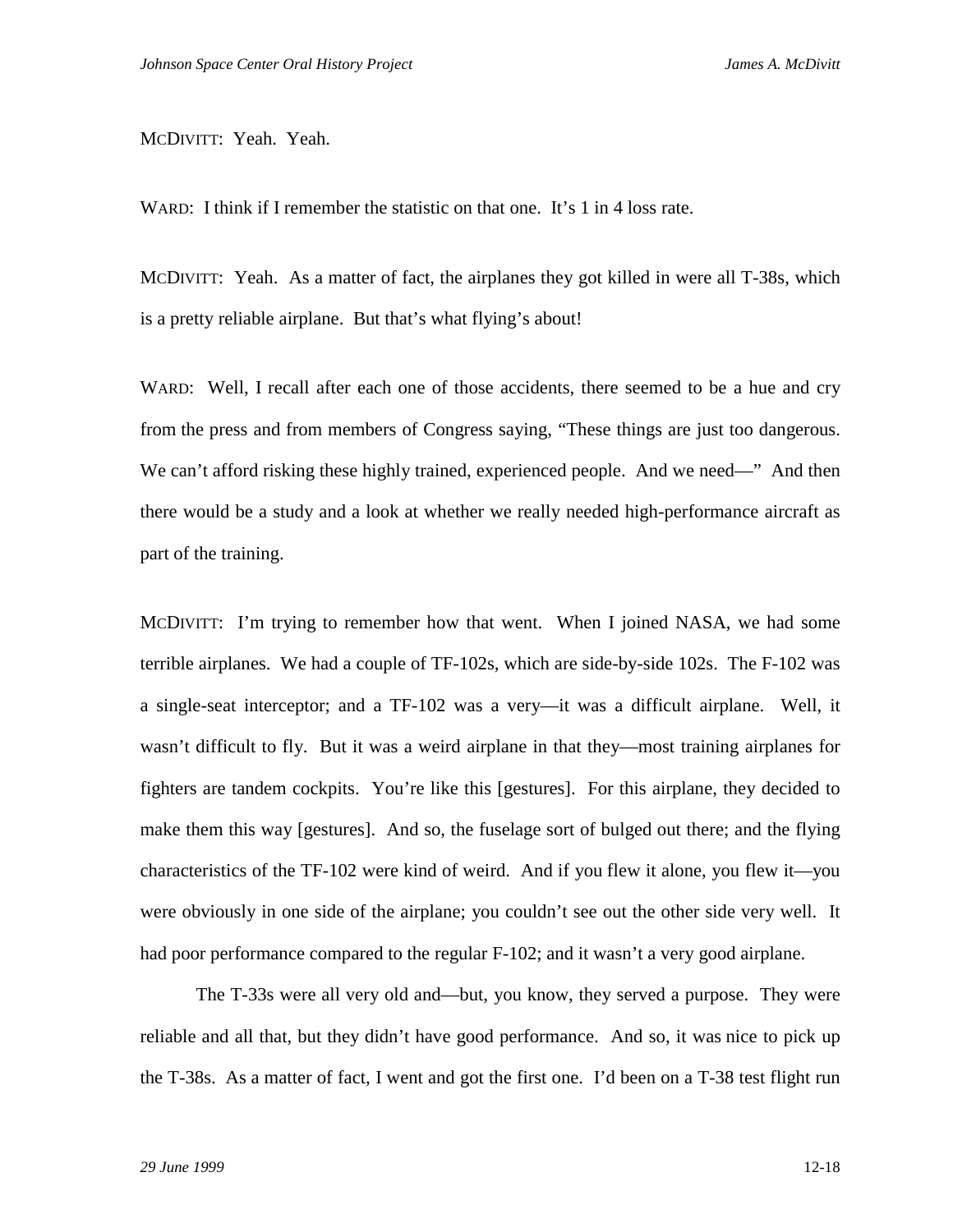at Edwards, and when we finally decided—NASA finally decided to get some better airplanes, I was asked to go out and pick the first one up. I hadn't flown one for two or three years! Went out and signed for it, and had a look—run through the tech order a little bit to see—I couldn't remember what the airspeeds were for landing!

And I remember I took off at Palmdale [California] with it and flew—the first flight was across country to El Paso [Texas]. So, when I got to El Paso, they had a big runway and I shot a few landings and sort of did a little flight testing on the way and then brought it back into Ellington [Field, Houston, Texas]. And it was a big day. As a matter of fact, I was down there recently and I saw a picture of me delivering the first airplane. And after that, the airplanes were better. But that's where we had our accidents.

WARD: How important is high-performance jet flying to training people to fly in space?

MCDIVITT: Oh, I think it's absolutely crucial. As a matter of fact, you know, even when I became the Apollo Spacecraft Program Manager, I continued to fly my T-38s. I think when you're making quick decisions, you'll be forced into deciding something right now, that you don't have any extra time, you sort of have to have experience in that. And you have to have current experience. And I used to joke about: I flew the T-38 when I was the Program Manager to just keep my adrenaline level up. In a sense, that was it; because when spacecraft were flying and we had a problem, most of those decisions, long-term decisions, fell to me. And I had to make them quickly, because when you got out to the Moon, it was an hour across the front side and an hour across the back side, and usually that's about all the time we had to make a decision and it wasn't one of those things where I could sit around and mull over for three days whether we should go or not go. I had to make a decision then.

The same thing as it is with an airplane. T-38s never had much fuel, and you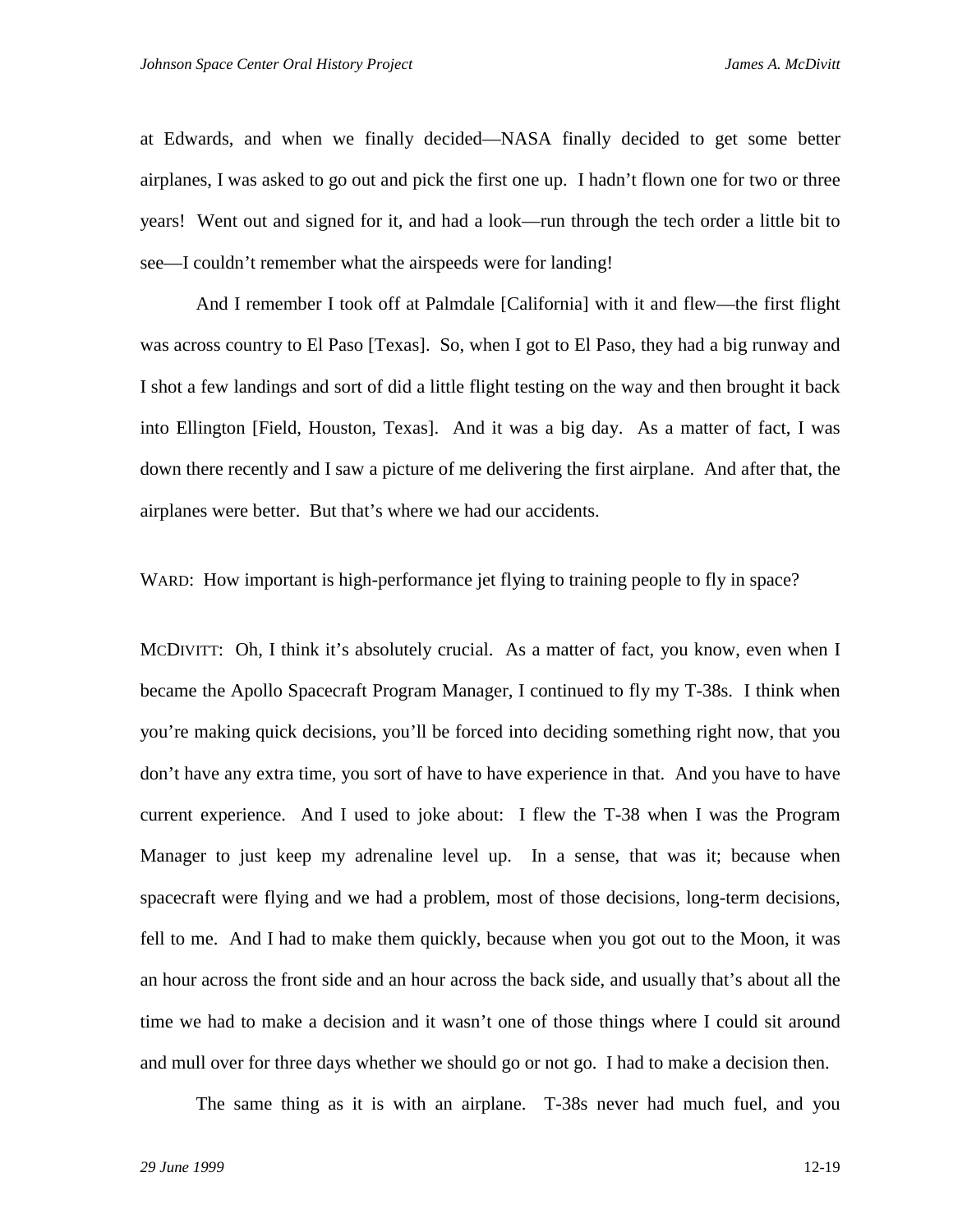were always, "Should I go to this place? Or should I go to my alternate?" So, I think it was absolutely essential.

WARD: Let's move into Gemini. I'd like to talk with you a little bit about the role that Gemini played in kind of defining the way NASA settled into handling flight operations. One gets the impression that Mercury was kind of "learn it as you go." The process of determining what role the astronauts were going to have, what role the flight control people were going to have. Getting all that worked out. But you really made it solidify, come together, in Gemini.

MCDIVITT: Yeah. Let me jump back a little back to the Mercury. I wasn't there for Mercury, but in talking to guys who were: there was a big battle over who was really going to be in control of the spacecraft when it was in flight. Was it going to be the guys in the spacecraft, the astronauts? Or was it going to be the guys on the ground? And there were a bunch of—you know, you look back on them, you say these guys have got to be kooky to even have thought things like that. But they—there were ideas that—well, maybe the men couldn't think when they were up there. I mean, all the control ought to be on the ground. I mean, don't let them see where they're going; it might scare them. Or whatever the reasoning.

Fortunately, the Mercury guys fought through that in great shape. And by the time we started into Gemini, that battle was over. The concept of men being onboard then, the idea that they ought to be in control was what they had available to them. And some—you know, we didn't have everything available in the spacecraft, so never was the astronaut totally knowledgeable of what was happening. That was probably exemplified more by Apollo 13 than anything in the world! But no matter how good you were and how good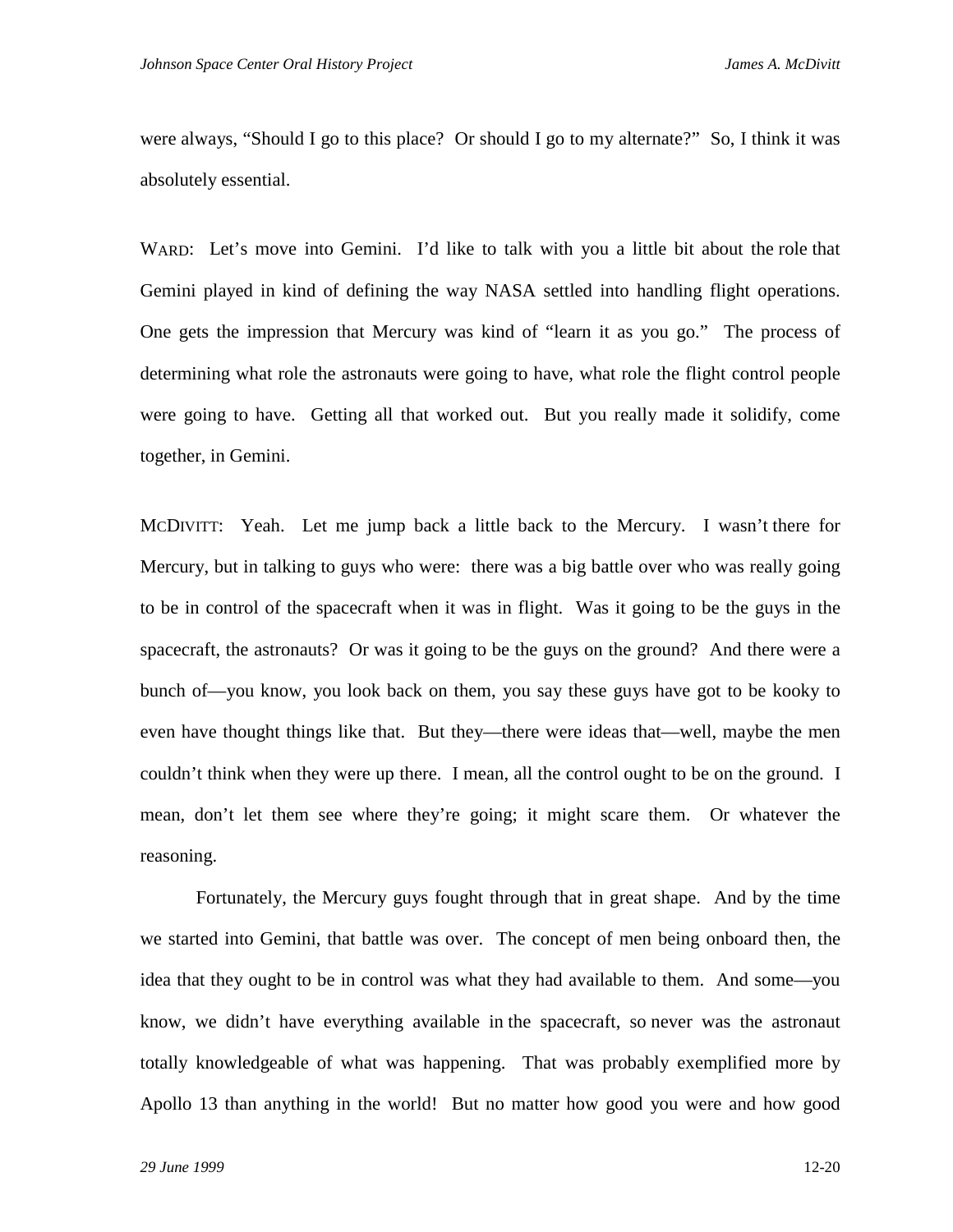everything was operating, you still didn't know everything in the spacecraft. So, there was the problem that you had to have the ground and you had to have the guidance in flight. And I think by early Gemini, we had worked out pretty well what the relationship was. It varied over time, but pretty much we had that thing behind us.

And Gus—I flew the second Gemini spacecraft. So, I was involved in all—in a lot of the early ground testing of spacecraft at the plant and arguing with the engineers and all that kind of stuff. And before I ever got involved, Gus had sort of laid the groundwork with the McDonnell [Aircraft Corporation] people about what that spacecraft ought to do. It ought to be really controlled by the pilot. And so, we had an attitude controller. We had a translation controller. We had instruments that told us something about what we were doing and where we were going. And I think we were over that philosophical hump probably a year before Gemini ever flew.

And then in flight, the relationship between the flight controllers and the airborne crew had to be much better, because we were maneuvering the spacecraft around now. In Mercury, you couldn't maneuver. You could change its attitude but you couldn't change its flight path. Gemini you could. So, now you had to have the guy in the spacecraft working with the guy on the ground to know what was going on and where they were going, where they were, and what they were going—what was going to happen. So, that worked out pretty well. As a matter of fact, I think if it hadn't been for Gemini, flying Apollo would've been nigh on to impossible.

WARD: I wanted to get into that. [Recorder turned off].

WARD: Jim, we were talking about the contributions of Gemini to Apollo and about the relationship of flight control teams and the astronaut corps. Was there a reluctance early on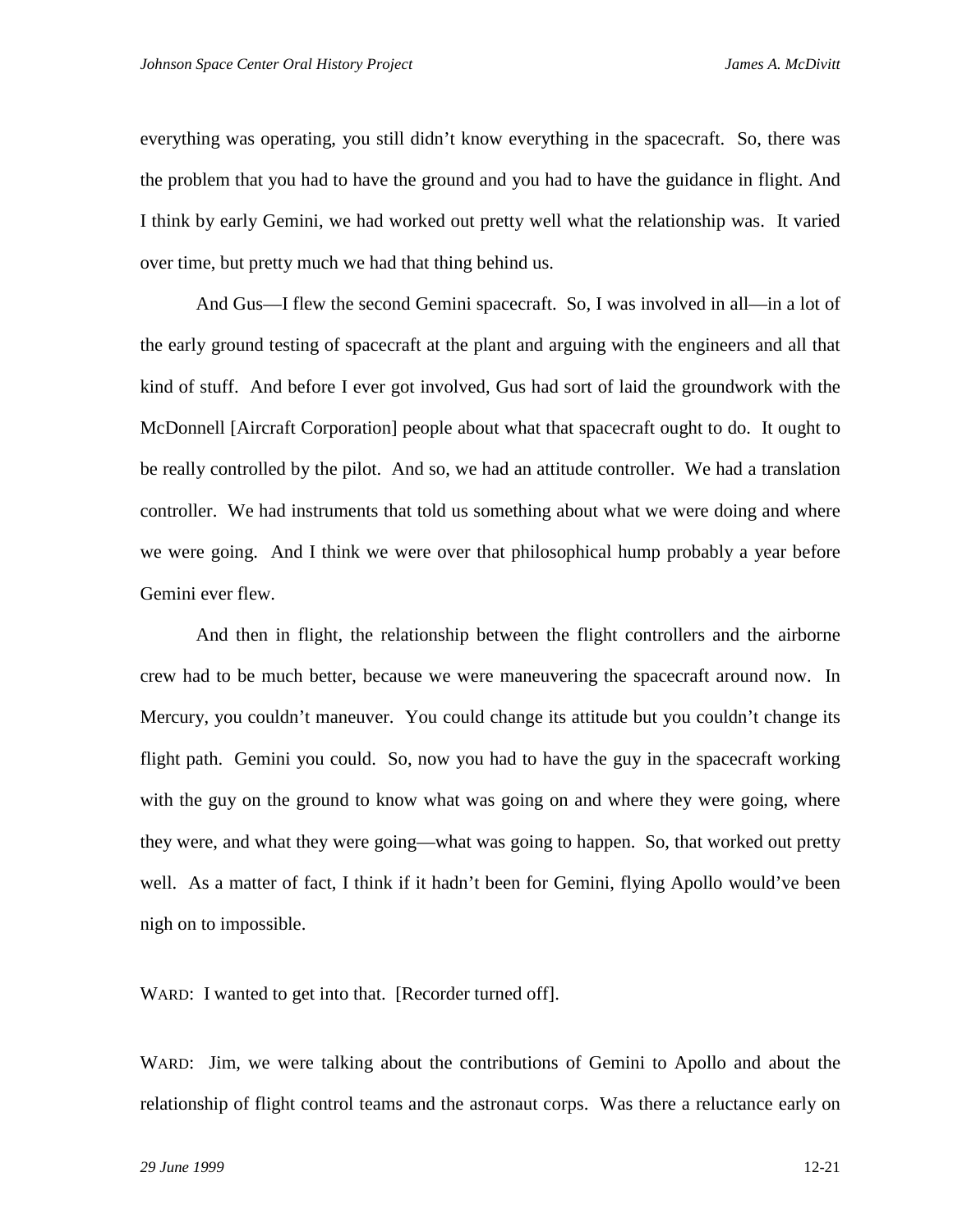to share documentation? A reluctance on the part of the astronaut management to let flight controllers have access to checklists, things like that, or was that pretty well smoothed over and working when you got involved in it?

MCDIVITT: It's an interesting question. I—when you say the Astronaut Office, that implies that there's this homogeneous, uniform opinion which never existed. It may today, but I don't know. It never existed then. So, there was always disagreement amongst the astronauts about what the relationship with the flight controller ought to be. I got along with them great! And I would share anything with them. It didn't make any difference what they wanted. I mean, I didn't have any secrets. And so, I never had a problem like that. But some of the guys—some of the astronauts didn't get along that well with them!

WARD: Do you think—

MCDIVITT: And some of the astronauts didn't get along that well with the contractors, because they were, I thought, overbearing, demanding, idiotic, unreasonable, and I mean, that didn't contribute anything to anybody whatsoever.

WARD: So, in your view, that would have been more of an individual difference with commanders than it was a policy?

MCDIVITT: An individual relationship, yes. My crews always got along great with them. As a matter of fact, I always looked at it as sort of a flight team, whether it was Flight Operations Directorate or Flight Crew Directorate, or whatever we called them in those days. It was sort of a flight team.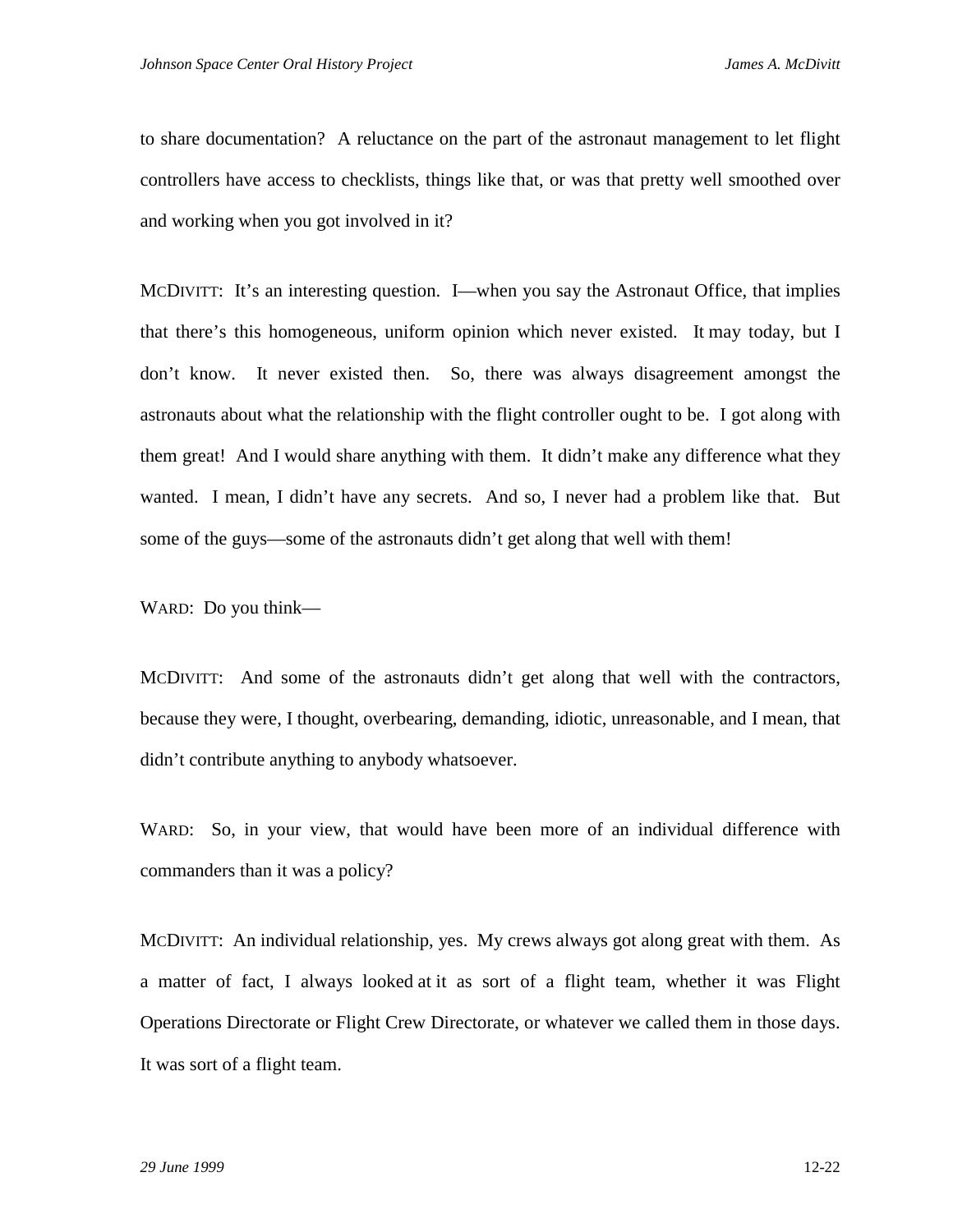WARD: That was one of the things we were talking about earlier, of how that team came together and coalesced, really seemed to have gotten itself on the right track by the time we got into Apollo. And the impression that it may have formed up in Gemini. And I think you said that really this was taken care of before the Gemini Program got rolling.

McDivitt: Yeah. Yeah. I think there were really a couple of milestones along the way. One was the fight for the design of the spacecraft early on in Mercury. Was it going to be—was it always going to be flown by monkeys? Or were we actually going to have somebody with a brain, that had rational powers, that had some experience in flying things, and was that were they going to utilize that to make the whole thing better? I think the Mercury guys fought that battle very well, and we ended up with a concept that a lot of us, I think in the end—to design spacecraft that were much more flexible than anything the Russians ever put up. Because they were more automated and ours were more manually operated. We had automation, but we had a lot of manual backups though. So, I think that that decision pointed back early in the Mercury days was absolutely essential.

Then we get around to flying, I think the cooperation between the guys on the ground and the guys in space was probably advanced more by Gemini, because you could do different things with Gemini and—things like a rendezvous and the EVAs [Extravehicular Activity] and all that kind of stuff. Maneuvering the spacecraft around. That really took people on both ends of the string to take care of the problem. So, I think that operational stuff really came under Gemini. And that's why I said earlier that if—I don't think we could've done Apollo. I mean, Apollo could—would've been a 30-flight program with a lot of accidents if we started going to the Moon very early because if we didn't have the coordination skills and the reliability of the acceptance of the reliability of the ground or the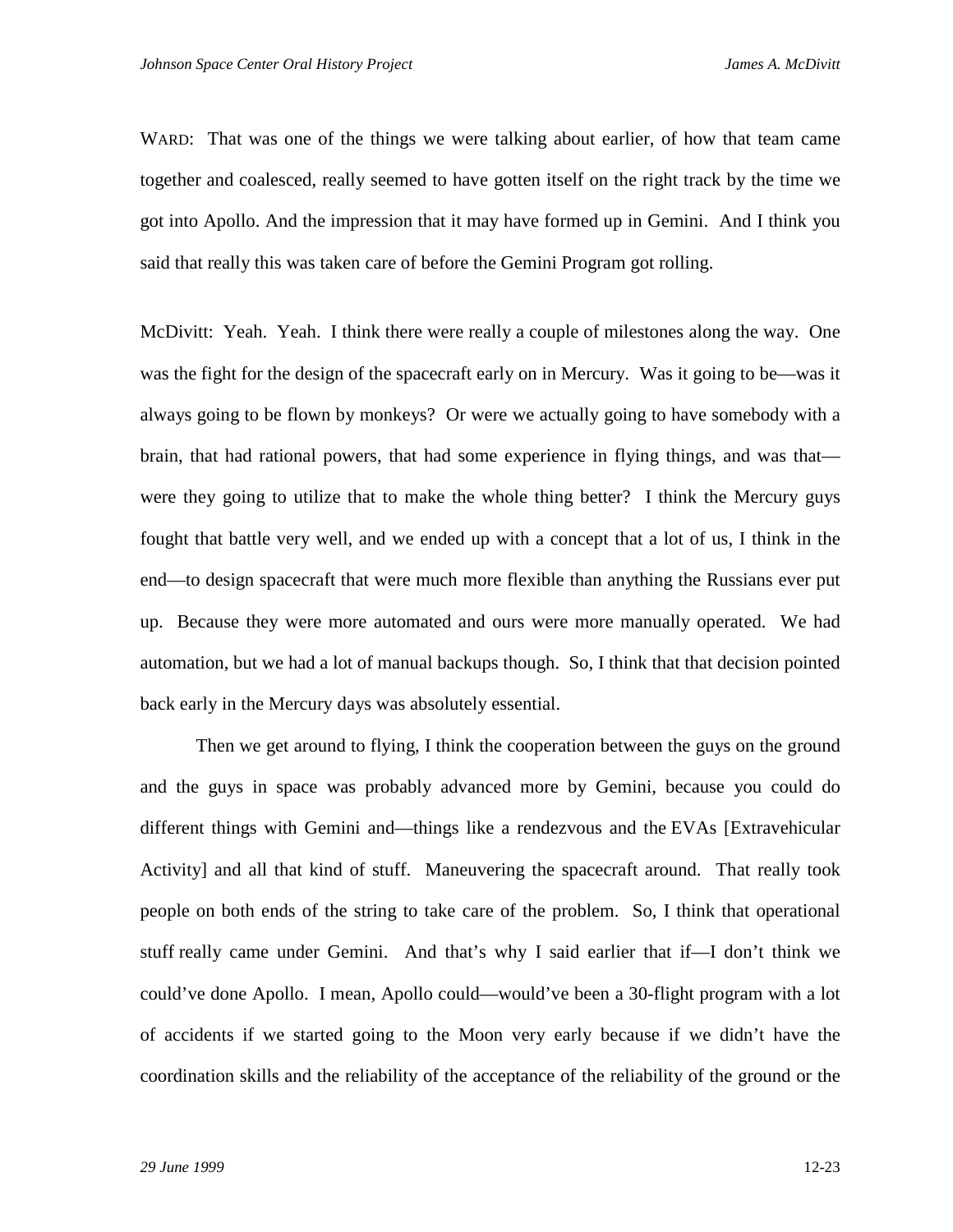space-borne part of it with the other guy. So, it was very important.

WARD: I've heard people say that, in reality, we didn't have three Programs. We had one. That Mercury, Gemini, and Apollo were really all part of the same Program.

MCDIVITT: Yeah, I think so. I think they were really. I think when we went to Skylab, that was a different kind of thing. We went to shuttle, that was a different kind of thing. But I think Gemini, Mercury, and Apollo—or Mercury, Gemini, and Apollo were—really were one Program. You know, the same guys pretty much flew them. And then when we got to the other things, it was a different concept.

And we were—the reason I say they were really in the same Program: they were all exploratory. They were—every flight was an engineering test flight. I mean, there—you were always getting into something that nobody had ever done before. Now as soon as we started Skylab, we—you know, the second flight was pretty much like the first flight. And the shuttle flights, while they do something slightly different, it's not that much different.

WARD: I want to talk to you a little bit about the evolution of the concept of Mission Rules and what they are and what they contribute to a safe and successful spaceflight.

MCDIVITT: Well, you couldn't ad hoc this stuff as you went along, or you shouldn't because it's too dangerous. If you don't have an understanding on the ground and in space of what the other guys are going to do, you don't have any confidence in them. And we used to really argue those Mission Rules hard and long before flights. And when we finally get to a Rule, that was The Rule.

As a matter of fact, as far as I know, the only Mission Rule that I can ever remember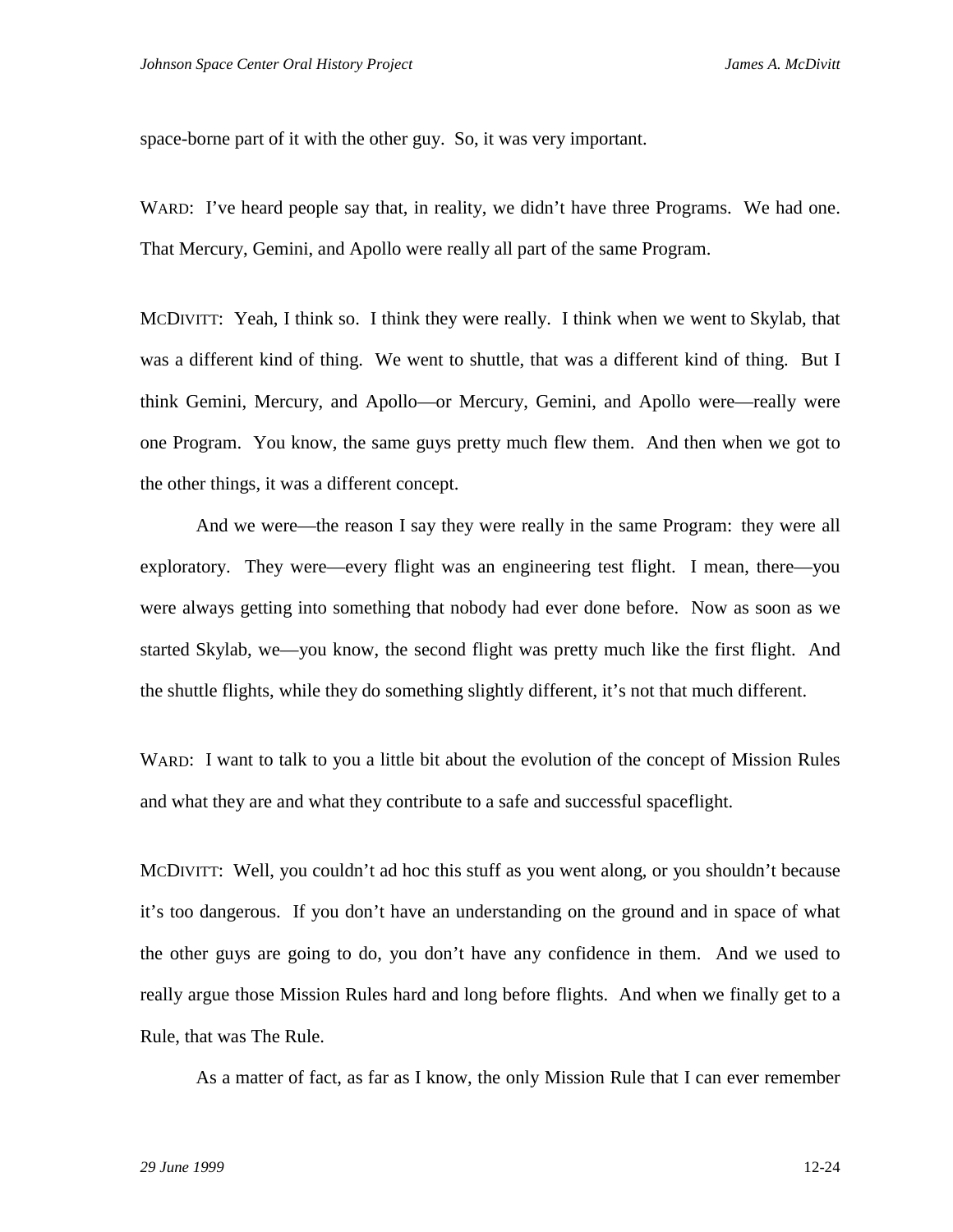being broken was one on my flight, and Chris [Christopher C.] Kraft [Jr.] did that, and it could've had some serious effects. But we had a back—if this failed, then we were going to do this. And if this failed, we were going to do this. And on Gemini IV, we lost a computer; and the Mission Rule said that we would fly a 90-degree bank, a 90-degree bank, a 90-degree bank, a 90-degree bank, a 90-degree bank [gestures] to make it a zero lift reentry. When the computer failed in flight, Chris wanted to do a rolling reentry like they had done in Mercury. And we were up in space, and there was nothing wrong with the other concept. But he wanted to do that. Well, it wasn't real—there wasn't any time to argue over that. So, we did the rolling reentry.

Unfortunately, the instrumentation of the spacecraft only went to 20 degrees per second roll rate, and that's where it stopped. And we were—and the thing that he ad hoc'ed up was a 20-degree roll rate reentry. Well, you couldn't tell whether you were going 20 degrees per second or 30 or 40 or 50. We had a broken thruster, which wound us up to probably 200 or 300 degrees per second on the way down. And while I could tell that we were going a little faster than 20 degrees per second, I couldn't tell what it was. Didn't have any instrumentation. It turned out that nothing really bad happened out of it, but it just went to show you that you really shouldn't change the Rules in flight.

WARD: Of course the whole purpose of Mission Rules, as I recall them, was to try to secondguess, to anticipate the kinds of things that can happen to you. The kinds of system failures you can get. And to apply the calm group thinking that you can do before a mission to help you make—

MCDIVITT: That's right. Yeah. Absolutely. And in a way, it was like a—there was a thing called failure modes and effects analysis that you do with hardware. If this fails, how will it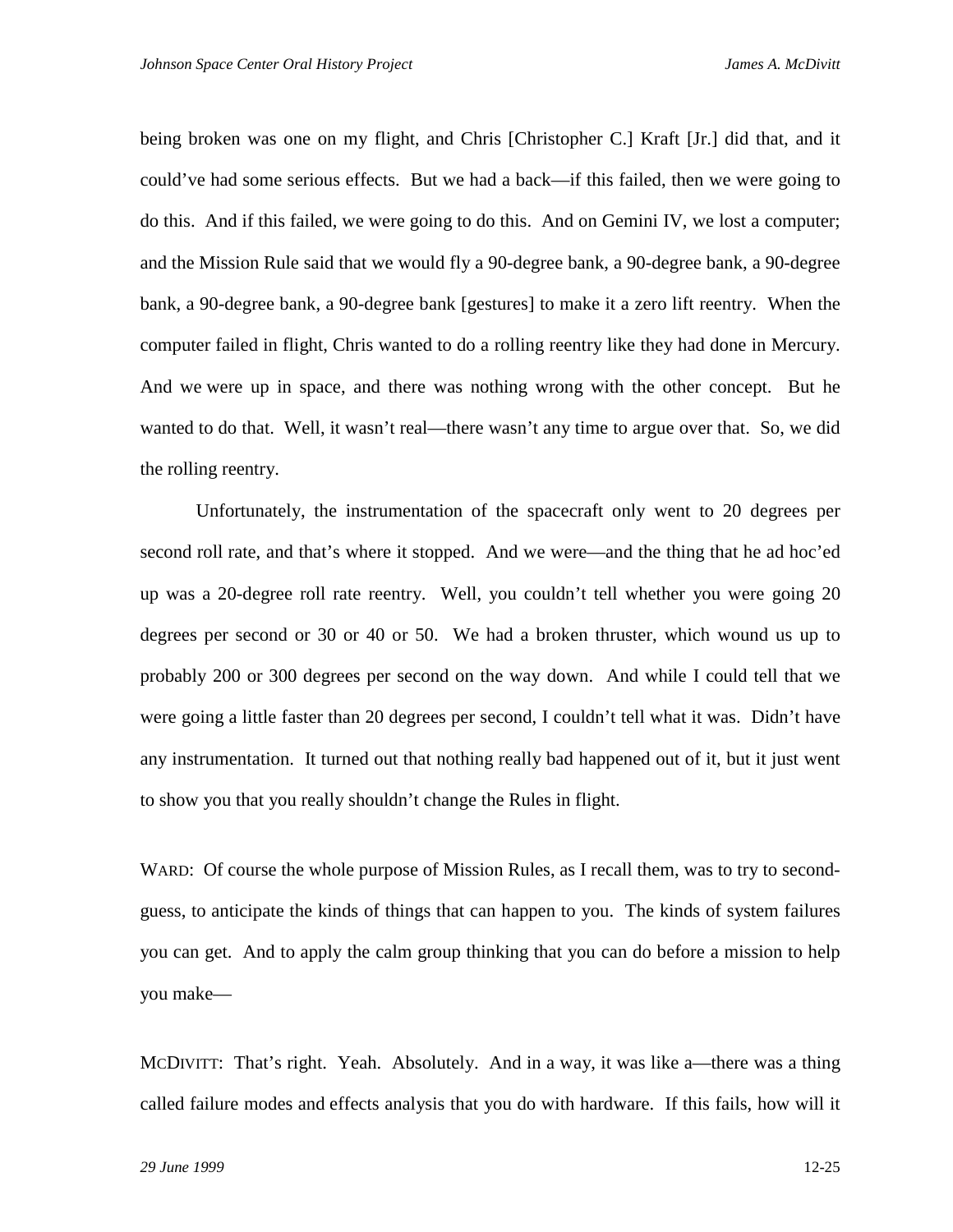affect this? And if it causes that to fail, then how will that failure affect this? And when you find that you have a problem in the hardware, then you go back and redesign the hardware. And the Mission Rules were sort of the same thing applied to the operations, where if you had a hardware problem, how would it affect the mission? And then if the mission—what you're going to do then or what you're going to be able to do is going to affect something else dramatically, then you needed to have another concept on how you're going to get there.

Yeah, I thought they were really good things. And I think that helped to bring the flight crews and the ground crew guys together. Because those were the two groups of people who were working out the Mission Rules. And so, when you got all through with your arguing, you had everybody on board and everybody was supposed to know what they were going to do.

WARD: Was that a more-or-less unique contribution of NASA?

#### MCDIVITT: Pardon?

WARD: The development, evolution of Mission Rule concepts; is that something that NASA really contributed to spaceflight or to that sort of testing? Or was it something that came out of previous experience with programs like X-15 and the military?

MCDIVITT: Well, the X-15 Program—yeah, I see what you're driving at. I don't really know. But from what I—from my short experience with the X-15, there were Mission Rules there. But that was a NASA program. And I think that probably most experimental kinds of things had to have some rules. At least if I were running them, I'd want some rules associated with them. Now the simpler the vehicle and the simpler the task, the fewer the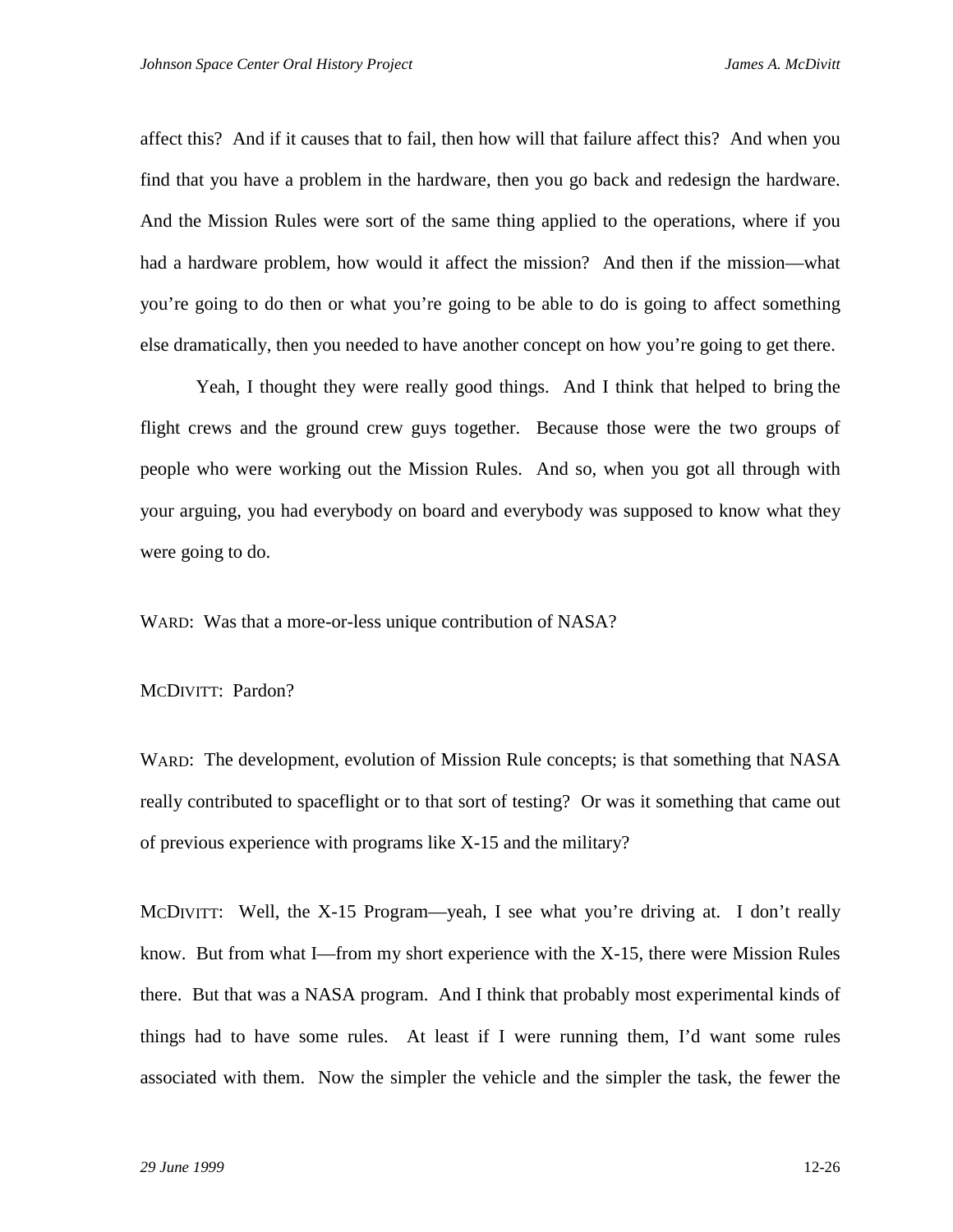rules. So, you don't have to worry, you know, if you can't light the engine, don't drop the spacecraft kind of thing. Or if you drop the spacecraft and you can't light the engine, you've got to have a rule. What are you going to do? Well, you've got to land underneath you or some simple thing like that.

Well, as we got into Mercury, it was more complex. We got into Gemini, and that was more complex. We got into Apollo, it was very, very complex. So, the Mission Rules towards the end were rather comprehensive. But we lived by those Mission Rules. There were a lot of times when I was a Program Manager that we were—we came up against things where we had debated that Mission Rule many, many times and that was the Rule. And that's what we were going to go by. So, if this thing broke then we're going to have to do this. If the other thing broke, we were going to do that. And we weren't going to deviate from that in real time because we'd already fought through, carefully, in the, you know—in a more relaxed manner what—the consequences of all these other alternatives would be.

WARD: Mission Rules really sort of form the basis then for simulation and flight training, don't they?

MCDIVITT: Yes and no. Actually it could be said the other way. Flight training and simulation form the basis for the Mission Rules. I think it was a fluke. You could have a Mission Rule. You're getting into training, and you find out one day you simulate that thing that, that Mission Rule is wrong; you change it in the simulation. You don't change it in flight, but you change it in simulation. And that's why once those Rules were pretty much set, you didn't want to change them in flight because a lot of these consequences weren't obvious to the casual observer. You know, you had to be there and see what would happen.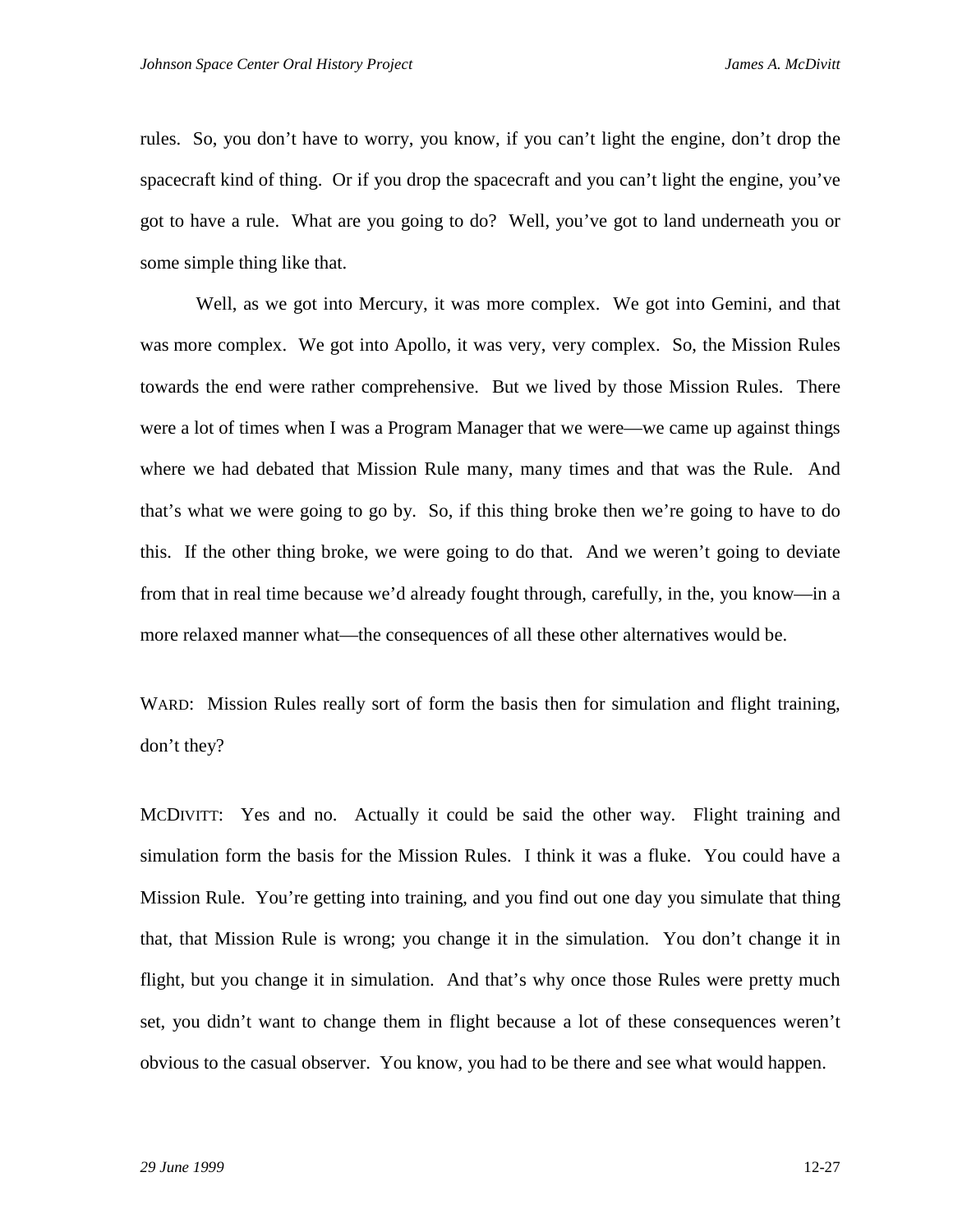WARD: One of the things you began to sense in Gemini, and particularly in Apollo and then even more so in shuttle, is the complexity and the integration of systems, interactions, one event affecting another in a way that you really can't intuitively follow or anticipate. And a simulation, it seems, would draw that out for you in ways you might not otherwise appreciate.

MCDIVITT: Yeah. And I remember one case stands out very well in my mind. It was on Apollo 16, when I was the Apollo Spacecraft Program Manager. We were—the lunar module and command module had separated, and the command module [pilot, Thomas K. "Ken" Mattingly II] was supposed to fire his engine on the back side of the Moon and come around in a different orbit. And a certain—and if he had done that, he would have appeared from behind the Moon at a certain time. And that time came up; no spacecraft. So, there's always the thought that, well, maybe he was never going to come around the Moon!

But anyway then, the next time was—some seconds later would've been when he would have come around, had he not fired the engine. And sure enough, it came around at that time. He hadn't fired the engines. And we checked what the problem was, and he said that he had an oscillating actuator on the service module engine; and the Mission Rules were that if you got down to your last system, you came home. It didn't make any difference what it was—as long as it was a critical system. Well, that was a critical system obviously. So, we had to determine whether the oscillating actuator would work.

WARD: Now this is the actuator that moves the engine nozzle that steers the—

MCDIVITT: It moves—that moves the engine back and forth, and it was going like this [gestures]. Fortunately, I had flown a test like that on Apollo 9—it was called a stroking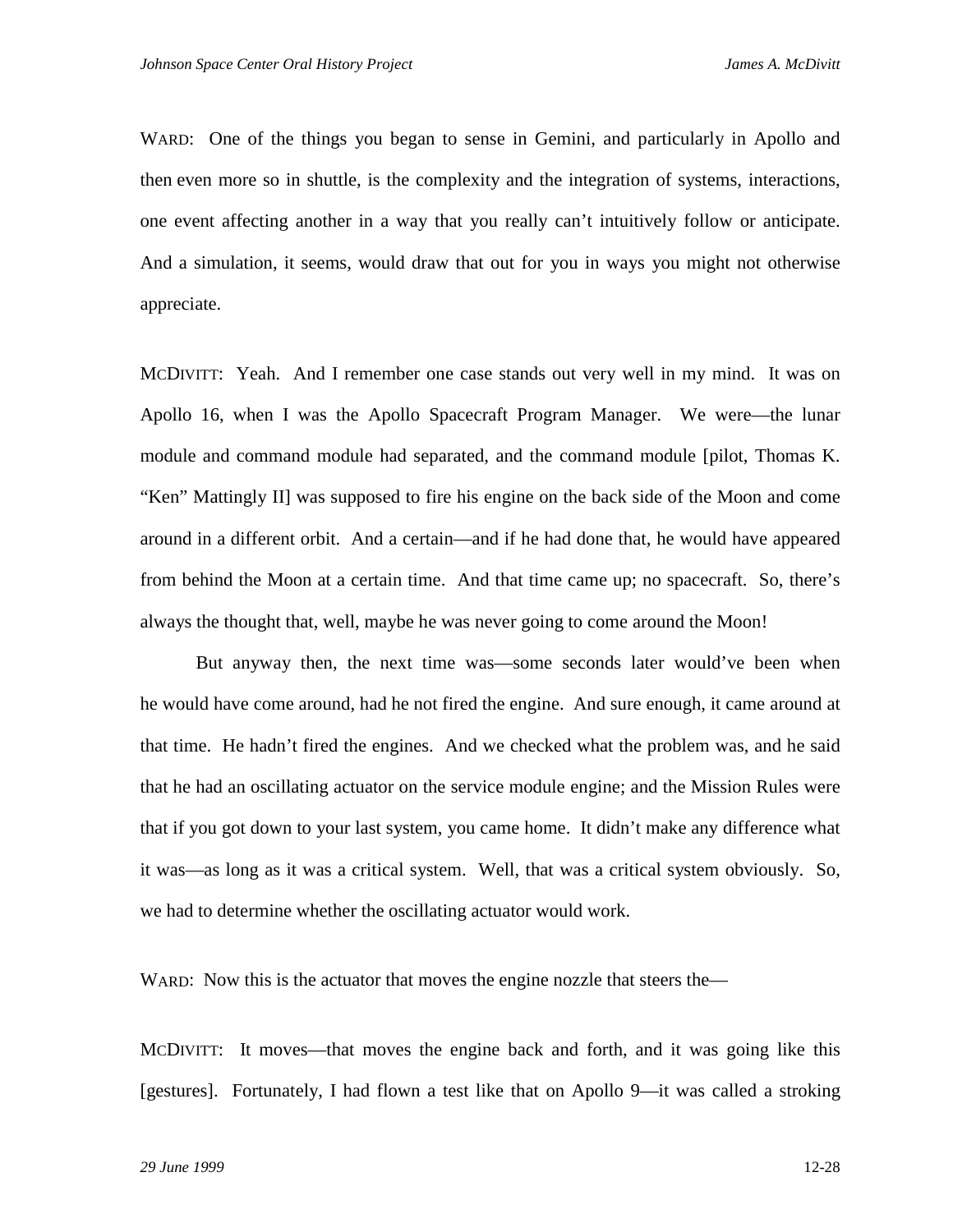test—where we actually oscillated the engine while we were firing it, and everything held together. So, I knew then that it was okay; but it had to—we had to make sure that it was steering. If the nozzle or the motion it went through was like—could be like this [gestures]. If it went from side-to-side like that, that meant it wasn't doing any steering at all. But if it went off of an angle over here and just oscillated a little bit about that angle and about this angle and about this angle, it would steer the spacecraft. So, we had to determine that.

And we found after some test and very quick tests that, indeed, it would control even though it was oscillating like that. But if we had found that it wouldn't control, there was no doubt in my mind what my decision would have been. The Mission Rules said "come home," and that's exactly what we would have done, was to come home. And all the testing I had the guys doing was to allow me to find out whether we were going to control or not control. The decision after that was, well, at least the come home decision was easy. Staying there was still a little difficult! But it—but that was how those Mission Rules worked.

WARD: Before we get out of Gemini, I want to ask you a trivia question.

MCDIVITT: Sure.

WARD: What did Jim McDivitt, Frank Borman, and Neil Armstrong all have in common?

MCDIVITT: I have no idea.

WARD: And if my research is correct, you were—in the history of NASA, you were the three rookie commanders. You were given—your first flight assignment was a command assignment.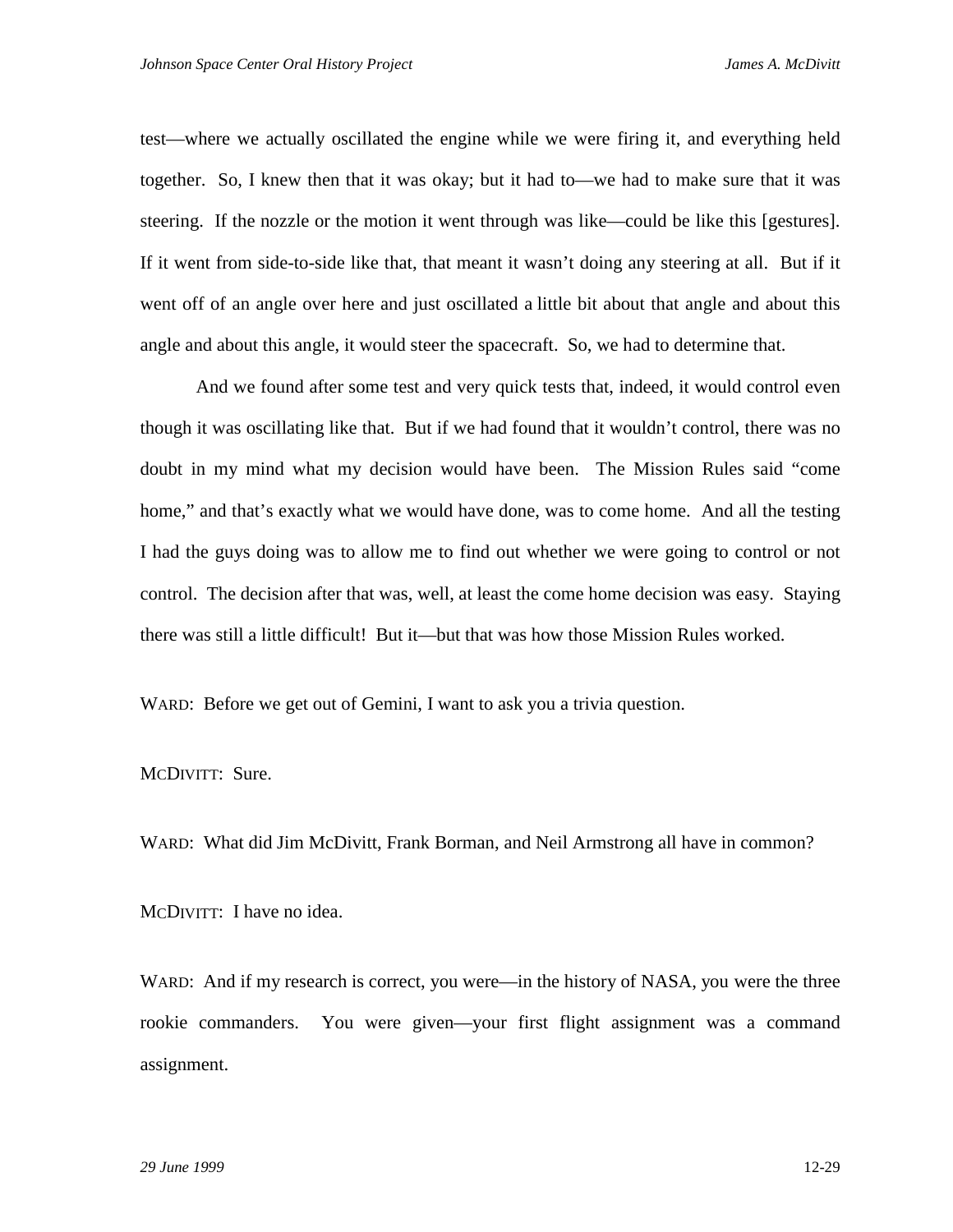MCDIVITT: Yeah, I guess so. Well, Frank yeah, Frank was the commander of our backup crew.

WARD: Of course. Yes. And that had to be the case in Mercury because we had all we didn't have flight experience. But beginning with Gemini—

MCDIVITT: Yeah. They were all rookies! Yeah.

WARD: —we had the opportunity to fly an experienced space traveler as a commander, but you, Borman, and Armstrong were all selected for your first flight as a commander. And—

MCDIVITT: Yeah. I hadn't focused on that. I will tell you a funny story about the—getting picked to fly on Gemini IV. I was called in and told I was going to command it, and then some time later it was announced at an astronaut pilots' meeting and then finally they were going to make the public announcement. And so, I thought I'd tell my kids about it.

So, one Saturday morning we were sitting at our—sitting there having breakfast at a long table we had. And so, we finally got to this dramatic moment and I said, "Kids, I'm going to tell you something really important." And, let's see, this was in about '64 or so. I think they were, like, eight and seven and five or so. And so, I tell them that, you know, "You know that dad's an astronaut and the astronauts fly in space. I just want to let you know that I'm going to fly in space soon." And my older boy, Mike, who was probably seven or eight, says, "Oh yeah, dad, I heard that at school." And then my daughter Ann said, "Oh yeah, dad, I heard that at school, too." And my son Patrick said, "Dad, there's a fly in the milk bottle." He was really a—!

WARD: Do you have any inkling as to how the decision was made to put you on that flight?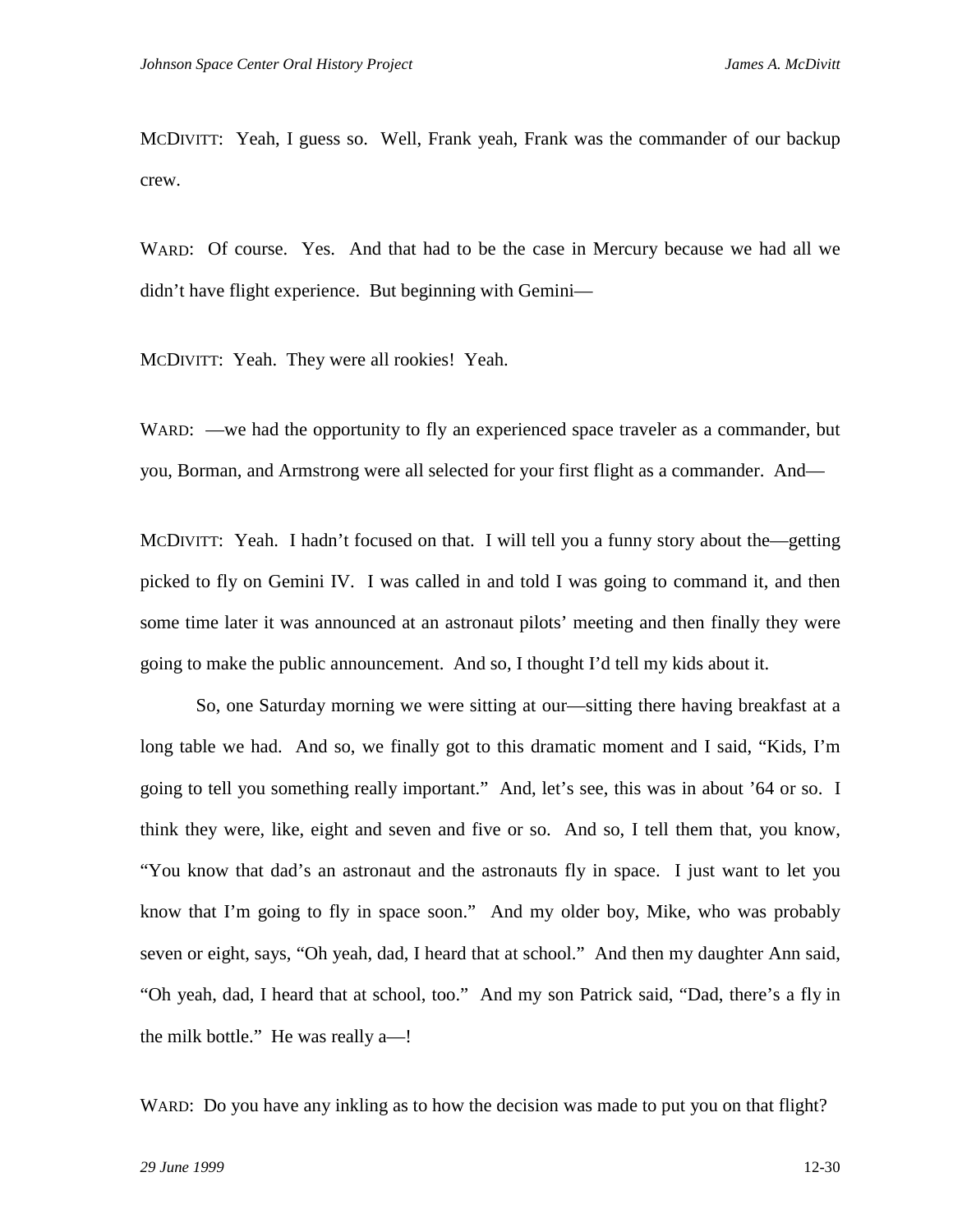MCDIVITT: Well, I was the best-looking astronaut there was, and so they picked me on looks in there. Personality! No, I have no idea.

WARD: It was one of those mysteries of how the how the crew assignments were made.

MCDIVITT: Yeah. Yeah.

WARD: Something that Deke and Al kind of kept to themselves, I guess.

MCDIVITT: Yeah.

WARD: Was there any discussion within the—in your group at the time as to why one person would be singled out for a—there wasn't so much a basis in seniority to make that sort of thing. In other words, Ed White had about the same seniority that you did. But—

MCDIVITT: Yeah. Well, I think it goes back to what I said earlier. I had the—I was the bestlooking guy and I had the greatest personality, and so how do you go wrong?

WARD: Probably as good an answer as any. What was—well, you talked a bit about your relationship with Ed White and the fact that you had known each other in college, gone through selection together in that group. How was Ed's selection for that mission handled? Was that something that you were selected as commander and then asked who do you want on your crew? Or were you selected as a group? As a pair?

MCDIVITT: No. We were told together that we were going to fly together. Yeah, my relationship with Ed was—couldn't have been better. He was the best friend I ever had. We lived, like I said, a block and a half or so apart on Saunders Crescent in Ann Arbor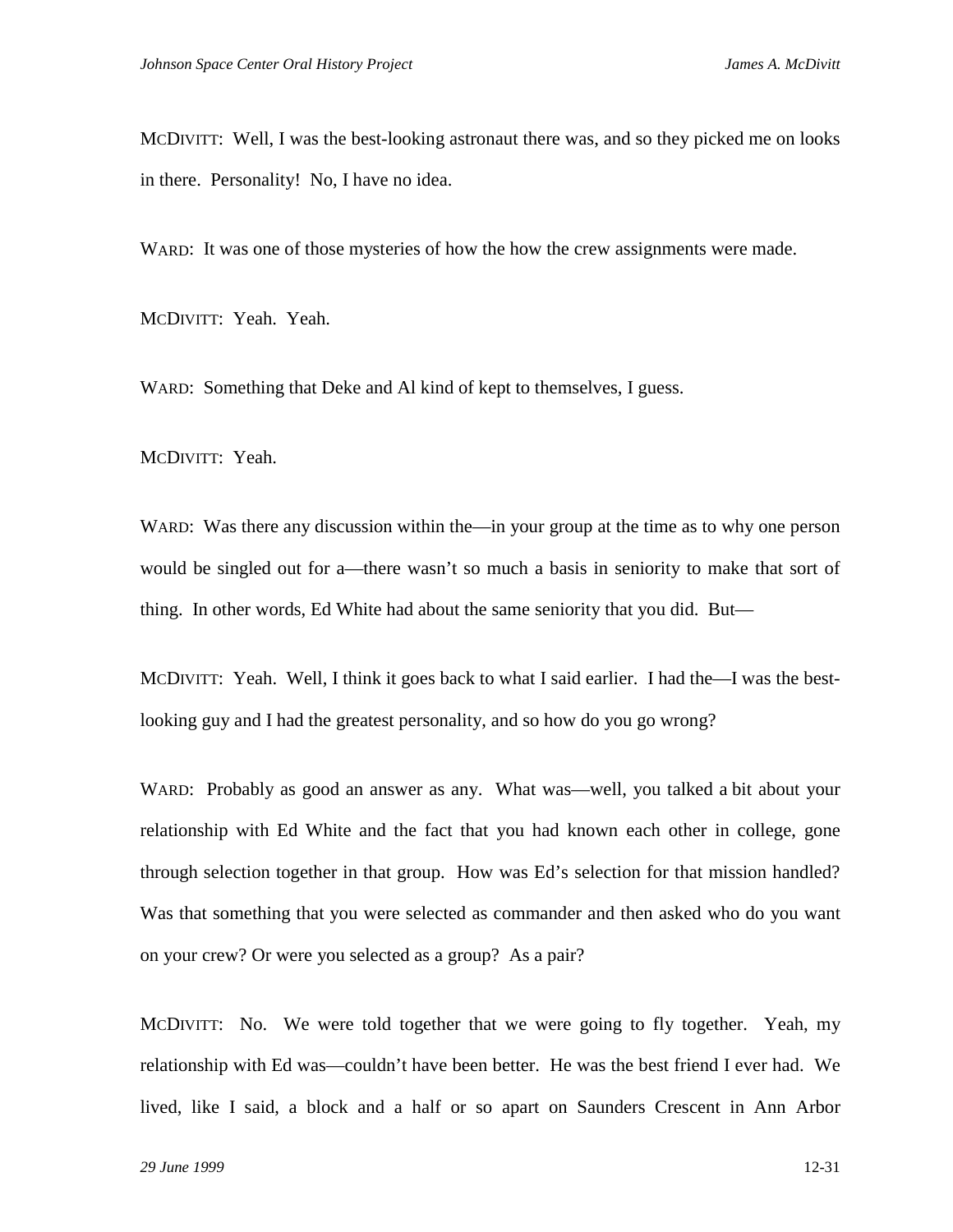[Michigan]. He was getting a Master's degree in aeronautical engineering, but he didn't have an aeronautical engineering undergraduate degree. So, we took a lot of classes together. We started flying together. We had a—there were a lot of Air Force pilots assigned to the University of Michigan—probably about 150, 200 I would guess at the peak. There was a program there called the Guided Missile Program where the guys came in and got a couple of normal academic degrees; but they—it covered all the background you needed to get in the missile business. So, we had a lot of people there.

I ended up being the scheduling officer for all the jet pilots. So, I did the scheduling; and we'd get all the pilots together from time to time and lay out the schedule for the next month or two. And Ed and I, since I did the scheduling, I just scheduled us together a lot. And we—so, we flew together. Then we both went to the Test Pilot School and after we graduated, he went to Wright-Patterson as a test pilot and I stayed at Edwards. And I remember when I—when the Air Force had its pre-astronaut—pre-NASA astronaut selection, I walked in the room in the Pentagon and Ed was already there. And I walked in the door and he says, "I knew you'd be there!" And I said, "I knew you'd be here, too!" So, we had that.

And then we first joined NASA, we were given, like I mentioned earlier, we were given engineering assignments. And mine was guidance and navigation; his was something about control, flight controls or something like that. From an engineering standpoint, those two things are kind of like this [gestures]. And we also shared an office when we worked in downtown Houston. When we finally went out to the Manned Spacecraft Center, we didn't share an office at that time. But anyway, we had a very close career all through that time.

WARD: Of course, one of the highlights, the thing that is so clearly remembered for today, is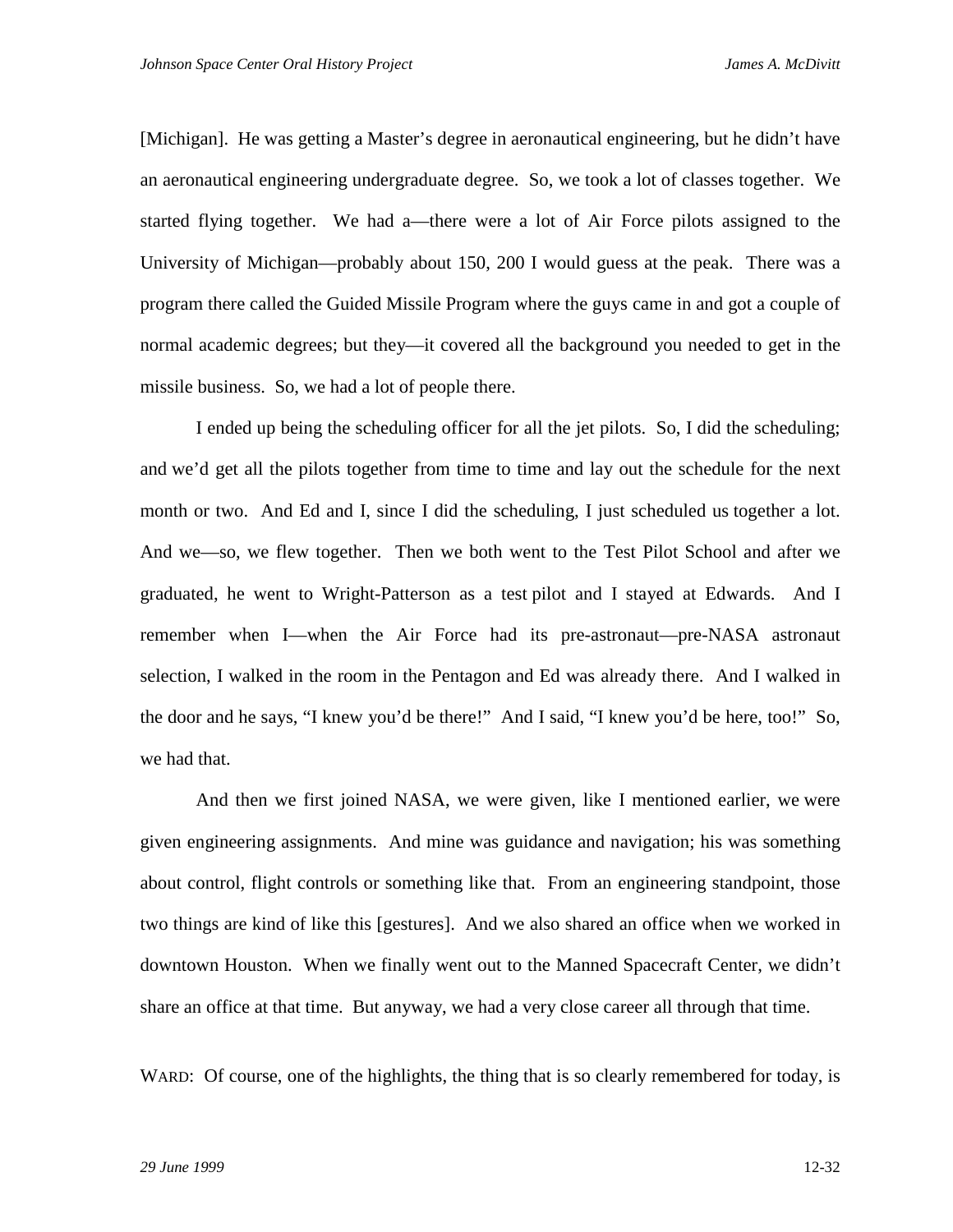that your Gemini IV mission also had the first U.S. spacewalk. At what point did that get added to the flight plan for that mission?

MCDIVITT: It was quite late. The flight was originally set up to be a—pretty much of a medical experiment. Long-duration flight. We'd never had a flight longer than 30 hours, or whatever it was, that Gordo [Cooper] flew. And there weren't any Russian flights up till that time that were very long either. So, it was—there was a lot of medical experimentation on it. Tests and other assorted junk. And then a few scientific experiments. But mostly it was the four days, whether we were going to make it or not. And then there was—then there started being more and more talk about going outside the spacecraft. So probably, maybe two months or so before the flight we finally made a decision—well, we did a little fiddling around first to see if we could fit things in and what was it that we needed.

And so, finally about two months or maybe even less, we decided we'd actually do it. And so, we started working on all the things we needed. I'm out of a very tall sitting height, 99 percentile or something. So, when we all of a sudden had to close the hatch in a pressurized condition, we had to redesign the seats. As a matter of fact, they had to redesign the seat in the Gemini so I could fit in it on the ground prior to launch. They had a big seat pan that we sat on. And it was okay for little guys like Gus, but it wasn't any good for tall people! And so, we had already redesigned the seat pack once. And then when we were going to have to close the hatch in an inflated condition, then we had to redesign it again. Because we weren't sure who was going to go out and a few things like that.

Then we started working on the air table down in a locked-up room in the—I think on the first floor of the astronaut building, Building 4. And we worked out the little handgun and how we'd use that and stuff. And unfortunately, we were beaten by the Russians by,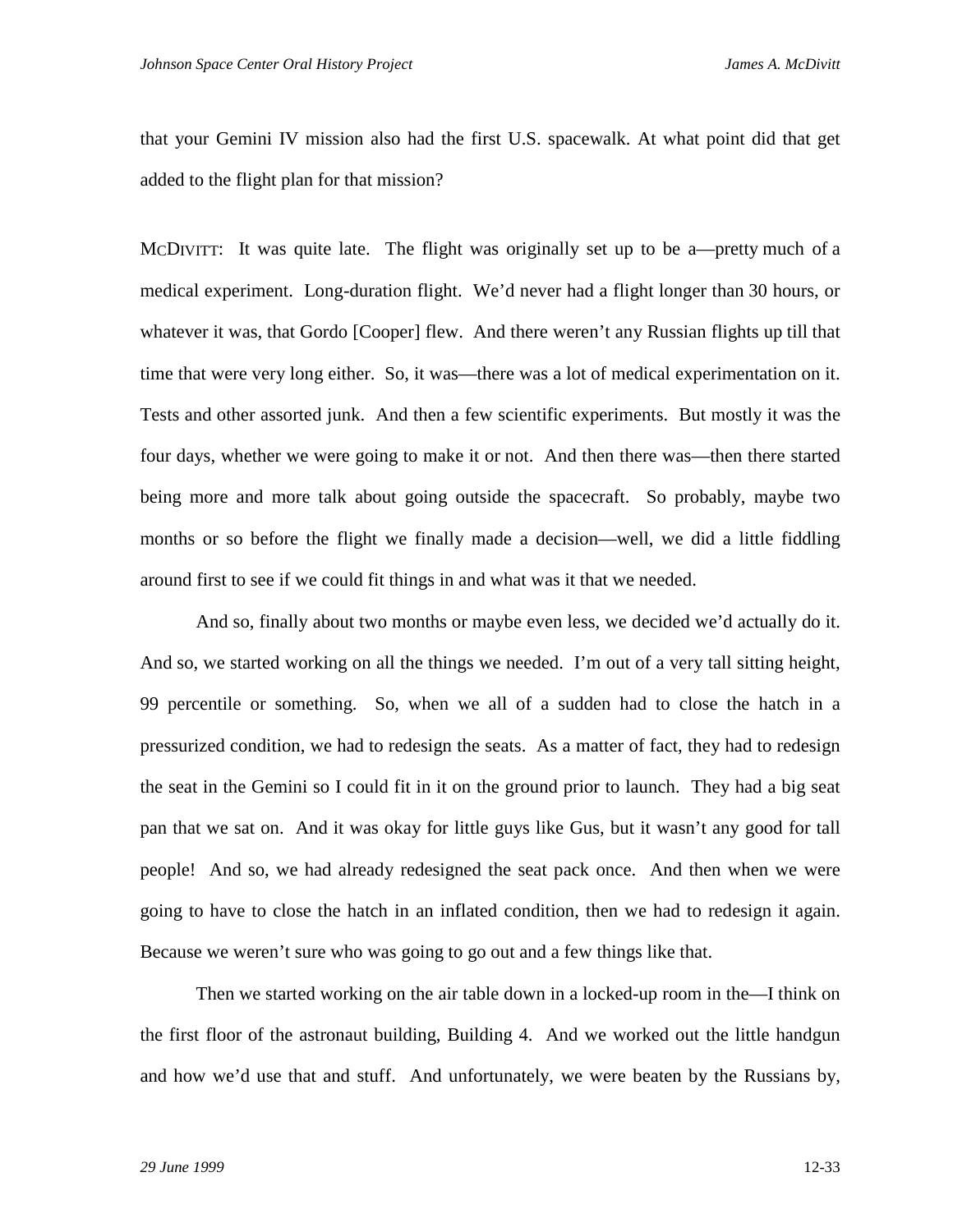what? oh, a couple of weeks I guess.

WARD: But you kept all the preparations pretty quiet.

MCDIVITT: Yeah, they were quiet up until a few days before the flight.

WARD: Do you think the primary motivation was to score a first with the spacewalk? Or was it to click off that objective because you knew you would need EVA [extravehicular activity] in Apollo?

McDivitt: Oh, I think originally it was to score the first! But then as we—and it probably wasn't until after the flight that we really began to appreciate the fact that working outside a spacecraft was a lot different than working inside the spacecraft. And then we had—I think we had an EVA on almost every other flight, other than—I guess [Gemini] V, VI, and VII didn't have EVA. VIII didn't have one because it—we had to bring it down too early. But the rest of them all did. And that again was a part of the experience that you had to gain to be able to do the Apollo stuff. It—you know, no EVA experience going into Apollo would have been a serious problem.

WARD: How did you know what to train for, for that first one?

MCDIVITT: Well, this is one of those ad hoc things. You sort of made it up as you went along. The gun—that little maneuvering gun that we used fortunately didn't have much thrust, because it was a hopeless device! I mean, there was no way you could really control yourself. You could control yourself on the air table in two axes; but unfortunately when you're in space, you're in three axes in six degrees of freedom. So, it would have been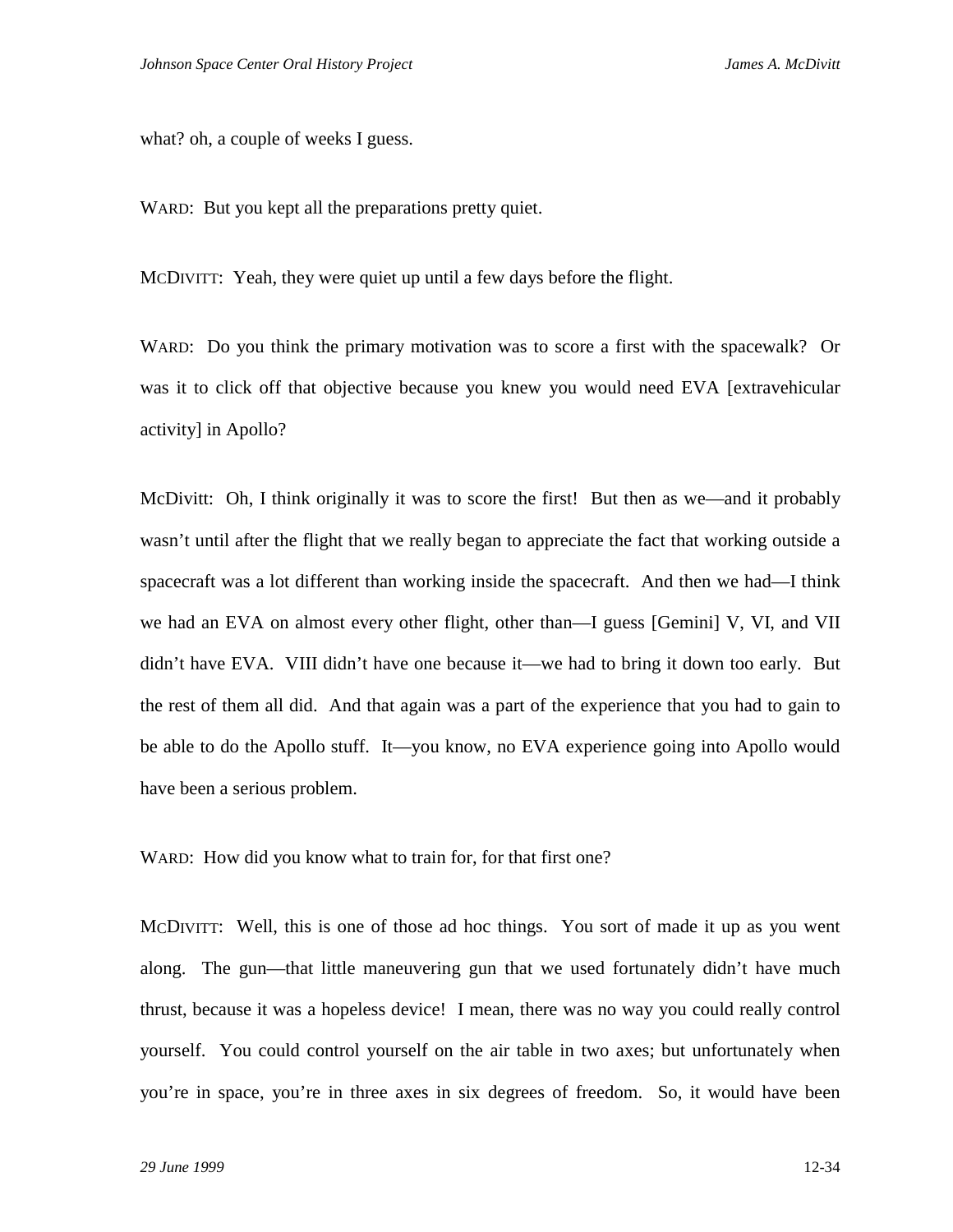hopeless to try to maneuver around much with just it. But we didn't have much gas in it and the tether wasn't too long, and we couldn't get in a lot of trouble. But the things that were important were getting the hatch open, getting the hatch closed, getting out, getting back in, the equipment that you needed, what the thermal protection was going to be, what the micrometeorite protection was going to be. Just the fact that we could go out and do that stuff was very important.

And then probably the hairiest thing that happened to me in space was on that—on the EVA with our hatch. We'd had a problem with the hatch in the altitude chamber at McDonnell. We'd done this chamber test and, because we were going to open and close the hatch in vacuum, well, we thought, we'll put that into the chamber test. So, right at the end of the test, we depressurized the spacecraft. You know, the altitude chamber's just a big metal box; you can suck all the air out of it. So, we were in this vacuum, and we depressurized the spacecraft. The suits—we went through all the suit checks and stuff like that. Then we opened up the hatch.

It was very heavy on the ground, so then we had some additional things that helped us get it open. Got it open, did some—oh, whatever. I don't know. Went through some routine. Then we brought the hatch back down. And we went to lock it, and it wouldn't lock. And we were towards the end of the test. We'd been in it, like, probably 10 or 12 hours by then; 14 hours. I don't know what; it was a long, long time. And we were at—near the end of the whole test; and we just said, "Oh, we'll just go through and do the rest of it in our suits," pressurized in our suits. So, we did. And so, 30 or 40 minutes, the test was over; and we went in and they re-pressurized the chamber. We went on in and took a shower and did our debriefing; and then I went out to see the technician who was working on the hatch because it was a little concerning that you—when you moved the handle nothing happened to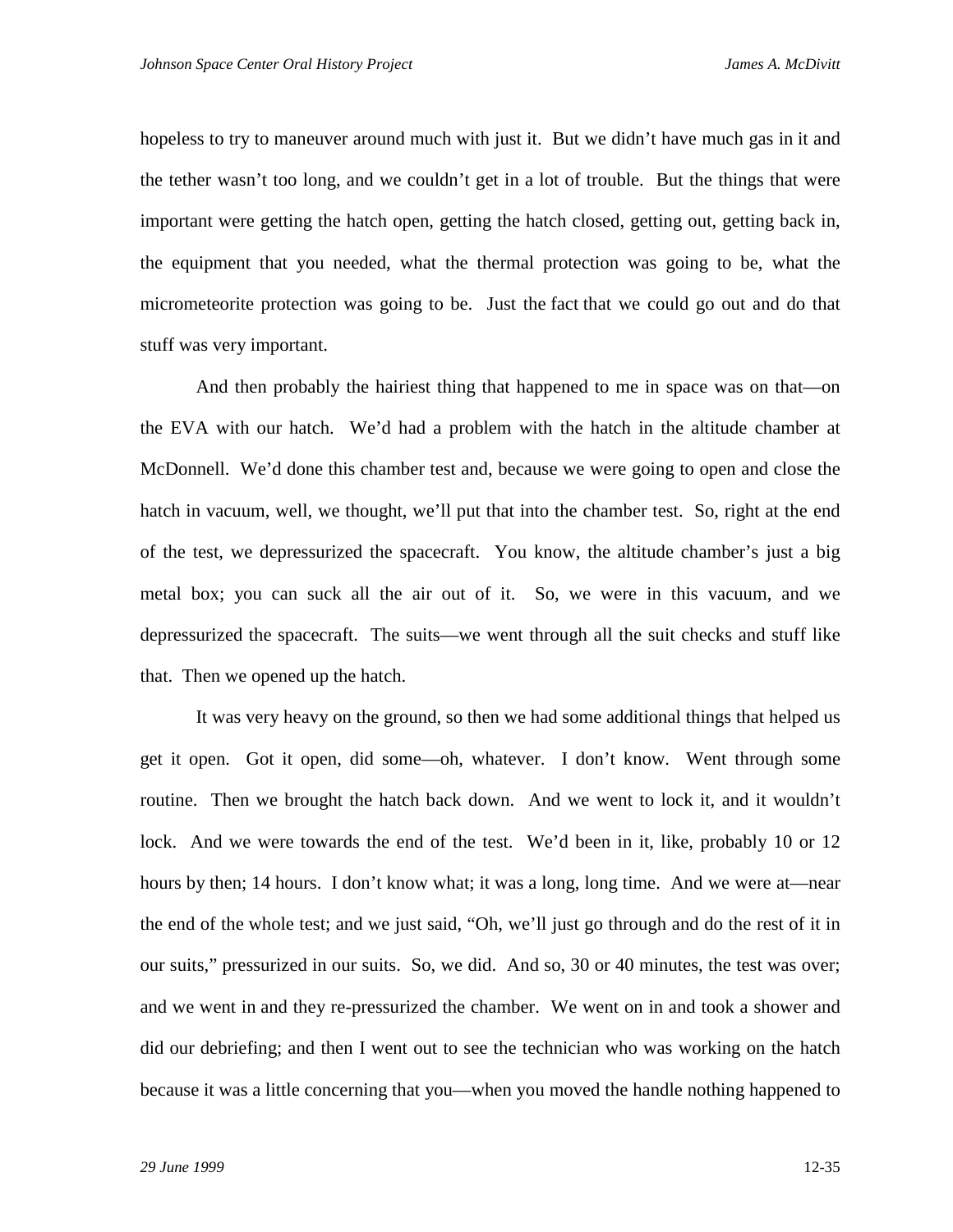the latches.

WARD: Well, if you can't get the hatch closed, you have a hard time reentering.

MCDIVITT: You're dead. You're dead.

WARD: Yeah.

MCDIVITT: Yeah. You'll either burn up—well, you'll burn up on the way down for sure. And the spacecraft would sink as soon as it hit, too, because the hatch would be open. So anyway, I went down there and fiddled around with him while we were trying to figure out what was wrong it. And there was a handle and a bunch of little gears about yea big [gestures] around and teeth on them. And then they had to engage some of the little gears. And there were some other little gears. And so, it was a fairly complex mechanism. And it had to be set up so that you could disengage the handle so you wouldn't inadvertently do something with it in flight. And those gears weren't really going together properly. So, he did something to them and, you know, it worked. But fortunately, I saw what they look like.

And then when we got around to doing the EVA, when we—when Ed went to open up the hatch, it wouldn't open. I said, "Oh my God," you know, "it's not opening!" And so, we chatted about that for a minute or two. And I said, "Well, I think I can get it closed if it won't close." But I wasn't too sure about it. I thought I could. But remember, then I would be pressurized. I wouldn't be in my sports clothes, leaning over the top of the thing with a screwdriver. I'd be there pressurized. In the dark. So anyway, we elected to go ahead and open it up.

And we didn't bother telling the ground about that. I mean, there was nothing they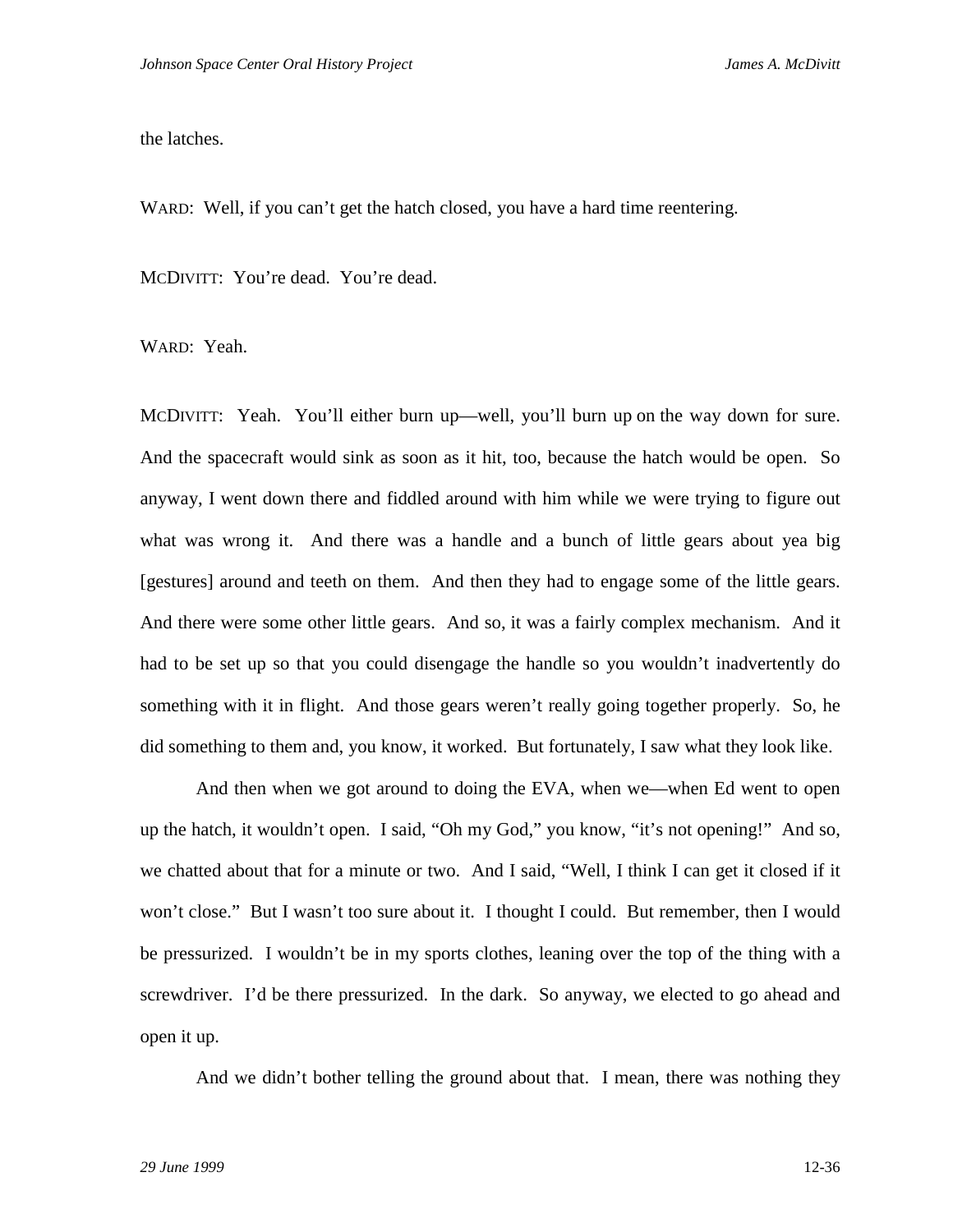could do. They would've said, "No," I'm sure. Anyway, we went ahead and opened it up; and Ed went out and did his thing. And that was one of the reasons I was kind of anxious to have him get back inside the spacecraft, because I'd like to do this in the daylight, not in the dark. But by the time he got back in, it was dark. So, when we went to close the hatch, it wouldn't close. It wouldn't lock. And so, in the dark I was trying to fiddle around over on the side where I couldn't see anything, trying to get my glove down in this little slot to push the gears together. And finally, we got that done and got it latched.

And the next part of the plan was to get Ed to re-pressurize the spacecraft and get all this junk off Ed, open up the hatch, and throw all this out. And there was no way I was going to do that! So, we carried all that stuff through the rest of the flight.

WARD: Well, even messing around with a pressurized glove in a gear frame would've given flight controllers a heart attack, I think, if they had known about it.

MCDIVITT: Oh yeah, yeah. I mean, this was one of those things where we didn't have a Mission Rule for this. And you just had to make it up as you went along. And it wasn't anything that if I talked to the guys on the ground they wouldn't have had a clue what I was talking about. I knew more about that hatch than probably anybody in the world, other than the technicians who'd built it. There wasn't anybody in that Mission Control Center who knew anything about it, so there was no sense in me talking to them. Well, I made the decision to open it. And fortunately, I got it closed!

WARD: There was a bit of speculation at the time, I guess based primarily on the air-toground conversations between you and White and the ground, that you were having some difficulty talking Ed into getting back in the spacecraft. Is that all a misconception?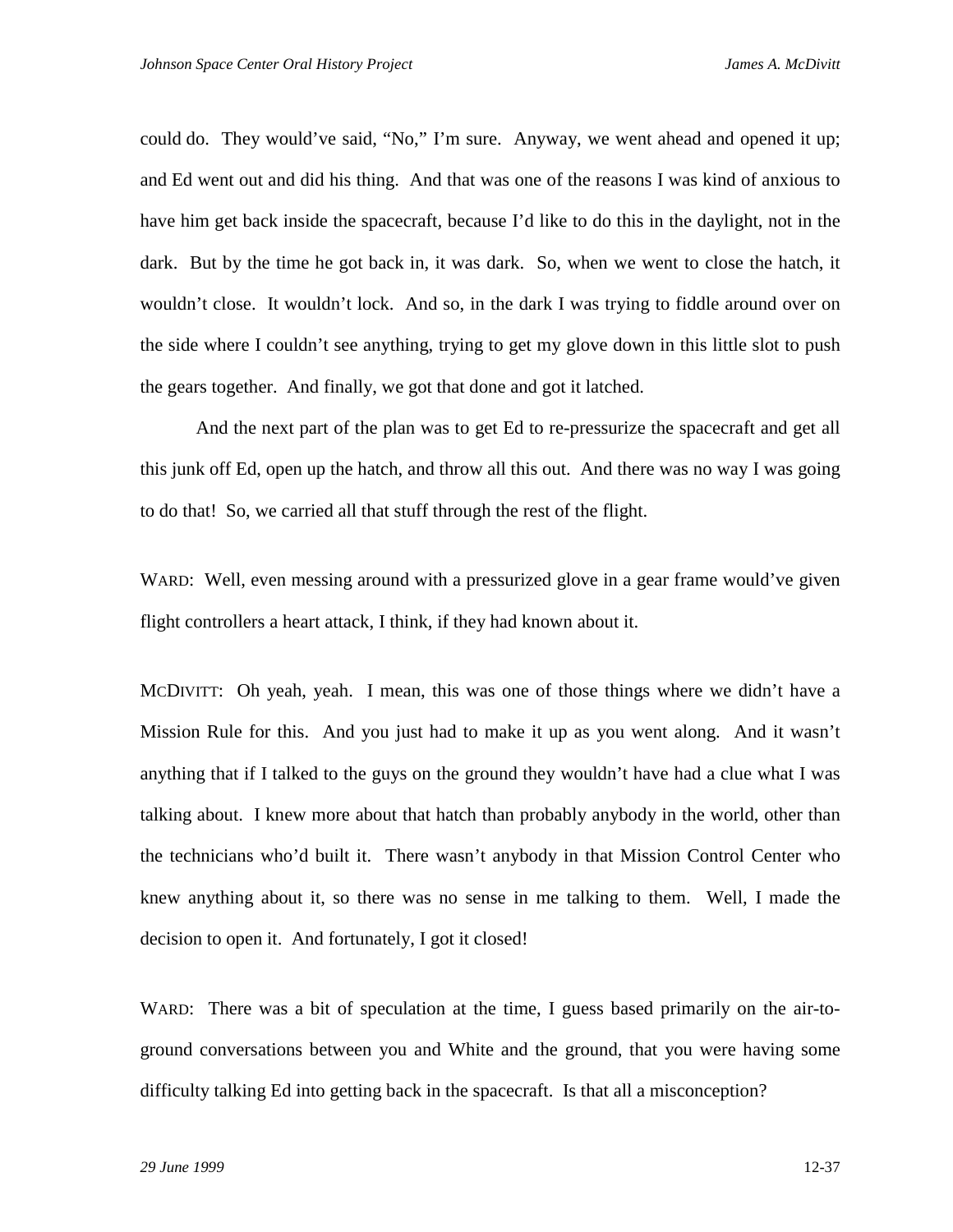MCDIVITT: Oh that was all a misconception. I mean, people made a big deal about that. It was no big deal at all. He was just having a ball out there. He didn't want to come back in. I wanted him to come back in because I didn't want to have to work on that hatch in the dark. But, even if he'd have come back in when I told him to come back in, we would've still been working on the hatch in the dark—because it took him a lot longer to get back in and get back down in it and buckled down. Fortunately, Ed was the same height as I was; but he was much shorter in the sitting height. I mean, I would be up here and he'd be down here sitting down. So, we didn't have a problem of trying to get the hatch closed. Our problem was getting it latched and locked. And so, he wasn't in the way when I was trying to do that stuff. But then there was euphoria. The press got a hold of that and created something great out of absolutely nothing. As usual!

WARD: Was there any sense of space motion sickness at that time? Later crews, once they had the latitude to move—

MCDIVITT: No. None. None. And Ed had a very weak stomach. He had a weak stomach. Every time we went up in a zero-g airplane, he got sick. As soon as we landed in the water, he was sick. I mean, he was—he had a very, very sensitive stomach to that. You know, he never got sick flying airplanes and the crazy motions that we did. And we were short on fuel, so the spacecraft was just tumbling for a couple of days. Just around like this [gestures]. And it didn't bother him at all.

WARD: Did the relative ease of your EVA perhaps mislead NASA, for the later ones into thinking that we really understood that process when we didn't?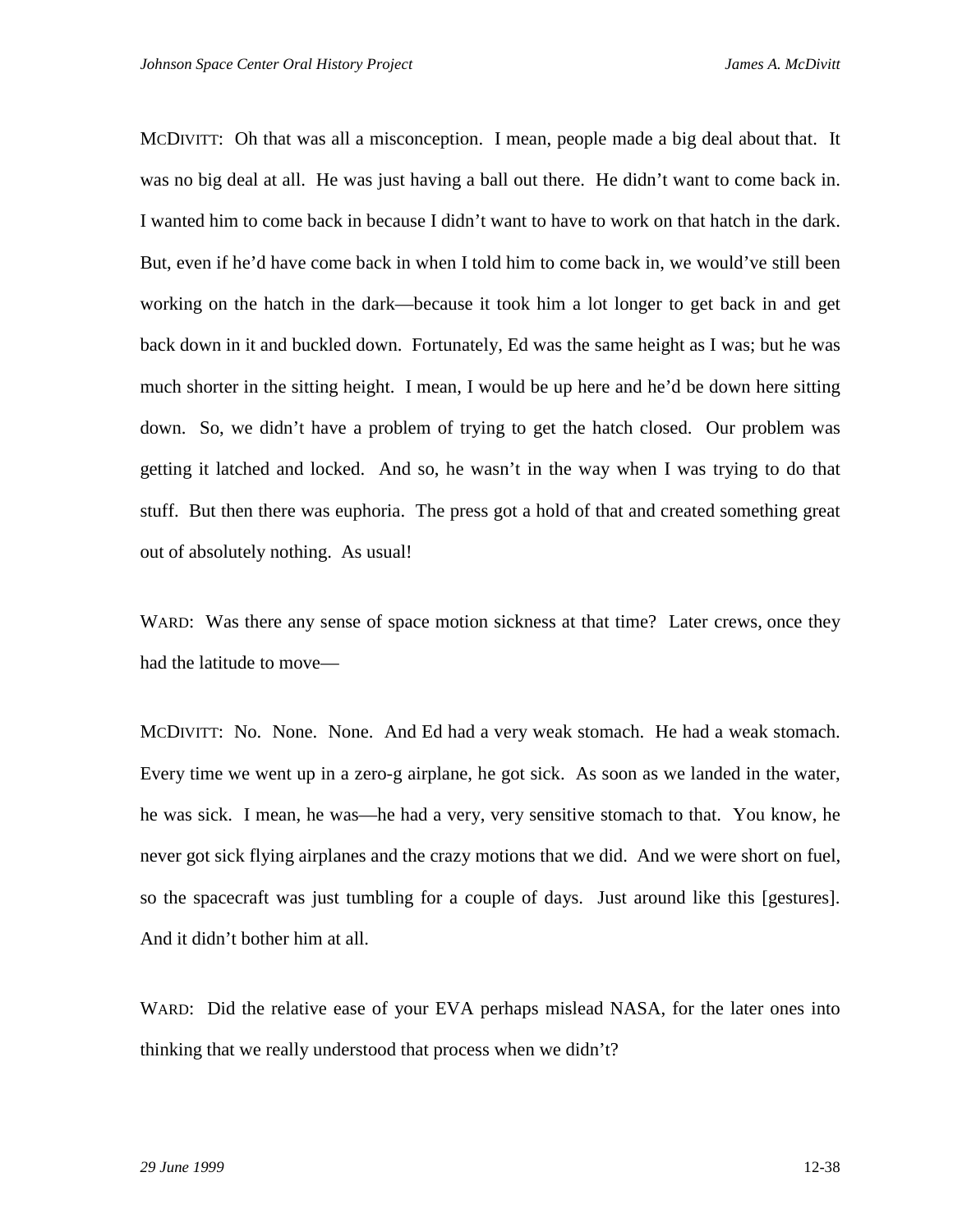MCDIVITT: Oh, I think so, yeah.

WARD: You mentioned—

MCDIVITT: I think that we overreached a lot in the EVA thing to start with. We didn't do anything. Like I told you, that gun was utterly useless. I'd practiced with it enough and I could run around the air table with it flying, but that was a two-dimensional thing. I could either go this way or that way, and there was no—there were six degrees of freedom. There's three in motion and three in attitude. We had no attitude freedom whatsoever standing on that table. We were upright. And while you could rotate around this way, you couldn't go back and forth this way or the other way [McDivitt demonstrates].

So, we really were lacking a lot of the degrees of freedom. As soon as we got up in space, the only way you could make that gun work is if you fired it exactly through your center of gravity. And trying to find your center of gravity—we didn't know where our center of gravity was; so there was no way we could've done it accurately. Yeah, that was a oversimplified thing. And fortunately, we didn't have much gas in the gun and didn't put out much thrust; so it couldn't hurt us much.

WARD: But EVAs, spacewalks on the later flights, [Gemini] IX, X, XI, we had some really serious problems on them.

MCDIVITT: Yeah. Yeah. Yeah, because they were trying to do things. And I think we got carried away. But you know, there's nothing wrong with that. I mean, we would've never gotten to the Moon when we did if we'd taken baby steps all the way. I mean, we could've gone from the Gemini IV EVA to a little bit more, a little bit more, and then we'd never have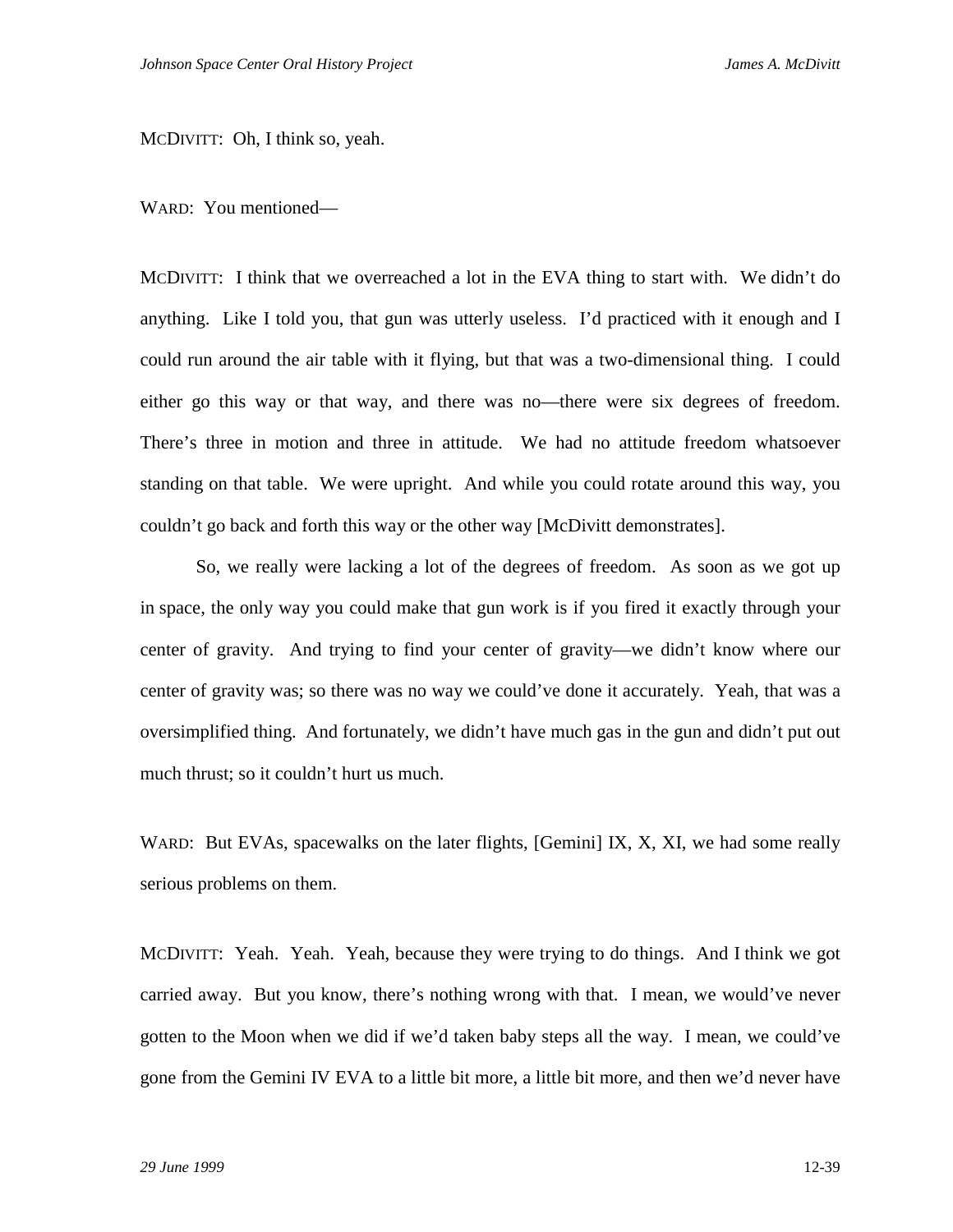gotten there. I think when the President said, "we're going to get there in that decade," he provided the best management tool ever known to man. Because you could say, "We've got to stop fooling around and make a decision. Take a big step." And so, we did.

WARD: Your flight—your Gemini IV mission—was also the first flight where Mission Control was located, prime, in Houston.

MCDIVITT: Right, right.

WARD: Did that change anything?

MCDIVITT: Not really. We had a backup—the Control Center down at the Cape was in operation. And I believe Glynn [S.] Lunney was the flight director at the Cape. He never got involved in the mission, because the one in the Mission Control Center in Houston operated fine. But we had a backup, and that wasn't a big deal. And the tracking and things like that were all independent of what flight Control Center you used. So, they were getting the same tracking data at the Cape as they were getting in Houston. So, that really didn't affect anything.

The thing that—probably the biggest issue we had with respect to—other than the people flying the spacecraft, was with the doctors. As I mentioned earlier, this thing started out as a medical experiment; and it still was. That was still a primary function of the mission, was finding out what kind of shape we were going to be in when we landed. And about a week or so before the flight, there was a big medical uproar about whether we were going to die or not when we landed, because we were going to land in the sitting position, like this [gestures]. Up until that time all the people who landed were in the prone position—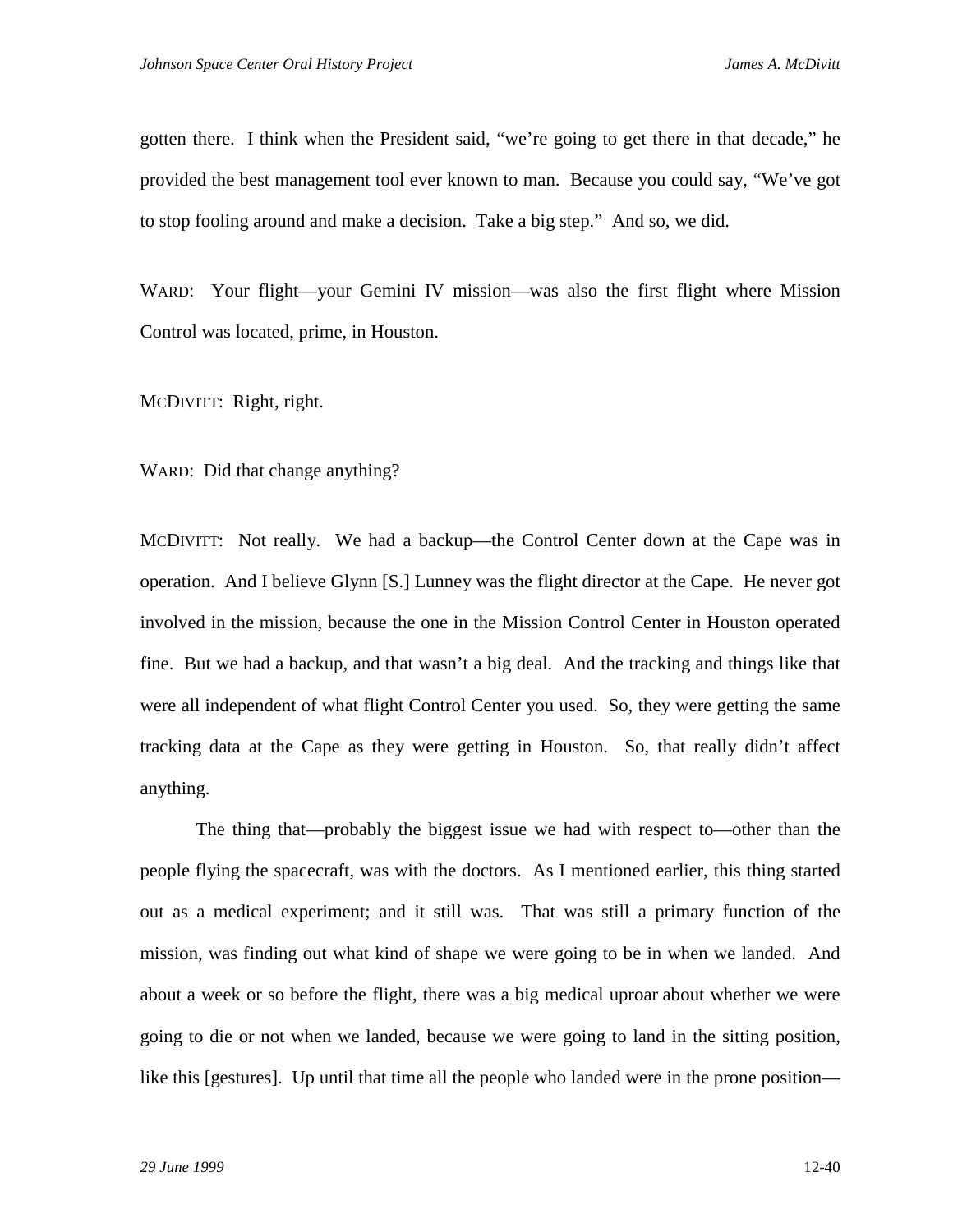except Gus and John Young, who landed and sat up vertically in the spacecraft the same way we would. But they only flew a four and a half hour flight, and we were going to fly over a four-day flight.

And the medical profession was concerned about whether you could pump blood from your heart to your brain, a distance of that far when you're vertical as opposed to a distance of about that far [gestures] when you're lying on your back. And so, we had a lot of medical input that we didn't need about, oh, "They're going to die." "Maybe we ought to put them in the spacecraft and let them sit there for four days and nights in the simulator, four days and nights, to see if we can separate the effect of confinement and the effect of weightlessness," and a whole bunch of junk like that. Well, we would have died sitting in the simulator for four days because it—the seats weren't vertical. They were tilted like this [gestures]. So, one of us would have been like that; and the other one like this [gestures]. And it wouldn't have proved a thing anyway. But fortunately, Chuck [Dr. Charles A.] Berry, the NASA physician, and some of the cooler heads prevailed; and we just went ahead and flew.

I do remember when we landed. We hit the water and we checked around for leaks. And I said to Ed, "How are you feeling?" He says, "I'm feeling great. How are you feeling?" "I'm feeling great, too. Guess we aren't going to die!" As a matter of fact, the one concession that NASA made to these medical nitwits was to try to show us how to put our head down between our legs. Because that way we'd get our head below our heart, and blood would flow to our brain normally.

So, we went through the motions of trying to learn how to our head down between our legs. But the fact is that the instrument panel was about here [gestures]. And one would have had to have a joint about here and another one here and another one here [points] to get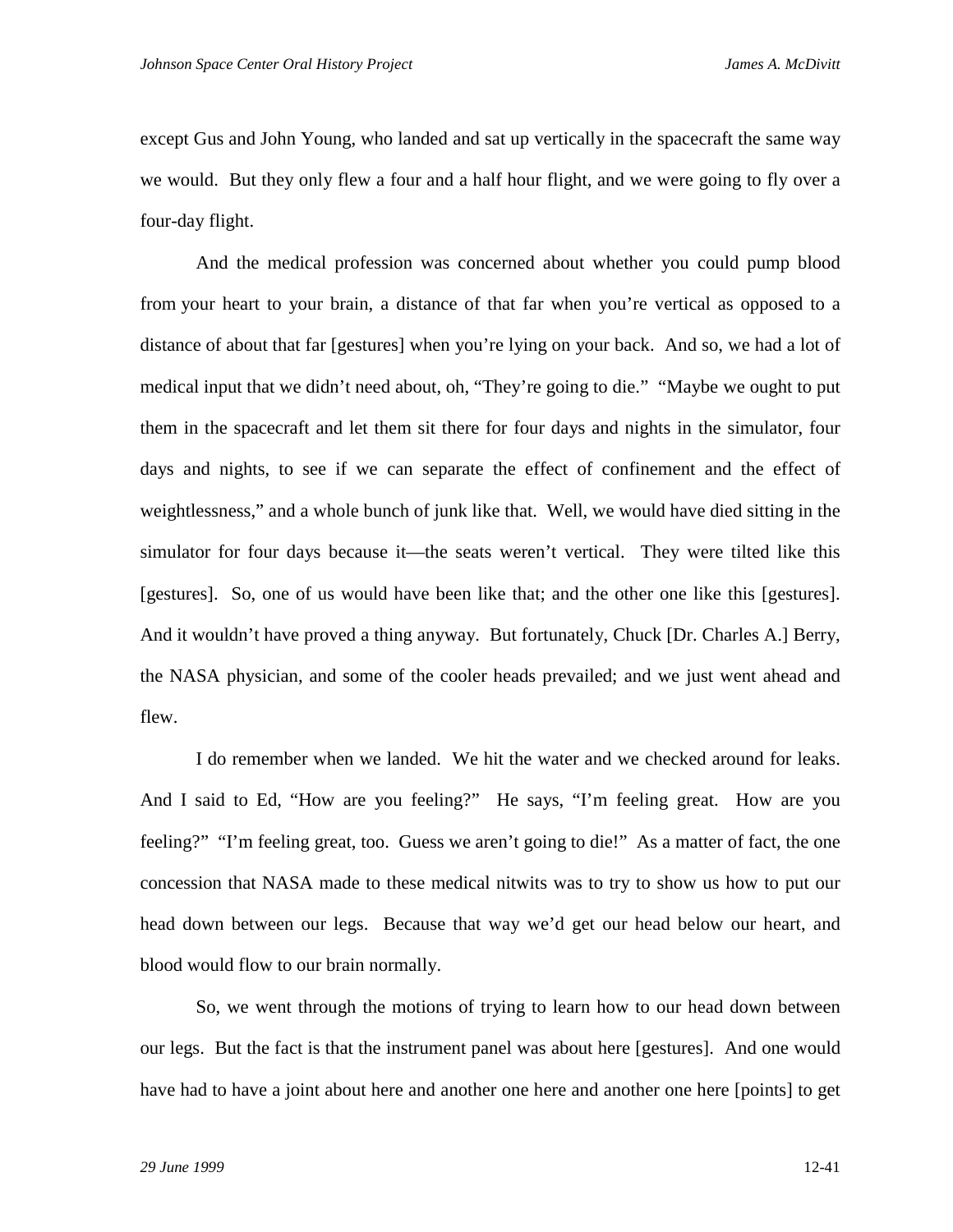around there. So, we went through the motions, but there was no practical way of doing that!

WARD: You bring up the issue of landing. Of course, early on Gemini was conceived as a land-landing spacecraft.

MCDIVITT: Yeah.

WARD: As the Russians did. All Russian spacecraft landed on the land, as you know. And the Americans had always landed in the water. When did you get involved in that engineering part of the problem where we concluded that Gemini wasn't going to land on the land after all?

MCDIVITT: Well, fortunately I didn't get involved in the flight testing because I guess every one of them crashed! I got in sort of at the tail end of that. The decision was sort of being made as I got involved in the Gemini Program as a pilot, not in my engineering role. But as someone who was going to fly it. And after the decision was made to not land on the land but land in the water, we then got to evaluating the spacecraft in the water. And the hatches would've been like this [gestures] if we'd just landed in the water normally. But then when we opened up the hatches, the water would've come in both hatches

That didn't sound like a very good idea. So, we ballasted the spacecraft around this way, so the commander's hatch was as far out of the water as you could get it. And the copilot's hatch was under water. And then we put some canvas pieces across it so when you opened it up, we had as much freeboard as you could possibly get. To do that, they ballasted it, I think with ping pong balls to get it to float differently than the center of gravity would.

WARD: Okay, I guess [Recorder turned off].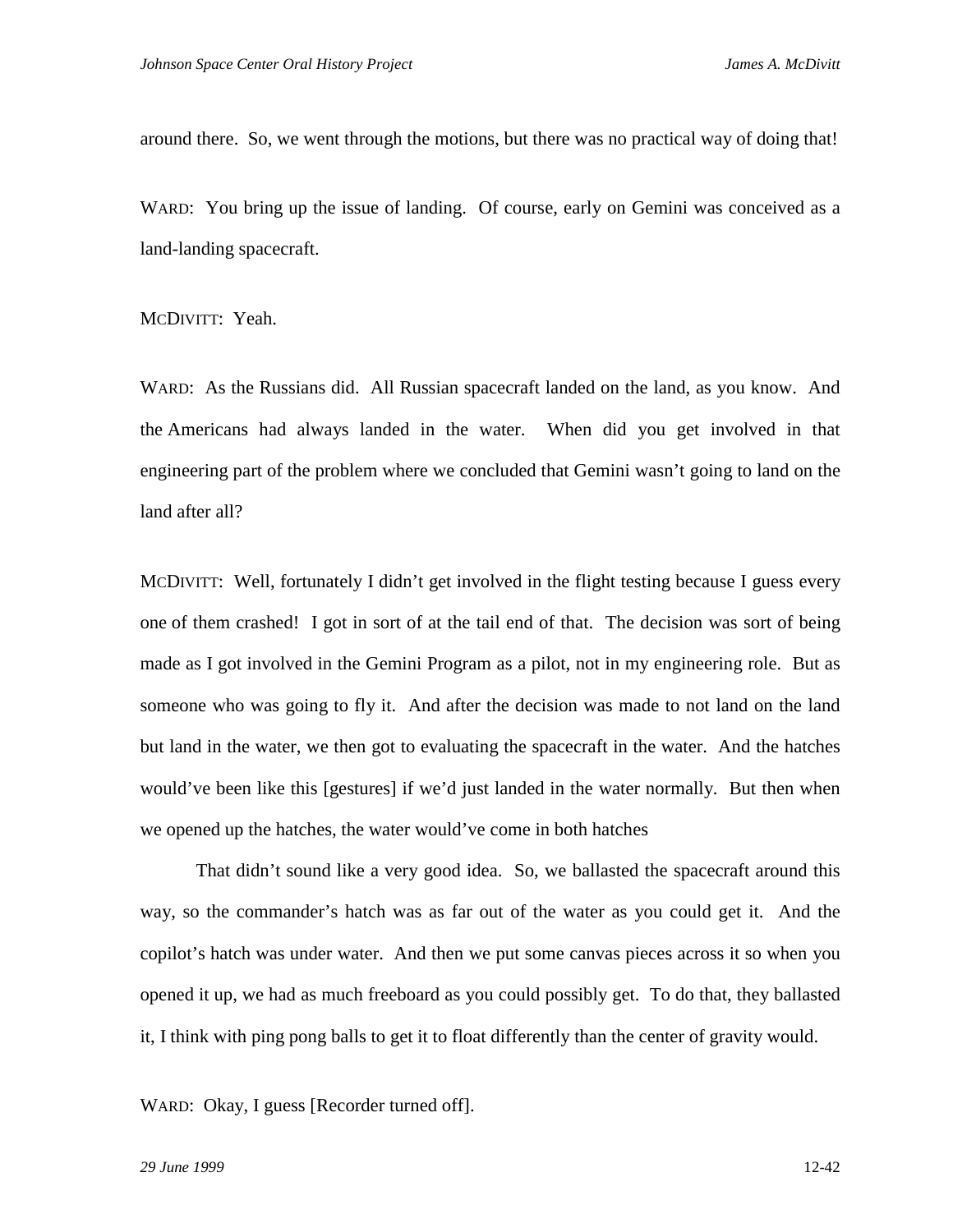WARD: Jim, we were talking about the inability to design Gemini to land on land. The fact that we stuck with the water-landing system. That also, as I recall, led to another change; and that was the addition of ejection seats. What was the—

MCDIVITT: Yes. Actually, I think the ejection seats were in there all the time. We had to have some way to get out on the pad. And Mercury had an escape tower tied on to the spacecraft, so that if the rocket was going to blow up you could move one of the handles and it would blow the spacecraft—separate the spacecraft from the rocket. And this escape rocket on top would pull it up to a few thousand feet, fall off, parachutes would come out, and you'd land.

In Gemini, because we had all these other things, we ended up with no escape tower; and we had ejection seats in it because of the airplane-like characteristics of it. Which meant that, on the pad, you ejected. If you wanted to get out, you didn't—the whole spacecraft didn't get taken up in the air a few thousand feet. You just ejected sideways, right out of there at 200 feet, or whatever it was. And the theory was that it was going to come out—you were going to come out, the parachute would open up, and you'd kind of hit the ground. Fortunately, we never had to try that!

WARD: Do you think the nature of the ejection system might've had as much to do with Wally Schirra's cool decision to sit on the pad [during the Gemini VI-A launch abort] as anything? Just the reluctance to use it?

MCDIVITT: No, I don't think I would've liked to use an escape tower either! No, I think that was just good judgment. I mean, you had to make the best judgment you could. It goes back to flying airplanes, like I mentioned. You know, you sometimes you just have a split-second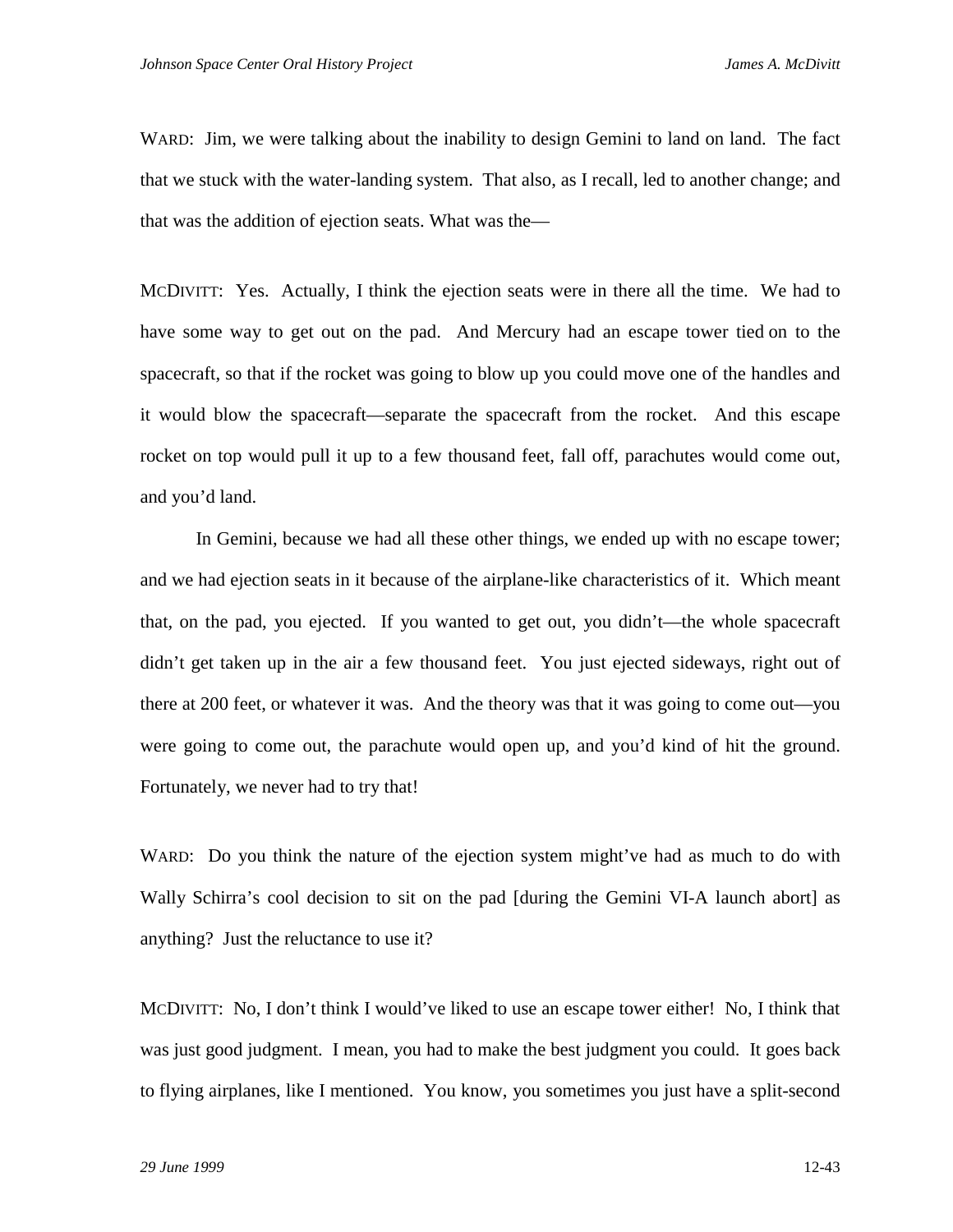to make a judgment, and flying airplanes keeps that sharpness I think, when that's what you need to do. When it happens, you've got to decide right then what you're going to do.

WARD: And of course, the event we're talking was ignition of the engines without liftoff and the fear that the vehicle might have lifted off a few inches and set back down—

MCDIVITT: Yeah. Yeah. Fallen back down.

WARD: —and exploded.

MCDIVITT: Yeah. Yeah. I don't like heights. And on Gemini IV, they couldn't get the umbilical tower down. It was pivoted at the bottom; and instead of moving back like this, it laid down like that [gestures]. And it would go down partway and then it would stop. And then they would bring it back up, and I could—and if you're looking straight up, through the window, and I could see it over the back of my head I could see what was left of the White Room, which was a big U-shaped thing that would come up around the rocket. And if this were the rocket and this U-shaped thing were coming up like this, it was coming up sideways like that [gestures], where it was going to hit the spacecraft. And right at the last second, it would jump over and do this [gestures]. Then I had visions of this thing coming up and hitting the spacecraft and us tumbling off! I don't think that ejection seat would've worked then! I sure got tired of that!

It did give us an opportunity, though, to sit there for a while. As a matter of fact, Ed and I both fell asleep up on top of the rocket. And they finally had to wake us up and ask us if we'd like to talk to our wives. We had a chance to talk to our wives from the spacecraft just before launch, while they were fiddling around, getting that thing down.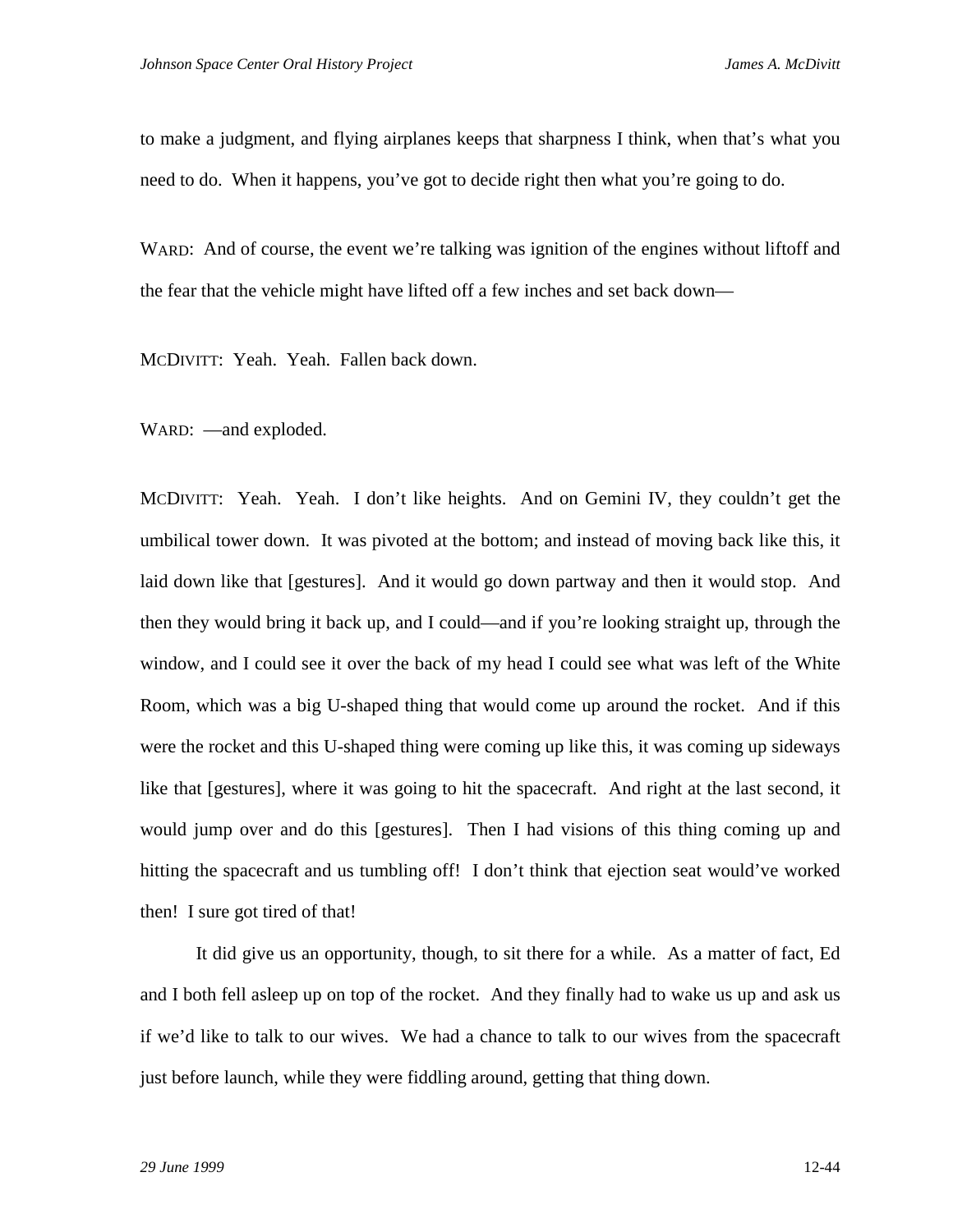WARD: Your Gemini IV flight had one other occurrence that is remembered by some. And that is a report, from you I believe, that you had encountered an object in orbit whose origins you were not certain of. And of course, the UFO [Unidentified Flying Object] buffs immediately thought you had seen an alien spacecraft.

MCDIVITT: The story of how I became a UFO expert! Well, what happened was that we were low on fuel and the spacecraft was just tumbling through space, end over end and sideways and all over. Ed was asleep. We were taking turns sleeping. And Ed was asleep, and I was doing something in the spacecraft. I looked outside, just glanced up, and there was something out there. It had a geometrical shape similar to a beer can or a pop can, and with a little thing like maybe like a pencil or something sticking out of it. That relative size, dimensionally. It was all white.

And I'd—we had all of our rocket engines shut off. I mean, we had the electronics form shut off. We were a battery-powered spacecraft, so we were trying to save electrical energy. And I immediately reached up and turned on the—pushed in the circuit breakers, because I thought I might have to maneuver around this thing, whatever it was. I couldn't tell how close it was, how big it was. I grabbed a camera and took a picture. It was just floating there. I grabbed it and took it a picture. I grabbed another one and took a picture. And then the spacecraft rotated around where I couldn't see it.

Finally the rockets warmed up. The electronics warmed up. Remember, these were the Dark Ages. It takes a while to warm up! And so, by the time they got to where they'd worked, I didn't have any attitude indicators. We had all the instrumentation shut off, too. So—and we were looking at the black sky; I had no reference whatsoever. So, I tried to fly the spacecraft back down to where I thought it was. And I never did see it again.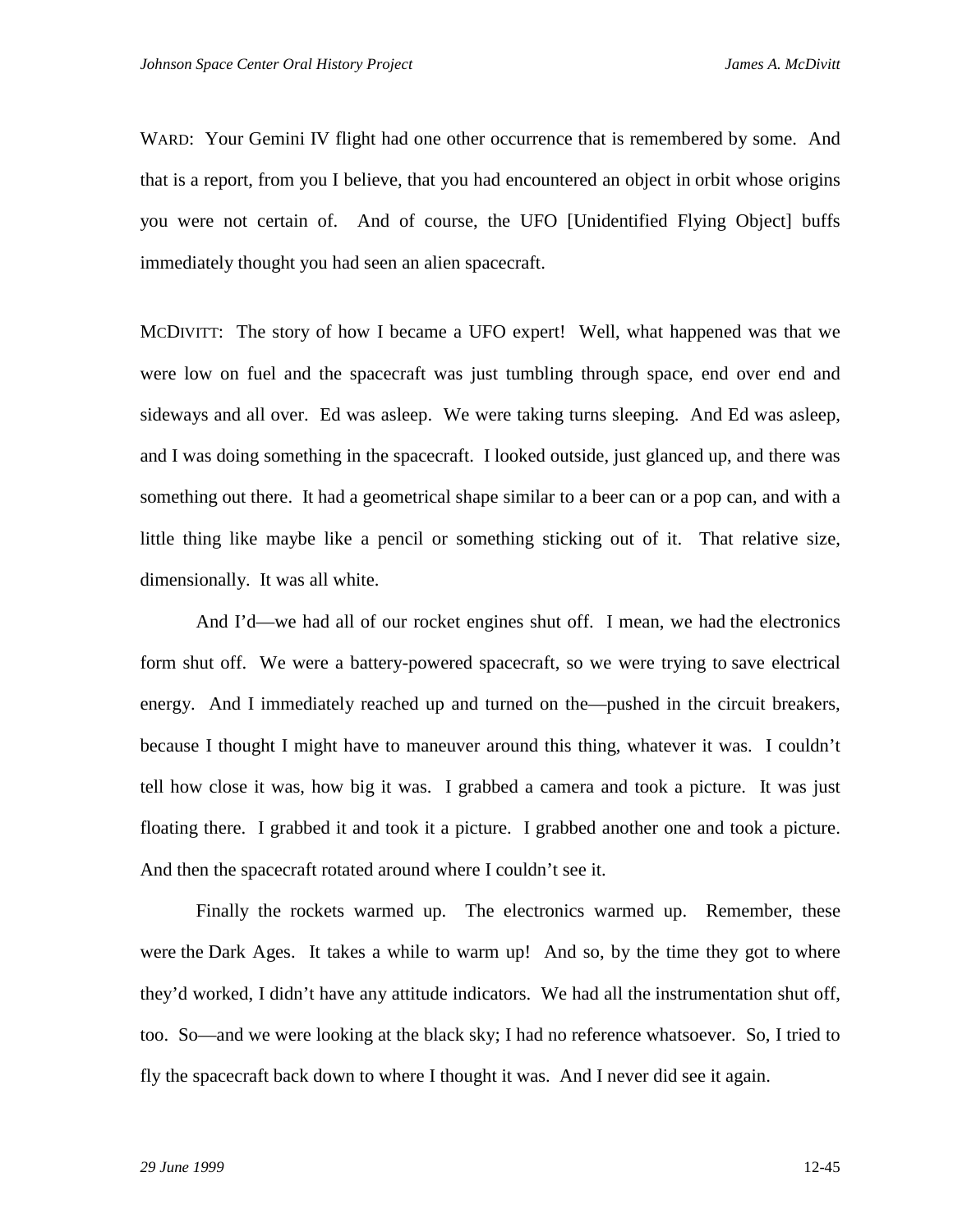The fact that I could see it was—pretty much meant to me that it was in our orbit. If it was in a different orbit, we would've—going 18,000 miles an hour, it would've went by us so fast that we'd have never seen it at all. I had no idea whether it was a little thing up close to the window or it was a big thing out a little bit further. It could've been the size of the Empire State Building for all I knew way out there. But I'm sure it was in the—in our orbit and it probably was a piece of ice that had fallen off the spacecraft someplace. Or maybe a piece of Mylar that had come out from behind the thing and come up in front.

Nothing ever showed up on the photographs. I reviewed them all. They were probably out of focus and I didn't have time to adjust anything. I didn't—I couldn't adjust the F-stops or the range or anything. I just grabbed the cameras and took a picture. So, anyway, that was it. And—but I got to be a world-renowned UFO expert over that!

The thing that really exacerbated the problem was when we got back to—when the film got back to Houston, we were still out on an aircraft carrier. They printed up all the EVA film, which was of great interest because nobody had ever seen an EVA before, and had a huge press conference. All that stuff was shown at the press conference. Some reporter wanted to know about the UFO. NASA said they hadn't printed all of the photos. They would print them later that night. He hung around and eventually they got them all printed. And I understand—many years later I figured this out, or at least I think I figured it out, this guy and a photo tech went through all the photos; and they picked out one that looked like a bunch of spacecraft from some foreign planet. They were disc-shaped things with a tail. I think there were three or four of them in an echelon formation. And then that got printed someplace. I never did see it until years and years later, when I started getting all these requests to appear on UFO shows.

I went back and then I saw what the thing was. And really what it was, was a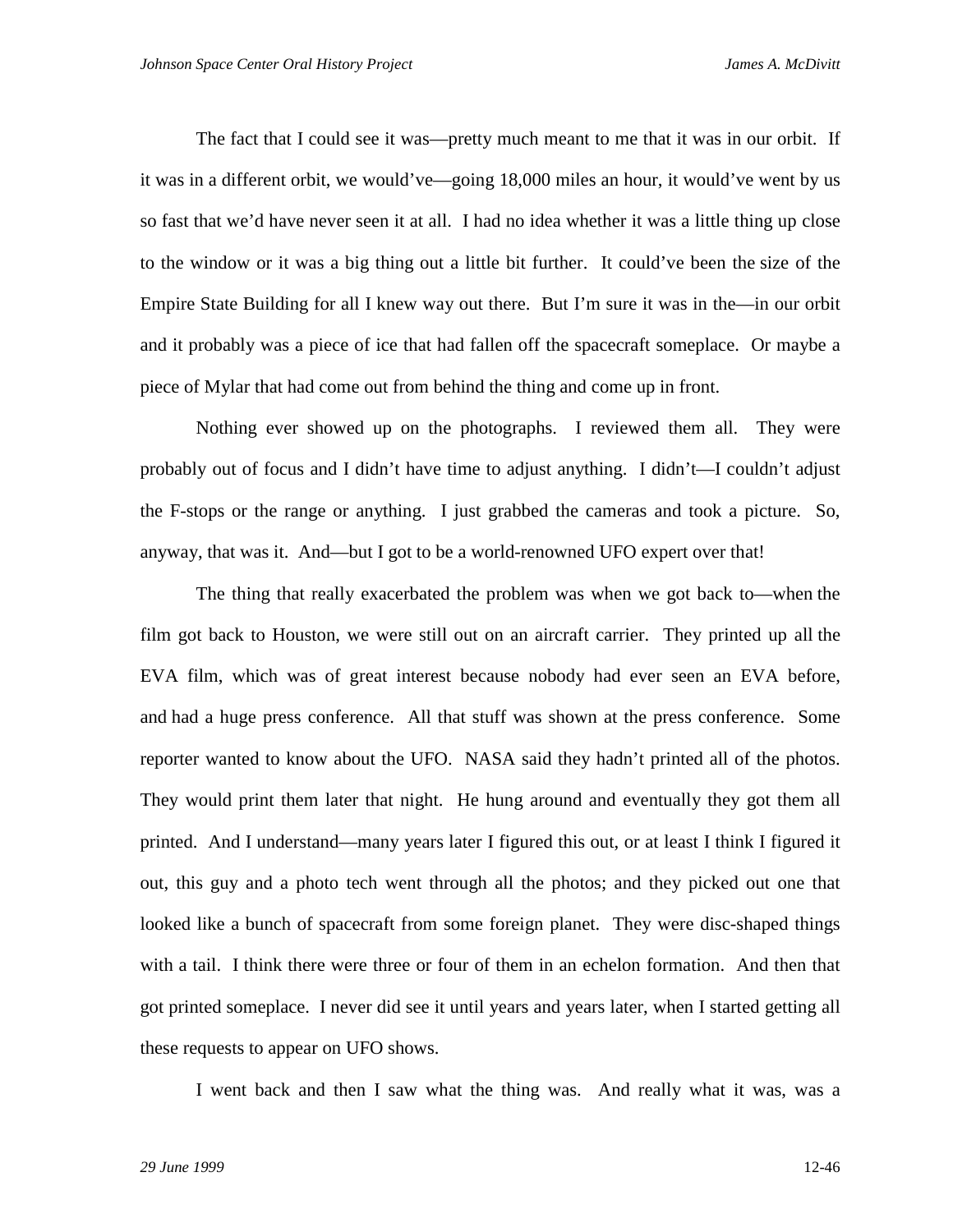reflection of the bolts in the windows. The windows were made up of about three or four or five panes of glass, so that if one got broken we still had some pressure integrity. And these little things, when the Sun shined on them right, they'd multiply the images off the different panes. And I'm quite sure that that's what this thing was. But anyway, I became a worldrenowned expert in UFOs. Unfortunately.

WARD: So, to the best of your knowledge at the time and years later, there's nothing abnormal or unusual—

MCDIVITT: No. There's nothing unusual about this at all. It was just—it's sort of like John Glenn talking about the fireflies. I mean, those were just pieces of ice crystals that were falling off the spacecraft. And the same thing with this. It was just something that I'm sure came off the spacecraft.

WARD: Well, one of the things that with increasing experience in spaceflight and the extreme lighting conditions and so on that has come clear over the years is that a lot of times things that you might think are large objects far away really are, as you point out, small objects that are very close—

MCDIVITT: Oh yeah. They could be right up here in front of you. They could be right on the outside of the window.

WARD: —and, therefore, would be out of focus in any camera picture you tried to take and wouldn't show up.

MCDIVITT: Absolutely. Yeah. As a matter of fact later on, on Apollo 9, there was a big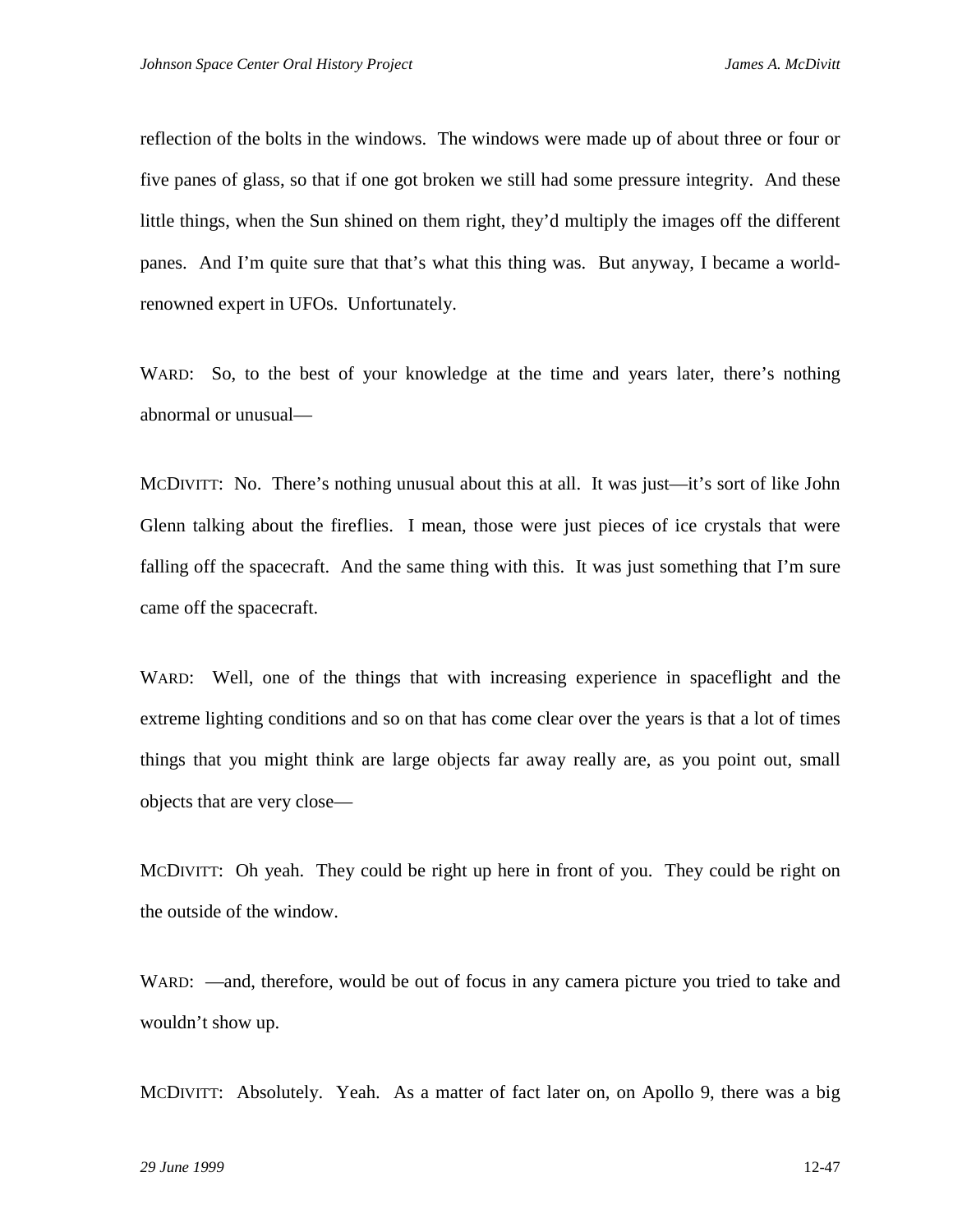Mylar balloon up there, I forget what they called it, *Echo*, I think it was. They wanted to know if we wanted to see *Echo*. It was out at, like, 800 or 900 miles. And we said, "Oh yeah, let's look at that." So, we got the spacecraft oriented around in a certain direction, and I had a six-power telescope in the left-hand window of the spacecraft. And Dave [David R.] Scott went down in the lower equipment bay. He had to use a 28-power telescope down there. And so, they finally said, "Okay, it's coming up in the sight now." And Dave said, "Oh yeah, I've got it." He had the telescope tracking it with the computer. And so, I looked out there and, "Oh yeah," I said, "I can see it." And Rusty was sitting over in the other window and he didn't have anything, and he said, "Oh yeah, I can see it, too!" So, we were looking at this thing probably near 1,000 miles.

And later on in the flight, they wanted to know if we could—if we wanted to see the ascent stage, which we put in this huge orbit around the Earth. And it was coming down, and it was some thousands of miles away. They wanted to know if we wanted to see it. "Oh yeah, let's see if we can find it." So, we put the orbit into our computer and had our telescope track it. And we could see it. Now, we were using a 28-powered telescope, but we could see it out at some number of thousand of miles.

WARD: This was your Apollo booster?

MCDIVITT: Yeah. It actually was the ascent stage of the lunar module.

WARD: Oh, okay.

MCDIVITT: Which was not very large.

WARD: When you were on your Gemini flight, one of the other objectives was to rendezvous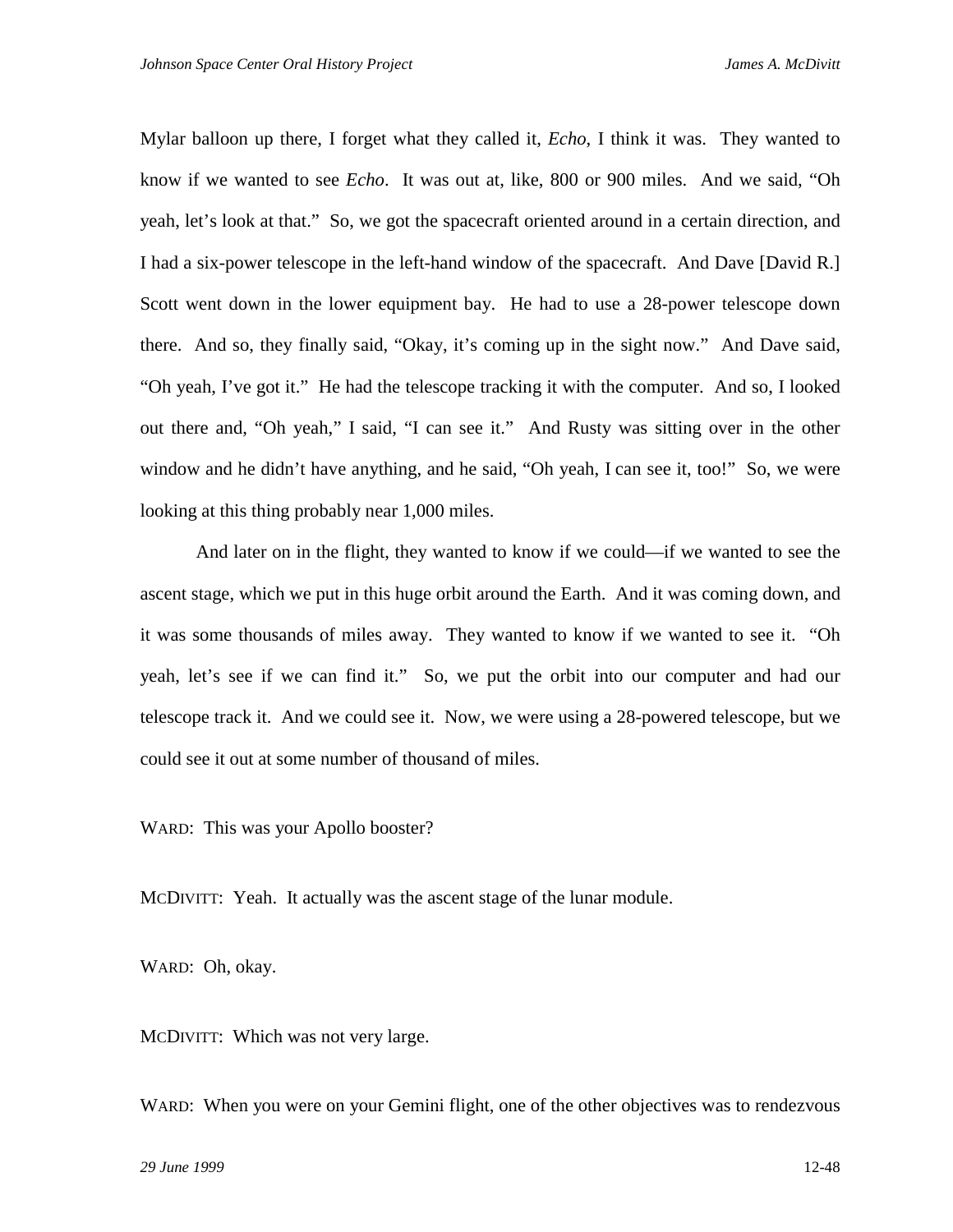with the upper stage.

MCDIVITT: Right.

WARD: That didn't really work out.

MCDIVITT: No. That was a—we didn't use our head on that ahead of time! That was sort of an ad hoc thing that we put on when we did the—when we were going to do the EVA, we wanted to have something to EVA around. And so, we were going to have Ed fly over there and take a couple of pieces of metal off of it. But we made two fatal mistakes: one is that we put two lights on it—two flashing lights instead of three. If you take a cylinder and put two lights on it, you can see both those lights only in one position, when you're perpendicular to the lights. As soon as it shifts around a little bit, one of the lights is obscured. So, you never see more than one light, or hardly ever see more than one light. And it's very difficult to fly formation with one flashing bright light. So, as soon as we got into the dark, we had no depth perception on it whatsoever.

The thing that really caused the problem, though, was the fact that the upper stage had a—when it shut down, they left a vent open on it to vent the propellant on it, which acted like a small rocket engine. And when we backed away from it and did our inertial measurement unit alignment, the rocket started maneuvering away from us. So, I had to curtail the alignment to get back down close to the rocket. And then as we went into the dark, it continued to maneuver around. And it didn't have any stabilization anymore, so it could be going this way at one time and this way—some other way some other time.

And so, I had to chase it around in the dark with only one light visible. And it just—I mean, there was no way to tell how far away we were. So, we finally gave up on that. I was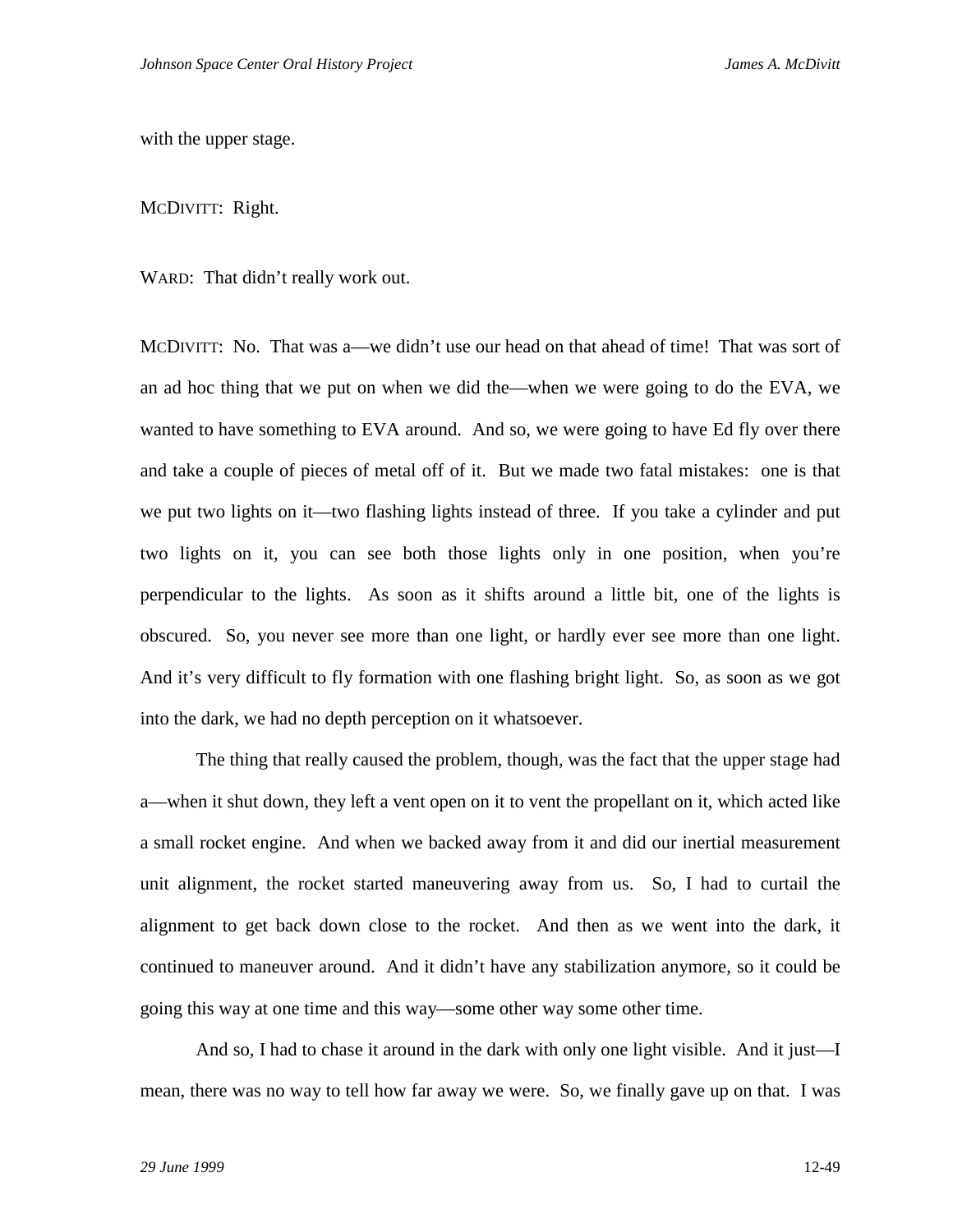concerned that we were going to have a collision between our spacecraft and the rocket. And since it wasn't that vital a part of the mission, I just let it go.

WARD: Well, let's talk a little bit about the transition now from Gemini to Apollo. You mentioned that you don't think we could've flown Apollo successfully without the experience that we gained in Gemini. If you would, just kind of recapitulate for us what those essential elements were that came out of Gemini that we had to apply to Apollo.

MCDIVITT: Well, one was the coordination between the ground people and the people in flight. That was one thing. We developed a rendezvous technique, understood what we had to do there. We developed some EVA experience, not a lot, but we figured out that it wasn't a piece of cake. And although we didn't have—on a normal Apollo mission, we didn't have to do anything outside the spacecraft other than walk around on the Moon—I mean, we didn't have to float around up in space and do things—there was the potential of a stuck hatch and we might have to go extravehicular to get from the lunar module back to the command module. So, we got enough expertise in that.

And then I think that designing the Gemini spacecraft so that it could be used by the pilot allowed us to design Apollo spacecraft so that it could be used by the pilot. And there were a lot of problems that we had with things failing that, when I was a Program Manager, we hardly ever had a flight where we didn't have 40 or 50 failures between the two spacecraft. And we were able to overcome those on all the flights except Apollo 13.

And so, by just having all these alternate paths, of electrical paths or hydraulic paths or fuel paths where we could manipulate things, we were able to overcome these problems and never get down to where we were on our last system, which would have caused us to come home. I think those are the main things that we did.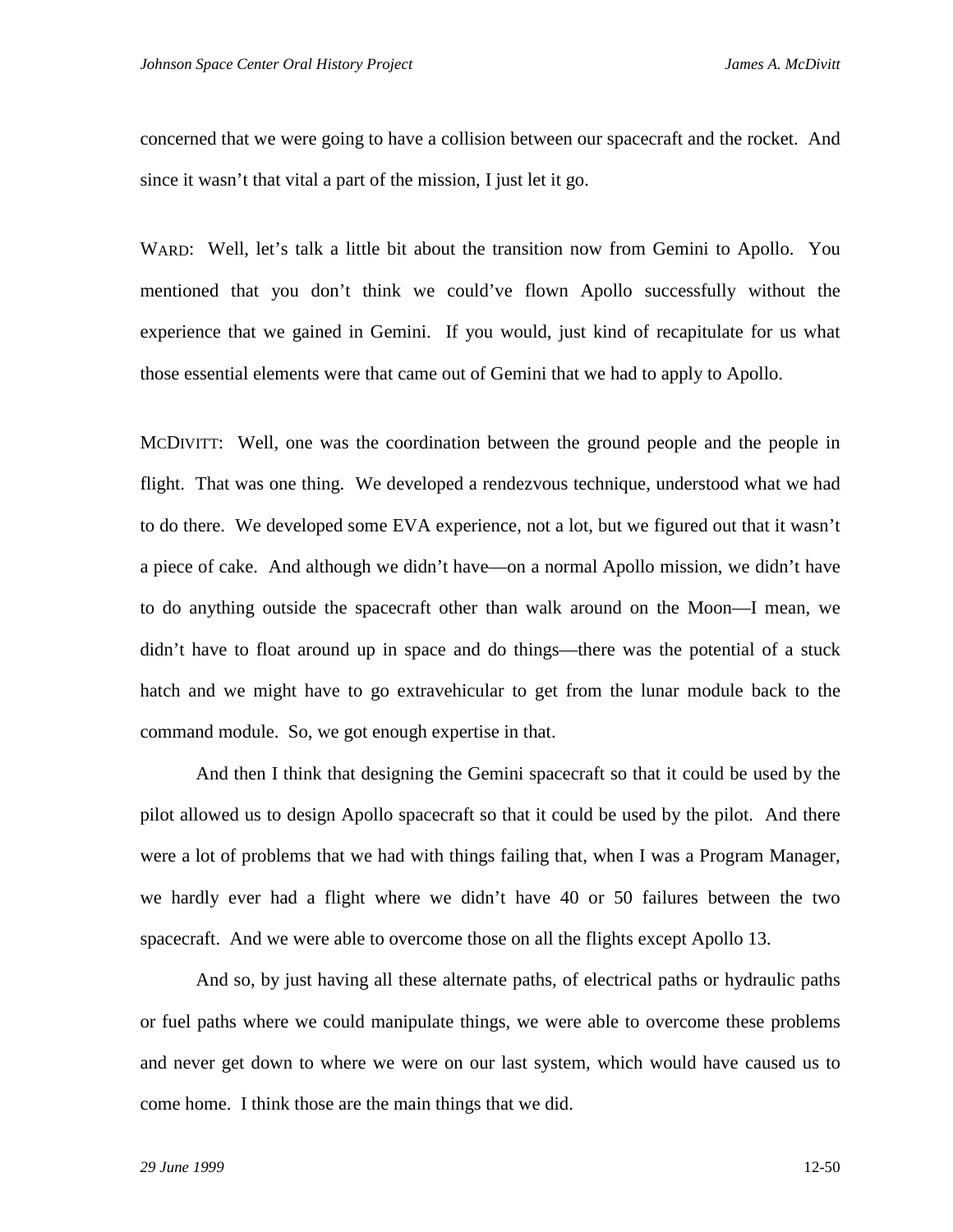WARD: At what point in Gemini did you begin transitioning to Apollo? Was that immediately after your flight?

MCDIVITT: Well, yeah. After Gemini IV, I Capcomed Gemini V. That was pretty quickly for six or eight weeks probably. And then as soon as that was over, I went over to Apollo and I took over the overall engineering for Apollo for the Astronaut Office. So, I left the guidance and navigation business that I had been doing earlier on; I just took over the whole thing. Then we had—by that time we had more astronauts, and they were working some of these other issues.

And then I started spending a awful lot of time out in California, working on the command module, because the lunar module wasn't far enough along yet—although I did do some work there. But mostly it was on the command module. And then after—I don't remember the timeframe a year or six months—we put together the first Apollo crew. And I was the commander of the backup crew on that. So, we had Gus Grissom, Ed White, and Roger Chaffee as the prime crime; and I was the commander of the backup crew with Dave Scott and Rusty [Russell L.] Schweickart.

WARD: And of course, the transition to Apollo also meant a transition to a new contractor, a new team of industry partners in North American [Rockwell Corporation] and Grumman [Aircraft Engineering Corporation]. How was that perceived within NASA? What level of confidence did the astronaut corps have in this new industry team?

MCDIVITT: Yeah, well, the McDonnell guys were already experienced when they got to Gemini. They had done Mercury. They'd learned a lot of things from a management, a manufacturing standpoint in Mercury that they tried to avoid in Gemini. I understand that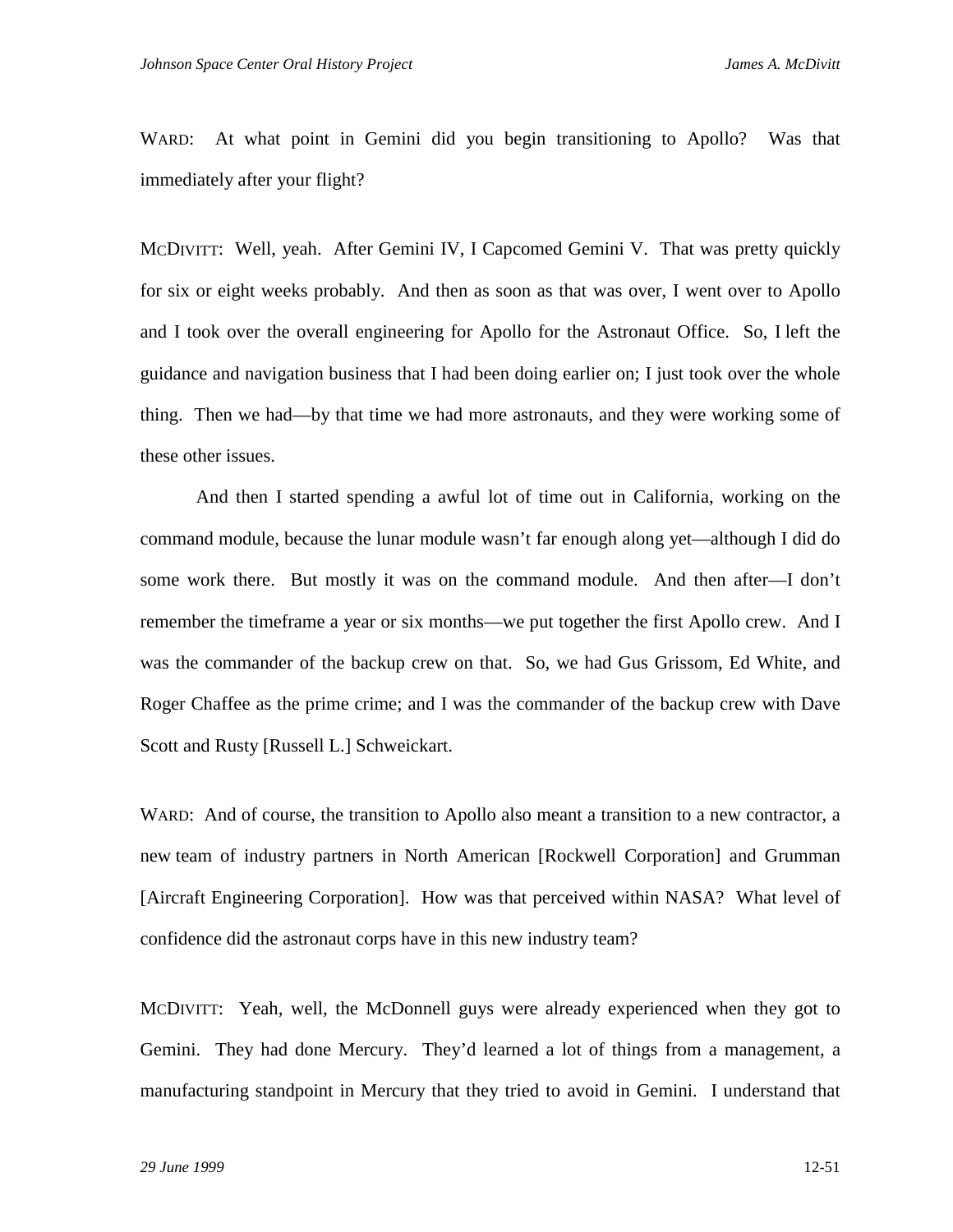some of the Mercury spacecraft were sort of sent down to the Cape in a basket of parts, and then they sort of put them together down there. And that really got the manufacturing flow pretty well messed up.

So, when we did Gemini, there was a major effort to try to get the spacecraft built at the factory, shipped down to the Cape where all you had to do was test it, and then put it on a rocket and then you're ready to go. Much more—much easier to manufacture something in the manufacturing facility than it is to manufacture something in a test facility. So, I think they learned that. And Gemini was 50% bigger than the Mercury. It looked like Mercury in the dimensional relationships, and the systems weren't too much different. They were more sophisticated, but they would—so, it was just a, sort of the B-model of the Mercury. Whereas Apollo is an entirely different spacecraft.

And quite frankly, North American had a lot of troubles trying to get this thing going. They were going from being an airplane company to a spacecraft company—a transition that McDonnell had done on Mercury on a much, much simpler vehicle. So, we had a lot of difficulties in design, in testing, and it just took a lot of time. When we finally got the first Apollo crew together, we used to work eight-hour days during the normal day doing normal kinds of things, but we tested the spacecraft 24-hours a day. So, you'd work during the day and then you'd have shifts at night, probably four- to six-hours shifts to test the spacecraft. Because the testing just took interminably long.

And we were testing at the factory, but we were also manufacturing at the factory. So, we'd get part of it—you'd get part of it manufactured, and we'd test it. And you'd get some more manufactured, and we'd test it. It just took an awfully long time. And we didn't have good test procedures, and we didn't have any flight procedures either. So, that first crew—the prime crew and the backup crew—we had to write our in-flight procedures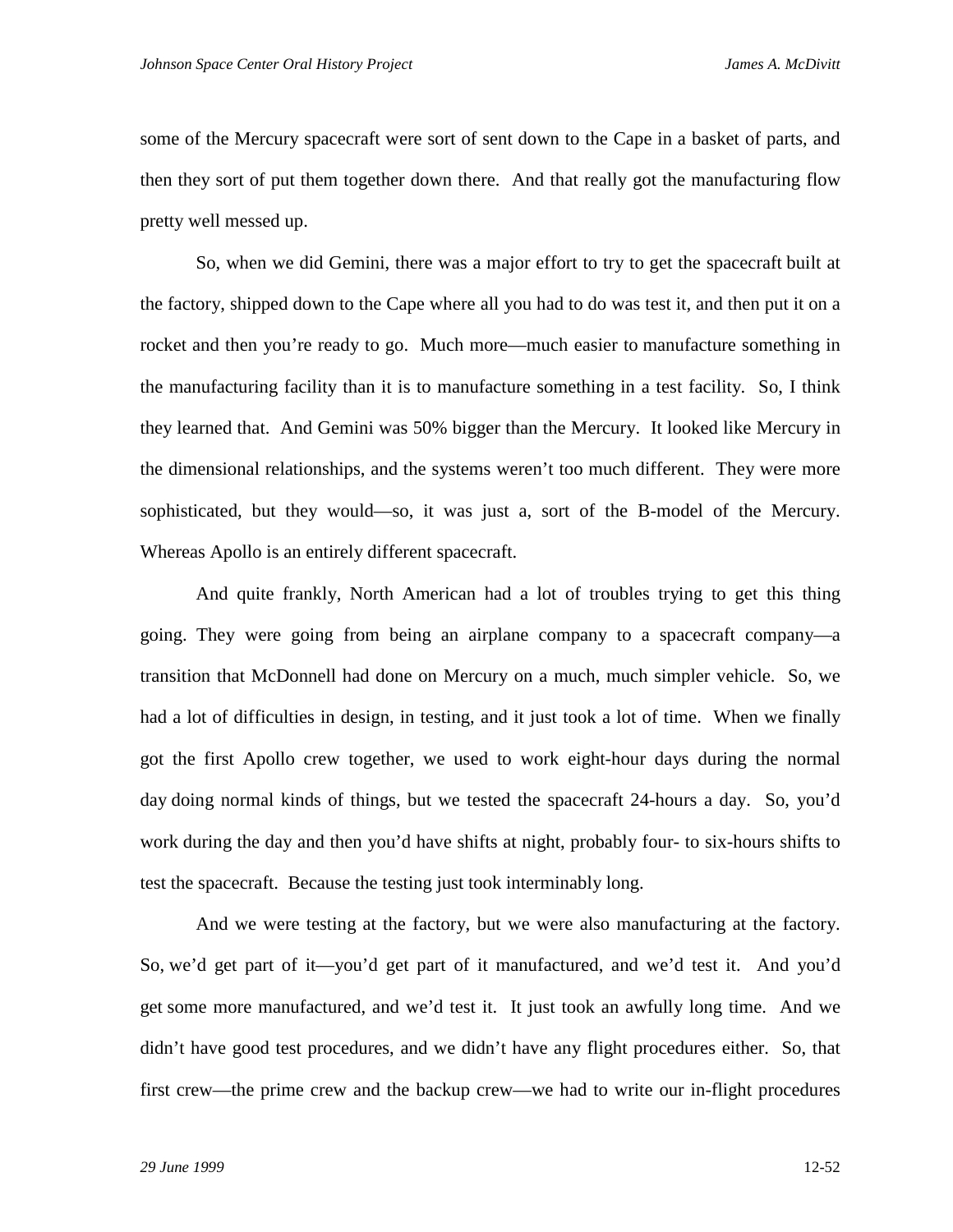and we had to write—help write a lot of the test procedures to make sure we were testing the thing that we knew we needed in flight.

WARD: So, how did all that stack up with the astronaut corps and their—and the level of confidence with this new contractor? Was there a lack of confidence as you went into the program?

MCDIVITT: Well, not really. I don't think the astronaut corps was involved in it. I think there were six of us involved in it. It was a prime and backup crew on their first spacecraft. We were the ones doing all the work. And remember, Gemini was still going on. The second crew really wasn't involved in it much to start with. And so, there was just the six of us. And when I was on Gemini IV with just a prime crew and a backup crew, when we got into the EVA stuff and we had a lot of other things going on [Telephone rings, recorder turned off].

MCDIVITT: Let's see. We were talking about—

WARD: We were talking about the level of confidence that you as crewmembers had with this new contractor, North American.

MCDIVITT: Yeah. Yeah. When we were the Gemini stuff, the test procedures we used in the Mercury were not significantly different than in Gemini. And when we got into Apollo, we were doing all these other things. And on Gemini, in Gemini IV, when we got around to flying this EVA thing and all the rush that we had right at the end, we just didn't have enough guys. There were four people. So, I asked Deke and whoever was running the Flight Crew Support Division at the time to see if they couldn't dig up some engineers to help us,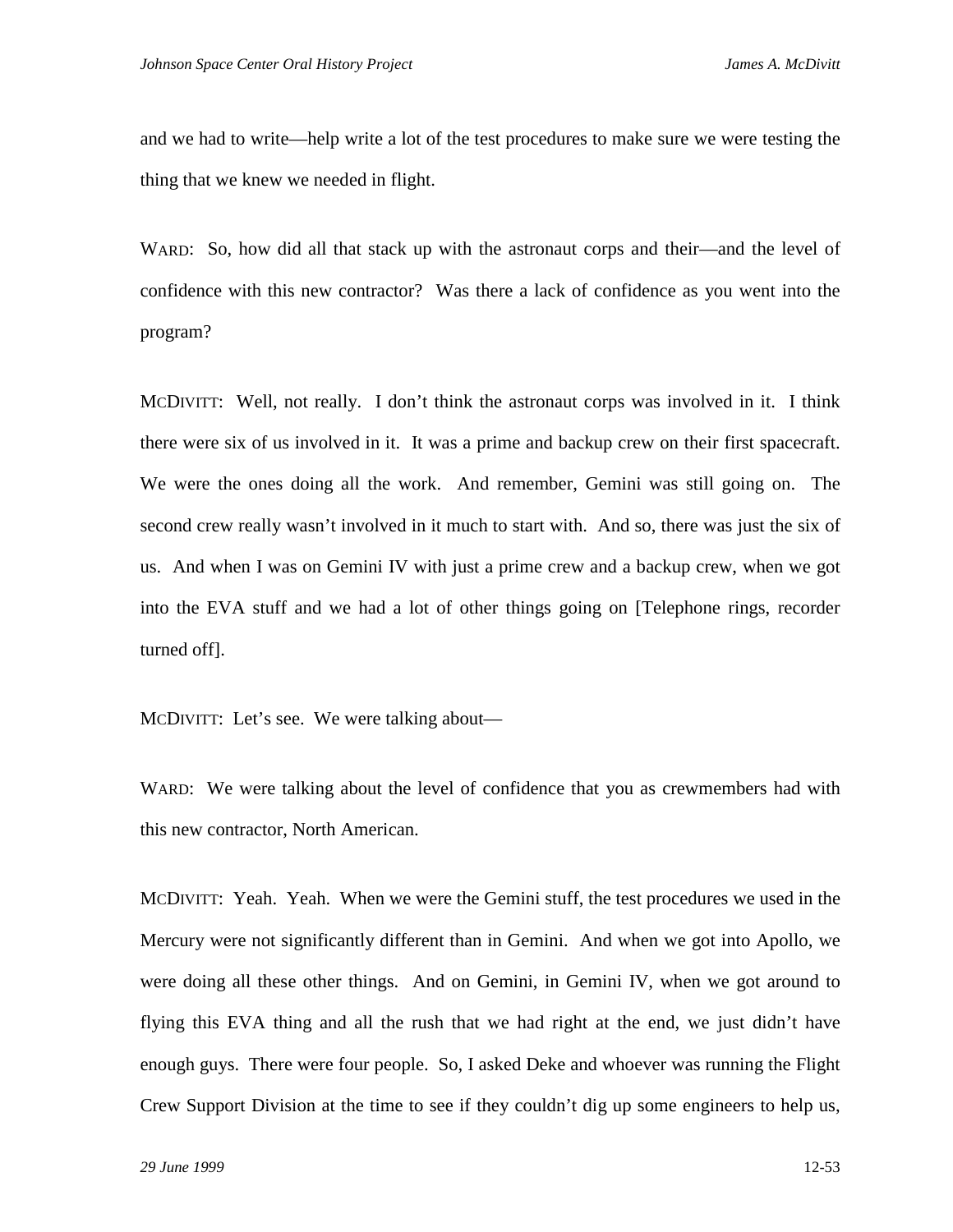because four guys weren't enough. And so, we had a lead guy and two or three helpers right towards the end of Gemini IV. So, that's how the support team came about for specific flights.

Well, we had something like that on Apollo; but we were getting to the point where six astronauts and these other guys really weren't quite enough. And so, we were really running out of gas as far as having only 24 hours of daytime, six to all this stuff. And but we went pretty far along. We went all the way through the first one. As soon as I got into the next one, Apollo 9, with the lunar module, there was no way we could do that with six guys. So, we then came up with this concept of a support, I don't remember what we called it, but we had another crew of astronauts, three astronauts, that sort of did the same things that the primaries and backup crews did except they were never going to fly. So, they helped us test there. But we didn't have that on that first one, and it was just overwhelming.

But I think that the six of us were disappointed that the testing wasn't going better, that we were finding so many problems. But I think in—you know, in the real world that that was what we should have expected. Gus had worked on the first Gemini. I worked on the second one. So, we both knew how many problems you could get into in a new spacecraft. We were just getting into a lot of them on Apollo, but it was a much, much more sophisticated system.

For instance, I remember one day I was going to check the lighting. I was just turning the lights back and forth. I was doing that, and all of a sudden the technician on the outside says, "Hey, the rocket engine out here is firing!" I mean, it didn't have any fuel in it, but you could hear the solenoids going click-click, click-click, click-click. So, oh my, you know. We fired the rockets by moving the lights! So, we had what we called electromagnetic interference, and we had to go back and do that.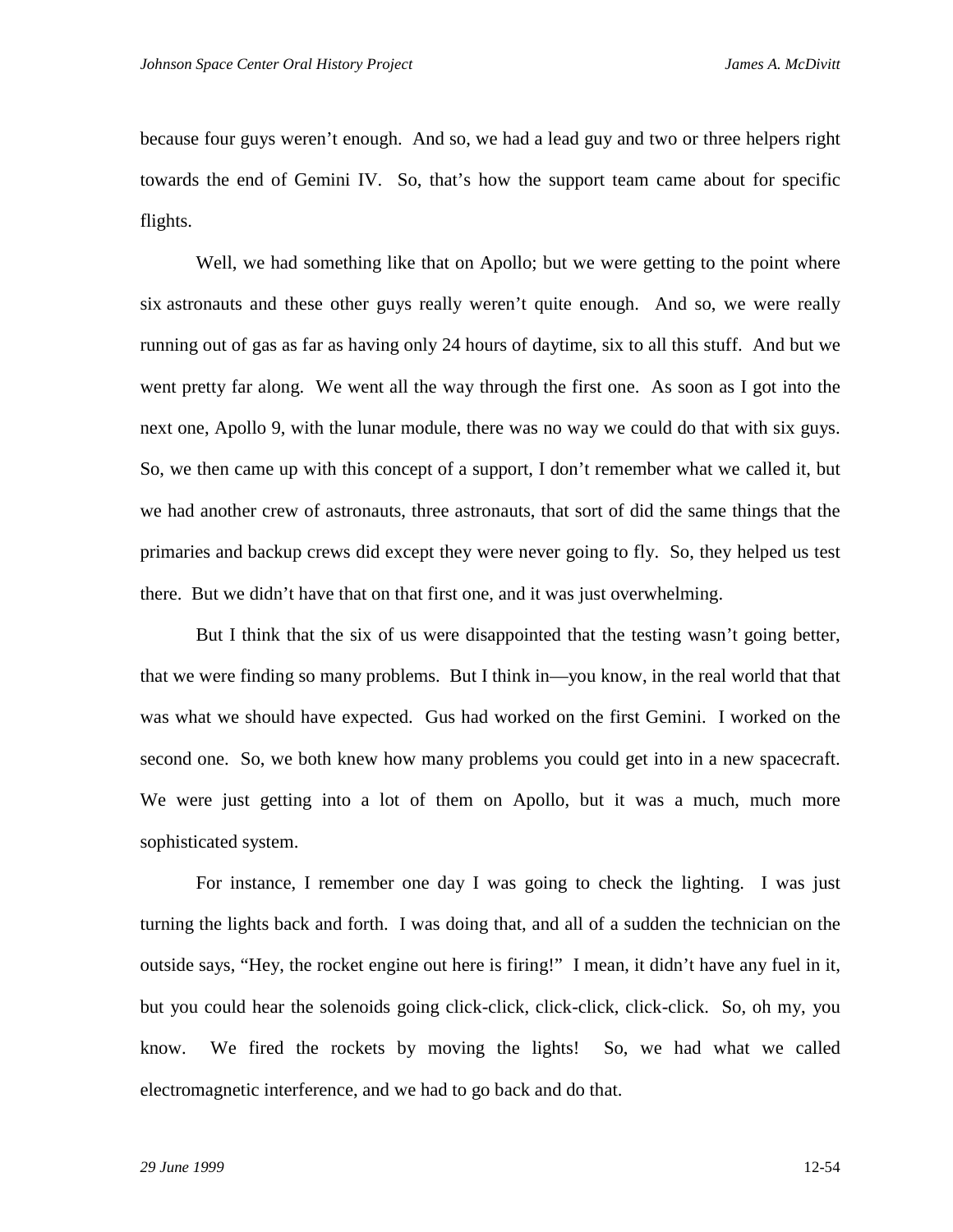We didn't have anything like that in Gemini. It was too small, and we didn't have the sensitivity that we did. But it was a very complicated problem.

WARD: But it was just part of the process of bringing a new vehicle on line.

MCDIVITT: Yeah, it was. And then we had—because there was such a rush to get to the Moon in a certain time that they put together a design on the Block I spacecraft that we realized early on wasn't going to make it to the Moon. We were going to have to do certain things to it that were going to change the configuration. Not the exterior aerodynamic shape, but things like the hatch. It was extremely difficult to get the hatch on or open. We actually had to take it off. So, we redesigned the hatch. The contraption that opened up the door on the telescope didn't work well. It was prone to failure, and we didn't want it to fail open. So, we had to design that. I think we changed that even for the Block I spacecraft.

Some of the instrumentation had to be changed, because you didn't—you weren't going to be making a lunar return reentry at Earth. You were going to be just doing an Earth orbital reentry, and you could get by with the instrumentation we had. The fuel tanks were sized a certain way, and then we decided that that wasn't going to be enough fuel in them to do the trip to the Moon and the rendezvouses and getting back and all that. So, there were a significant number of changes that were going to go in between Block I and Block II.

WARD: And Block I was perceived as the Earth orbital test vehicle.

MCDIVITT: It was really going to be the Earth orbital. What we wanted to do was to get that thing in flight for a ten-day mission or so to see if it was—how the systems operated. We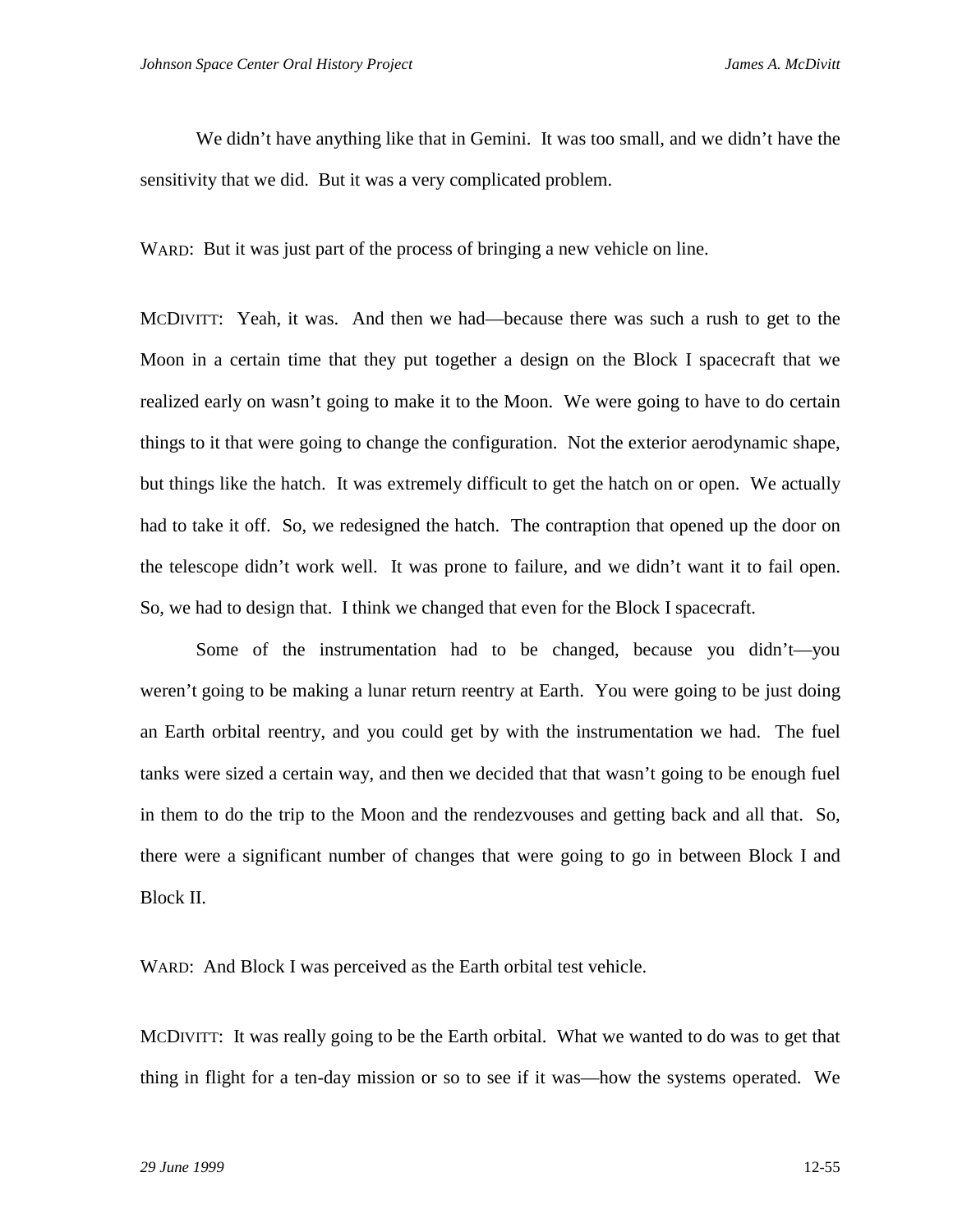didn't expect them all to operate perfectly well. There were some fairly sophisticated cooling systems, where the coolant in the tubes froze up. It was sort of like a selective freezing process. And as these froze up, then the fluid went through different tubes; and it would heat up more and then thaw them out. I mean, this was a very, very complicated thermal control system.

And we had other problems like that. There were internal—environmental control system was complicated. All the electronics were cooled by cooling plates. They would put the electronic box under a plate that had fluid going through it, and you had to seal these two together with something like grease. And so, it was a very complicated thing. And we didn't expect it to go flawlessly. Unfortunately, as you well know, it got burned up on the pad.  $So-$ 

WARD: Right. At the Apollo 204 fire, as it was known at that time, and the loss of Grissom, White, and Chaffee.

MCDIVITT: Right. Yeah.

WARD: In those accidents, as it was with the *Challenger* [51-L] accident years later, the causes seem so clear in 20/20 hindsight. Things, as you mention, the hatch that was very difficult to open, that opened inward and made it impossible for the crew to get out when the fire started. The single-gas oxygen system that provided pure oxygen at a very high pressure on the launch pad. Those—

MCDIVITT: Yeah. See, we were doing those same things in Gemini and Mercury. We could've had exactly the same problem with Gemini and Mercury. We were pressurizing the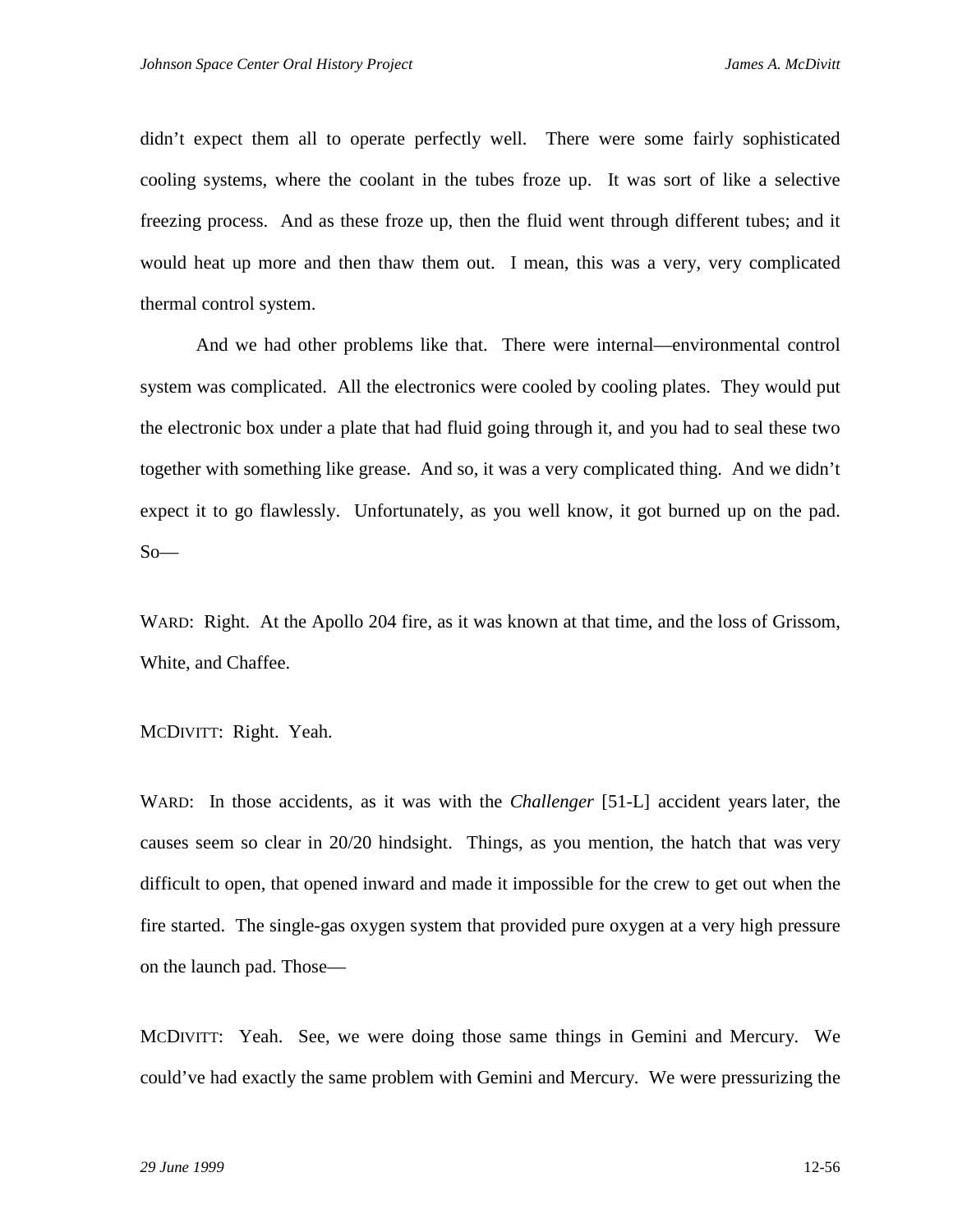spacecraft at five psi over atmospheric, which was 20 psi. We had a 100% oxygen environment. I did the same test on top of the Gemini that they were doing at the time that the fire occurred. And we did it on every Gemini spacecraft. I think we did it on every Mercury spacecraft, too.

WARD: Do you think the reason for that, and the reason that it appeared so obvious in 20/20 hindsight but was not really apparent at the time, was that we might have been concentrating so heavily on the environment we knew was going to be dangerous, i.e., space, and overlooked the dangers while they were still on the launch pad?

MCDIVITT: Well, this was a—no, I think it was a—I don't think it was—that was not a single reason for it. It was a myriad of reasons. First, we were designing a new spacecraft. We had all kinds of stowage problems in the spacecraft. We had all kinds of things that we were going to have to carry. We had webbing and netting in there that we knew was a problem, a fire problem. I talked to Joe [Joseph F.] Shea, the [Apollo] Program Manager, about it and we knew that that was a problem. And we had plans to change all that stuff out before this flight. They didn't quite get to it. And we didn't have any idea how fast it would burn.

To this day, nobody knows how the fire started. But we just had a lot of bad circumstances come together. And some of the North American people maintain to this day that they were never told that the spacecraft would ever be tested in this configuration. If they didn't know it, they were the only people in the whole world that didn't know it. But, you know, everybody had their own idea how this was going to work, I guess. But it was one of those circumstances. You had all this flammable material in there and a 100% oxygen environment at 20 psi. That's seven times more oxygen than we have in this room right now.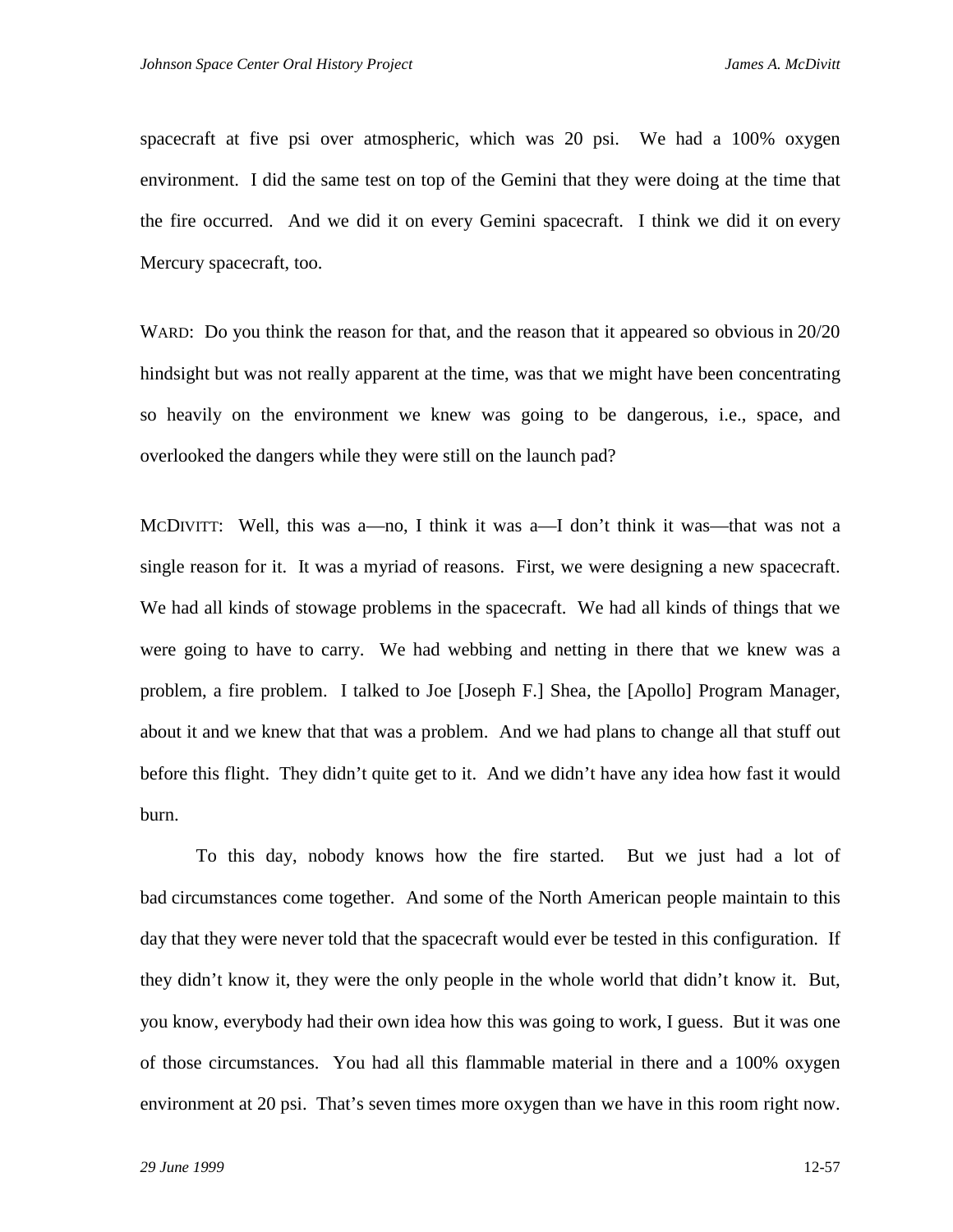And a lot of things will burn very quickly like that.

WARD: Joe Shea, you alluded to, is the Apollo Spacecraft Program Manager at the time. And Joe ended up, along with his counterpart at North American, receiving a lot of the criticism for the accident and ultimately being replaced. Do you think that was really justified?

MCDIVITT: No, not at all. Not at all. No, I think the criticism of both the North American Program Manager and the NASA Program Manager was totally unjustified. If other people were so smart, why didn't they say something? I mean, we had the best engineers that we could find. We had good crewmembers. We had everybody who knew anything about space working on this thing. And nobody said anything about it. So, for them to then focus on just a couple of people and say that they were at fault was, I think, really idiotic and, well, possibly looking for scapegoats. But it wasn't warranted.

WARD: There was another countercurrent going amidst all of this. And it was the same kind of a current that was flowing at the time of the *Challenger* accident, and that was in the press corps, where the attitude that prevailed was that: if the press had been a little more vigilant, since it was so clear to everybody following the accident what the cause was, the press should have been able to figure this out and alert the world—and NASA—to the fact that they had a problem.

MCDIVITT: Well, I think that there's a—I think that the press does *some* good things. I think they do a lot of bad things, too. And I tend to deal with the press on an individual basis. There are some good guys, and there are some bad guys. And that was the way I dealt with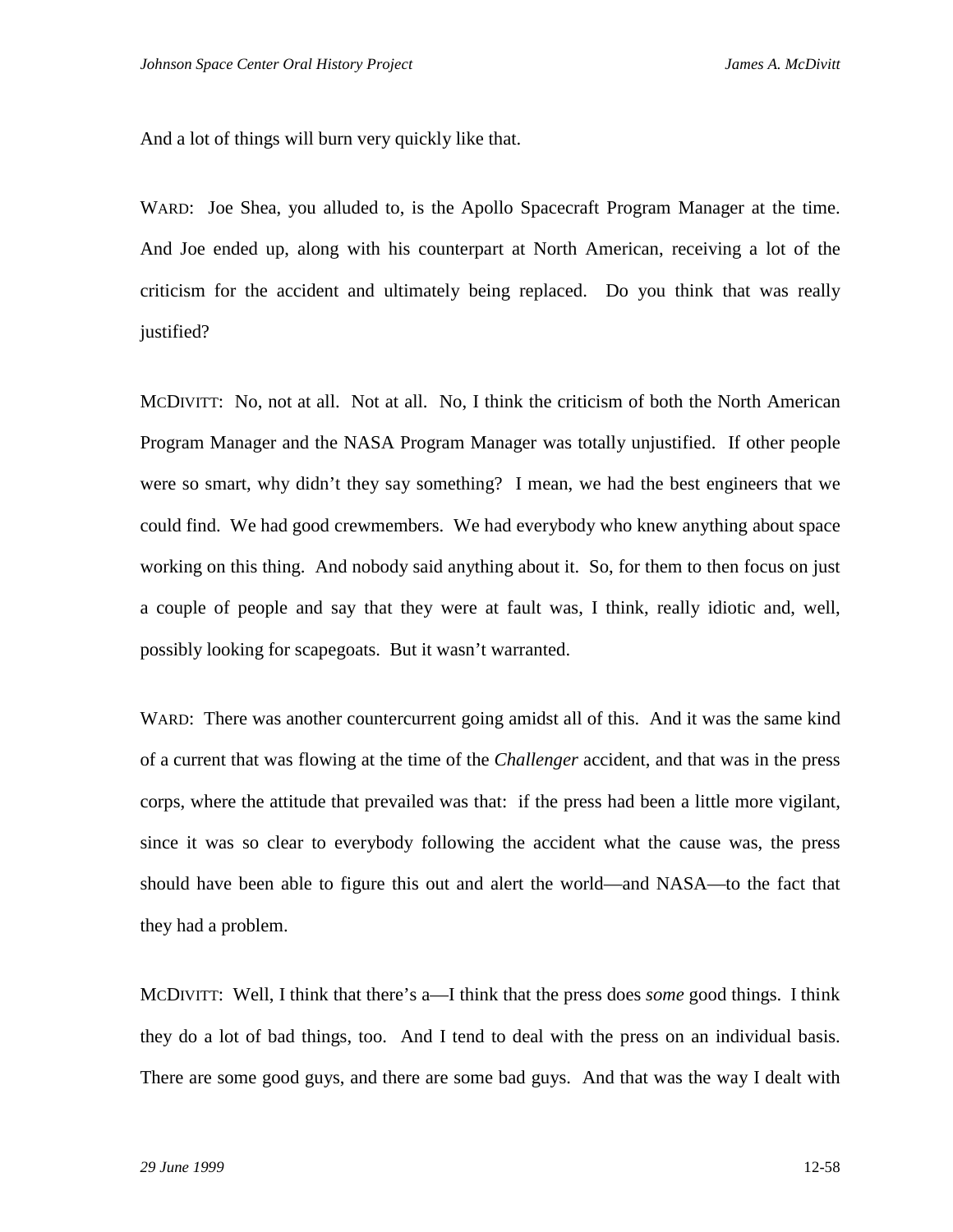them when I was a NASA employee. Of course we had to, by edict from the Federal Government, deal with them in some way.

But, you know—and I recall one incident where Ted Freeman got killed in an airplane accident. The first guy that went over to see his wife was a newsman from one of the Houston newspapers. I'll not say which one, because I can't remember and I don't want to accuse one of them of the wrong thing. But he was the first guy over there; and he figured out that there were so many NASA people flying; and he could—he went around and he knew who they were. And he identified just about everybody; and he didn't see Ted. So, he came over—so, he went over to his wife's house, or to his house, and asked his wife if she knew if Ted had been killed in an airplane accident. And some time later, Deke and a minister and I think Dr. [Robert R.] Gilruth showed up; and Faith already knew that Ted had been killed. Or was suspicious of it.

Well, I dealt with that guy by, at my Gemini IV press conference, refusing to talk while he was in the room. And—which created a gigantic stink, as you probably would guess, Doug! And Dr. Gilruth came over to see me and said, "Jim, we've got to talk with the press." I said, "I'll be more than happy to talk with the press. But I'm not going to talk with that son of a bitch there," and you can leave that one in there! And I wouldn't!

So, finally we started getting calls from the—Mrs. Hobby, whoever—whatever paper she owns. Is it *The Post*? Anyway, she was calling out there, "You know you're keeping us out of the press conference?" and stuff. I said, "Well, if you want to send somebody else out here, we'll have another press conference with just them." But I wouldn't deal with him. I maybe we were at an impasse for three or four hours, and finally he left. And then I never dealt with him again; and finally he got fired. So, I don't go with that kind of stuff.

But there are a lot of newsmen, I think, that do a good job. There was a little Irish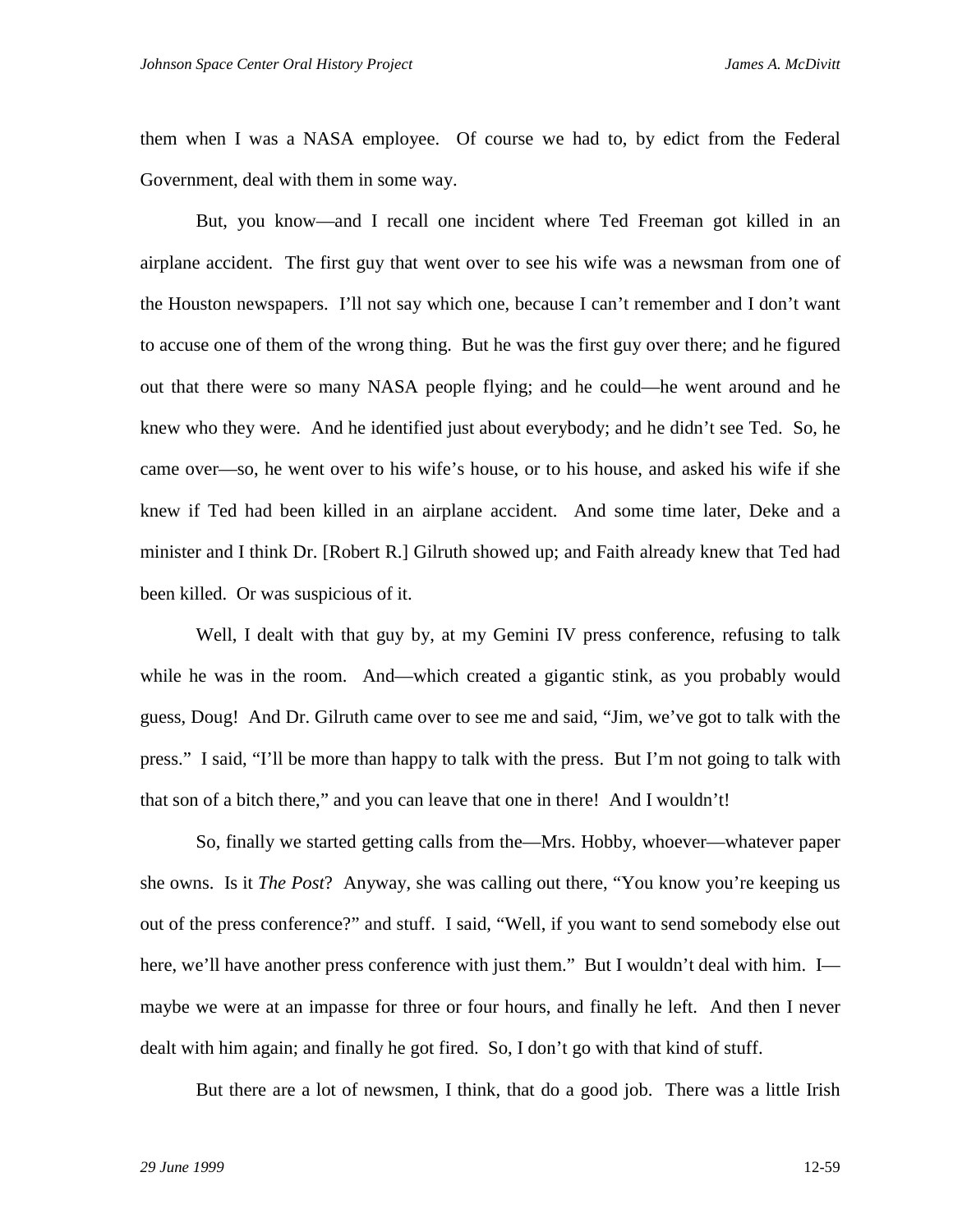guy who used to come out and give us a hard time. I think he was probably gone before you got there.

WARD: Jim Maloney.

MCDIVITT: Maloney! Right. Maloney was giving us a hard time about the flagpole. And on Fridays we used to have press days. And one day—one time I was scheduled to have a interview with Mr. Maloney for a half hour. And so, I told the schedulers to make sure Maloney had a half hour at the end of his press conference with me. So, we went through the press conference, and I was watching my watch. And we finally got to the half-hour mark, and I said, "Okay, the—," you know, "it's over." And we had a NASA PA [Public Affairs] guy there, and he said, "Yeah, the interview's over, Jim."

And so—Jim Maloney. And so, we stopped and I said, "Do you want to get a cup of coffee or do you want to start the next one?" And he said, "Well, what next one?" I said, "Well, I've got you scheduled for an interview with me." He said, "Well, what are you talking about?" I said, "But, Jim, you're here interviewing us all the time. I have scheduled an interview between the two of us where I'm the questioner and you're the—going to do the answering." "Well, I—" I said, "Jim, it was scheduled. Now, do you want a cup of coffee or not?" "No, I don't want a drink." We sat down, so I said, "Okay, now why the hell are you going after us on the flagpole?" "Well, what do you mean? I—"

So, we had a half hour press conference with Mr. Maloney. We were finally told that he had been instructed by his boss to just raise hell out there because he wasn't—they weren't getting something they wanted!

So, anyway—I had good relationships with some guys than others. But quite frankly, when you get back to this, Should the press have known something about the problem with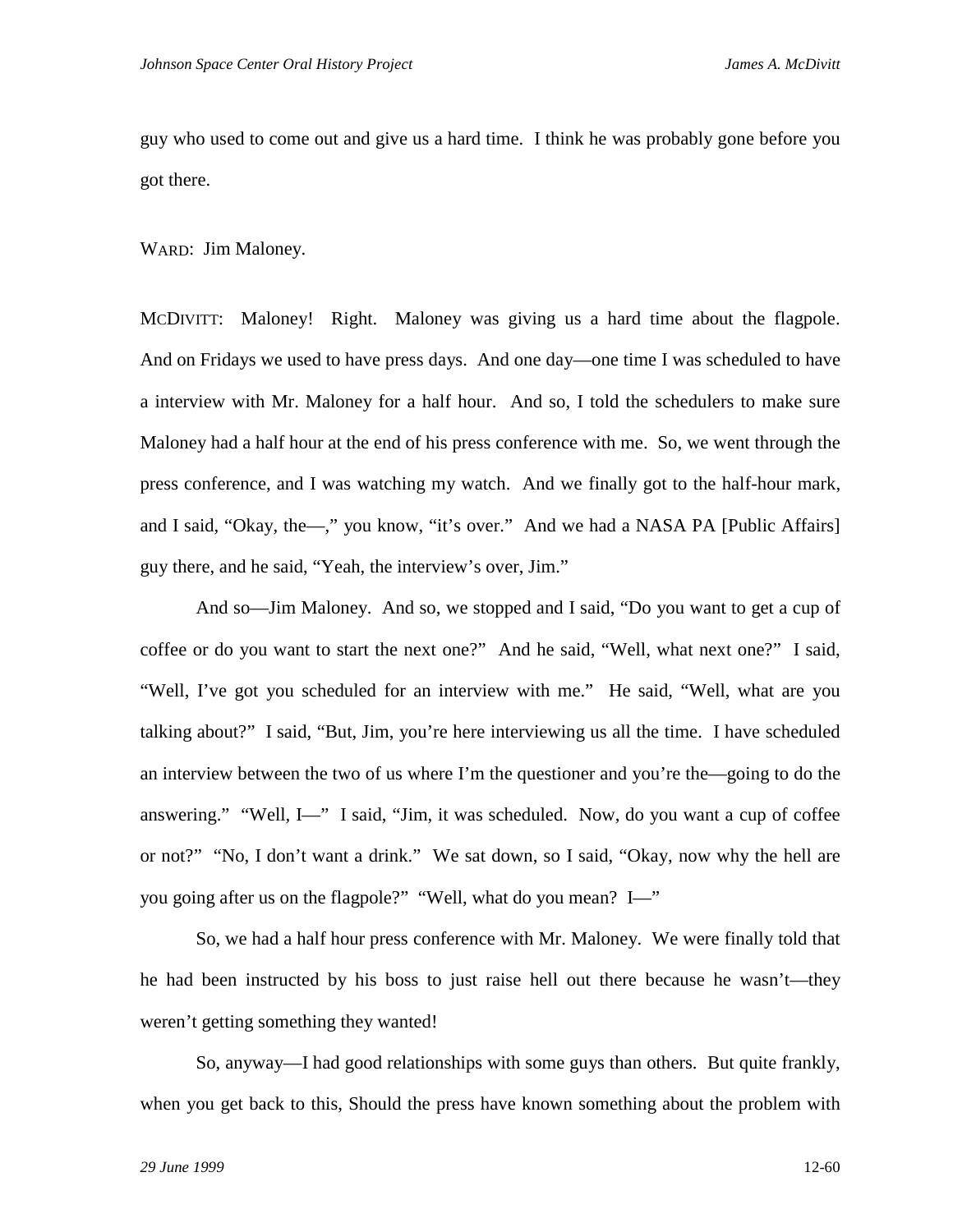the solid rocket? No, there wasn't anybody smart enough to know anything about that! And I think the press does the country a terrible disservice on a lot of occasions. A good service at other times. But sometimes they just got out of control.

WARD: Getting back to the effects of the fire. It—you mentioned that you were the backup crew to Grissom, White, and Chaffee. After the fire, a lot of changes were made in crew assignments. There were hardware problems that changed that. Talk a little bit about what happened to the flow, the assignment of the crews, and how you ended up next on Apollo 9.

MCDIVITT: Okay. Well, you know, there was even a—[Recorder turned off].

WARD: Jim, we were talking about the effect that the Apollo fire had and some of the hardware problems with—the vehicle had and crew assignments and the juggling of crew assignments, and how you ended up then next on the Apollo 9 mission.

MCDIVITT: Sure. Yeah. Well, it's kind of complicated. You know, when I was the backup commander of the first Apollo mission, there was a second Block I Apollo mission scheduled also. It was crewed by Wally and his crew as a prime crew, and I don't even remember who the backup crew was. And one day they were doing a pressure test on the service module for that vehicle, and—unmanned, of course, it was done in a pit—and it blew up! So, all of a sudden we found ourselves without two Block I spacecraft. Just one Block I spacecraft.

At that time, I was taken off of being commander of the backup crew and put on as prime crew on the first lunar module flight. Wally Schirra's crew was moved from being prime crew on this Block I spacecraft over to backup crew on Gus's flight. That was the first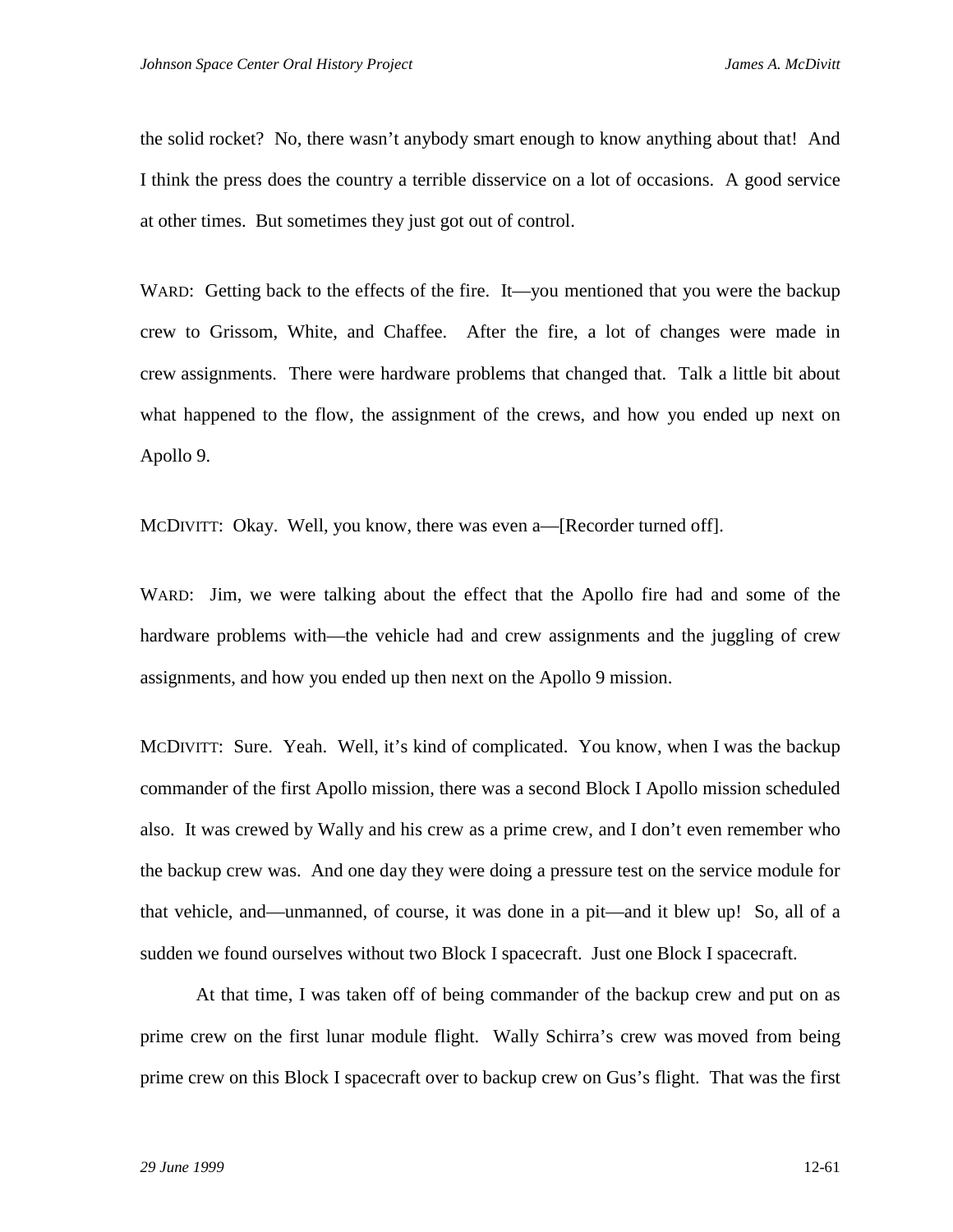crew shift. And we didn't have any numbers for these flights. They were all lettered in those days. There was a C, D, E, F, G, H, I, J, L—and—

The C flight was a Earth orbital flight. The D flight was a Earth orbital flight with the lunar module. The E flight was a deeper space flight with the lunar module. The F flight was the fly out to the Moon, practice going down, but don't land and come back. And then the—I guess G was the landing flight. Then H was the flights that we flew in exploratory mode. So, we—the C flights went from two to one. Then I was on the back—then I was the prime on the lunar module thing.

So, it took us a while to figure out what all the problems were that had caused the fire; and when we got that sort of sorted out, I moved from the command module that would've been the command module for the first lunar module flight over to the next command module. And that first command module then became the command module that Wally and his crew flew for the first time. So, now I was on the second Block II command module, but the first lunar module. Then we started having a lot of trouble getting the lunar module through tests. The same problem that we had on the command module; the same problem that we had on Mercury and Gemini.

We got to the point where we decided that the wiring in the lunar module, LM-2, was not safe to be flown. They were using an ultra-lightweight concept where they had a wire coming out of a black box; and instead of putting it into a plug, we were soldering it together using shrink sleeve. Shrink sleeving is a plastic tube that you put over a wire, put the two wires together, you solder them, you move the shrink sleeving down over the soldered joint as insulation heat—using heat, kind of like on a hair dryer, and it shrinks down and grabs a hold of it. Well, if you have a solder joint that's not a good solder joint, the shrink sleeving will hold it together and you'll have an intermittent electrical contact. We had intermittent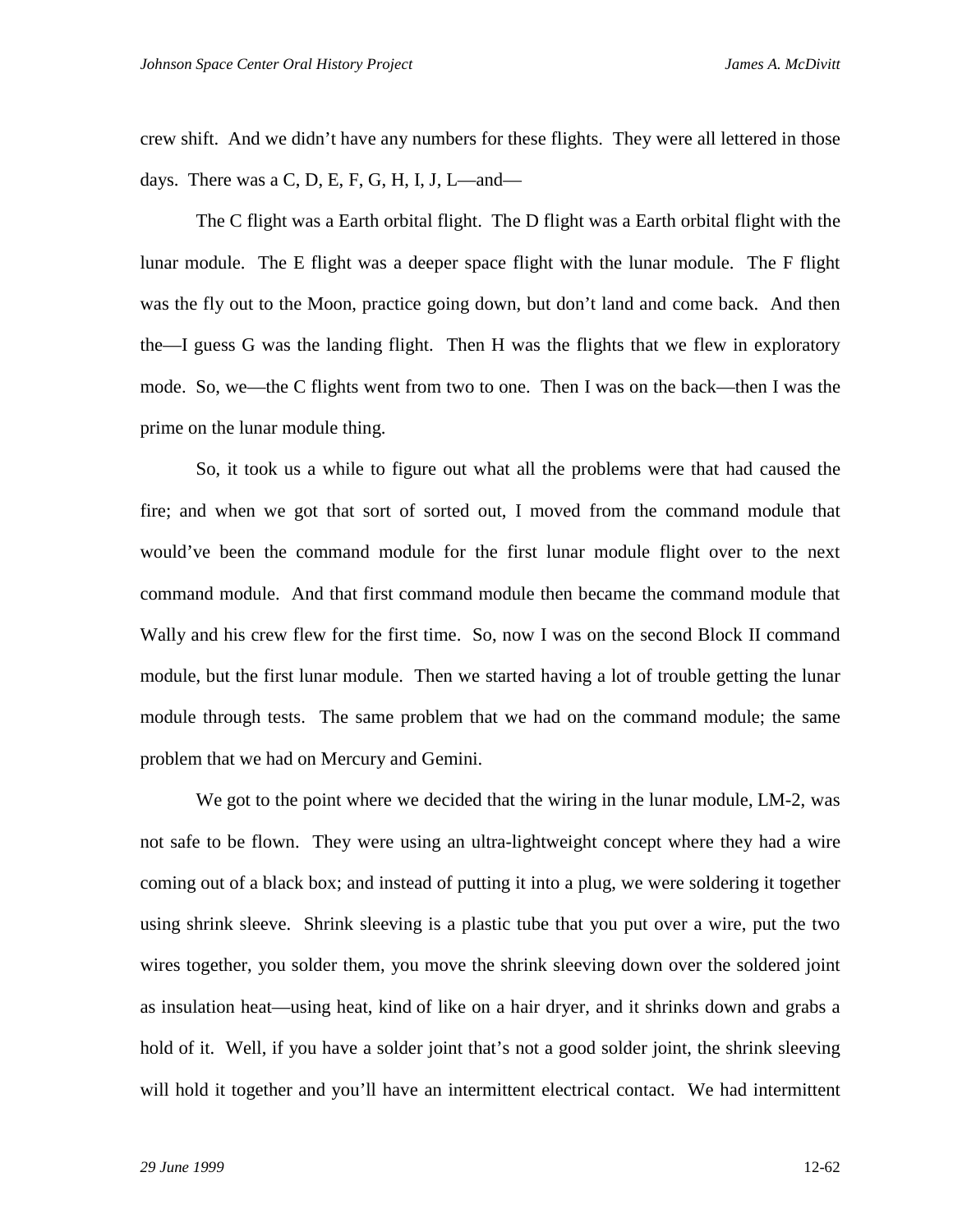electrical contacts throughout the lunar module. And they'd work one day and wouldn't work the next day.

So, finally we decided we had to go back to plugs. And they—at that time, the lunar module was pretty far through testing. We'd been testing it for a year or so. Decided to send it down to the Cape, run it through the flow down there, and then put it in the Smithsonian [National Air and Space Museum, Washington, D.C.], which is where it is now. So, then I went over to the LM-3 vehicle. At that time, that put a gap in the flight; and they—NASA management just decided to fly another flight that wasn't in the plan, that would be out around the Moon and they'd come back down. And so—

WARD: That became Apollo 8.

MCDIVITT: —that became Apollo 8. And that wasn't a lettered mission. When that got stuck in there, we then—and that would've been the E mission that that crew was the came down there. So, then we combined all the D and E mission objectives into the flight I was flying, which we still called D. We then just eliminated E. So, we took one out and put one in, and went on with that. So, then after that the crew assignments stayed pretty much the same. And no more jockeying around on the spacecraft either.

WARD: And, of course, all of that was going on, at the same time, or at least in part in parallel with the recovery from the fire—

MCDIVITT: That's correct.

WARD: —and you and Frank Borman, along with George [M.] Low who had been named the Apollo Program Manager after Shea left really carried a tremendous amount of that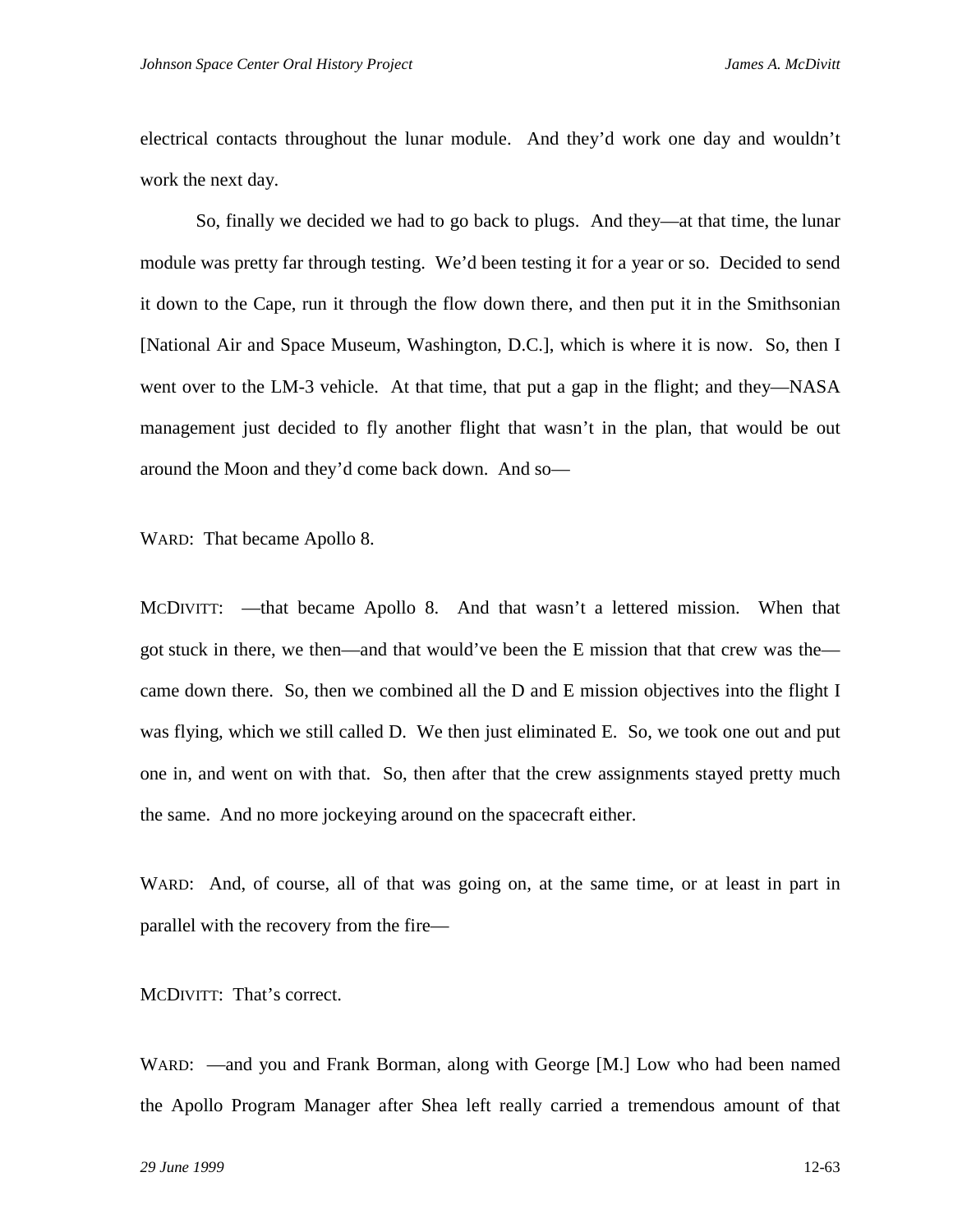burden of getting the confidence back in the contractor and the vehicle back in operation.

MCDIVITT: Yes. Yeah. Yeah. You know, in support of Joe Shea and some of his ideas and what he was doing—a lot of that stuff was already in work. I mean, this wasn't something that we genned up after the fire. There was a Block II spacecraft. As a matter of fact, I was testing it at the time that the fire occurred. So, there was a Block II spacecraft that was significantly different than the Block I spacecraft.

We still didn't have all of the flammable material out. And so, we had to go back and do—redo that. And then we started looking for spark initiators that could have caused this problem. We never did find them. You know, we never knew exactly what caused the fire; so, we didn't know exactly what we were trying to fix. But we—that spacecraft was a lot different—the remodeled Block II was a lot different than the original Block II. But the original Block II was a lot different than the Block I spacecraft.

WARD: You alluded to the fact that we added a mission, which became Apollo 8, the first manned flight to the Moon. What was your reaction at the time when you became aware that they were—on just the first flight of the Saturn V with a crew on it, then only the second flight with the Apollo spacecraft, were contemplating sending it to the Moon?

MCDIVITT: Remember we talked earlier about, you can't go—you can get there going using little itty-bitty steps, but it takes you a couple of centuries. And so, we were going big steps. And that didn't seem like any bigger step than any other of the big steps. It didn't seem illogical. We had—there were a lot of things that we had to do.

When we sat down early in the Apollo Program and laid out what the C mission ought to do, what the D mission ought to do, what the E mission, the F mission, the G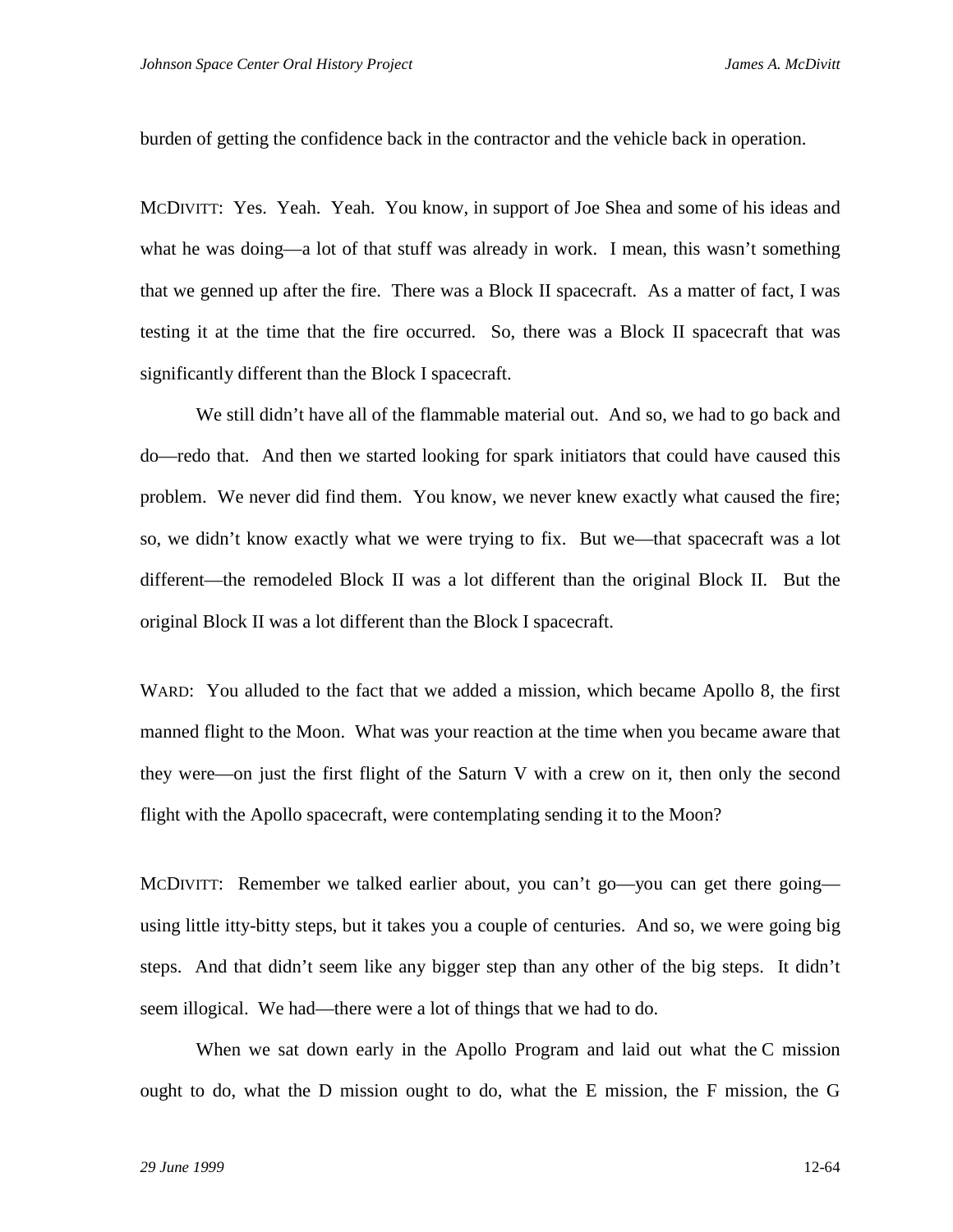mission, what all those things had to do, they weren't assigned a flight number. People were assigned a mission letter. And we would've flown C five times if we'd had to, to get the spacecraft to where we could go on to the next mission. C turned out to be okay, so we could do this other one. And the same thing with the lunar module.

If we had flown a first lunar module and it wouldn't have worked, the next mission would not have been F. It would have been C or D all over again, or whatever it was that we needed. We might've made some modifications, but it turned out that the only modification we made in the whole plan, from the way it was laid out originally, was that we eliminated E and put [Apollo] 8 in there, which didn't have a letter.

I mean, it's marvelous to think back on it! That we were—you know, that we were that farsighted and that it all worked out that way. Because I know a lot of times I'd come home from work and say to my wife, "There's no way we're ever going to get to the Moon. It's just impossible!" We were never going to get the weight on the lunar module down low enough, and I just never thought we were going to get it light enough to do what it needed to do.

WARD: Were you surprised that that mission went as relatively smoothly as it did?

MCDIVITT: Which mission?

WARD: Apollo 8.

MCDIVITT: No. No, I thought it would go that way. The one I thought—the one I was most concerned about was Apollo 11, because you had to have so many things in a serial path that had to work. Apollo 8 was much simpler. It had just a command module and a service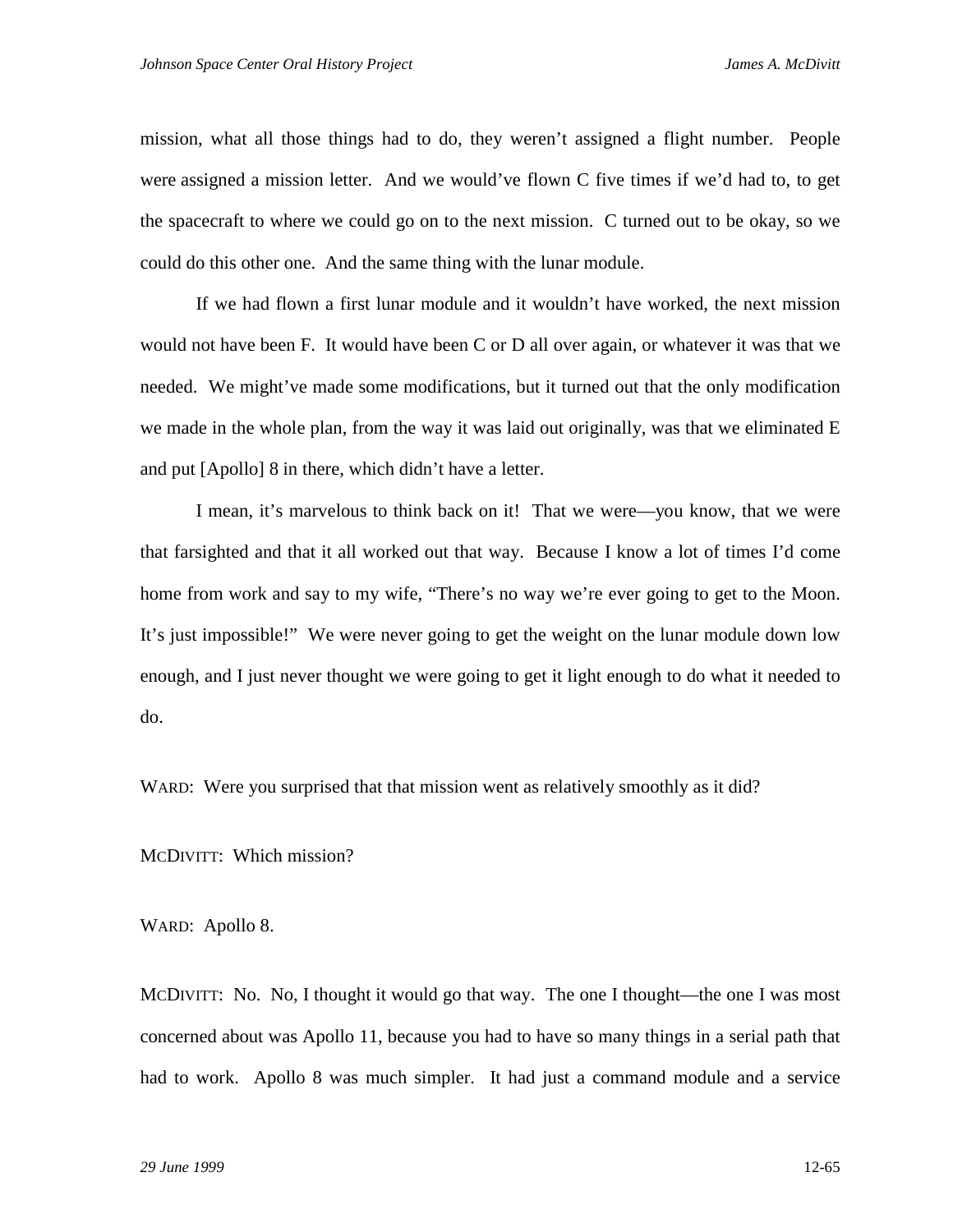module. And it went—once it went, it was either going to work or it wasn't going to work. But when you add the lunar module in there, you had all that stuff together, that was a—you know, that string of things that had to all be correct to make it get to the proper ending was pretty difficult. I thought that would be the most difficult mission.

WARD: Well, and that's where your flight, Apollo 9, comes in. Because you had to put all those elements together and prove that they work.

MCDIVITT: Yeah. Yeah. As a matter of fact, I think it was quite fortuitous that I had a chance to fly on Apollo 9 and then became the Apollo Spacecraft Program Manager. Because the things I did on 9, which was really an engineering test flight, that stuff came into play so much more for me as the Program Manager, later on, when we were running into difficulties in the—when we had problems with the spacecraft when we were at the Moon or doing some other things that I had done all those tests myself. Personally. And so, I knew the difficulty of doing something. Like on Apollo 13, when we had to get it back. The star alignments and stuff like that, I had already done that myself. Rusty and I had done it.

On Apollo 16, they had a—we had a problem with a actuator for the service module engine. It was oscillating. I'd already flown this whole stack where we deliberately oscillated an engine to gimbal like that. And I knew what it felt like inside the spacecraft. And fortunately, it had—and so, all that stuff that it—it was fortunate I had done it myself. So, when I got around to making—having to make decisions on those later Apollo landings, it made me more confident that the decision I was making to go forward was really right.

WARD: In some respects, in comparison with other Apollo missions, Apollo 9 sometimes gets overlooked as being a rather mundane flight. And yet there are those who believe it may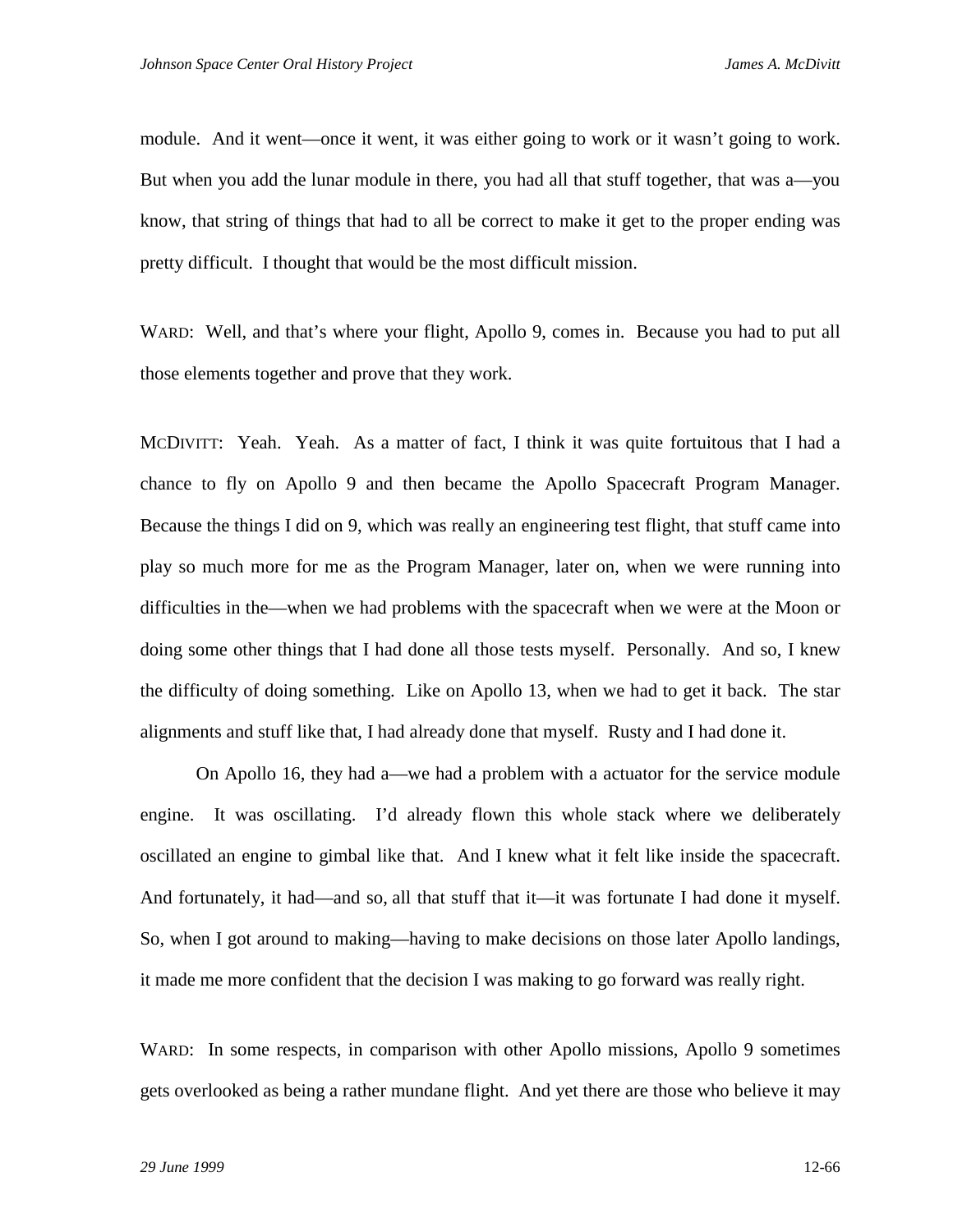have been one of the more dangerous missions we flew, and certainly one of the most important to the program. Kind of run through for us what you accomplished on that flight.

MCDIVITT: Okay. Well, you know, I don't have any problem with how it's looked at by other people. I really don't care! And I could see why they would; you know, it didn't land on the Moon. And so, it's hardly part of Apollo. But the lunar module was, as I mentioned earlier, key to the whole program. And trying to get it light enough to fly was a real challenge. We got to the point where we were filing little blousons off of castings and things like that to get the weight down.

So, the main thing was that we got a chance to fly the lunar module to see if it really worked. We had a few minor glitches on the descent engine, as I recall, when we first started it up. And, oh, it worked fine. And the fact that the rendezvous worked okay. The computers worked. The radar worked. I mean, the—we did a damn good job of engineering it, because we really didn't have very many big problems with the spacecraft. It all went together well. But we had to make sure that it went together well and that it would work, because it was really a flimsy little spacecraft.

The first time—I've seen a lot of models. And they had solid sides to them and all that stuff. The first time Rusty and I went up to Grumman to do a storage review—a storage review is something you do before you really solidify where you're going to put everything, and it's so you can still make some changes—and I hadn't been up there for a while. I was busy on the command modules at the time. And so, I went back up there and we went in the White Room. And we had hundreds of people, like NASA normally has. And we went over to this vehicle sitting there in the corner, and we had two different kinds of vehicles. We had non-flight vehicles that were heavy construction; we had the flight-weight vehicles. And we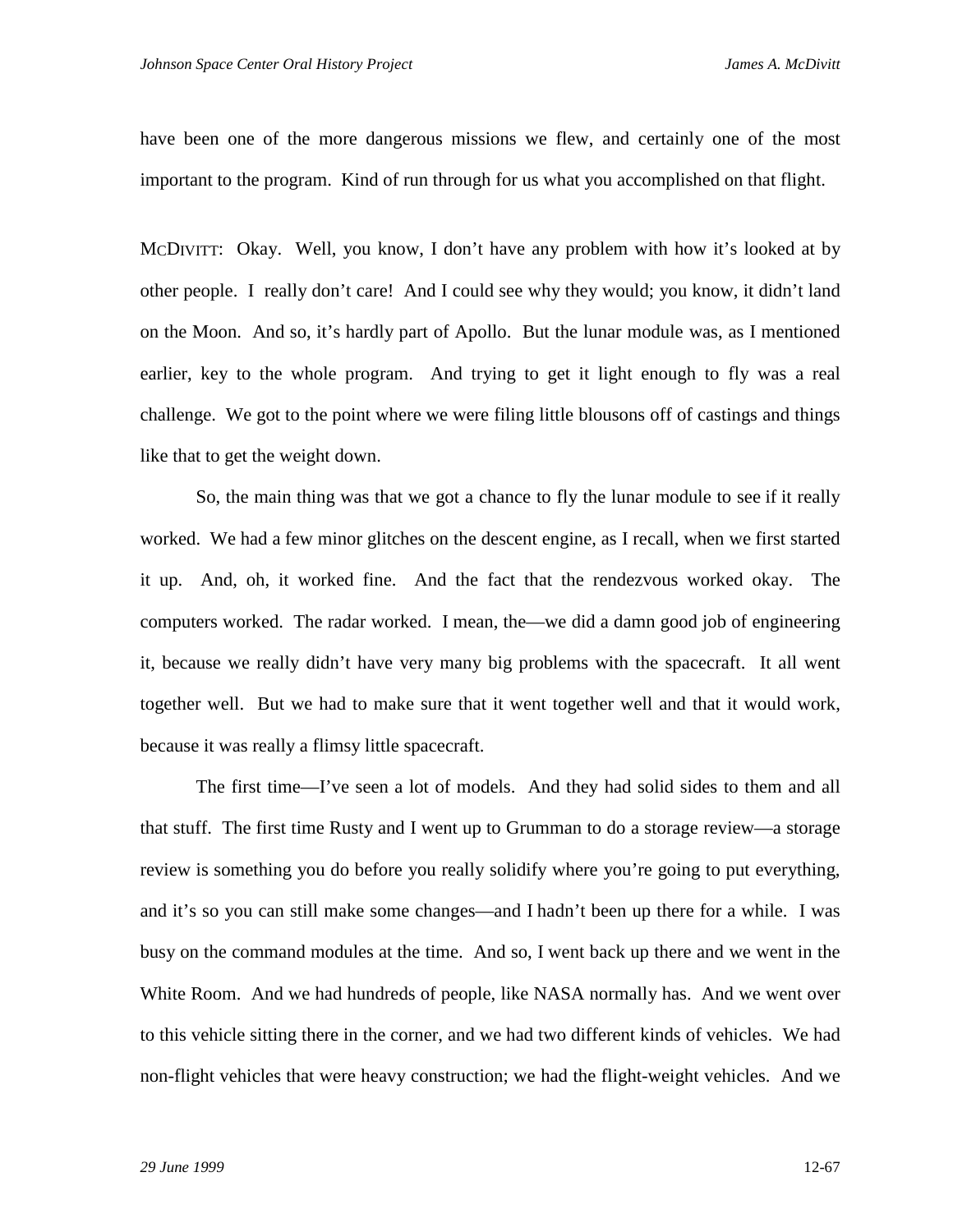go over there, and we get in the spacecraft, and we crawl in. And I can remember the first thing we did is we knocked off the shield around the environmental control system, which was a thing about as thick as a piece of paper and made out of plastic.

And so, we get in there and we start checking the stowage. We weren't checking the spacecraft. We were just checking to see if everything fit. Every time we turned around, something else broke! And I'm pretty mild-mannered and I don't get excited when things aren't going right. But after we were doing this for about five or six hours, and everything we touched fell off the wall or broke or it did something! Finally I got on the radio and I said, "Damn it, you guys! We've got—" you know, "we've got 200 people here. We're all out here. We've been here all day long. We're—and we've got this crappy training vehicle out here that, you know, we ought to get something that more resembles what the heck we're going to fly with in space instead of this junk that we've got here! And, you know, this—"

I went on and—went on like that. And then I shut up, and there's this long pause. And finally somebody comes on the intercom and says, "Jim, that is the flight vehicle." I looked at Rusty and he looked at me, and we said, "Oh my God! We're actually going to fly something like this?" So, it was really chintzy. I mean the outside is Mylar; and, I mean, it was like cellophane and tin foil put together with Scotch tape and staples! I mean, it really is built like that.

WARD: Of course, a lot of that's a reflection of the fact that it doesn't have to fly in the atmosphere.

MCDIVITT: Yeah, it doesn't have to fly in the atmosphere. They did go and beef up stuff on the inside though, because it was just really falling apart. But anyway, the lunar module worked out great. We made very few changes to it for the original missions. We made a lot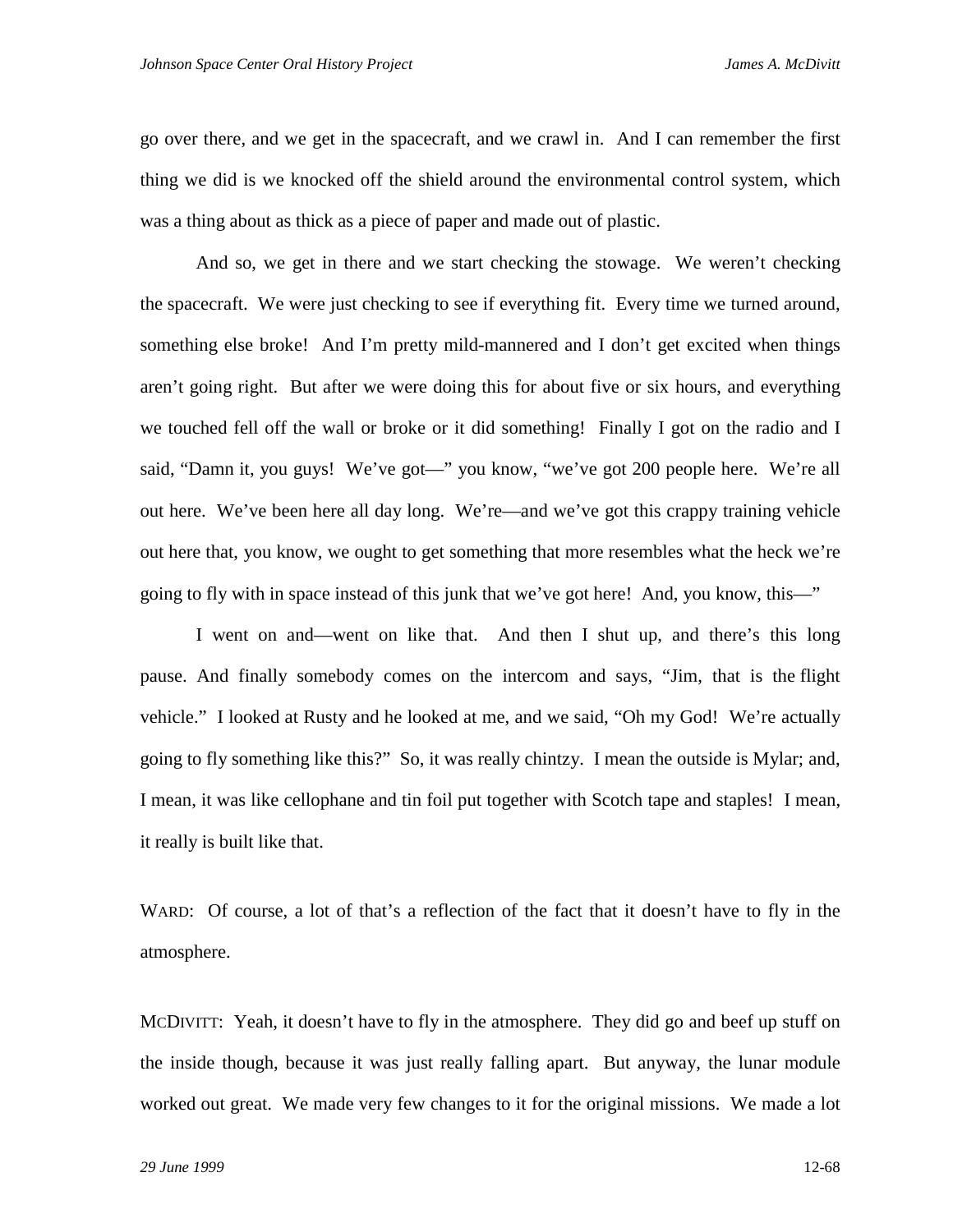of changes to it later on for the longer mission. And the command module worked out well, too. You know, we flew one flight—Earth orbital—then we flew it to the Moon. So, it while we had a lot of trouble up front in getting these things designed, built, and tested, when we actually got them into flight they worked just the way they were supposed to.

WARD: You did a—one other thing on your mission, Apollo 9, that ended up having some very important significance later on. That was the docked DIPS burn as it was called at the time. Docking with the lunar module docked to the command module and proving that you could control that whole stack while thrusting with the lunar module engine.

MCDIVITT: Oh. Right. Yeah, that was like—that was what I was saying earlier. We did a bunch of tests that we—that helped me a lot when we were—when I was the Program Manager. Right. We did a dock burn with the lunar module. We did a bunch of oscillating tests with the command module. We did an EVA. We checked all the alternative methods of doing star alignments. We had multiple burns on the descent stage. Throttled the engine up and down through regimes it probably was never throttled at when it landed in the Moon. And it worked out really great.

WARD: And in particular on Apollo 13, after the oxygen tank exploded enroute to the Moon and suddenly the lunar module had to take over a lot of the command module's role, where would we have been if you had not done the things that you did on 9?

MCDIVITT: Yeah. We'd have been a lot—it would have been a lot dicier! Yeah, because we had to work out those procedures for 9. And we worked them out and we knew they were going to work. I mean, they weren't easy. It wasn't easy to do. The guys flying the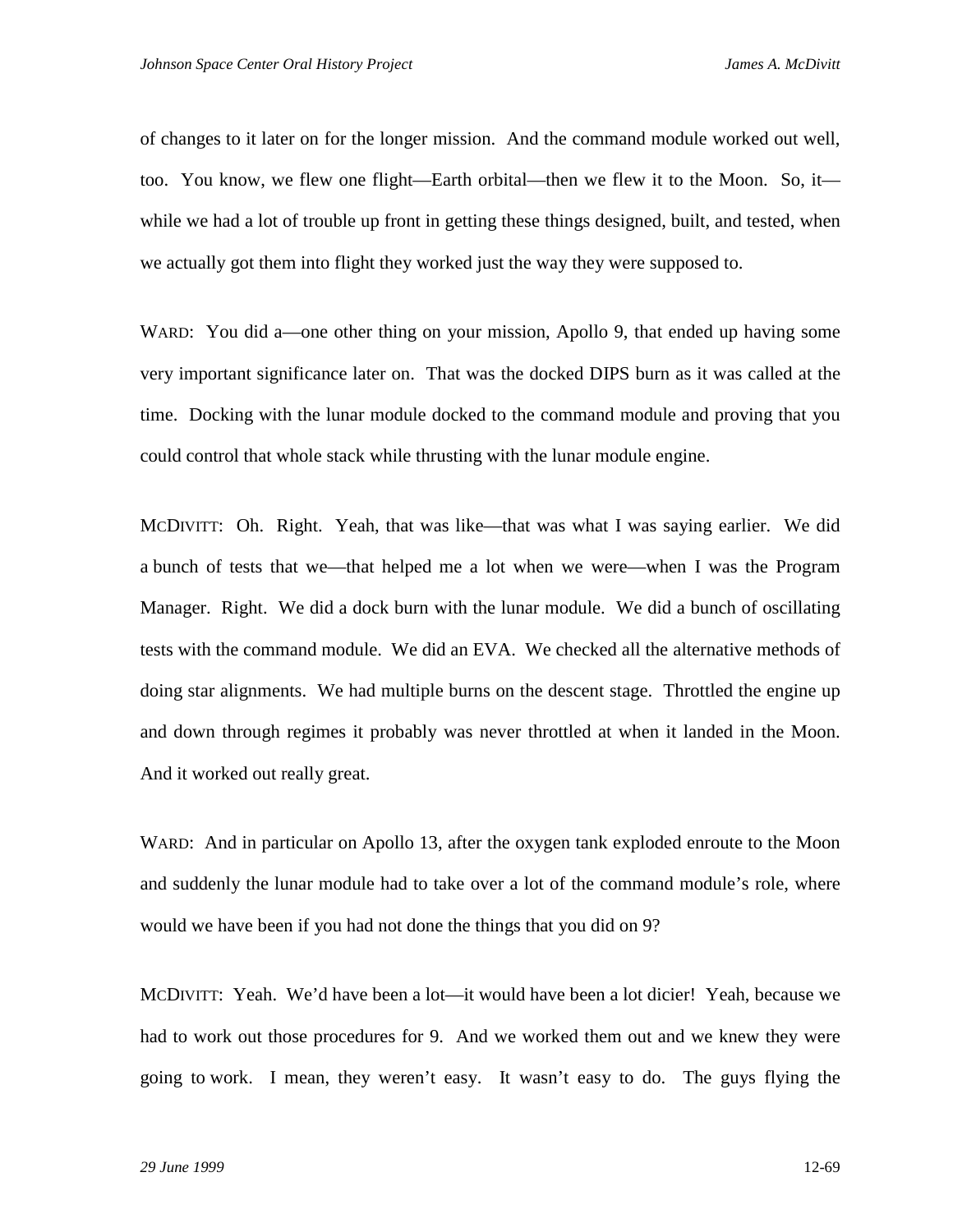spacecraft had a tough time doing that, but we knew they were going to work because we had done them. Yeah, that was a interesting time.

WARD: Of course after 9, instead of getting back in line for another Apollo mission, you moved into management, into the Apollo Program Management Office. How did you make that decision to get out of being an active astronaut and going into program management?

MCDIVITT: Yeah. After I flew Apollo 9, it was apparent to me that I wasn't going to be the first guy to land on the Moon, which was important to me. And being the second or third guy wasn't that important to me. Now I say it, "It was apparent." I mean, it looked like we were going to be successful. I mean, things were really going along well. Much better than we expected. And I thought that lunar module was kind of the key to the whole thing. If it worked, we had a chance. If it didn't work, you know, we'd be at it for another two or three decades.

And so, I had people calling me and asking me to do different things. I think the Air Force wanted me to come back and run a big space program they had. I forget what it was. The MOL [Manned Orbiting Laboratory] Program, I think it was. Maybe it was something else. I don't remember it. And like I was telling you earlier, when I was asked to do the Dyna-soar thing, I went and looked. So, I remember General Phillips said—I'd just gone back to the Air Force and he was running the MOL Program, and he called me and asked if I would—he was running all of Research and Development for the Air Force. He asked me if I'd run the MOL Program. "I don't know. Let me think." So, I flew out to California and talked to a bunch of Second Lieutenants who would tell me the truth! And I concluded that that bugger wasn't going to make it either! So, I went back and told him, "No." And he said, "Now, Jim, I *know* that that's going to fly. I just talked to the Secretary of the Air Force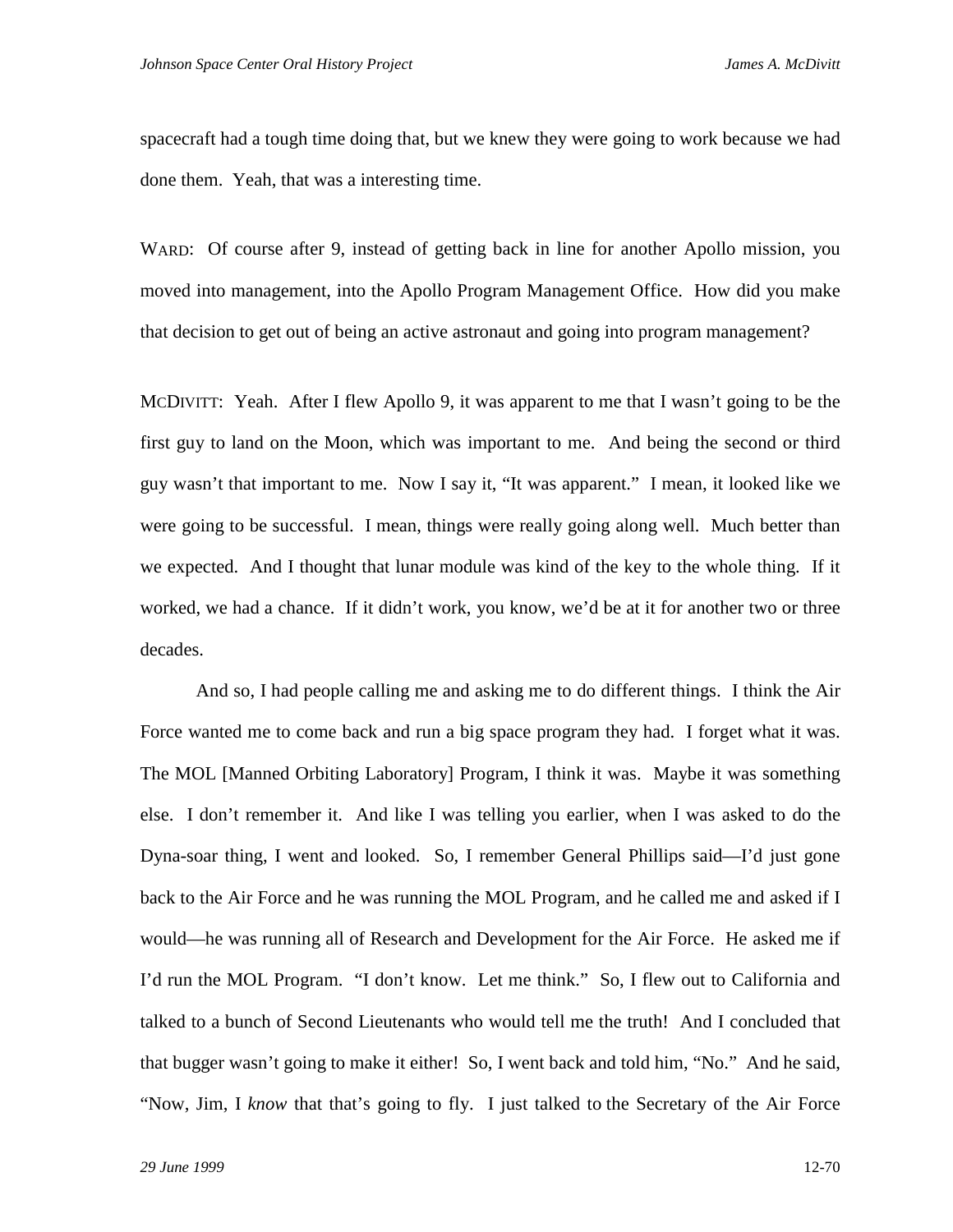today. That's the number one priority program." Anyway, a couple of months later it was canceled.

And then I had an opportunity to go be the Secretary of the Space Council, and the Air Force wanted me to come back and do some other things. And then I had an opportunity to fly command Apollo 13. And then George Low called me up and said, "Jim, I'd like to talk to you." So, I went over to talk to him. And he said, "I'm only going to be the Program Manager for one more flight. And after that—" or the lunar landing. "As soon as the lunar landing takes place," he says, "I'm going to leave here." He said, "I've been offered a job as the [NASA] Deputy Administrator. And we can't talk about that now, because it's a political appointee job" and all that junk. "But," he said, "I'd like to have you replace me as the Program Manager." Hmm. I said, "Well, let me think about that. That's more interesting than some of these other things."

And so, I went home and talked to my wife about it. She suggested I fly the Apollo 13 flight. And anyway, I thought about it for a long time. And finally I decided that that's what I wanted to do. So, I went and told him, "Yeah, I'd do that." And so-

WARD: Be the Program Manager.

MCDIVITT: Yeah, I'd be the Program Manager. But we couldn't—but we had to disguise it in a way that it wasn't obvious. And so, I took a job which we created called the Deputy Program Manager for Lunar Exploration, or something like that. So, in that job then I led the team that sort of redesigned the command module and lunar module to do the lunar exploration stuff that we did on 15, 16, and 17. And then as soon as we landed on Apollo 11, we were going to make the transition.

And then because of the political appointee stuff, it took—it dragged on and on and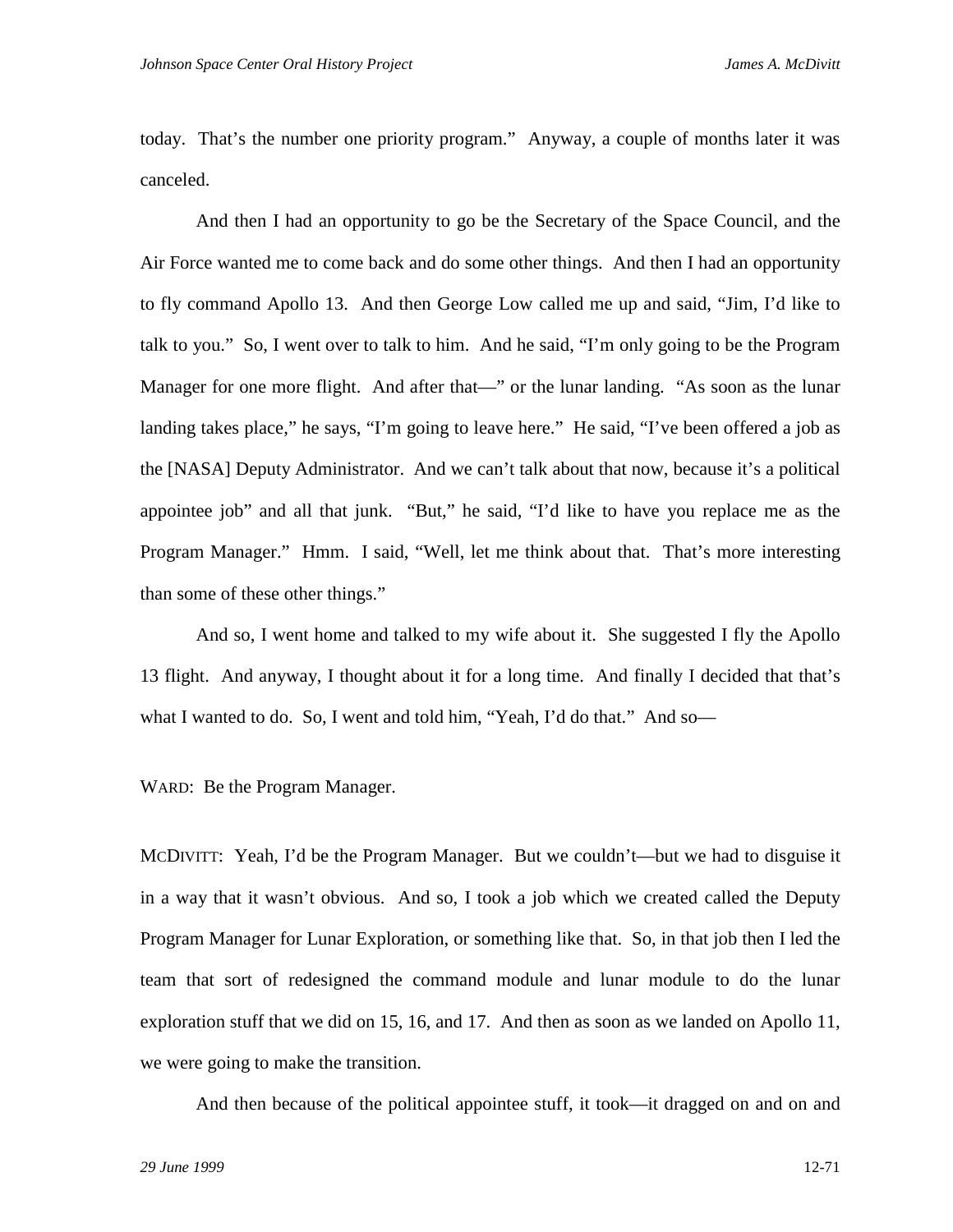on; and finally George and I decided that, "Look, you know, if I'm going to do this job, I've got to do it now! I'm not going to do it—I'm not going to start it last." So, he said, "Yeah," so he went and did something else on a temp—on an interim basis and I took over the Program for 12 through 16.

WARD: What was your impression or recollection of George Low?

MCDIVITT: A great guy. A really great guy. Well, he was the right guy at the right time. We were—there was a lot of unrest, uncertainty, finger-pointing, and things like that after the fire. Unfortunately. You know, like I said earlier, I don't think it was anybody's fault. I think it was part of the ballgame, and I'm surprised we didn't kill more guys. But he came in and pulled the NASA team together and solidified the relationship between the contractors and NASA. And we got back on—got going again.

WARD: Did you consciously follow his style when you left? Or were your own person? I'm sure you had your own approach to managing that was different from his.

MCDIVITT: Well—yeah! It sure was! I believe nobody does things like I do and other people don't do things like other people do. As a matter of fact, when I took over his—I moved into his office and I had a executive assistant, secretary, assistant secretary, technical assistant, and an administrative assistant. Well, hell, it took me all day long to figure out what to tell them to do to keep them busy! So, you know, finally I decided: "I don't need an executive assistant." So, I didn't talk to her anymore. And after a while, she got the message, and she applied for another job and she left. She was a very nice lady. I don't even remember her name anymore. But she was a very nice lady. But I couldn't cope with all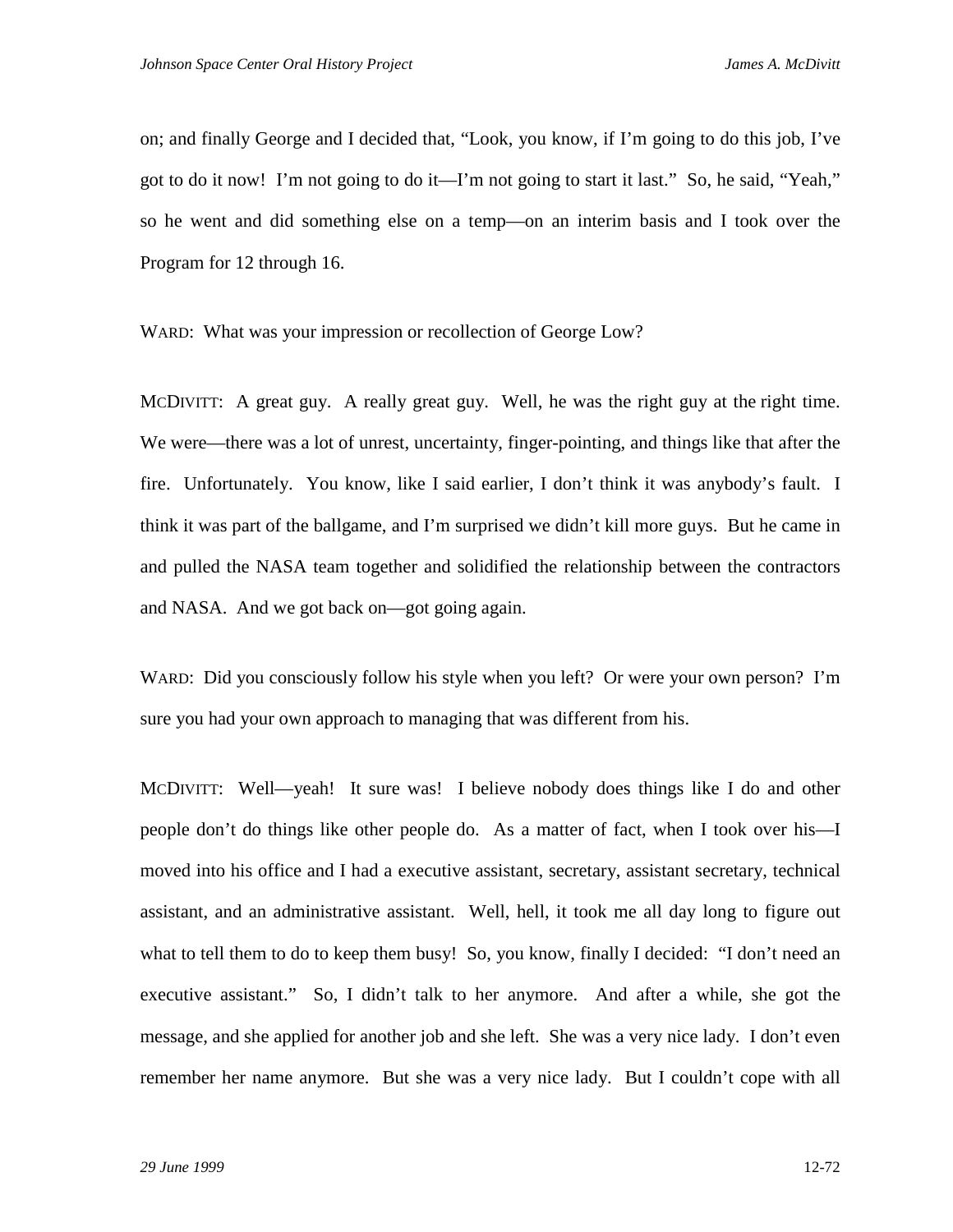those people hanging around. And so, she left.

And then I had this technical assistant, who was a—whose name was Ron Kobiche. I didn't need a technical assistant. I didn't want a technical assistant. So, the guy who was running the Systems Division, whatever we called it, left and I moved Ron down there. He had a real job, and he was—I still used him as my technical assistant. When I needed some technical information, I went to him and he got it for me.

I had this administrative guy. We had a lot of administration. But he didn't need to be *my* administration guy, so we sort of put him over running all the administration, which was sort of—he was supporting George and then when he did the other stuff, and I had—my part went to zero and the rest of it went out. So, I got rid of them.

Then I had a secretary, an assistant secretary. That's how I ran it. And I think my secretary was 23 years old, and my assistant was 18! But we—and as a matter of fact, when I got—we had a different management structure on Apollo than we did on Gemini, and I used to have management consultants from all over the world come over to try to figure out how we ran this thing. And they always wanted to know: Who were my key people? And I told them, well, I had the Command Module Deputy Program Manager, the Lunar Module Deputy Program Manager, a Systems Engineering Chief, and my secretary. "And your secretary?" I said, "Yeah! My secretary." Her name was Suzie, and she ran the office like an iron fist.

And we really needed to. It was tough to get everything done in 24 hours. And like I said, I had a great Command Module Program Manager, Aaron Cohen, and a great Lunar Module Program Manager, Owen [E.] Maynard—or Owen—

WARD: Owen [G.] Morris. Owen Morris.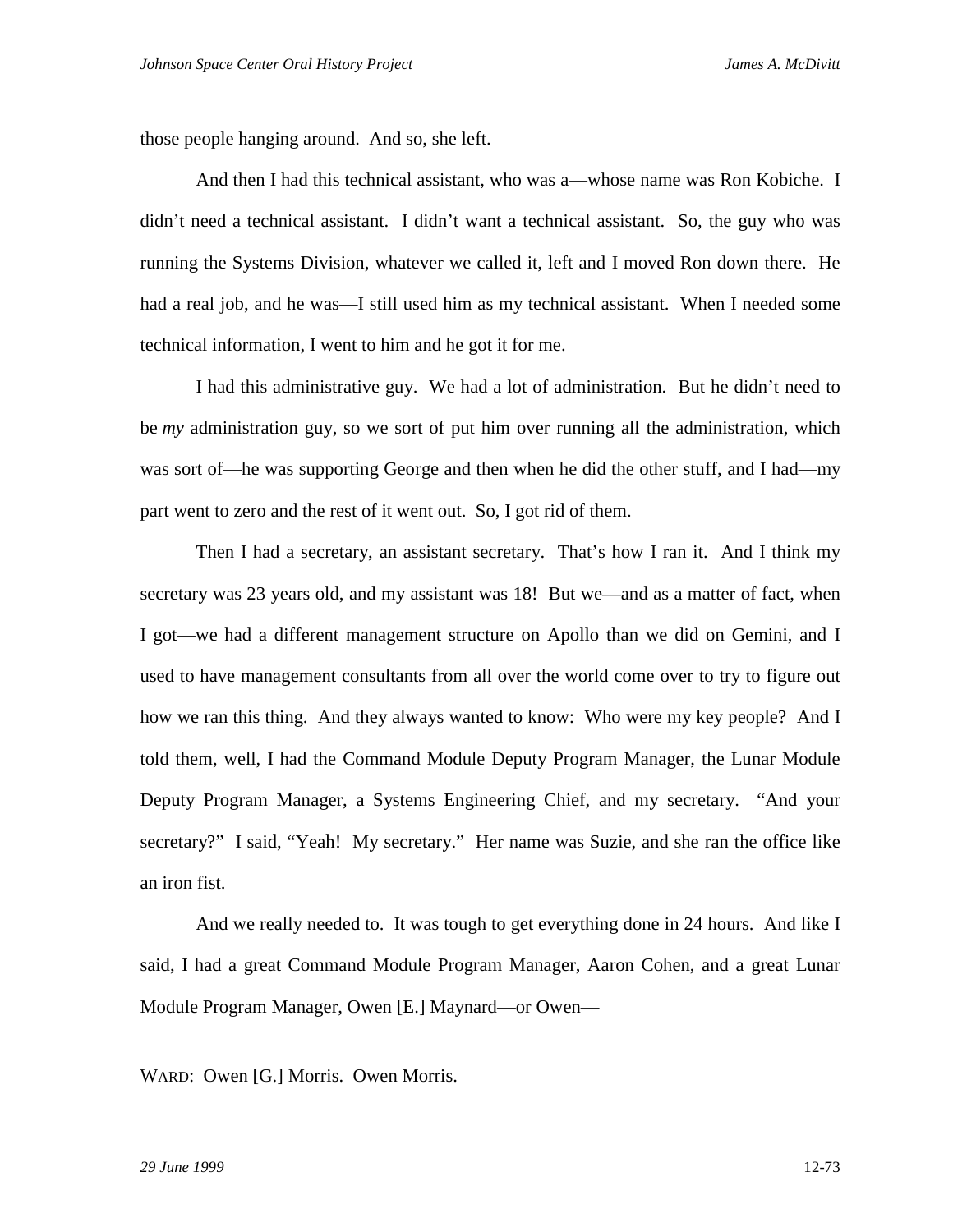MCDIVITT: Owen Morris. Yeah. And Ron Kobiche. And Suzie Cardenas. Those four people supported me and made it easy for me.

WARD: One of the things that happened during your tenure as Program Manager was the solidification of the evolution of the science program. And I recall early in Apollo, you really were very reticent to put a scientist up in a press conference because you could almost expect that they would criticize the Program and the science as much as support it. Toward the end of the program, that very much changed. And I think—

MCDIVITT: Yeah. Yeah. Well, that was never my attitude. That was never my attitude. As a matter of fact, we had—I had one other Deputy Program Manager—the Deputy Program Manager for Science—and I did that myself for most of the Program. Dick [Richard S.] Johnston did it for a short period of time; and then when he left to take over his other job, I did it myself. And so, I was never opposed to the science, but I was always very strongly in favor of it. Now some of the scientists were nuts! But as far as the—you know, why we were going to the Moon? It was really a scientific expedition. It wasn't a "gee whiz!" expedition. And so, I got vitally involved in site selection; and when we redesigned the spacecraft, I led that team. Guys that put the stuff in there.

And I remember one time asking everybody about the TV camera on the rover. I said, "Well, we're going to have an opportunity to put this TV camera on it. Who would like to support that?" And the R&D [research and development] guys are—R&E [research and engineering], or whatever they called it, they didn't want to support it. And flight controllers didn't want it. And the scientists, they were kind of lukewarm. And the Public Affairs [PA] guys didn't even support it! I mean, I said, "To hell with all of you! I'm going to put it on there anyway!" And then, of course, PA was up to here with it. Engineering was up to here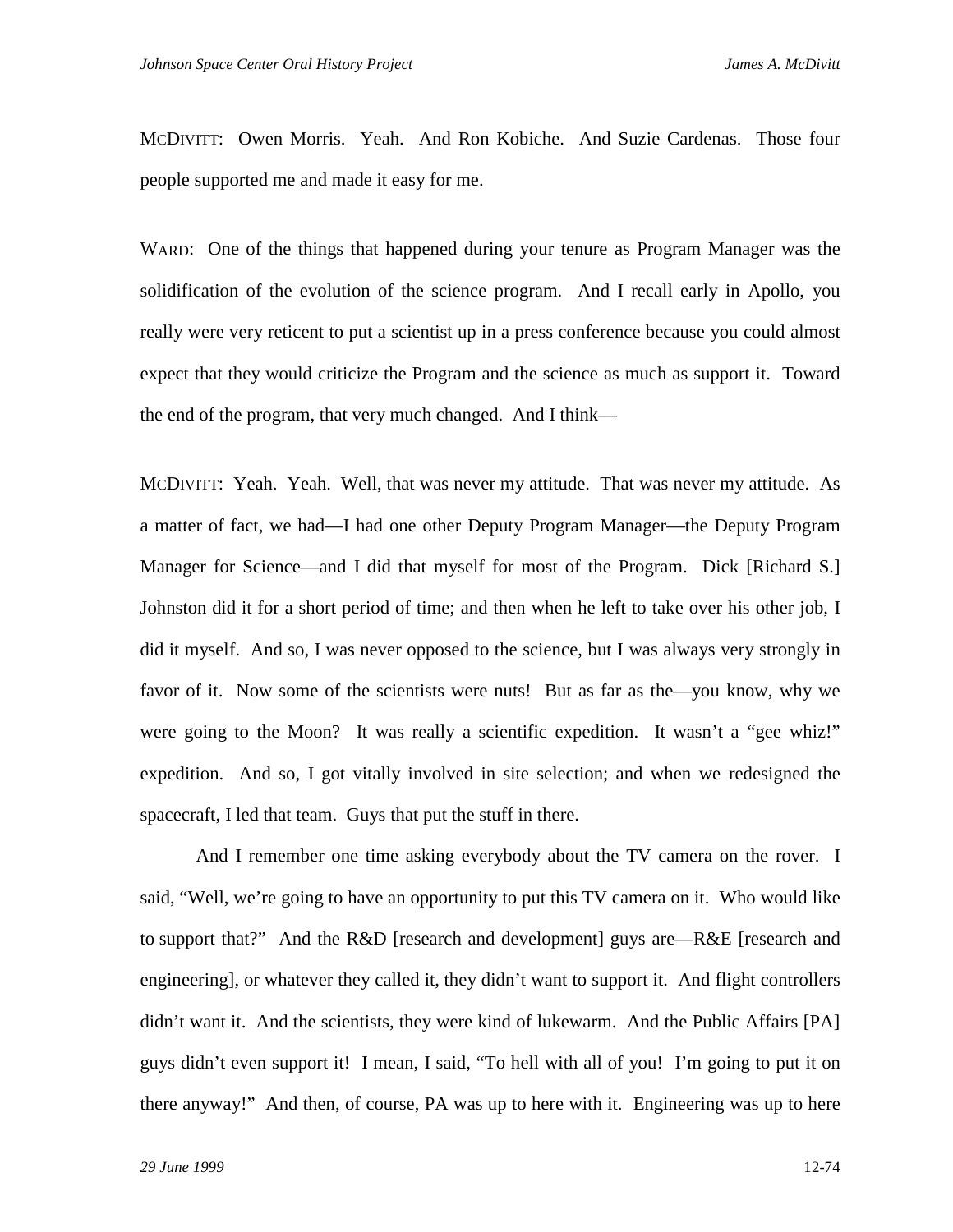with it. Scientists were up to here with it. Everybody was fighting for it! But it was a—you know, I always thought that, you know, that was the reason we were doing it.

WARD: Well, you really took some concrete steps, did you not, to improve the relationship with the scientific community?

MCDIVITT: Yeah. Yeah, I did. You know, they were—they used to get as excited in some of their things like site selections and other things like that. I mean, those generated as much heat as the battles that we used to have between the flight controllers and the astronauts, or the engineering guys and the flight controllers, the engineering guys and the astronauts, or the program guys and the astronauts.

As a matter of fact, I remember one meeting—as a matter of fact, it was the only time I did it at NASA—we were involved in a site selection. And some of the scientists would like to land on this four-inch square on top of a mountain peak. And of course, we weren't going to try anything like that. One of the guys, whose name will go unmentioned, got so obnoxious at the meeting I finally said to him, "Okay,"—his name wasn't Charlie, but let's call him Charlie—I said, "Okay, Charlie, we don't do that in here. You go outside and sit. When you feel that you can talk like a normal human being, you can come back in here and join in with the rest of it."

And so, he thought I was kidding. And I said, "I'm not joking. Get out of here!" "You can't get me out of here. I'm from Headquarters!" And I said, "Get out of here!" So, he left. And 20 minutes later, he came back in; and we conducted—we continued the meeting without him. And then when he got back, we continued the meeting with him. And we finally came to a reasonable compromise on what we'd do. And—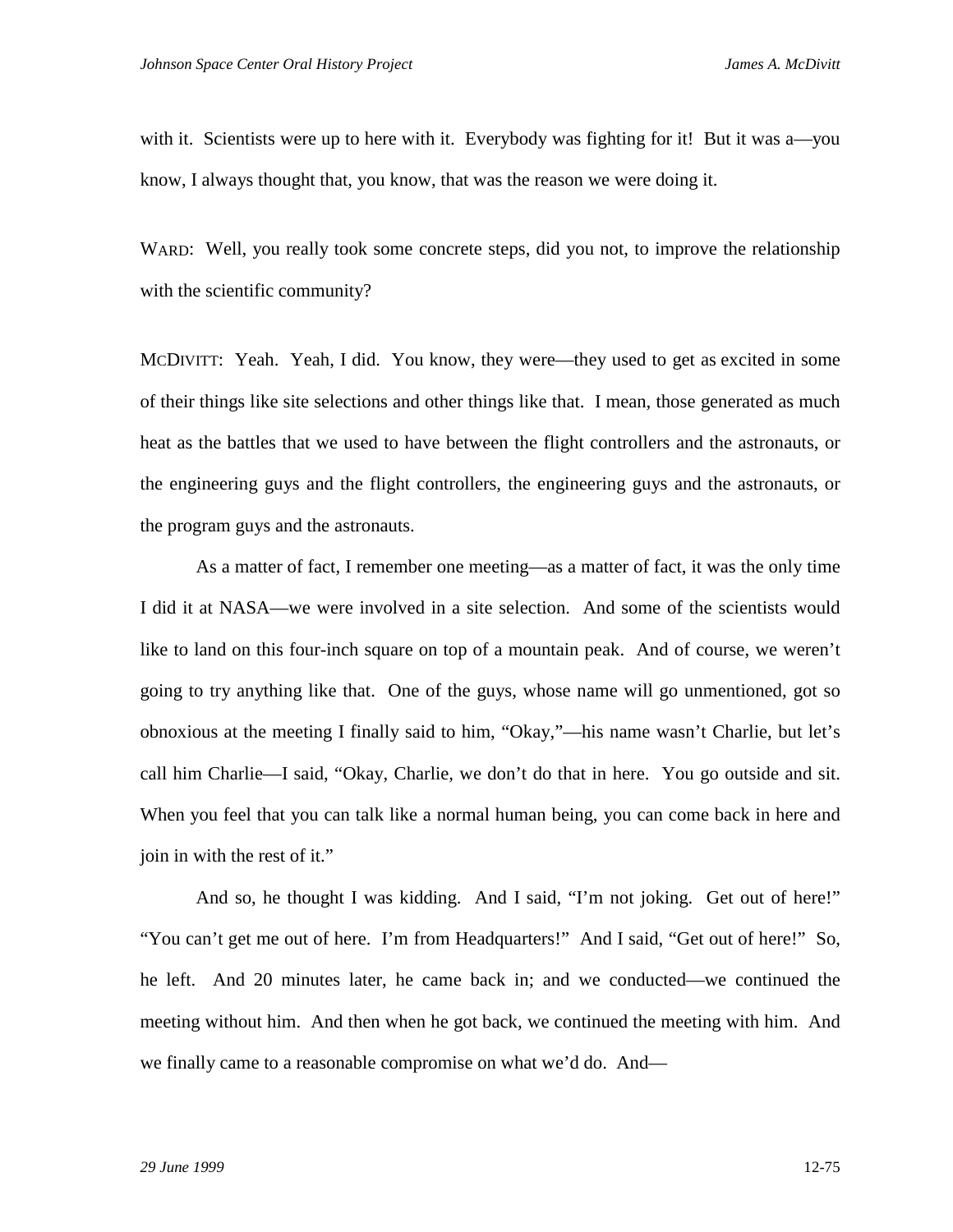## WARD: Even though—

MCDIVITT: I had to do that with the accident investigation team on Apollo 13 one time, too. When we got Apollo 13 back, we'd all been up—not all of us, but almost all of us had been up for, what? four or five days. And so, I sent everybody home and said we'd reconvene, I think, on Monday. I think we landed on Saturday or Friday. I don't remember which. "Everybody go home and get rested, and we'll start the accident investigation." I got a call from NASA Headquarters in my office just before I left, saying, "Well, we've got to reconvene—we've got to convene that accident board right now!" I said, "You guys got to be out of your minds! You know, some of us haven't had any sleep for three or four days!" "Well, we've got to do it. You know, politically, we can't put this thing off. We've got to get on top of it." And so on. Anyway, I brought the guys back.

And then a few days later, we got this super team that came down that was headed up by a fellow who was the NASA Center Director at Lewis [Research Center, Cleveland, Ohio], I forget his name now [Bruce T. Lundin]. And they came down and with a bunch of Center Directors and Air Force Generals and—I was still a Colonel at that time. And so, this was going to be the big super investigating team. Well, we had our own investigating team of hundreds of people. And so, I used to have a senior management accident review meeting once a day. And then the guys led by Don [Donald D.] Arabian were—had a meeting all the time. And they would get together once a day, and then—and the RCS [Reaction Control System] guys would talk to the electrical guys, and the electrical guys would talk to the inertial guidance, and they'd all be at the same meeting.

They'd get up and make a report. Everybody then got caught up to date. And this Center Director wanted to know if—or told me he was going to have his team sit in on those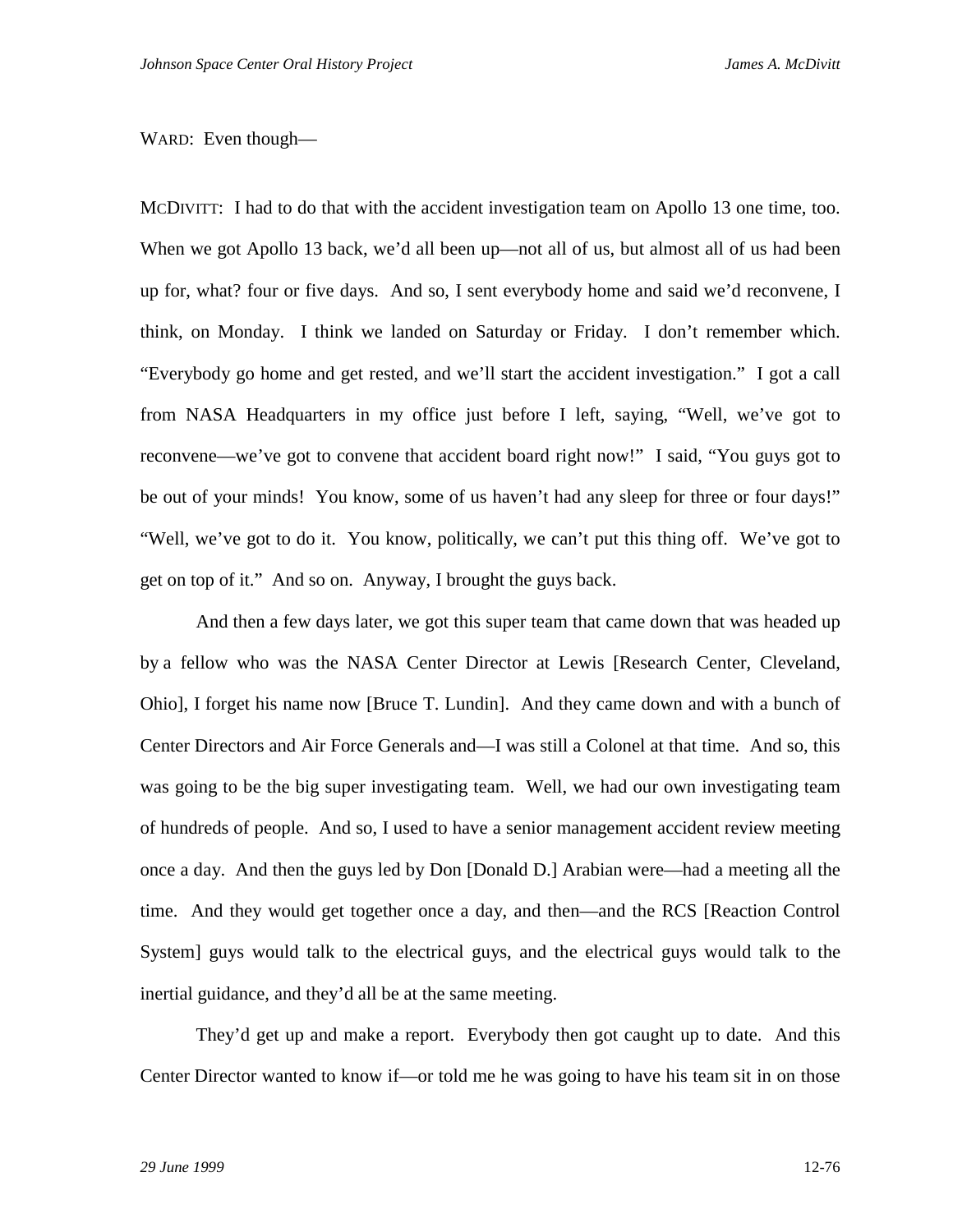other meetings. I said, "Well, you can sit in there under one set of rules; and that is, you don't ask any questions. You don't make a peep! You sit there. This is a meeting of the workers; and if you're going to start talking, you're going to interrupt it." So, he said, "That sounds fair enough." And so, I'd go over there and I'd sit and listen. And we got in there one day and one of the Air Force Generals started asking a question, and then another NASA Center Director started asking questions. I got up and I went over and got this guy from Lewis. We went outside, and I said, "Get your damn team out of there! I told you what the rules were. You're interrupting it." "You can't tell me what to do." I said, "Like hell I can't! Now you get them out of there!"

So, anyway, he went and got his team out. And I said, "You're welcome to come to my management team meeting and ask all the questions you want." But in crucial times like that, you can't have a bunch of interlopers interrupting what the hell's really going on. So, anyway, that was this—we had a different management style. George [Low] was not quite so bad!

WARD: More diplomatic.

MCDIVITT: He was more diplomatic, I guess. Well, we had a lot to do and we needed to get it done.

WARD: Getting back to the Apollo science program: At least my own perception is that Apollo didn't begin as a scientific program the way [President John F.] Kennedy outlined it, sold it to the public, to the Congress. It was not perceived as a science program. And yet after Apollo 11, that really became the strong thrust of it.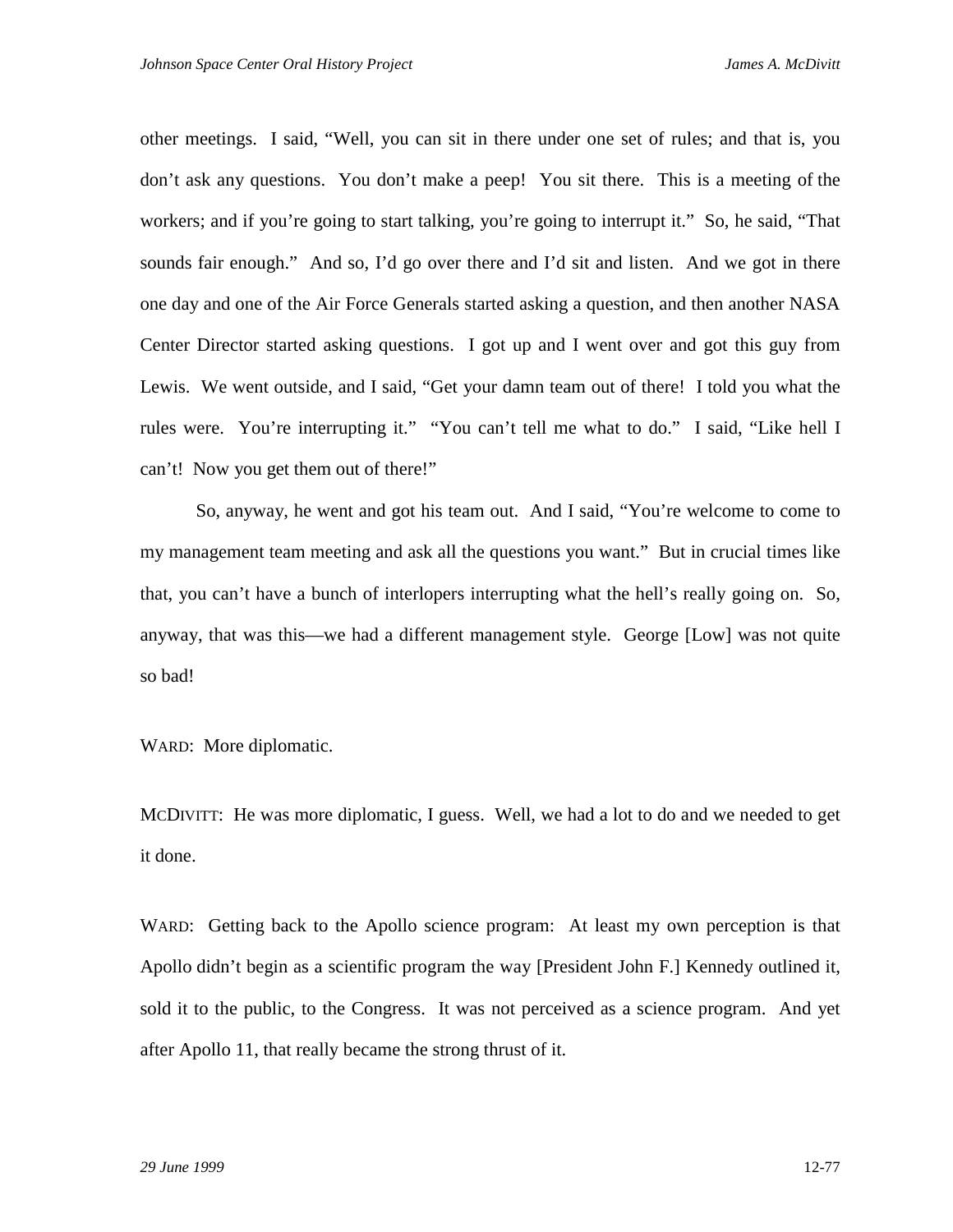MCDIVITT: Yeah. I remember sitting down at the Cape with General [Samuel C.] Phillips, who was the [NASA Headquarters Apollo] Program Director, and somebody else, I don't remember who it was, I think it was near the time that we were flying Apollo 10. And the subject came up that, if we landed Apollo 11 where we thought we were going to land it, where should we land Apollo 12? Nobody had ever focused on the second landing! And so, we started talking about that. And we already had this ALSEP [Apollo Lunar Surface Experiment Package] thing. It was being designed, but it wasn't really included much in the Apollo Program. It was sort of being designed over here on the side. And the stuff that was going to go on the lunar surface and what we were going to do with it was sort of a big question mark.

And so, as he and I were chatting about that—I was already the Deputy Program Manager, or whatever we called it, for Lunar Surface Exploration—he said, "You know, we'd better start figuring out how we're going to do this stuff and what comes next!" And so, that's—we really were sort of getting our wheels ground up, rotating. But up until Apollo 11, the mission was, as the President said, it was to land a man on the Moon and return him safely to Earth. And that didn't say anything about science.

WARD: So, it really was impressive the way that whole science program came together.

MCDIVITT: Indeed. Yeah. The scientists really, as a group, were really good guys. And, you know, they knew what they wanted. Gene Shoemaker headed up most of the geology stuff, although there were a lot of individual principal investigators. Some of those guys were a pain in the neck once in a while; but by and large, they were a good group of guys, trying to get the job done. I remember we had one guy who was very outspoken about the dust problem on the Moon. How we were going to have 200 or 300 ft of dust. And after we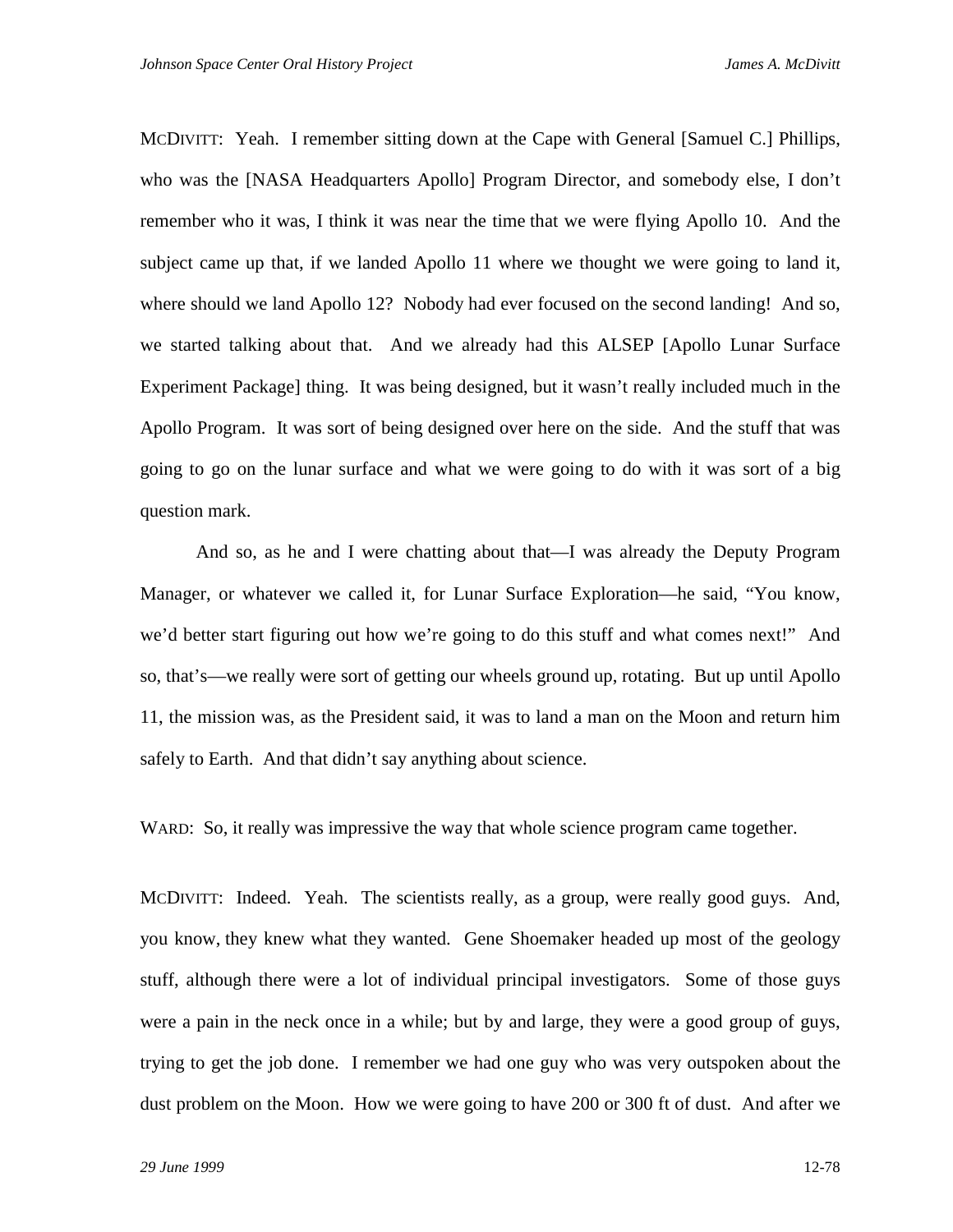landed there, I saw him one day and I said, "Hey, kind of missed that one, didn't you?" "No, no, no! I was right! I was right!" I said, "Right, like hell!" I said, "The dust was only about like that." "Yeah, but there was dust there," he said. "I just missed it by a little bit!" He had the dust—he had the lunar module disappearing in the dust! 200 ft of it!

WARD: Was there any concern he might have been right when [Edwin E. "Buzz"] Aldrin [Jr.] I think it was, called out, as they were about 10 or 20 ft above the Moon, that they were kicking up some dust before landing?

MCDIVITT: Well, everybody—I mean, you know, we weren't exactly in the dark about what the Moon looked like because we had, I think it was the *Surveyor* spacecraft that took pretty good photos of it. And we had this other spacecraft that flew right straight into the Moon. I remember being out at JPL [Jet Propulsion Laboratory; Pasadena, California] the first crash that they had on the Moon, where the [*Ranger*] spacecraft flew right straight in the Moon. It took a picture, transmitted it; took another picture, transmitted it; took another picture and transmitted it. And the last picture, you know, was only half a picture because it hit the Moon. And you could—I mean, you could guess that it wasn't really deep. And then we had this other one that actually landed on the Moon that had a scoop on it [*Surveyor*]. So, we knew that there wasn't a lot of dust.

WARD: You were pretty confident the lunar module wasn't going to get buried in it.

MCDIVITT: Yeah. That was not one of my big concerns.

WARD: Do you think people today remember or appreciate just how difficult and dangerous Apollo really was?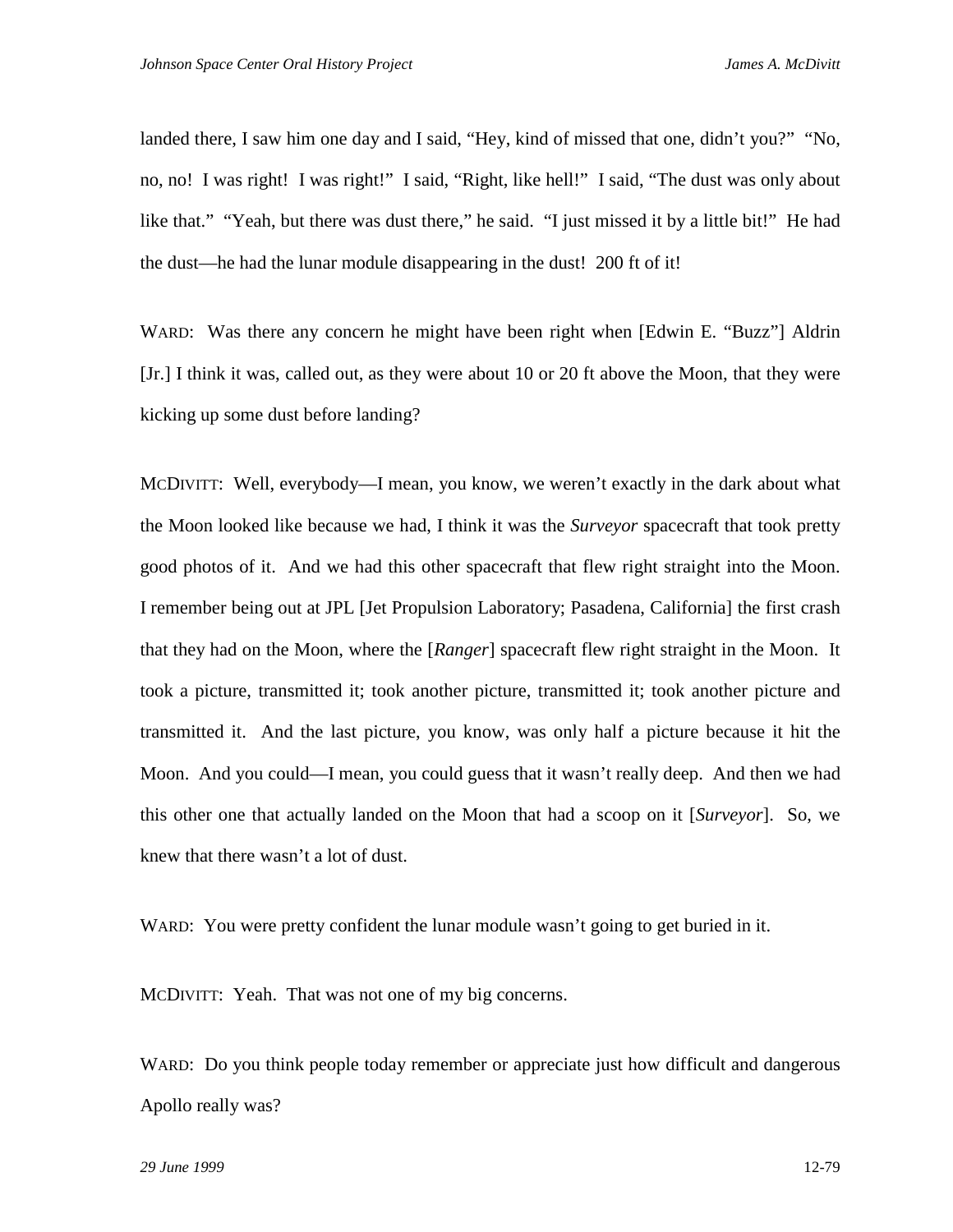MCDIVITT: Well, people in those days didn't appreciate how difficult and dangerous it was! I mean, we made it look way too easy. When I got into the program, I figured we'd try five, six, eight, ten times before we ever had a successful one. I had no idea in the world it would run as smoothly as it did. You know, that's why we had the lettered missions. We had—we were going to go on C until we got C done. And then we were going to go on D until we got it done. Then to E. And then F. And then G. The fact that we didn't even do one of them, I mean, yeah, it was extremely successful.

WARD: At the time the crews were assigned, do you think that Deke Slayton, NASA management had a strong inkling that Neil Armstrong's crew would be the one to land on the Moon?

MCDIVITT: I don't think so. I think there was a—I think when Joe Shea was there—I don't know this as a fact, but I think when Joe Shea was there, there was a certain alignment of who was going to fly what, when, that might have been different than what Deke thought. I'm not sure Deke ever knew that. And we can't ask them today, can we? Then after the fire and Joe left, I think George Low—we can't ask him either, can we?—didn't have—didn't want to take on that responsibility.

And it sort of went over to Deke. And then I think he just put those crews together, and they were just going to spring up and it was going to be more happenstance than anything else. And, you know, and if we tried these flights a number of times and they weren't working, we wouldn't—we might not have landed until Apollo 20! And so, nobody knew until we got started getting close.

And that's why I said after I flew on Apollo 9, it looked like I wasn't going to get a shot at that because we were being too successful! I should have screwed up Apollo 9, hunh?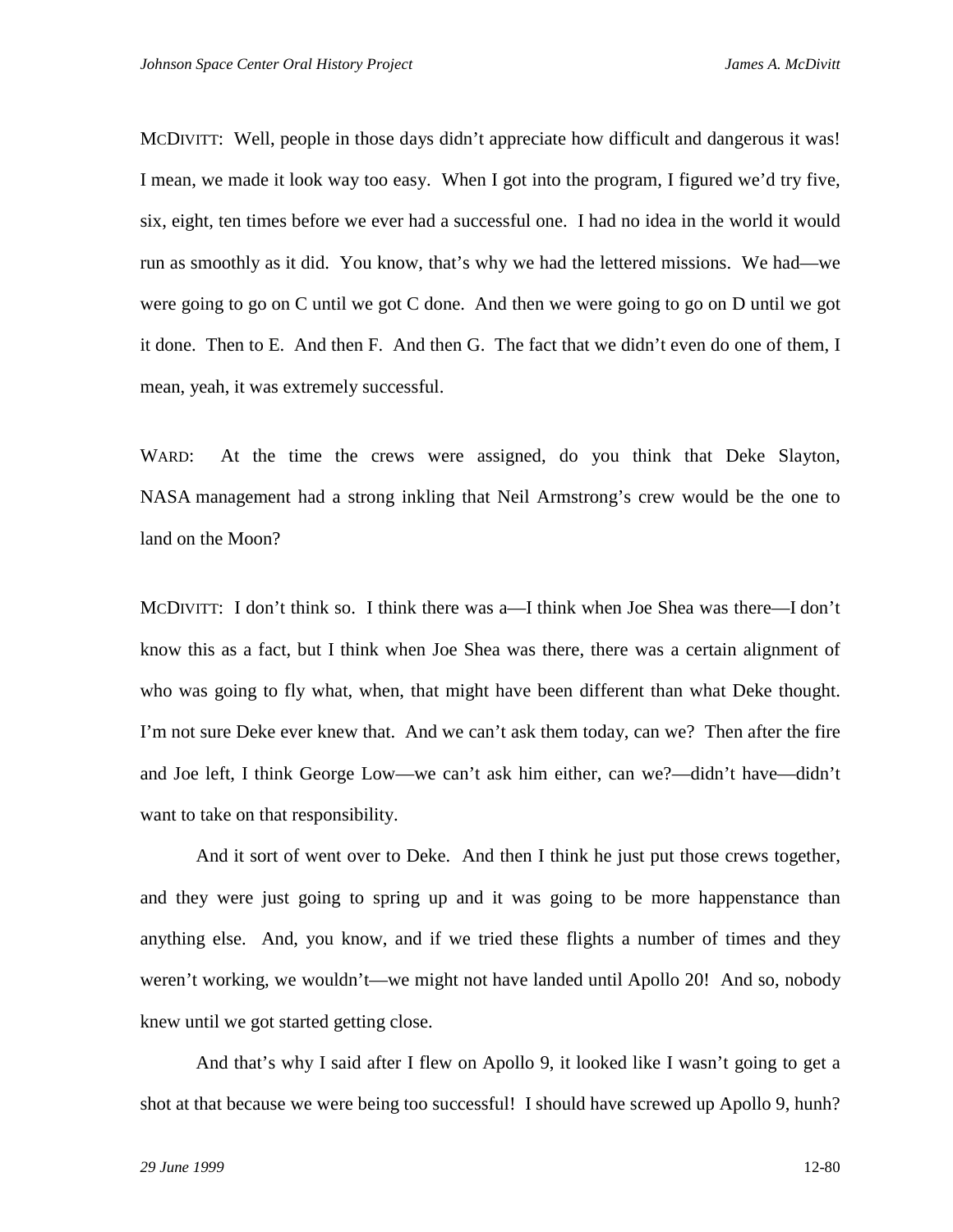No, that's my impression of it. And the guys you'd have to ask are Deke and George Low and Joe Shea and Dr. Gilruth maybe. And, you know, most of those people you can't talk to anymore.

WARD: None of them are—

MCDIVITT: And I was 70 last week!

WARD: Were you involved in the decision at the end of Apollo, at the end of the program, to end the mission at 17 rather than continue on with the hardware we had 18, 19, and 20?

MCDIVITT: No, I was adamantly opposed to that. And everybody knew it. And nobody asked me. And I think it was unfortunate. You know, we had this tremendous investment. We had probably \$30 billion plus of 1962 dollars invested in Apollo at that time. We had the command modules built. We had a number of the lunar modules under construction. I think we had lunar modules up through Apollo 25 under construction. Some of them were just a few pieces, you know; but then as you got closer back down to 17, there were more and more of them. And we had—let's see—yeah, we had 20—up through 20 all in, contracted for, and everything was ready to go.

We were even looking at reusing the command modules after we dumped them in the ocean. I spent six months trying to figure out how to do that, and I finally decided it was totally unsafe, so that we could continue the program. And we even looked at landing on the back side of the Moon, putting satellites up in orbit, and that was too hairy. I don't think we should have ever done that. But we had all these other things. And it was—you know, it was all there. I mean, it didn't cost much to fly one more flight. And then we chickened out.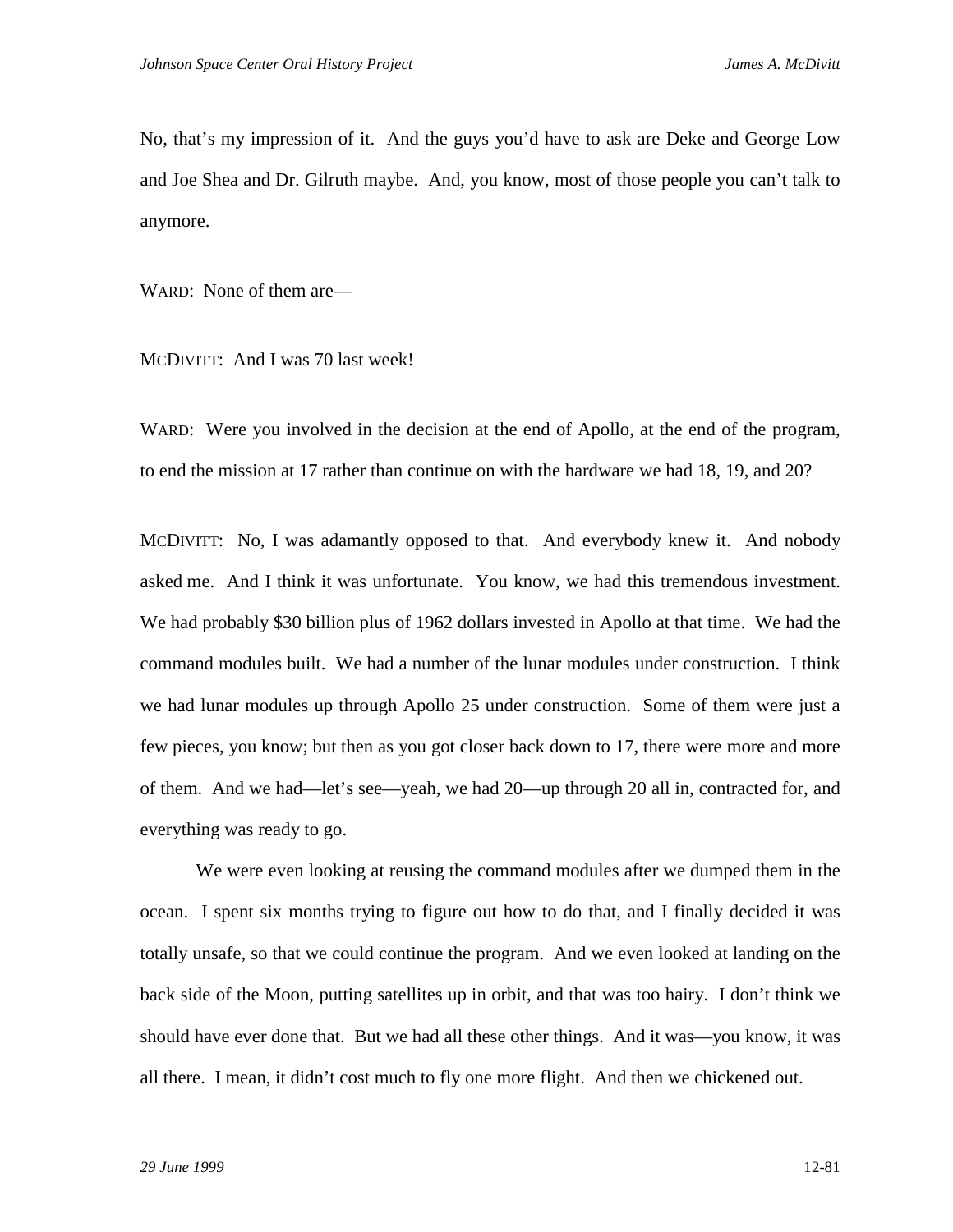I think that NASA top management just ran out of adrenaline, and they—you know, NASA's been accused of this a lot, and I think it's true, is that they want to get on with the next program. But I think that there were certain people who got the manned space program going who were afraid we were going to kill somebody and it would jeopardize the rest of the program.

Killing somebody on that—in that program was something that was so very highly likely that we, you know—you had to sort of accept that at the beginning. And to start worrying about it at the end, I think, was a abdication of your responsibility. And they did cut it from, you know, it went up to 20. And they cut 19 and 20 out I think it was, at one time. And then we had an 18 programmed. Then we cut the 18 out. I think a lot of people would have liked to cut— [Recorder turned off.]

MCDIVITT: The contracted spacecraft on the lunar module went out to 25. The—one of the conceptual spacecraft went out to 25. The contracted for went out through Apollo 20. And when we started cutting the programs back, they didn't cut from 20 back to 17. They cut either 20 to 19 out at one time, and then later 18. Or we cut 20 out and then 18 and 19. I don't remember the order. But we cut two out at one time, and one out at another time to get us back to where we were. And quite frankly, I think that a lot of people would have just as soon seen us end the program in the 12, 13, 14 area and not do any of the other ones, because it was very dangerous.

They didn't want to lose a spacecraft. They didn't want lose a crew. And they were afraid that it would jeopardize the future of the whole space program. But I don't—I personally don't think it would have. I think that a lot of people were—most of the people in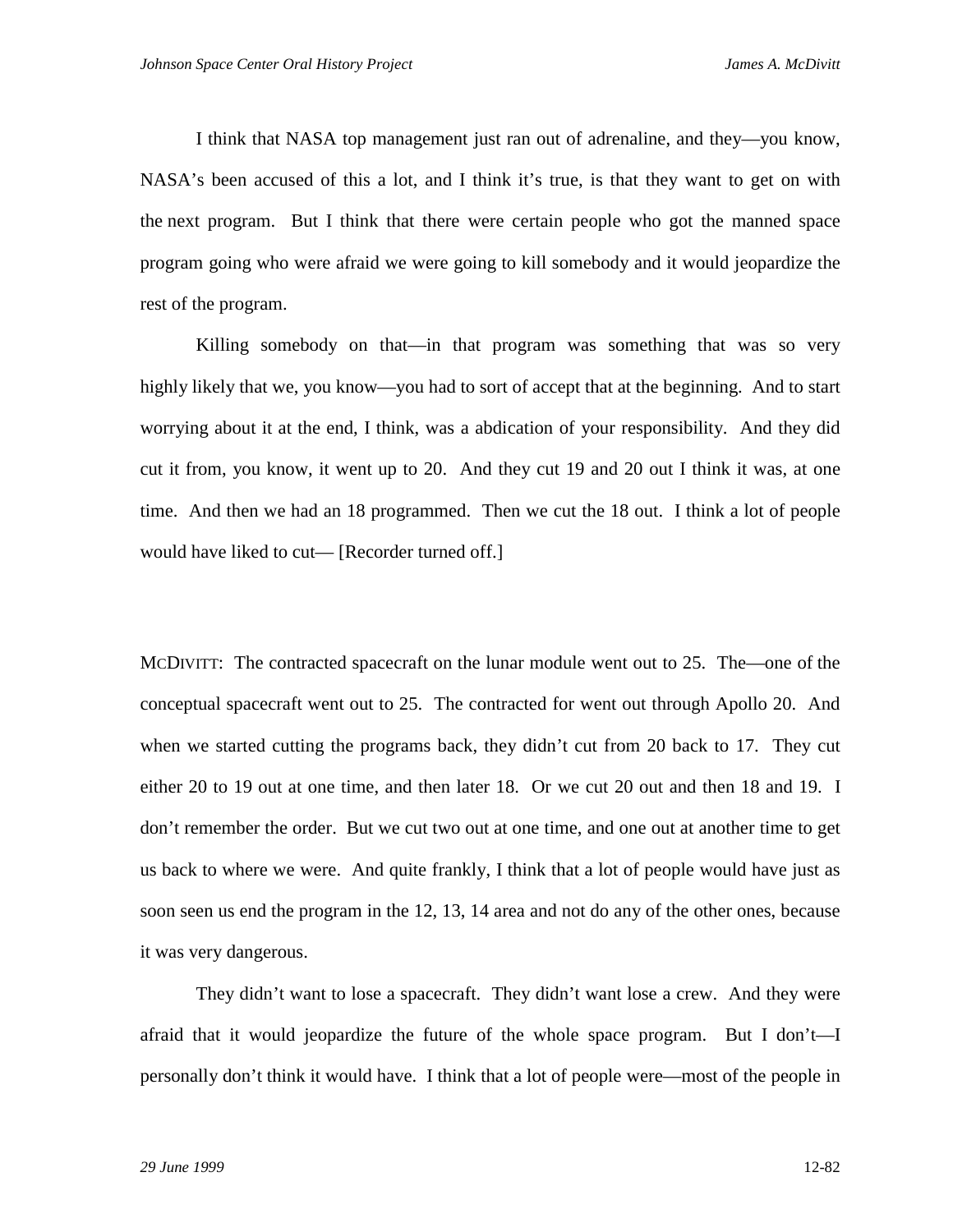the program were—would have easily accepted, this sounds kind of hard but would have easily accepted a loss of a crew and still continued on with the program because I think when we all got into it, we expected something like that. It never occurred except for the fire, but I know I personally expected a lot of failures, maybe losing crews, along the way. And if you didn't think that was going to happen, you shouldn't even have been in the program.

So, it was really unfortunate that we didn't continue on. I think we could have gained really great scientific knowledge up through 25. I mean, you look at a face—look at the picture of the Moon and there's a few little dots on it. That's hardly—just think what that would have looked like if we had two times that many, or even more than two times that many, which would have been easy to do.

WARD: And so, what you're saying is that: the public perception today that the Apollo Program was curtailed at the point it was because Congress cut the funding really isn't the total story.

MCDIVITT: No. I don't think so at all. I think it was a lack of drive on the part of NASA management and a concern over killing somebody.

WARD: And the damage—

MCDIVITT: It shouldn't have been a concern, because that should have been a concern the whole way through.

WARD: So, you think the desire to get on with the Shuttle Program and Space Station were factors?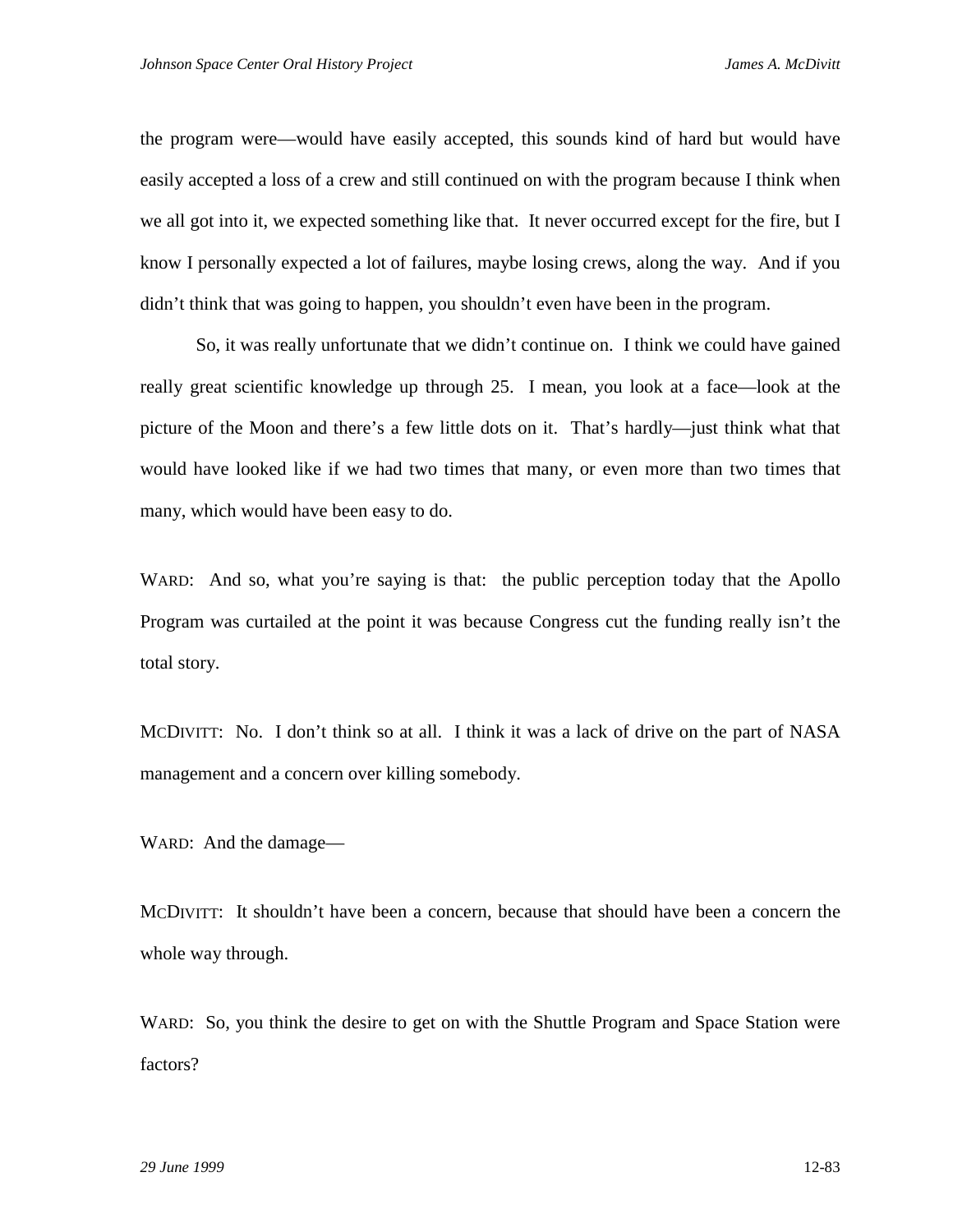MCDIVITT: You know, I think so. Yeah, I think so. I had a lot of difficulties keeping the Apollo money in Apollo. I really got crosswise with the Manned Spacecraft Center management on a number of occasions over spending Apollo money. In those days, before I took over the program, every dollar I think that was spent at the Manned Spacecraft Center was Apollo money. And when I took over the program, we were already—that budget had already been set for the year. And so, I didn't have to deal with setting the budget.

My first budget exercise, I found that three-quarters of the Engineering and Development Directorate's money was Apollo money, and it wasn't being used on Apollo. That the Flight Operations money was being diverted to shuttle and Skylab. The same thing with the Flight Crew money was being diverted out of Apollo. I think we even mowed the lawn with Apollo money. And I got in a lot of very heated arguments with everybody else on the Center who wanted the Apollo money; and it seemed to me that it was very shortsighted planning where you didn't have—because Apollo was going to end. And when it ended were we going to shut the Center down? And I didn't think we would, and I didn't think that we should.

And it seemed to me that we ought to have an institutional budget for the institution of the Manned Spacecraft Center, which took care of the facilities, mowing the lawn, paying the electric bill, you know, the salaries for the administrative people, and the infrastructure of the Center. And then if we were going to have a Skylab Program, we ought to have a Skylab budget. If we're going to have a Shuttle Program, we ought to have a shuttle budget.

And quite frankly, I think that the people pushing shuttle were not telling the truth about what shuttle was really going to cost. They didn't have approval for it. They were being overly optimistic on how often it could fly; overly optimistic on what it would cost. I think they deceived themselves, significantly; deceived Congress. And they totally screwed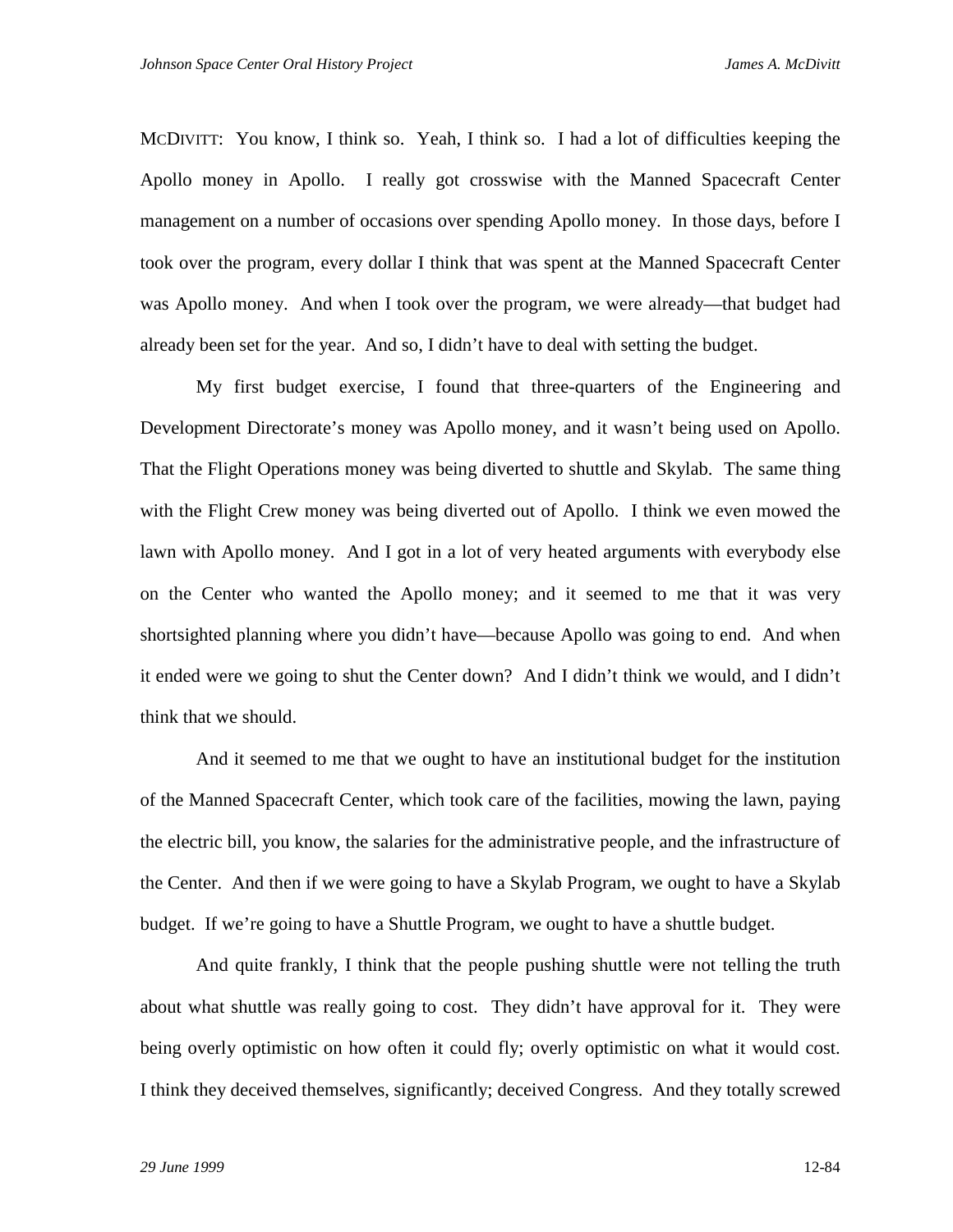up the Shuttle Program because it was years late. It was billions and billions of dollars overrun. And they didn't have the guts to go forward with a budget that dealt with shuttle!

The same thing, they didn't have a budget that went forward with the Skylab Program. And so, we got into some very, very heated arguments. And to the point where the Chief Financial Officer—I don't know what the heck we called him in those days—from Engineering and Development came down to me in my first budget review and presented this budget to me of what was in Apollo and what was in the other things.

And I wasn't as stupid as he thought I was, and I said to—looked at it for about 15 minutes and finally I said, "Look, this is a total fabricated lie. Now take it back upstairs. I'm giving you one more chance. You take it back upstairs"—or downstairs, wherever it was—"and do an honest budget." And he said, "Well, you know, [mumbles]." I said, "You've got one more chance." And so, he says, "Okay." So, he went. He came back a week or so later, presented another budget to me, and it was a lie also. I threw him out of my office and I said, "You are never, ever to come back into the Apollo Spacecraft Program Office again! You are an out-and-out liar!" And so, he left. And Max [Maxime A.] Faget [Director of Engineering and Development] called me and said, "You know, Jim, this is a budget." I said, "Max, it's a goddamn lie! And so, I won't accept it." And so, we had a big donnybrook over that, and finally I got back the Apollo budget.

And so, we did that, you know. But it was unfortunate that we had to go through all this other really deception. You know, when the guy I think that probably is most responsible for the whole space program is a guy named Jim [James E.] Webb, who was totally disliked by almost all the astronauts because he asked them to do politically correct things, like going to the Raspberry Festival and talking to Senator So-and-so. But if it hadn't been for Jim Webb and his approach to spaceflight, there would've never been a space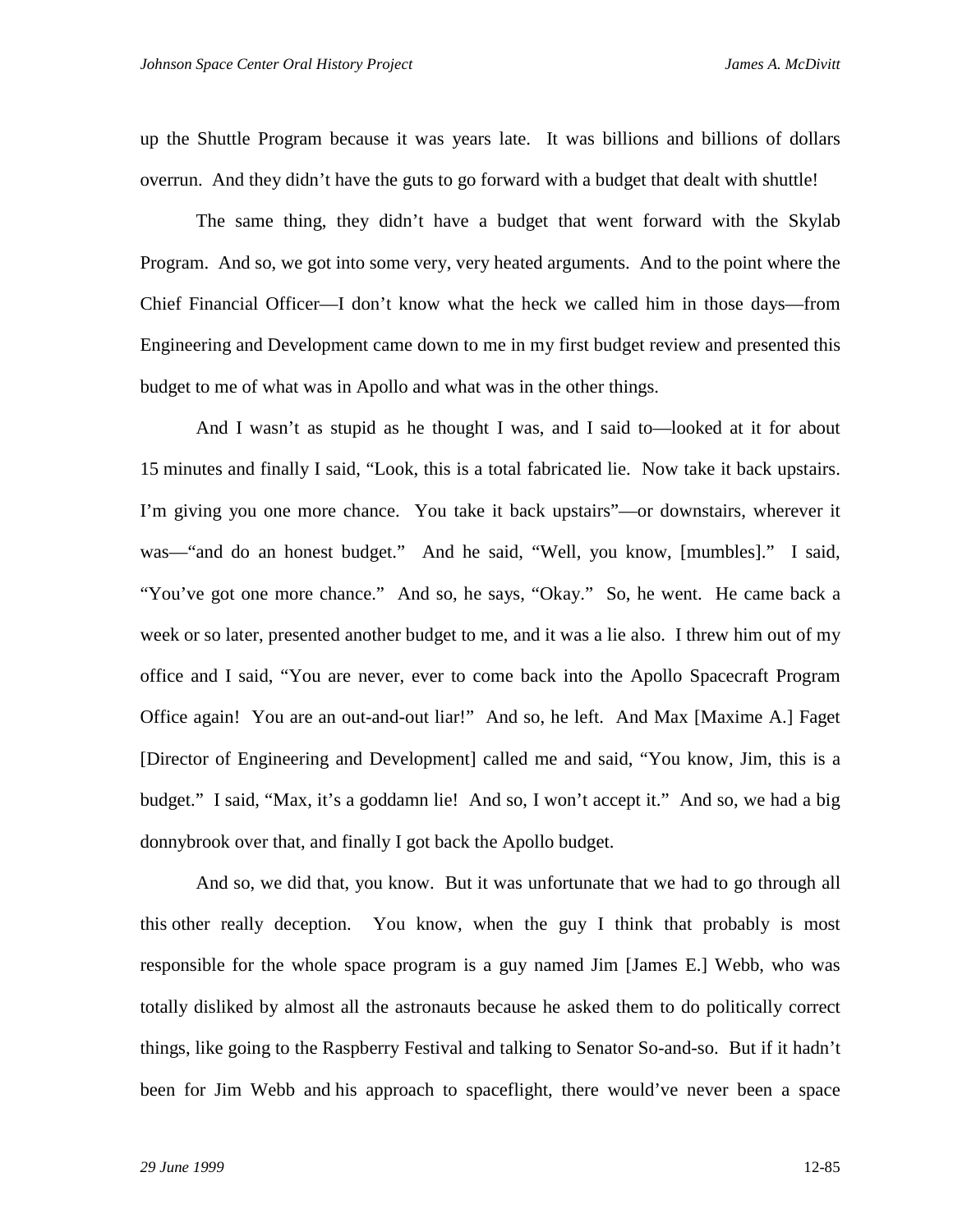program.

Because when Congress asked Webb how much it was going to cost to do the Apollo Program, the numbers I'm not sure about but I think the engineering estimate was \$20 billion. Now NASA management might have today come in with \$10 billion. What Webb did was he went in with \$40 billion. He doubled it instead of cutting it in half. He went there, he told them it was going to be \$40 billion, they approved it, and the entire time I ran the Apollo Spacecraft Program I never had a problem with money. We were always on time. We were always willing to run things. And we were able to run the program in a way that got things done.

WARD: And in reality, that's probably a cheaper way to run a program.

MCDIVITT: Oh, much cheaper! Much cheaper. I think it cost \$23 billion to do the program that he said would cost \$40 billion. And when we needed money, we had it. I remember one day Rocco called me up. Rocco Petrone was the [NASA Headquarters Apollo] Program Director. And this sort of has to do with the whole management concept and the flexibility we had in those days versus what it is today.

Rocco called me up one day and said, "Jim, have you got any extra money?" I said, "Well, yeah, probably I do. What do you need?" He said, "Well, Dick Smith's having a problem with the Saturn. He's got an engine problem and he needs some money." I said, "Well, how much do you need?" He said, "Well, what have you got?" So, I said—I put him on hold. I didn't even hang up!

I put him on hold, and I called my Program Control guy, and I said, "Do we have any extra money?" He said, "Well, you know, I know we have \$50 million, but I don't—" You know, we might've had—remember, these are '69, '70 dollars. He said, "I know we've got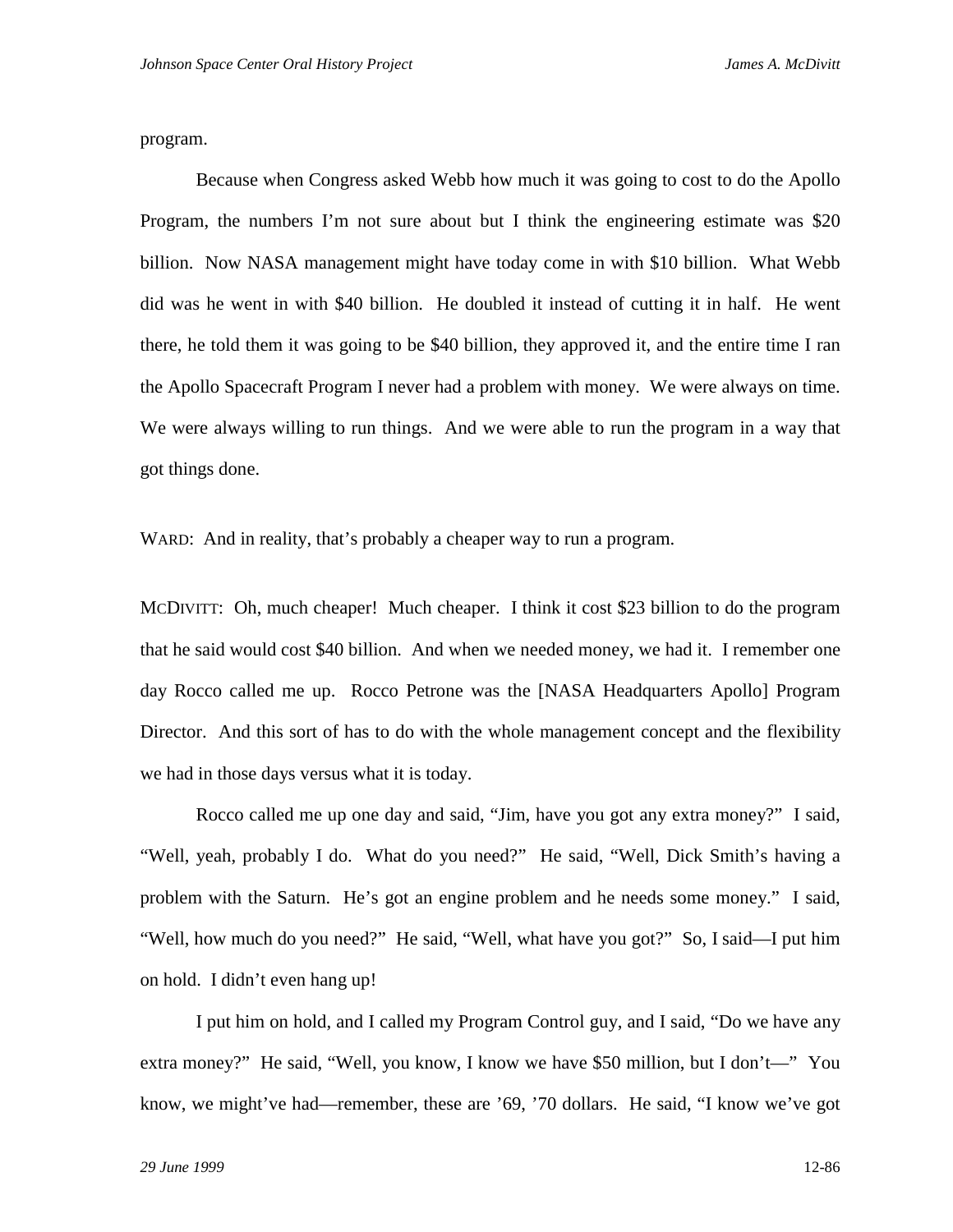\$50 million." I said, "Well, hang on a minute." So, I put him on hold. And I got Rocco, and I said, "Rocco, I know we got \$50 million." He says, "I think that'll do it." I said, "Okay, we'll transfer it over to you this afternoon." We hung up. I called the other guy and I said, "Transfer it to Marshall [Space Flight Center, Huntsville, Alabama] this afternoon." We did. And we got things done.

Now, you know, if you tried to do that today, Rocco would've been in jail. I would've been in jail. Our—my Controller would've been in jail. Dick Smith would've been in jail. And their—his Program Control guy would've been in jail, too, because we were moving money around. It wasn't authorized exactly in the right way.

WARD: But by doing that, you kept 300,000 people productively employed and moving on schedule.

MCDIVITT: Oh yeah. And I think that we saved \$500 million. I mean—but, see, this—they don't do it like that today. And the relationship between the contractors and NASA was really quite good. I remember after the fire, people were really down in the mouth out at North American. I mean, they were really, really—they really took that to heart. I don't think the people at NASA felt that way. I mean, thought that North American was going to have—but those people were really, really upset. So, we got involved in a baseball game.

Dick [Richard F.] Gordon [Jr.], who was on my backup crew, got that damn thing started. But anyway, the Vice President of Manufacturing for Rockwell—for North American in those days and Dick were always challenging each other to sports. So, finally we decided we were going to have a baseball game. Well, we had nine guys. We had the prime crew, backup crew, and the support crew. I mean, that's a baseball team. And then they had—I thought they could gen up a few guys. And I'd never played baseball in my life!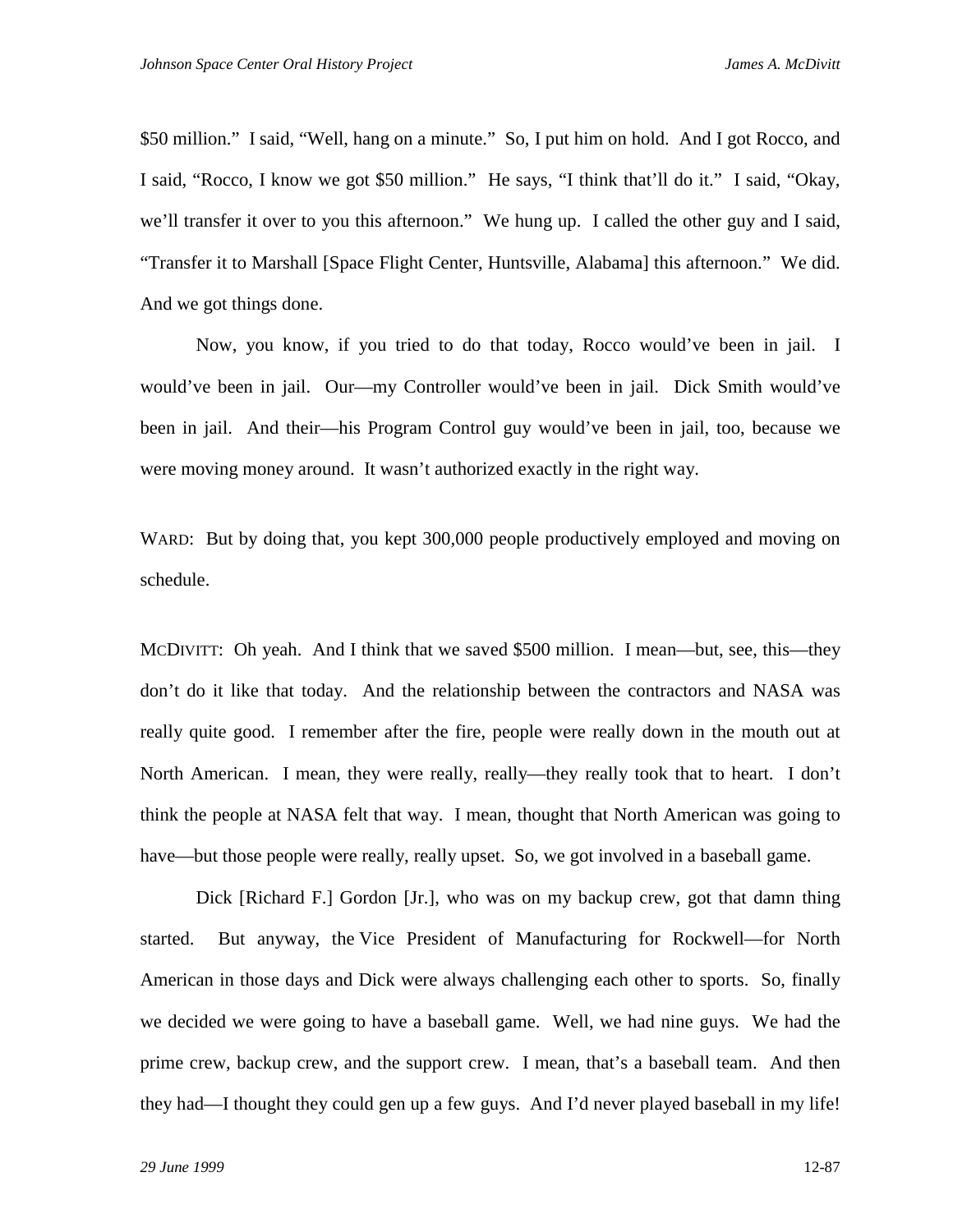I'd played softball. And we had a couple of guys who'd played baseball.

Well, anyway, Al [Alan L.] Bean then had a operation on his gall bladder or something. So, we only had eight guys. And so, we got one of the support engineers to fill in for us; and we went out and practiced once, I think at the Harris County Boys Home. I don't know if you know where that is. They had a baseball field out there that looked like a pasture. It had rocks all over it. And so, we went out there and practiced one day; and Al [Alfred M.] Worden was going for a grounder and he bumps off a clump of dirt, hit him in the chin, and it knocked him out! That's how—you know, to get knocked out as a pilot, it's really bad news. Al's not going to fly anymore, so I can tell the story. So, Al got knocked out. "Holy hell! You know, we've got to be careful about this. We'd better not practice much." So, we threw the ball around a little bit; and we didn't have anybody to pitch to us to hit or anything. So, that was our baseball team.

And I went over to see the Vice President of Manufacturing one day at lunchtime, and his secretary says, "Oh, he's out practicing with the team." "Oh, really?" She said, "Yeah, they practice every day from twelve to one." I said, "When do they eat?" "Well, they eat around it." You know, so I said, "Where are they?" "Well, they're out at the Rockwell—at the North American sports field." They had a field. So, I go over there. He's got about 200 guys out there running around! He's got all these ex-Major League pitchers and stuff like that! And so, I said, "Man, this isn't fair!" "Why, yeah, it is fair."

So, anyway, we had this baseball game scheduled at one of the junior colleges. We got a big stadium, had a couple of umpires in black suits and the inflated things. And North American gave us all sweatshirts. Now today we'd go to jail if we took a sweatshirt. But we had a sweatshirt that said, "Spacecraft-103 Flight Crew" or whatever it was. And then they had sweatshirts a little different color. And we went out there and we played a—I think we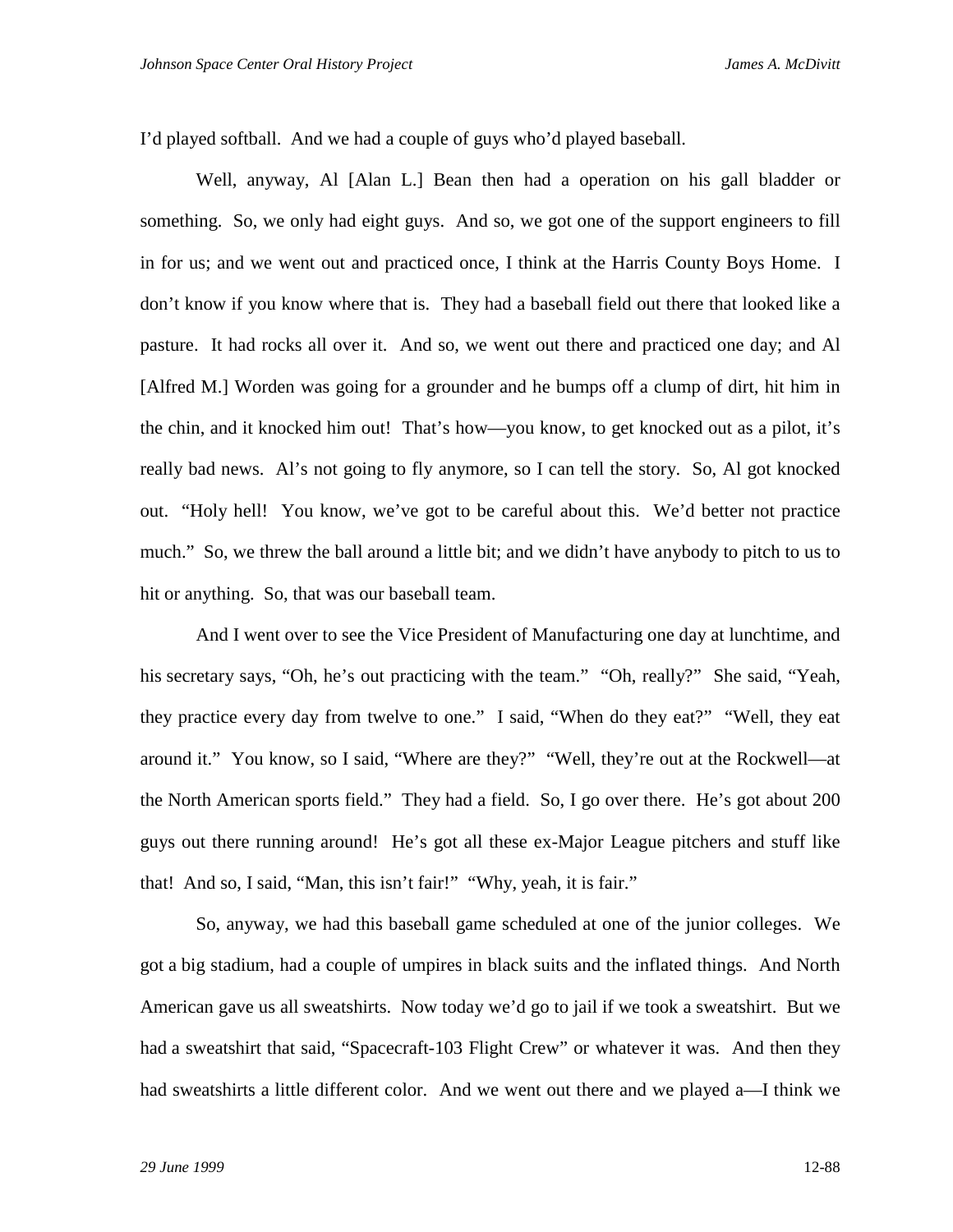ended up playing 7 innings.

They didn't have any lights at the field. But Dick Gordon was our pitcher. He'd pitched for the University of Washington. He pitched the whole game. [Charles "Pete"] Conrad [Jr.] was the catcher. Conrad's arm got so sore after a couple of innings, he was rolling the ball out! They went through—the North American guys went through a couple of Major League—ex-Major League pitchers. Anyway, at the end of 6 innings I think it was, they were only ahead by one run and it was getting dark. I figured we had a better chance in the dark than they did! So, the Vice President of Manufacturing wanted to stop the game. I said, "No, let's play one more inning." And we scored one run. We lost by a run.

But the stands were, like, 5,000 or 6,000 or 7,000 people, who all came out to see us play this baseball game. And they were all North American employees. And they were and you know, we were all out there as a team of people, working together to do what was the right thing. And you couldn't do that today. I mean, you know, there are too damn many rules. You can't have a cup of coffee, and, you know—so, you know, you guys work for NASA. I don't. But I guess you don't anymore either. But those are the rules.

I think it was a terrible, terrible setback. Terrible setback. I got more done over a cup of coffee or a hamburger, talking to the engineers and stuff, than you could possibly get done in a meeting. I mean, we just—too bad we don't do it like that anymore. I bet you that got you off the page.

WARD: Yeah, it did. It really did! One thing I did want to ask you, it takes you back a ways, but you mentioned that we were going to have the hardware to do 20, 25 Apollo missions as opposed to the 17 we actually flew. Do you think that we could've maintained public and Congressional support for that many flights if we'd kept going with them?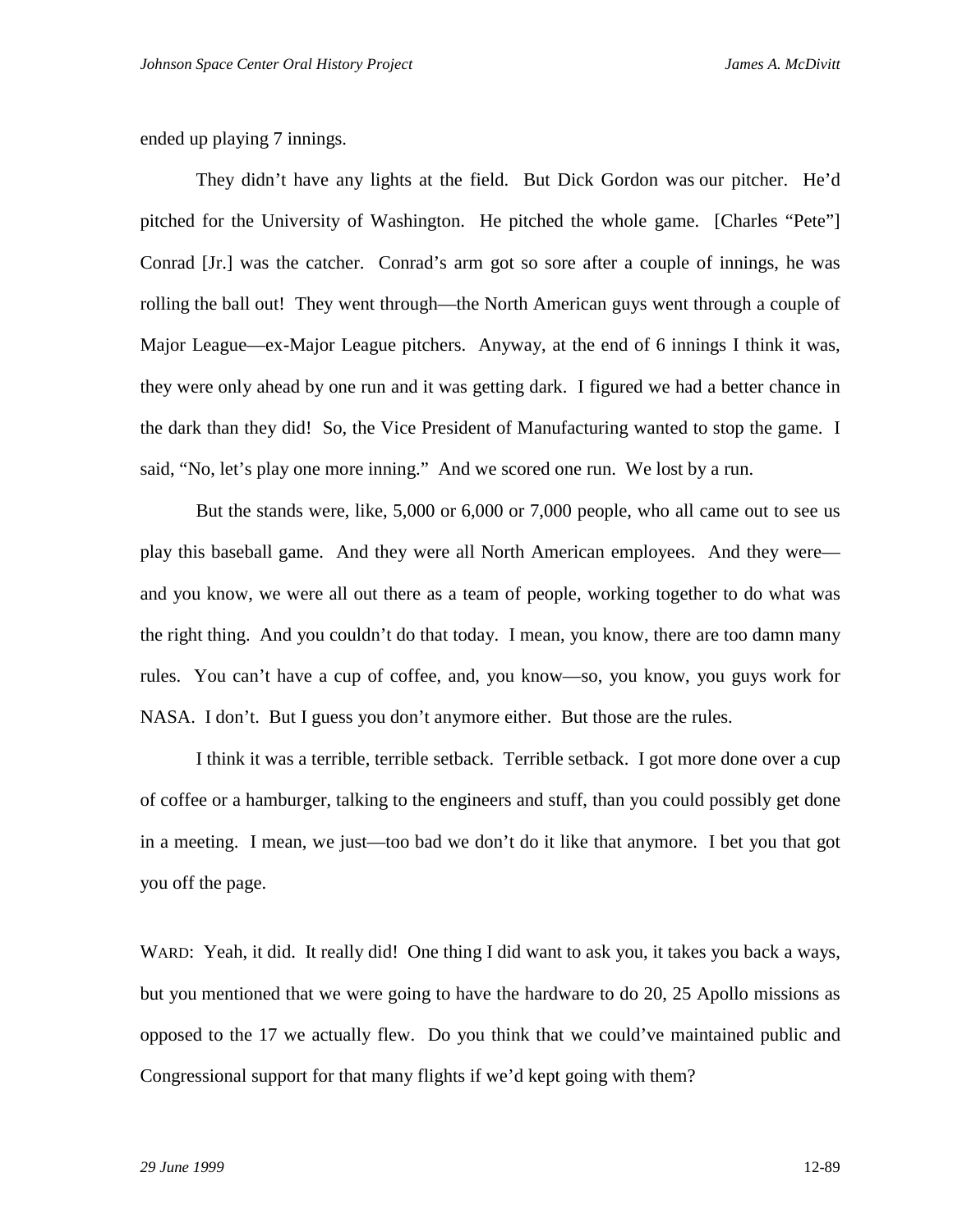MCDIVITT: I think the news media interest was waning as we got deeper into the program. And could we have done 25 lunar-landing flights? I think we could have. We're doing shuttle flights today, which are a hell of a lot less exciting than landing on the Moon. But still, you know, the enthusiasm for spaceflight in the United States today has waned a lot. And a lot of people don't even know when there's a flight up there, including me sometimes. So, it's—you don't have this "wow!" enthusiasm that we had early on.

I remember on Apollo 14 I think it was, after the fire, Apollo 14's on its way to the Moon; and they're having trouble docking the command module back on the lunar module when the lunar module's still in the S-IVB. They're on translunar flight. And we had live TV of this stuff, and you could see the—I'm sitting down at the Launch Control Center, and you can see the probe come in and bounce around the drogue. And it's coming down a live feed. And I'm looking at the three big channels. There's a golf match on one, there was a baseball game on the other, and there was a soap opera on the other one. And nobody was getting this live feed of us possibly losing an Apollo mission. And when I saw that, I— "Um-hmm, I think the bloom's off the rose!"

But we went ahead and flew—I'm quite sure that was 14. Because 15, 16, 17, you know, we were still doing it. And I think that we could've done it.

WARD: Maybe it's a mistake to equate public interest with public support.

MCDIVITT: Yeah. I think—well, no. I think it's a mistake to equate *press interest* with public support. You know, public interest can be significantly different than press interest. You know, it—the press wants sensationalism. If it's not blowing up or dying or something else like that, it's—sometimes they lose it.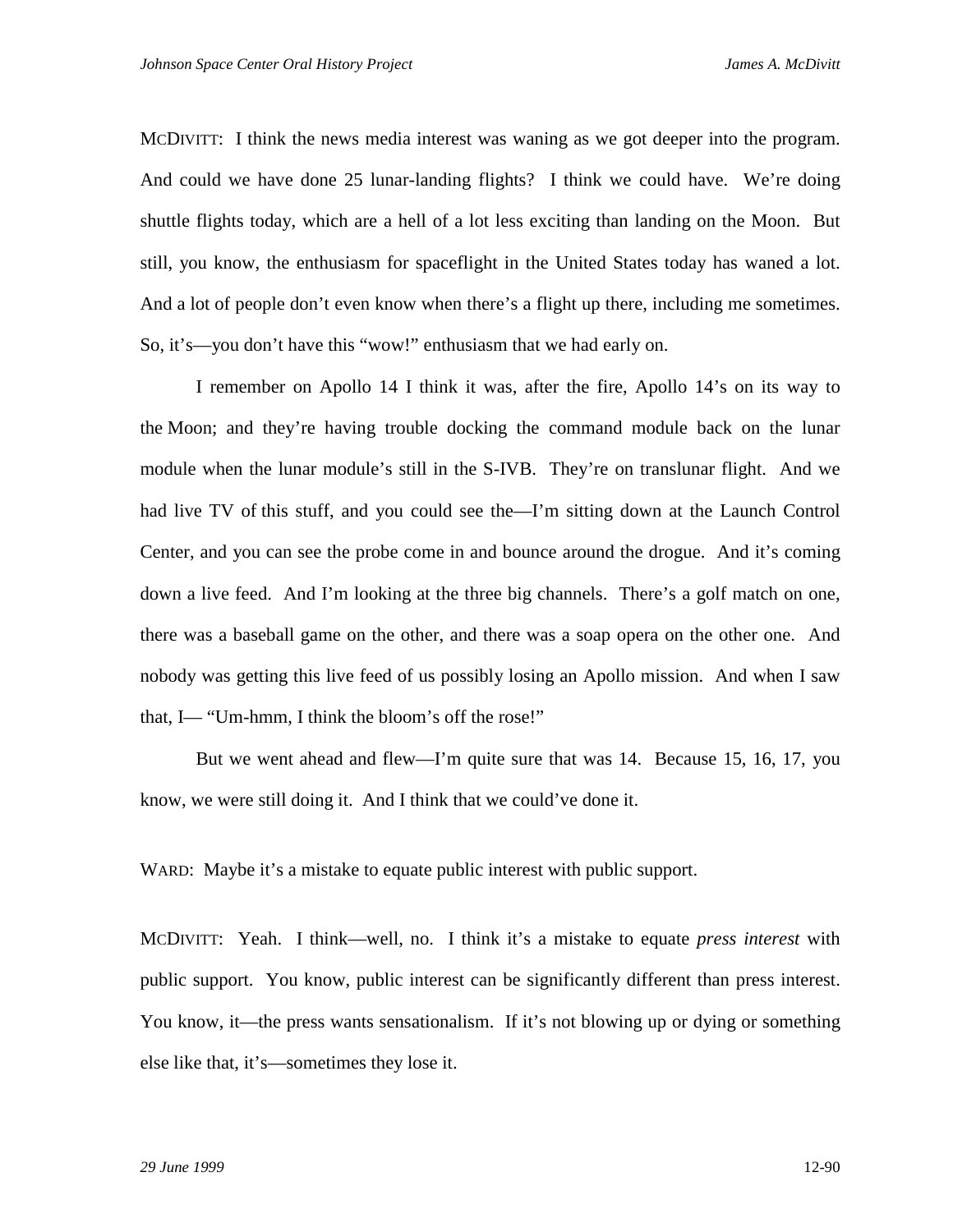WARD: While we're on the subject of the press, during your tenure as Program Manager NASA made a couple of very significant decisions with regard to media relations. One of which was to allow the reporters in Mission Control with access to the flight director's loop. That went into effect on Apollo 13. And another management decision, and both of these, I think, went all the way to [NASA] Headquarters, was to permit the press to hold in-flight press conferences with crews. What was your reaction to both of those decisions at the time they went?

MCDIVITT: Well, I supported them. I thought that we should never interfere in any way with the flight crews on a lunar-landing mission until they were in the command module transearth flight. And, you know, we didn't do anything up until that time to distract them one iota from it. I even had them, you know, they were a lot of really good scientific ideas going around at NASA.

And I put out a letter to all of NASA Centers, "If you guys can come up with an experiment that has no interface with the spacecraft other than the 28 bolts and you can write the directions on how to use this thing on a simple sheet of paper, we'll carry them, because we have enough extra weight capacity,"—in those days— "we will carry it in a thing. And if the crew gets around to it, they can do the experiment on the way home. But no training involved. None!" Unfortunately, the crews would cheat on me and go train a little bit.

And the same thing applied to the public relations aspect of it. Until they had landed on the Moon and come back off and their mind was clear of all that stuff, and then on the way home, I didn't have any problem with it. And I didn't have any problem with guys listening to the flight controller's loop. I mean, they got it delayed anyway sometimes, and there's no—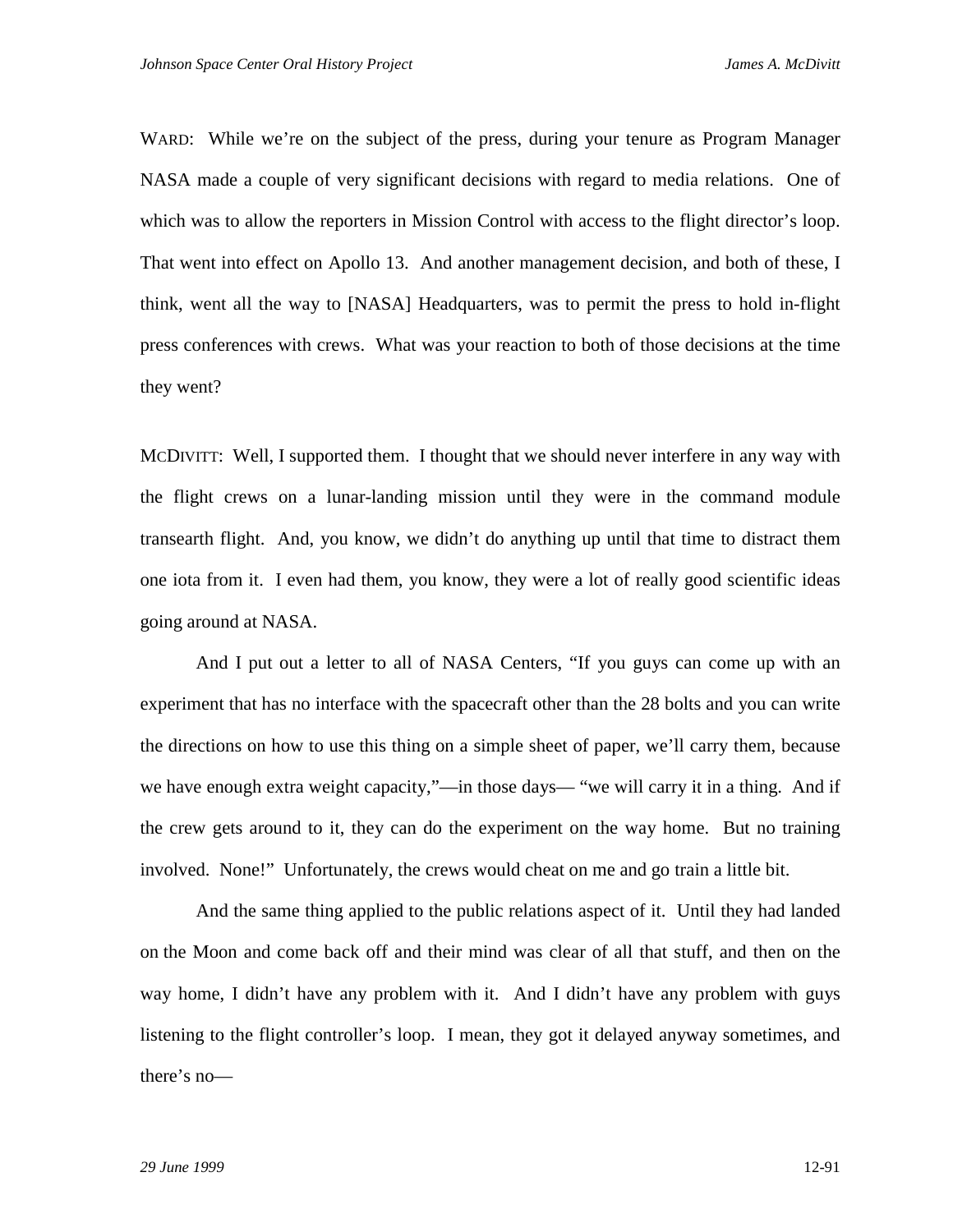I must say, though, that probably the toughest press conference I ever did in my life was when we did the Apollo 13 press conference right after the explosion. And we had made a decision to—you know, they were on a non-free return trajectory. To put them back on a free return trajectory by doing a lunar module burn. I don't think we'd done that yet. But we'd made the decision, so Chris and Sig [Sigurd A.] Sjoberg and I went out and did this press conference. It was right at that time I thought the probability of getting them back was pretty slim. I knew their wives and—I knew their wives and all their kids. And I knew they were watching. And I knew most of their parents. I knew they were watching.

And I thought, "What am I going to say here? I'm not going to say anything that's not the truth, but how do I say this?" I don't know what I said, but apparently it was all right. I didn't get into trouble. But anyway, that was a tough press conference.

WARD: Brian Duff, whom I think you remember at the time—

MCDIVITT: Oh yeah, I remember Brian well.

WARD: —he passed away a few years ago—

MCDIVITT: Did he?

WARD: Yes. Yeah.

MCDIVITT: Oh my God, I didn't know that! Yeah. I used to run into Brian in Washington a lot.

WARD: Yeah. Yeah, Brian died of cancer a year or so ago.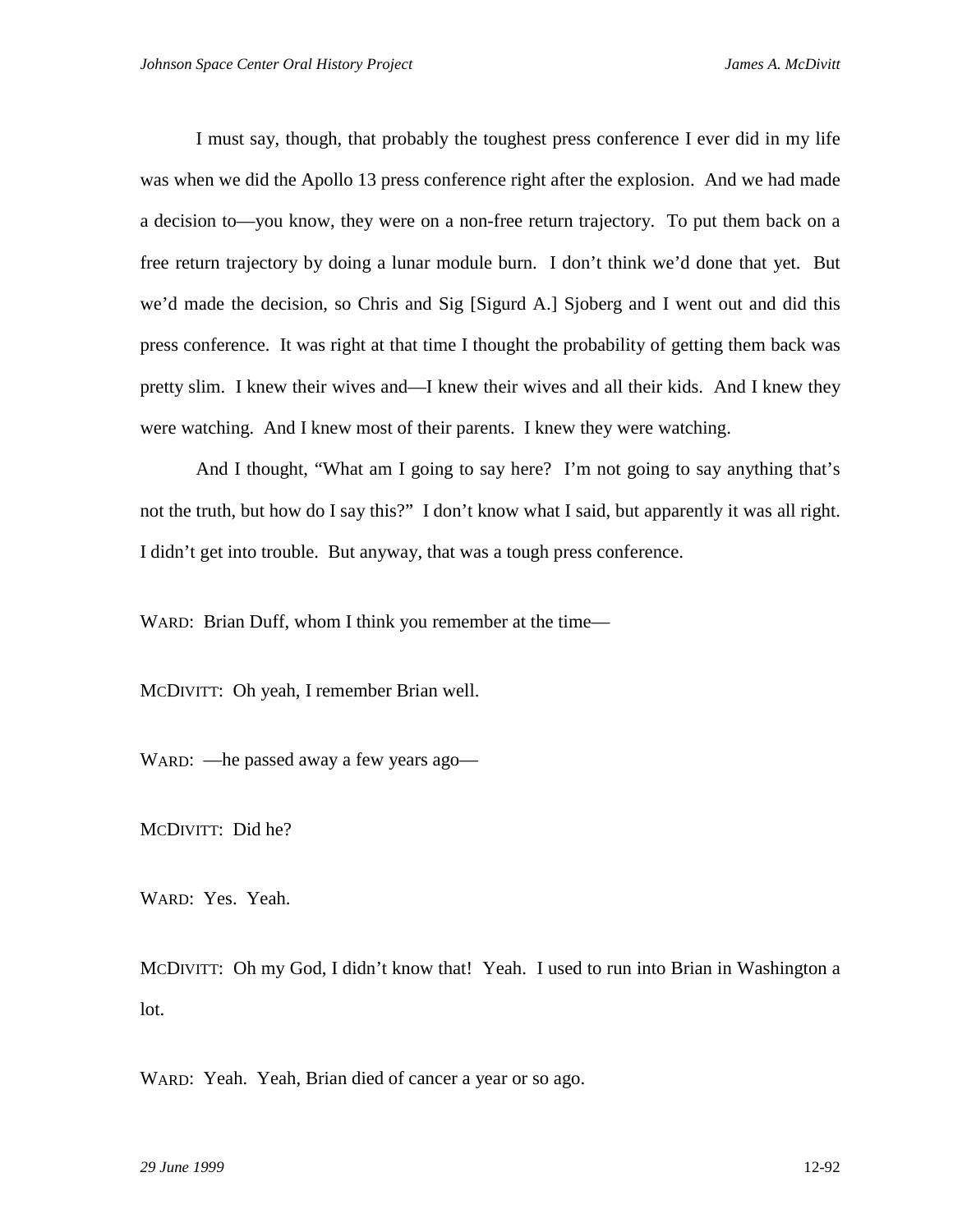MCDIVITT: Oh my God! That's terrible. You know, he wrote a really great article about mothering the astronauts after their flights. I've got it around here someplace. I don't even know what magazine it was in. But a great, great article. A good guy. I'm sorry. Well, go ahead.

WARD: Well, Brian recalled going to a press conference, and it may've been the one that you were reflecting on, and he said that it was so beneficial in his view that the press had been in the Control Center when this happened, had been listening to the flight director's loop, because he said it allowed one of the participants, and he couldn't remember which one to begin his remarks by saying, "Ladies and gentlemen, you know everything we know. The only thing you don't know is what we're going to do about it. And that's what we're here to tell you." And it, in his view, had a tremendous amount to do with garnering public support at the time.

MCDIVITT: Yeah, yeah. Well, it was an open program. And you know, sometimes the you didn't want to get the press involved in the decision-making process. You wanted them to know the decision but not the decision-making process, because everybody wasn't always in agreement to start with on what should we do about what you should do. And so, you know, we had to coalesce this thing and then either—one of the flight directors had to make the decision or I had to make the decision, depending on whose bailiwick it fell into. But we had to do that.

I remember one time I had made a decision. It had to do with a hatch. I don't remember what it was. And Rocco [Petrone] said, "I just got a phone call from the White House; and the President wants a memo or something on that." "Oh my God!" You know, it was like two or three in the morning. So, I called my secretary up and said, "Suzie,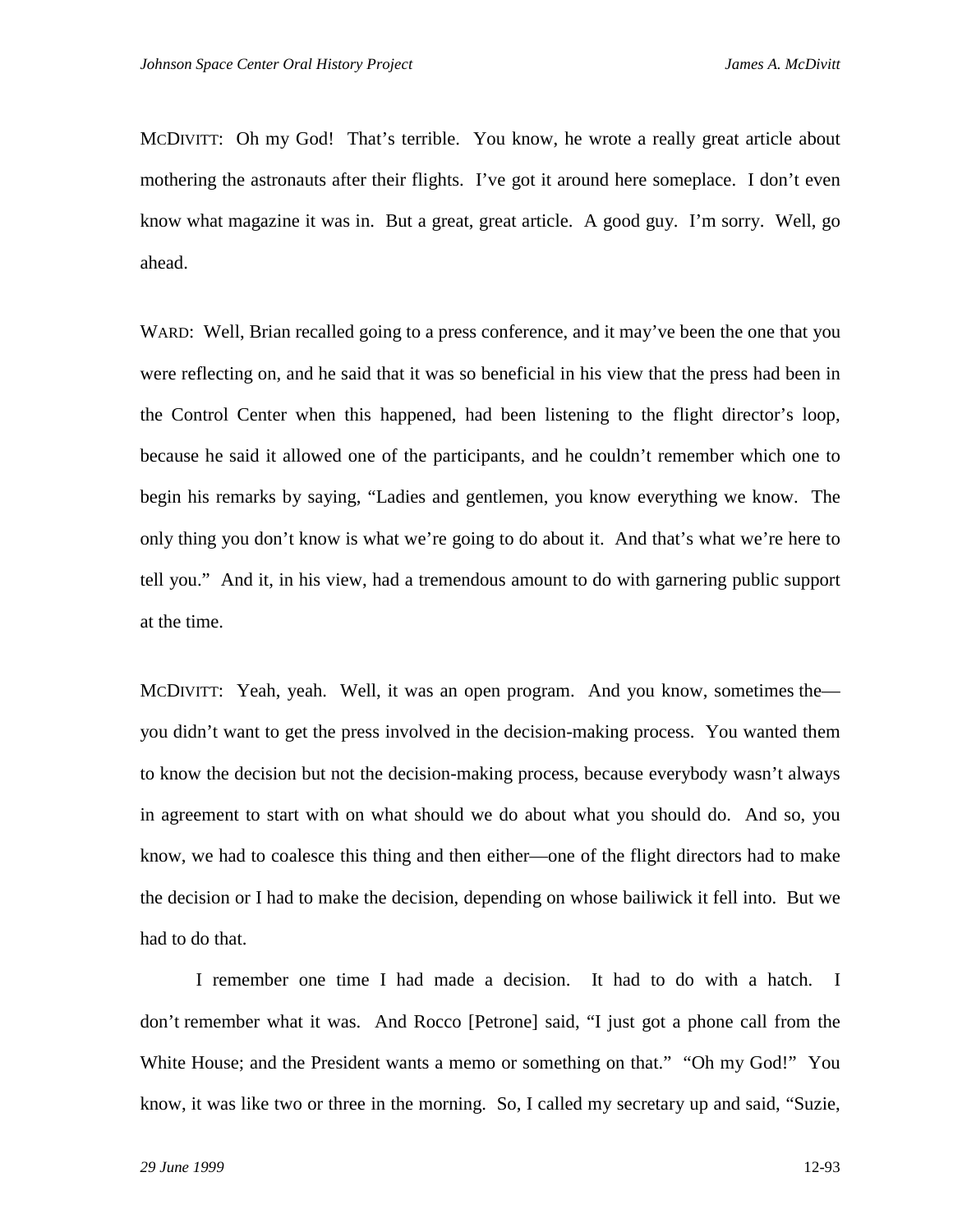you've got to come over here. We've got to put something together for the President, and I don't have the time to do all of this stuff." So, she grumbled and moaned and quit complaining and came over. And I told her generally what the outline was. And she put together a letter, and then I went ahead and corrected it. And in between other things we were doing, we got this letter out to the President. And I don't know what the President was going to do with it, because he sure wasn't going to second-guess me!

You know, speaking of this second-guessing. I don't know if you've talked to Rocco Petrone yet or not, or whether you will. But, you know, Rocco was the toughest—he was the toughest gorilla in the valley! And he just scared the living daylights out of everybody in NASA. And I think that we would've never had an Apollo Program if Rocco hadn't been down at the Cape, got that thing built the way he did, and then—and he had this reputation as being so hard-nosed!

And then he became the Program Director when I became the Apollo Spacecraft Program Manager. And in the three or four years we worked together, he never raised his voice to me one single time. We got along just like this. He used to still terrorize the guys down at the Cape and the guys at Marshall. But he and I got along so wonderfully. And I had so many tough decisions to make, and Rocco never second-guessed me. You know, "What's your decision in this, Jim?" And, "Should we go or should we not go?" And if we were going to go, he endorsed it. And, well, it was a real pleasure working with him. He was a topnotch guy. He was a real bulldog.

When we had an engineering problem, he'd get on the teleconference sometimes, we didn't have videoconferences in those days, and we'd discuss a scratch in the tank for maybe eight hours. And we would go over every aspect that any human being could think of, and then we would do it ten more times. Because he was a great guy to work for. I just wanted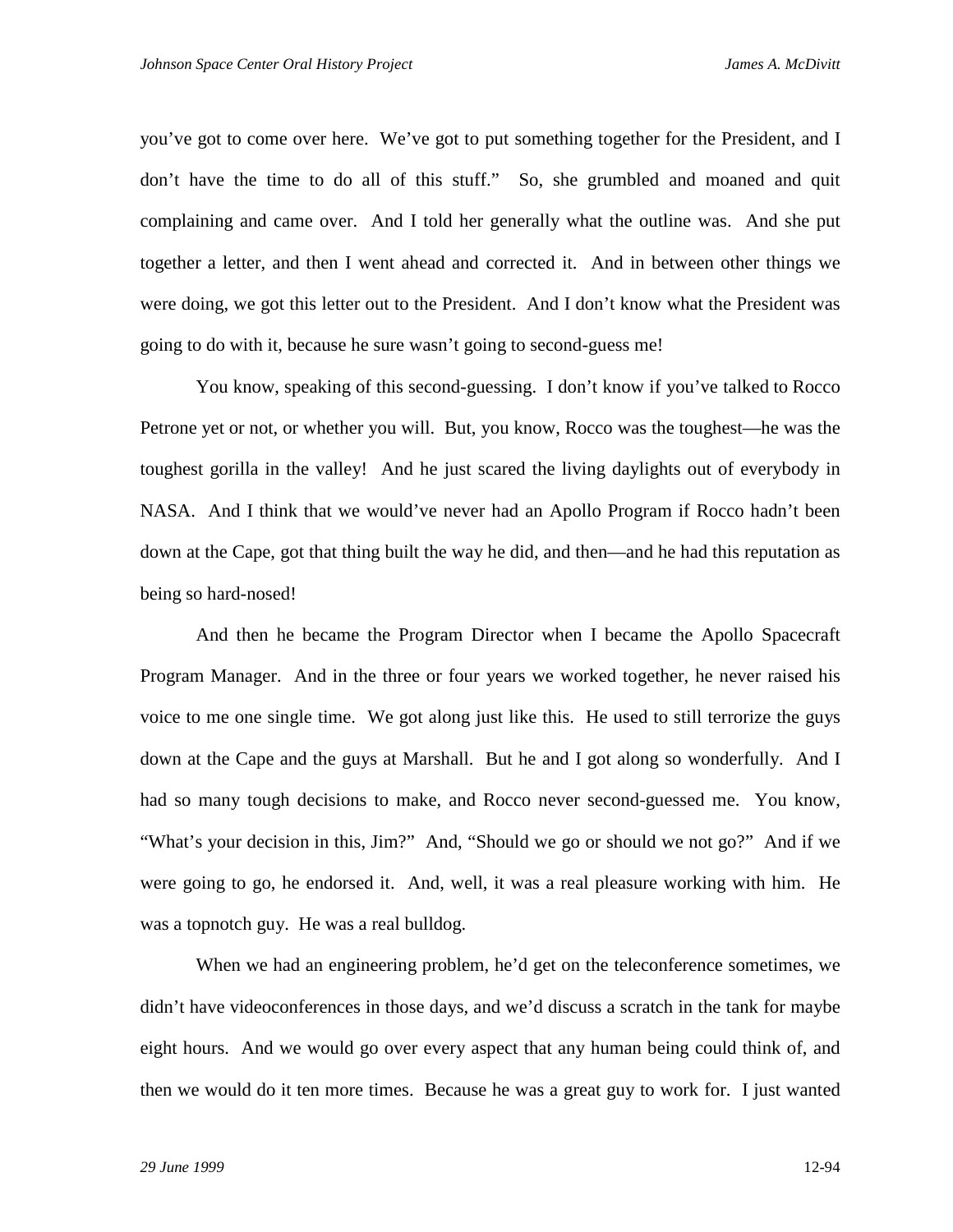to mention that as we go.

WARD: Yeah. Yeah. When you look back at your own career, what other things that really stand out that you remember most fondly, or that you got the greatest sense of accomplishment from?

MCDIVITT: Well, let me do the military career, because that was—we touched on that a little bit earlier. When I—when the Air Force—when Colonel Peterson I think his name was, threw me off the X-15 Program and then we got on with it anyway. Well, when I went to Washington for the Air Force screening of astronauts, there were, I don't know 100-some guys there probably. And they screened it down to nine people that they submitted to NASA. And out of that nine, they selected four—Borman and White and [Thomas P.] Stafford and myself.

Then when they selected us, they brought us back to Washington and we got a Charm School course. You know, keep your socks pulled up. Be nice to the secretaries. Don't cough in somebody's face. How to use the knives and the spoons are over here. The forks are over here. But anyway, they looked after us, were extremely supportive of us—at the General level. General being, that's a capital G, you know; one star, two star. Very, very supportive of us at that level. And so, we—and they said, "You know, you guys are always part of the Air Force and don't ever forget it. And we're here. And if you need any help, call us," and all that kind of stuff. And so, then we went off to NASA; and I felt that when I went there, that I had 100% support from the Air Force, other than my Colonel.

When I was in Korea, I got promoted quickly from Second Lieutenant to First Lieutenant. And then when I came back, I got promoted very quickly to Captain. So, I was a Captain two or three years before my contemporaries were. And in those days, you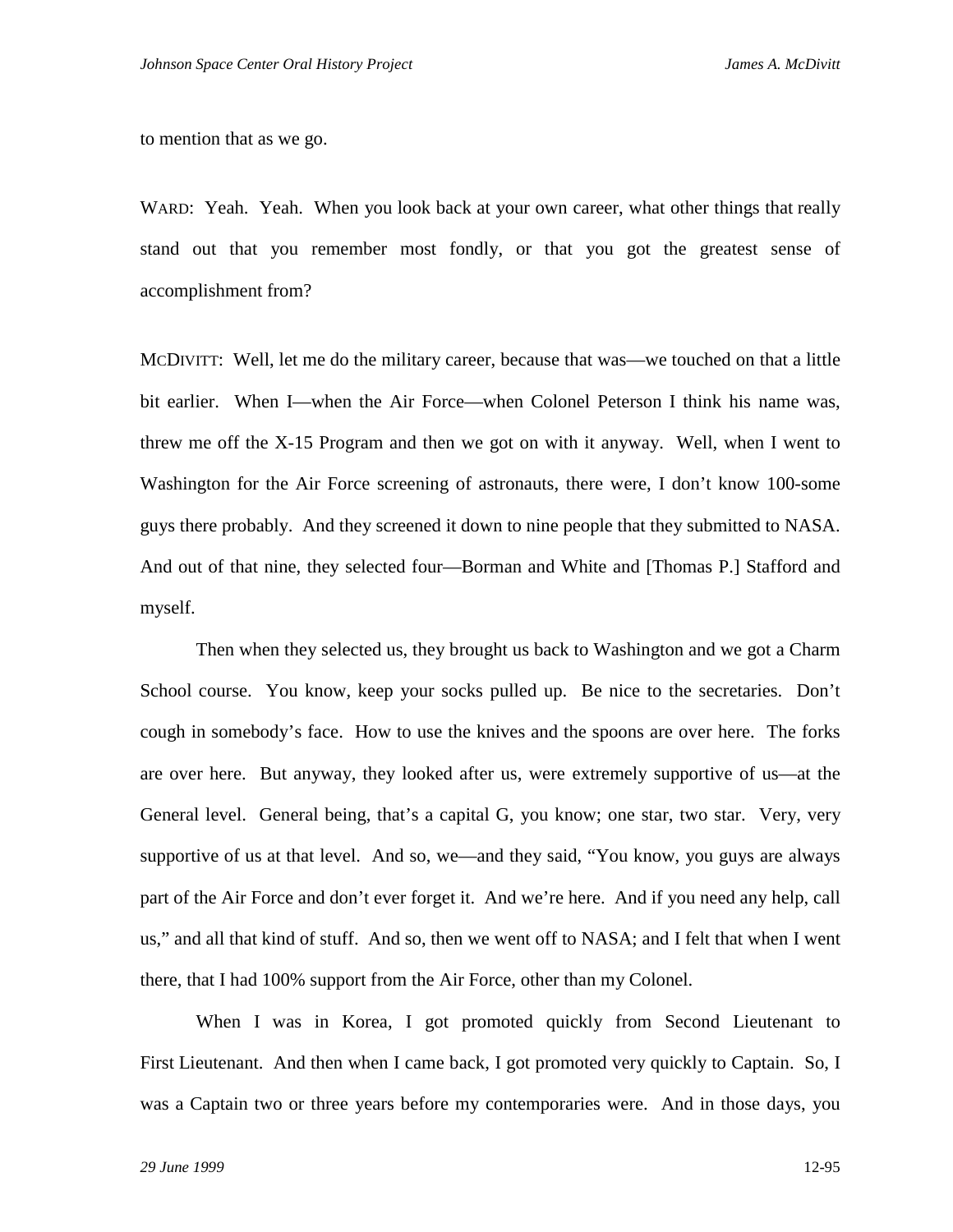were promoted based upon your time and grade. And so, as I was coming up on my time and grade as a Captain to be eligible for promotion to Major, they changed the rules so that I was—the next promotion I would have been eligible for promotion to Major. And they changed the rules where now it was length of time as a commissioned officer. So, instead of becoming eligible here, based upon when I became a Captain, it had to go back to when I became an officer. And that length of time moved it way out to here [gestures].

So, I was a Captain for a long time. It went—and just as I was leaving Edwards Air Force Base and becoming a NASA astronaut, I would've been—well, a little bit after that, I came up for consideration for a promotion to Major, below the zone. And I'd made all these other things below the zone. And I didn't make it. I thought, "Hmm, that's really odd," because I knew what my officer efficiency reporting for ratings were. They were all as good as you can get. And so, then the next year came up and I didn't get promoted again.

Now Ed White was in the—he went and graduated from West Point when I was commissioned, within a month or two. So, we were in the same group. So, I went up to the Pentagon one time to look at my efficiency ratings to make sure that they were what I thought they were. And I was looking at them, and they were as good as you could get. They couldn't be any better. And so, there was a guy standing there, an officer, and I said, "Could you tell me, do you have any clue as to why I didn't get promoted this last time?" I'd been—I'd probably been a Captain longer than anybody in the below zone thing. And he said, "Well," he looked at it, "wow," you know, "I don't know. But," he says, "why don't you talk to that guy over there? That Colonel right there is the Colonel who was in charge of the Selection Board." I was in civilian clothes, because—being in NASA, I couldn't wear my uniform.

So, I walk over there and I say to him, "You know, Colonel, I was just going through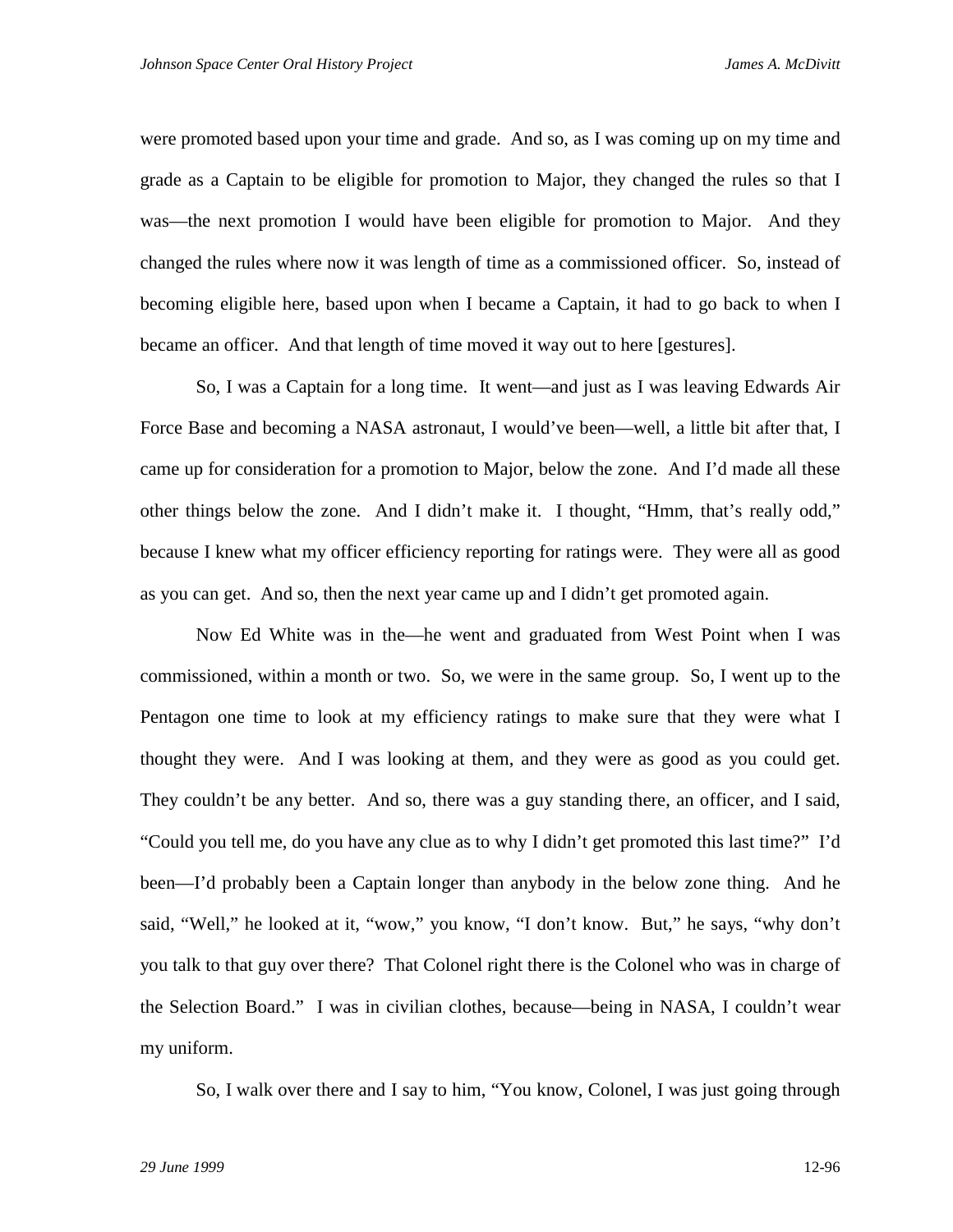my records here. And I've been a Captain for quite a long time and I didn't get promoted in the first time below the zone nor the second time below the zone." And then you come up for promotion in the regular zone. And he looks at, "Wow!" you know, "Wow! wow! wow! wow! wow!" He finally gets to the last page, and he looks up and he says—he sees my assignment: Manned Spacecraft Center.

His face clouds over and he said, "What are you?" I said, "I'm a Captain." He says, "Captain, I don't think you have any career in the Air Force. You ought to get out." I said, "What?" He says, "You're undereducated. You don't have any flying experience." He says, "You're not the kind of officer we want." I said, "Thank you, sir," and turned my back and came back.

At the same time, Ed White's father was a retired Major General, and he knew—he just happened to be a friend of the Secretary of the Air Force at the time, whose name I forget. And so, he called on behalf of Ed and said, "You know, what's going on?" And the Secretary said, "Well, you know I can't interfere." He said, "Yeah," he said, "yeah, I know that. But can't you find out what's going on?" So, he called Ed's dad back and said, "You know, there's a whole mass of Air Force officers who are out to drive all these guys out of the Air Force because they think they're traitors."

We were right at the height of the rules and mission. Who was become the dominant player in space, in manned space? And so much so that there was even a time when they were thinking about having Air Force officers fly in Gemini and they were going to fly as copilots and I, as a NASA guy, not as an Air Force, as a NASA guy, would be the commander of this other Air Force guy, who was no different than me but in reality—but was perceived to be different would have to be my subordinate no matter who he was.

So anyway, the—General White called in and said, "You know, the Air Force is out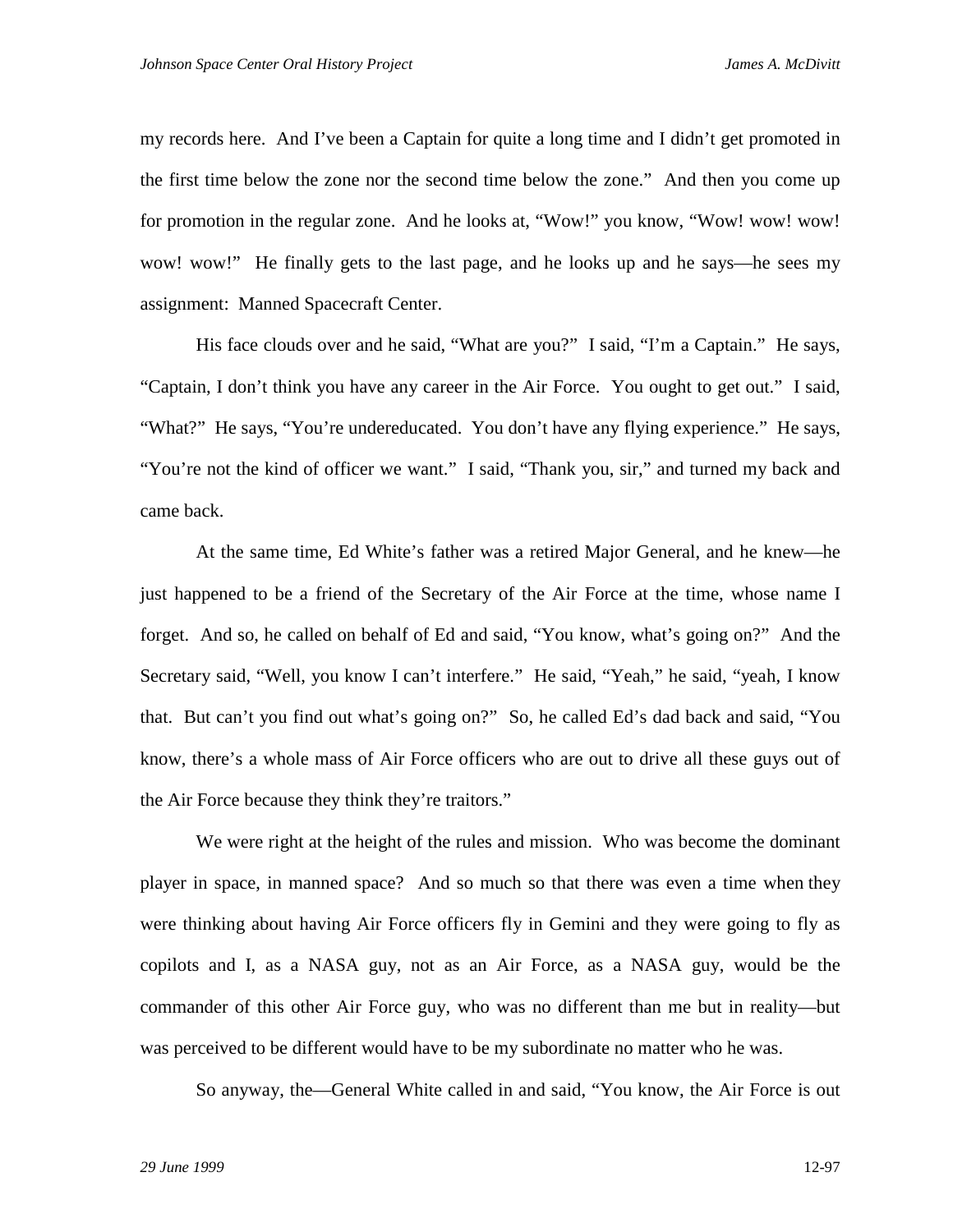to get you guys. You, you know, you've pretty much had it." So, I submitted my resignation from the Air Force and into NASA. I had to send it to Deke, and then Deke had to send it to Dr. Gilruth, I guess. And anyway, by the time we got through with all that kind of stuff, it took a while and I was getting close to flying on Gemini IV, and I thought, "Well, you know, this is getting too close. It's going to look like sour grapes if I let this thing go forward." Because by the time it went through the Air Force, it would be like I was resigning two days before I was going to fly on Gemini IV. So, I thought, "Ah, I'll pull the resignation out and I'll submit it after the flight!"

So, I pulled the resignation, and then we go fly our flight. And after the flight President [Lyndon B.] Johnson called us out on the aircraft carrier. And so, we chatted with him. And then when we got back to Houston, we had just landed at Ellington and we'd only been there on the ground for 15 or 20 minutes, when somebody runs out from the operations shack and says, "Hey, the President's on the phone and wants to talk to you two guys." So, we go in there and get on the phone. And he says, "Boys, I would like to have you all come down to the ranch and spend the weekend here." So, we chatted. And he said, "I got to give you a medal, you know. Come on down here. We'll have a good time."

And so, Ed and I looked at each other; and we—by that time, we'd been together so long we could read each other's mind. And I'm thinking, "I think Ed wants to go to the White House. I know I don't." He said, "Well, Mr. President, you know, we'd really like to go to the White House." He said, "Oh, hell man! If you want to go to the White House, yeah, that'd be great. We'll go to the White House! I just thought we'd have a hell of a good time down here." I said, "Well, I got another idea. Why don't you come here and visit us?" I said, "We'll go to the White House if you'll invite us, and you can come here to the Manned Spacecraft Center." I said, "You know, it wasn't just Ed and me that did all this. It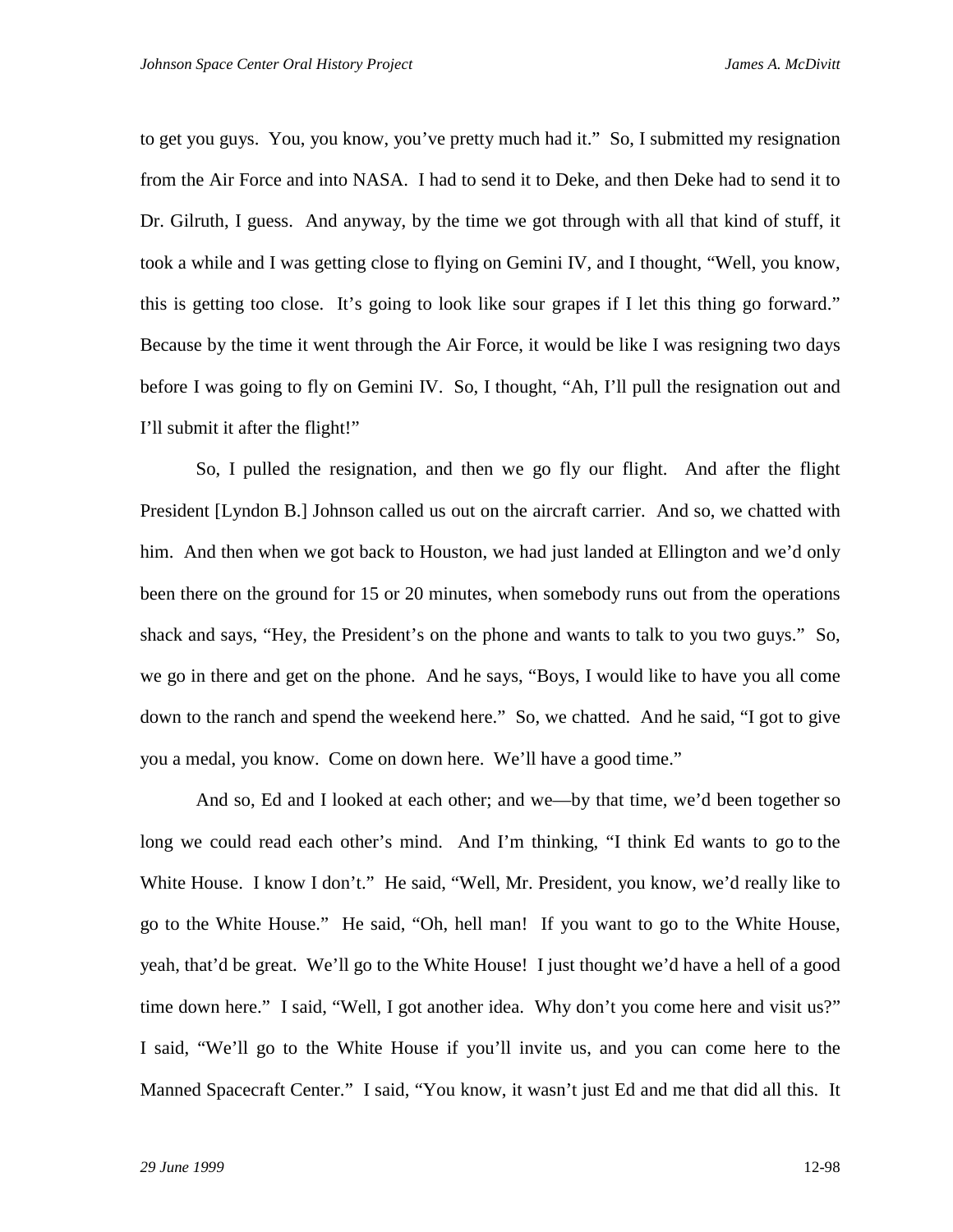was all of us did it. Come on down here and see all of us." He said, "Goddamn, Jim, that's a great idea! I'm going to do that!"

So, I went out and talked to—I said, "Dr. Gilruth, I just invited the President to come visit us here, and he's going to come." Gilruth almost died on the spot! So, anyway, pretty soon the President comes, you know, a month later, three weeks later, whatever it was comes down to the Manned Spacecraft Center. And we went and had a little welcoming ceremony. And so, we're all standing around there and he's at this podium. My mom and dad are there. Ed's mom and dad are there. And all the dignitaries.

And he gets all through with the formal stuff, and finally he says, "Jim, come up here." So, I walk—oh, by then I'd made Major. I'd made Major, like, a couple of weeks before the flight. So, I walk up there and he says, "Jim, I've got a surprise for you." He says, "You know, I think you boys are doing a hell of a good job here. And I'm the Commander-in-Chief of this outfit. And," he says, "I decided that I'm going to promote you all. And you're now a Lieutenant Colonel!" He gave me my silver oak leaves, and I was only a Major for a couple of months. I never did get my Major's on my shoulders. He called Ed up, promoted Ed right there. And then he says—I don't remember whether Gus was there or not. He says, "I got one for Gus." Those were the first Presidential promotions.

Well, when that happened, I think the attitude in the Air Force changed. And what it—what really was happening was that the Second Lieutenants, First Lieutenants, and Captains were—they usually thought being an astronaut would be great. I think the Generals did, too. But these middle guys—the Majors, Lieutenant Colonels, and the Colonels—were doing the day-to-day battling over rules and missions. They hated our guts! But I think the President turned that around. And so, ultimately, I ended up becoming a General. So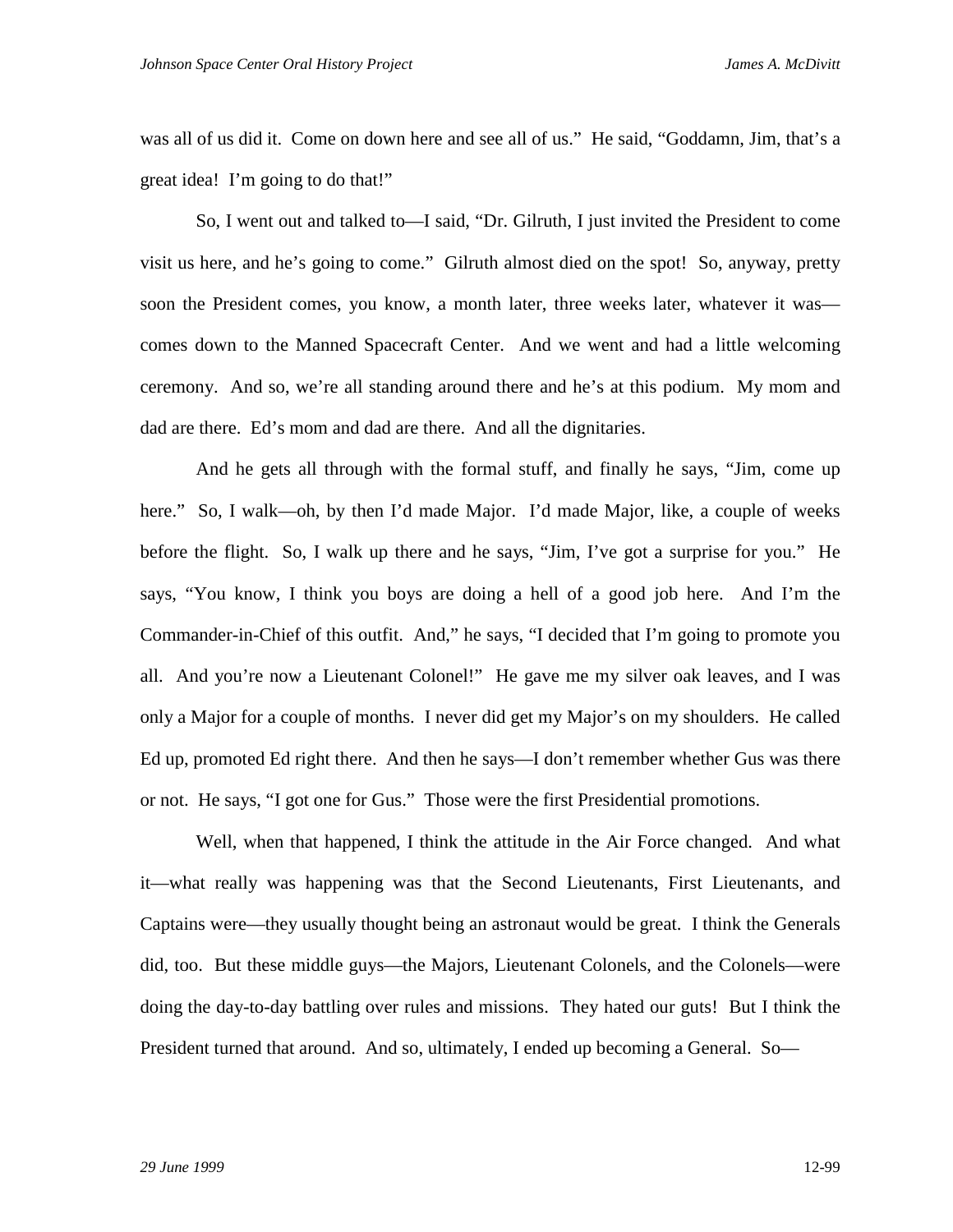WARD: I think all your best answers have come to questions I didn't ask. I'll ask you if you have any more good answers then.

MCDIVITT: Well, let's see. There was one other thing I wanted to talk to you a little bit about. What the heck was it now? Well, let's see. Anyway, I'll tell you what I thought was the best thing and the most fun thing and probably the best decisions that we made—

## WARD: Yeah.

MCDIVITT: —when I worked for NASA, that were NASA-related decisions. Probably opening up the hatch on Gemini IV was a damn good decision. Because if we hadn't done that, we would have delayed all the EVA stuff and we might not have found out what we needed to find out early enough to affect us on the later missions. When we were flying Apollo 9 and Rusty got sick, he was supposed to do the EVA. And it was obvious that he couldn't even lie still, let alone do an EVA in the first early days. And so, I had called down and told them that we were going to scrub the EVA, with Rusty at least. And that I—if I thought he was well enough to get in a pressure suit and just stay stationary, that I'd do the EVA. An abbreviated part of it.

And so, we just sort of decided that's what we'd do. And then the next day, when we got around to doing it and I was watching him getting dressed and getting ready, he looked better. And I kept watching him. He looked like he was getting a little bit better. And so, finally I asked him how he felt. He said, "I—"he didn't feel perfect, but he felt a lot better than he had been feeling. And so, I watched him for another while and finally said, "You think you can do that EVA?" And he said, "Yeah, I think I can." I said, "Okay. It's back on. We'll do it." So, I called down and said, "We're going to do the EVA with Rusty." And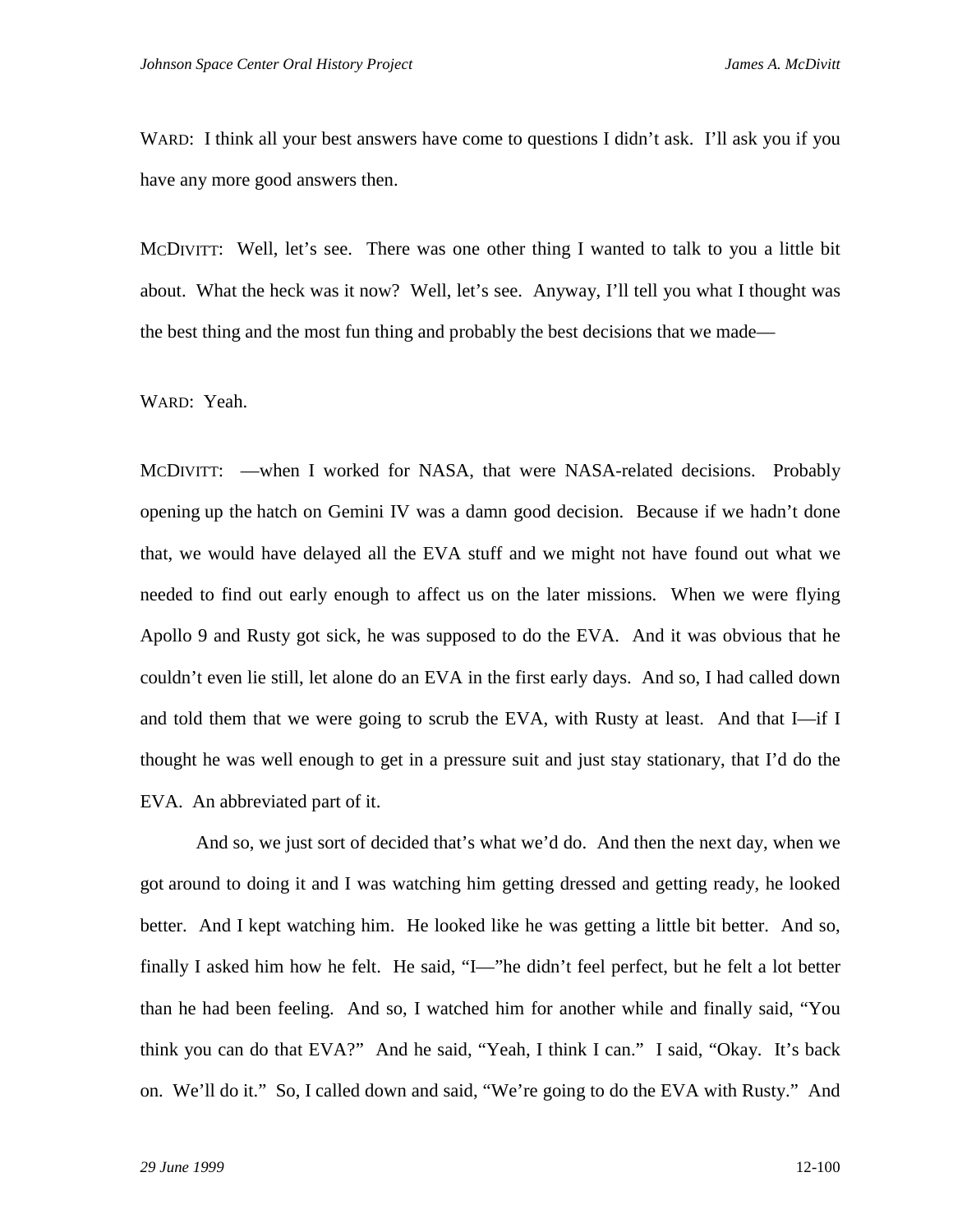I think that was a good decision.

Then every one of the big flights we had, we had a major problem, you know. My first effort as a Program Manager was Apollo 12, when we launched it and then it got struck by lightning twice. Then I had to decide whether it was okay to send it to the Moon or not. And I did. Then 13 was—it was probably the greatest spaceflight anybody has ever flown. And that worked out fine. Then—I think it was 14, we had solder balls flying around and sending "I'm going to shut off"—engine shut off signals to the engine. And in 15 we had a major problem. I don't remember what they were. 16 we had the gimbal thing. And we were able to go forward with all of those except 13.

And the philosophy that I used I think is important. Because I always thought when the guys are on the ground and we hadn't launched anything, we had no investment of risk. So that it would be easy to stop. A little thing could go wrong, we could stop it. The only risk that we would have, we'd have another month on the pad if it was going to take another month, which did increase the risk. So, I was always weighing the risk that we had invested or the risks that we were going to get into, against the gain that we were going to have.

Now if we'd launch and something happened, then I'd have to—if something went wrong, you already had the risk of the launch. So, I would be more aggressive on a individual problem. It'd be the same problem if we were airborne or on the ground. If we were airborne, I would go forward a lot more than I would have on the ground. And if we were at the Moon, where we'd made the risk of getting—taken the risk of getting there, I would be more aggressive in the decisions I made at the Moon than I would be back at the Earth. And if we were separated and were about to do the lunar landing or something like that, I would be more aggressive in the decisions I made there than if we were anyplace on the way.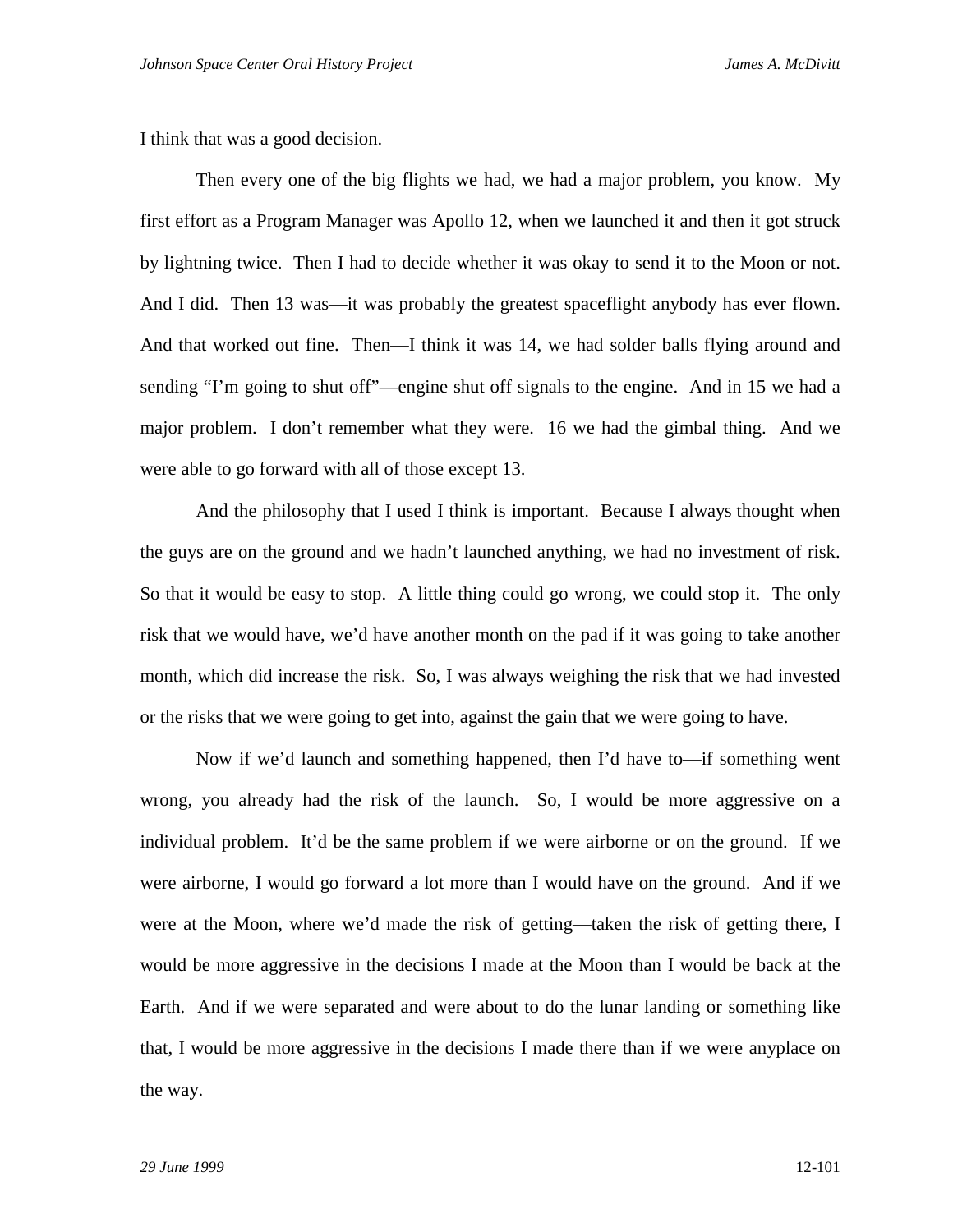So, I always based my decisions on how much risk that we had already invested in the mission up to that point. So that, towards the end, I got pretty aggressive in going forward. And it turned out, fortunately, I was right. I remember after Apollo 16, when I decided that we should go on and land on the Moon, I came home. I had already announced that I wasn't going to be the Program Manager anymore. I came home and my wife said, "Why did you ever do that?" She said, "You could've brought them home and had a successful career. Now you've got your neck stuck out as far as it goes." But we'd already made that risk, and it turned out it was a good decision. [Recorder turned off.]

WARD: Jim, a lot of credit has been given to the technical success of Apollo. But the management of Apollo may have been an even greater success story. Let's talk a little bit about how you managed that program during your stint as Program Manager. And in particular, how did you make the transition from becoming an astronaut to becoming a Program Manager?

MCDIVITT: Yeah. Let's talk about the management structure first. The Mercury Program was done as a Project. There was a Project Office and everybody who worked on Mercury was in that Office. It was just a—it was a small program really by today's standards. And so, they all worked together.

Gemini, we had exactly the same thing. We had the Gemini Project Office, I think it was called, and all the people who worked on Gemini were there. It wasn't a very complex thing, but they were all there. We had a rocket guy. Of course that was different. We sort of got that thing from the Air Force by way of Martin. But all these people had a boss that was in the program. So if you were down here in the program, you worked for a guy who was in the Program Office, and he worked for a guy in the Program Office, he worked for a guy in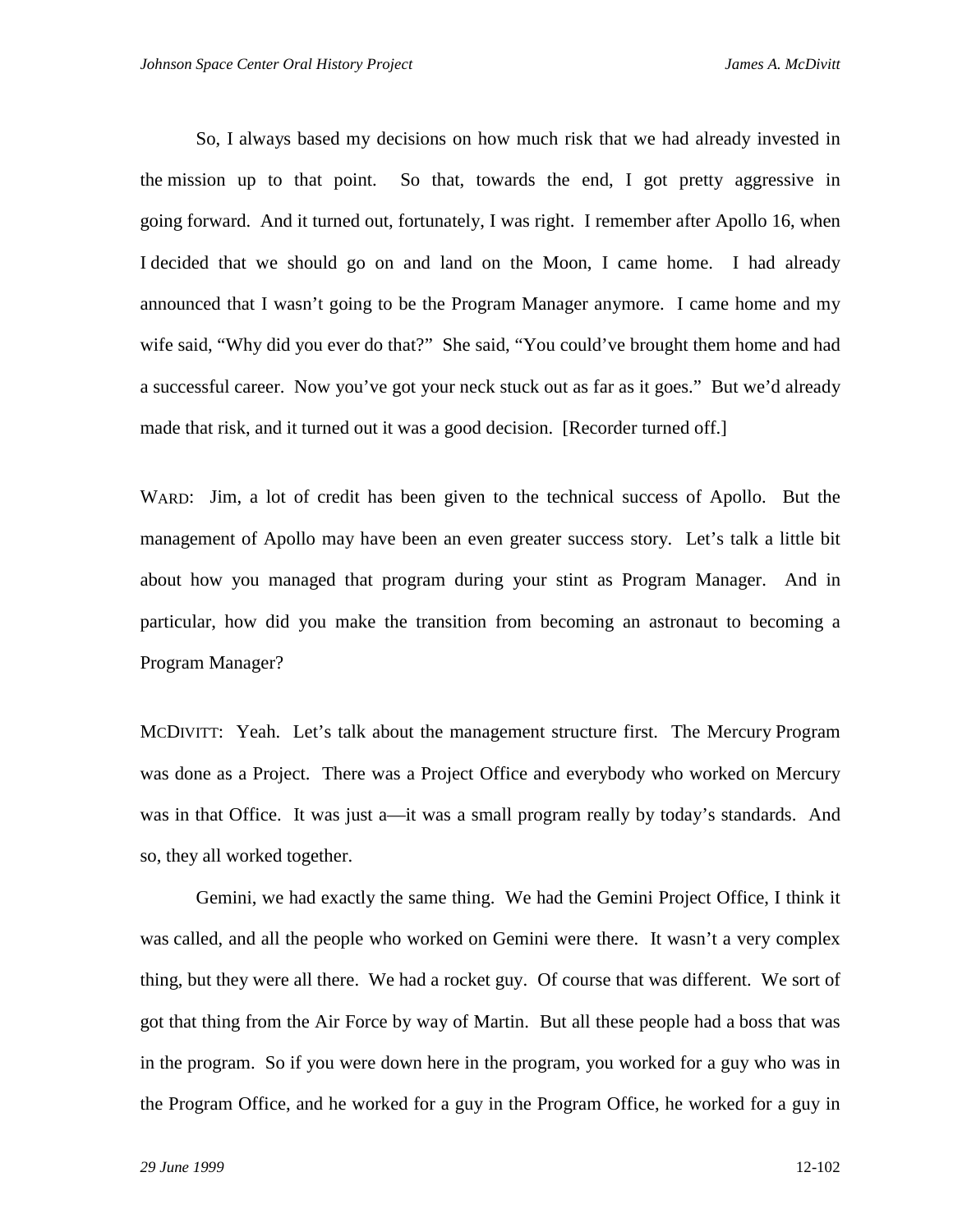the Program Office, and finally got to the Program Manager. So, everybody was sort of a self-contained thing.

When we got into Apollo, it was so gigantic that we would have had half the world in the Program Office, and there was really no way to manage anything like that. And a guy named Jim Elks, I believe, came into NASA from someplace, I have no idea where, and he put in the matrix management system and really a different concept on how to manage things. And so, we had an Apollo Program Office that wasn't really any different in size than the Gemini Program Office; but we "matrixed" with all the people.

And so that, almost the entire Engineering and Development Directorate at the Manned Spacecraft Center worked on Apollo. But they reported—they were broken down into small groups; like maybe the reaction, the attitude control rockets. The guys who did that, who looked after that little rocket, were in Engineering and Development. And when that sort of came together at a little higher level, we had a guy in the Program Office who sort of supervised that group of people in Engineering and Development. The people in there reported or worked for Max Faget. But their product was my product. And it came to me through a group of Subsystem Managers, then it went to a System Manager, who then went to the Program Manager. And so, at one time I think we had 600,000 people working on the program, counting all the contractors and things like that. To make that manageable, of course, we had to have a number of layers of management.

And so, within NASA we had this matrix management system. And for me, from the top, I had a Deputy Program Manager for Experiments, I did that job myself quite a lot, I had a Deputy Program Manager for the Lunar Module, a Deputy Program Manager for the Command Module, and then I had a Systems Engineering Office. And in the Systems Engineering Office people provided technical assistant across these Program Offices. But in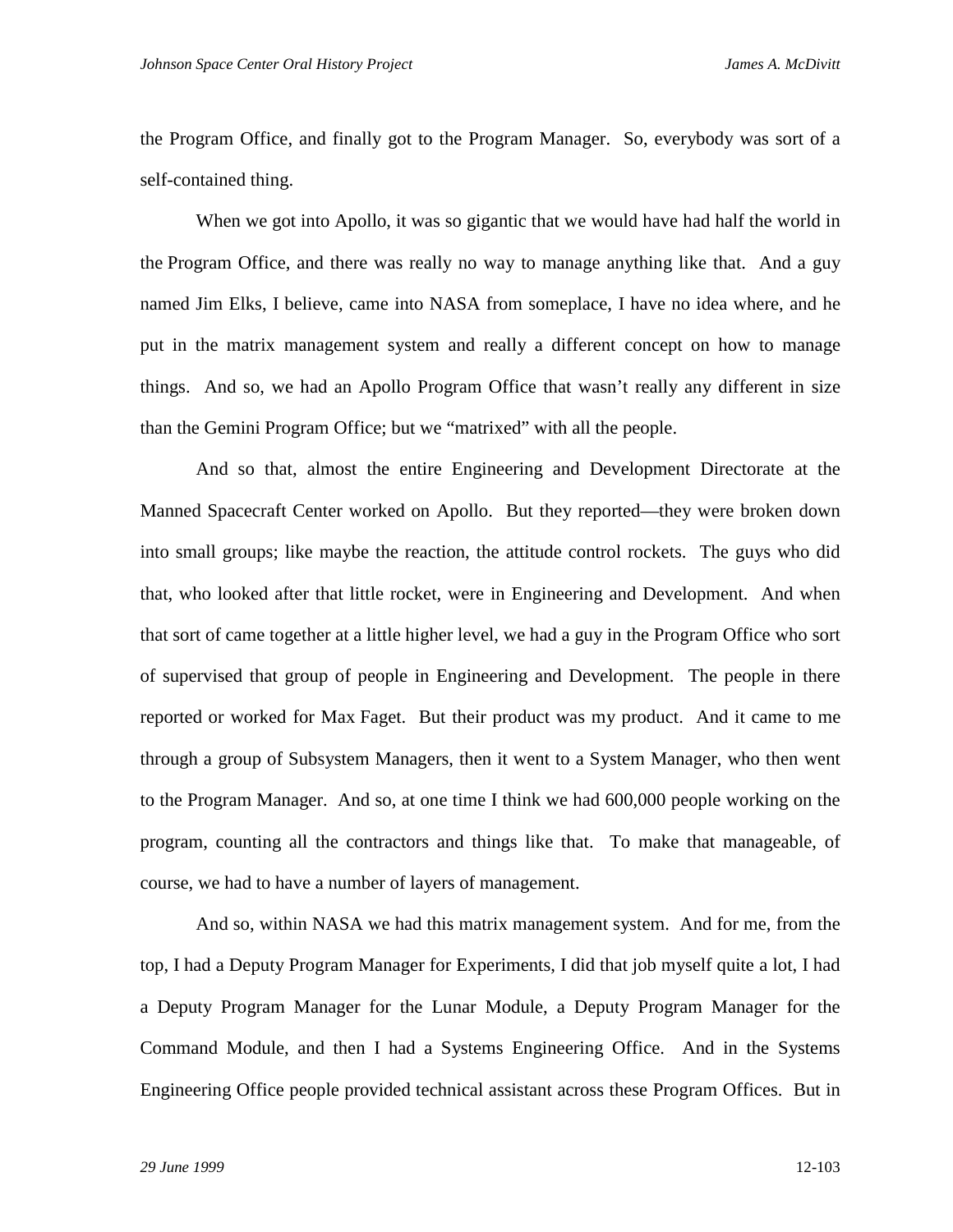each Program Office—the Command Module Program Office under its Deputy Program Manager—we had Systems Managers. And they dealt then with contractors, under a loose system, or the people in NASA who looked after it. Some of them weren't even at the Manned Spacecraft Center.

And so, we had this very complicated management system. But I had only a few direct reports that I had to worry about. I had Aaron Cohen as the Command Module Program, Deputy Program Manager; Owen Morris as the Lunar Module; and anything that needed to be done within those programs, they were responsible for. And so, I had complete faith in what they did. Then I had this technical assistance over here, and I had some administrative assistance over here. A very simple thing for me to manage.

Now there was a limited authority that they had, where they could do things by themselves. They could make recommendations; but the limited authority was such that they couldn't authorize anything over \$10,000. They couldn't authorize anything which changed the weight of the vehicles. And they couldn't authorize anything that changed the schedule.

We took those kinds of things to an organization we called the Configuration Change Board or Configuration Control Board, which met every Friday afternoon at 1:00. Sometimes it went to Saturday morning at 1:00. Sometimes it went to 8:00 in the morning, and sometimes it was through in just a few hours. But every change that changed the schedule, changed the weight, or changed anything over \$10,000 came through the Change Board. And at that Change Board we had a representative from North American; we had a representative from Grumman; and we had a representative from every major organization at the Manned Spacecraft Center.

Safety, Engineering and Development, Flight Crew Operations, Flight Operations, Safety, all those people. And they sat on the Board. And we'd bring up an issue and we'd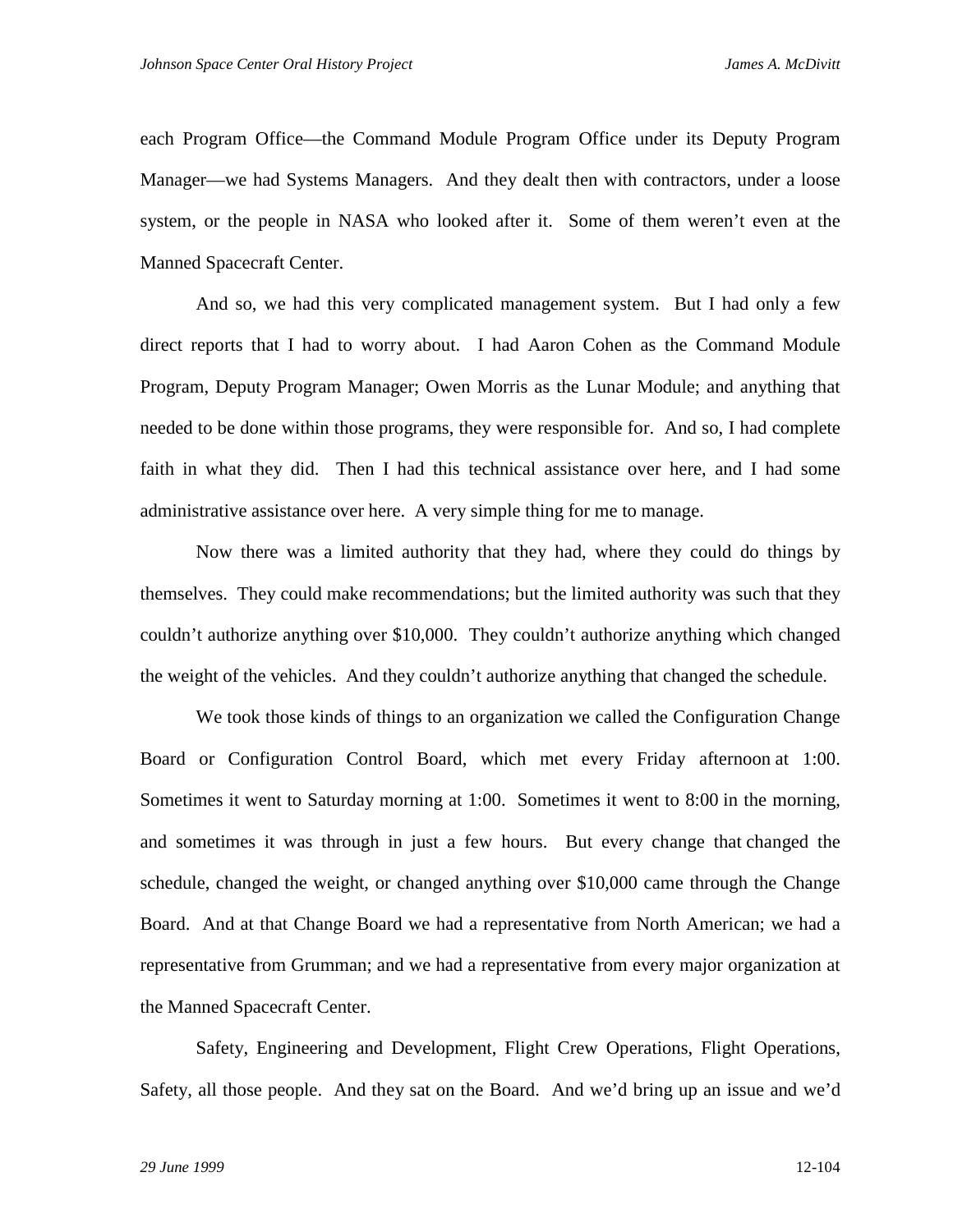discuss it, and everybody would get their chance to say what they thought, and usually it was a divided opinion. And then I had the opportunity to make the decision, "Yes, we would do it," or "We wouldn't," "Yes, we would," or "No, we wouldn't."

And one of the innovations that I finally had to put in was that we had a long table with all the members of the Board there, and we had a—sort of a gallery in the back. A lot of people in the gallery were very emotionally involved in these decisions, and they would get involved in the discussion. And finally I had them paint a white line across the room. And if you were on that side of the line, you couldn't talk. If you were on this side of the line, you could talk. And the other innovative thing that I finally had to do was that whenever these Changes came up, we always said who was recommending it but they never said who was opposed to it. So, we had them add that to it; and then we just argued through these things until we got support.

And when we got to a conclusion, we got the support that we always needed. Just an aside: I think a fellow whose name was Wes Hjornevik went to HUD [Housing and Urban Development] when the President decided he ought to have some of our great NASA managers there. He went there and he found that he had something similar to that. When they'd make the decision, he couldn't find anybody to implement it. Even the guy who wanted to make the change wouldn't do it! And the next day, everybody was arguing about what the decision was! I think Wes had a heart attack and left the HUD very quickly. But that was the key to the thing.

We had—everybody got the chance to speak their piece. And when the decision was made, everybody got behind it. And I think that's what separated NASA, at least the Apollo Program, from all the other stuff. That it was unique in that everybody supported it. And we had some tough, knockdown, drag-out fights in there.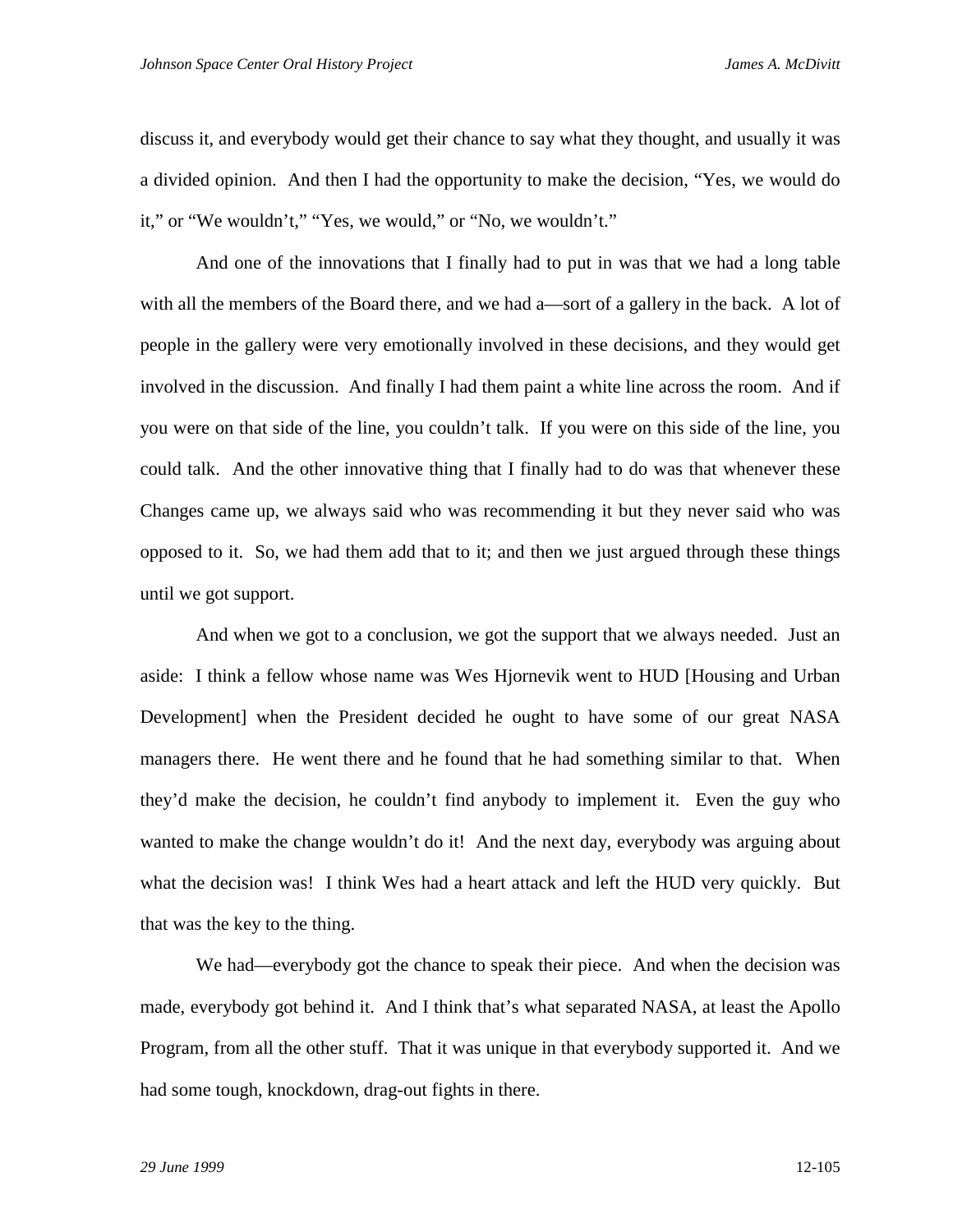WARD: Would it be correct to say that the Change Board was a mechanism that allowed the Program Manager to assure that important details didn't slip by unnoticed, but that the Program at the same time didn't get bogged down by things that were less important?

MCDIVITT: Absolutely. The Deputy Program Managers took care of every detail. They were very—Owen Morris and Aaron Cohen are detail nuts. And they took care of all that little stuff. I had total confidence in them that nothing would slip by. But at the same token, I just couldn't release the program to everybody making changes that weren't coordinated. So, we had this other super board that took care of the meatier things. And I always had confidence that everything was there.

Now you asked another question about, how did I get to be—how did I make that transition from astronaut to Program Manager.

WARD: Yeah.

MCDIVITT: Well, I've always been interested in business; and when I first got assigned to NASA I was busy just learning what space was. But then when I got assigned to the Gemini flight crew, I used to go up to all the program reviews at McDonnell. This wasn't an astronaut job. I'd go up there and sit in on the discussions, review the contracts, see what the schedules were, how they were changing. Sit in on a lot of the manufacturing scheduling stuff. And even worked with them when they did the first incentive contract. We had a great, big three-dimensional model of performance versus dollars versus schedule. And so, I spent a lot of time doing that.

Then when I took over my—the astronaut job of looking after Apollo, I spent a tremendous amount of time working with the contractors and working with the Program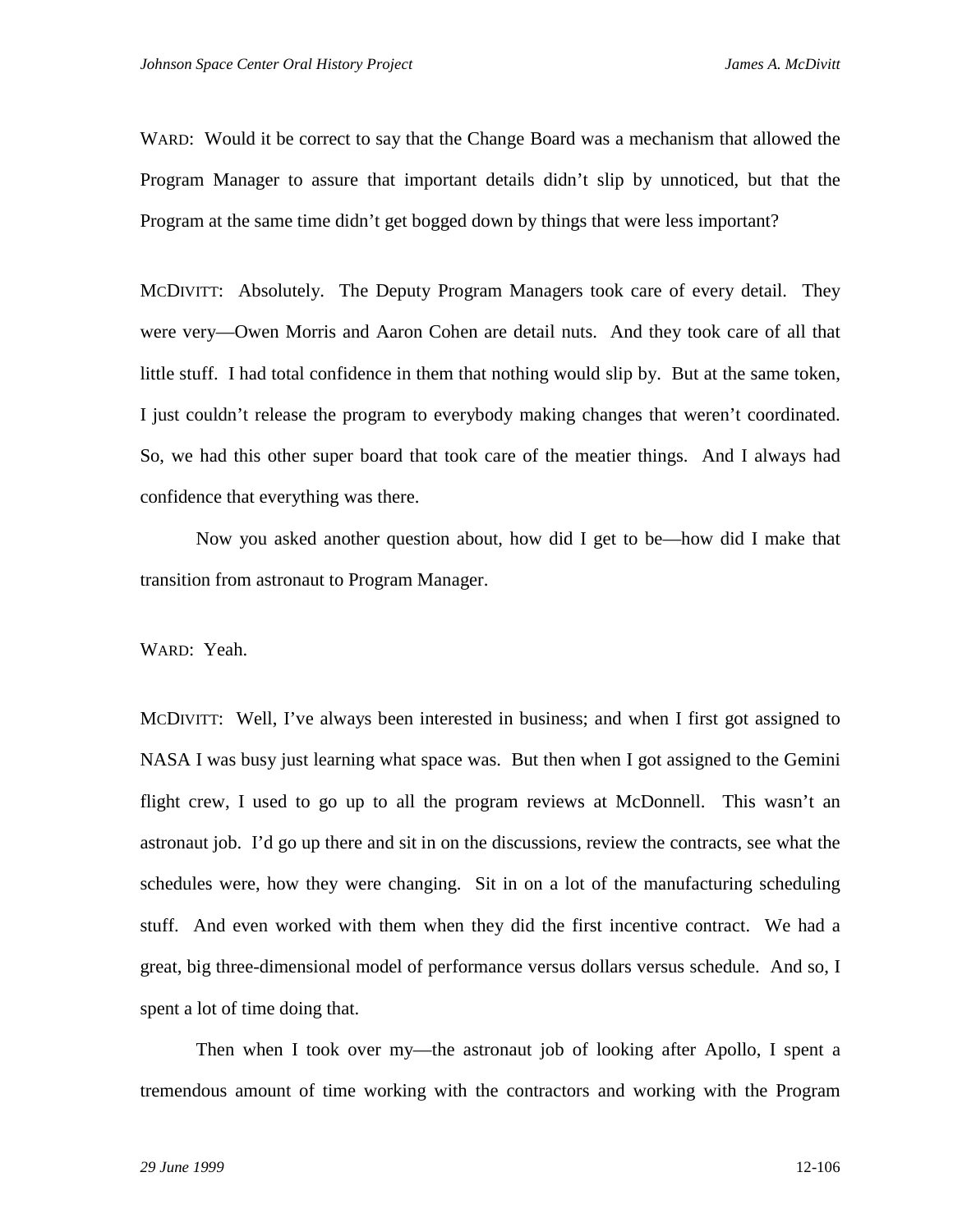Office, trying to make schedules and do a lot of this other stuff. So, I was spending all my spare time—all my spare working time—working sort of in the Program Office.

I even got to the point where we were having difficulty one time getting a clock, a digital clock, that would do what I thought the astronauts needed; and so, I talked to Joe Shea about, "Why don't I go design the clock and get the thing all approved and everything?" And "Be my guest." So, I went up to someplace in Boston [Massachusetts] with the guys where there were clockmakers and figured out, you know, how we could get two or three more digits on this rotating clock, and came back and negotiated price with them. Came back and told the program control guys what the price was and what we wanted—needed to do, and told them what the specs were. And we got it done.

So, I spent a lot of time doing program control, program management, the financial aspects of it, the scheduling part, and even some of the manufacturing parts.

WARD: So, if I understand you correctly, what you're really saying is that being an astronaut doesn't automatically qualify you to be a manager.

MCDIVITT: No.

WARD: You have to—you've got to train yourself and have the instincts that would lead you in that direction.

MCDIVITT: Yeah. A lot of my astronaut buddies were—have been criticized for not doing well in business. And you've got to remember that we were picked as pilots, not as businessmen. And sometimes you can be good at one and not at the other. And the same thing goes along with program management. You know, you can be a good pilot and not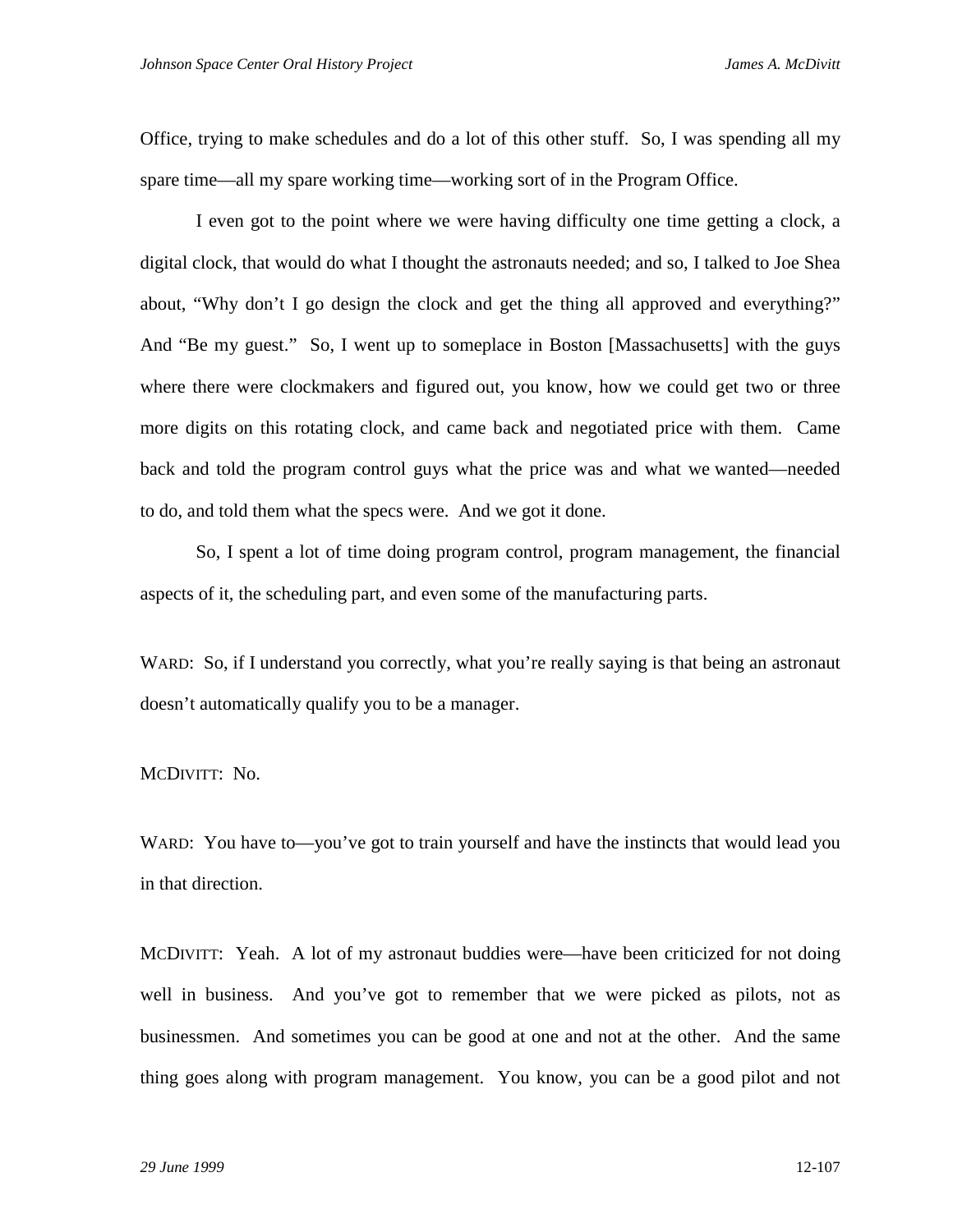necessarily be a good Program Manager.

WARD: ... Jim, one of the things that managers face is that you have to make a lot of decisions. And you have to have a lot of confidence in your decision-making ability. How did you handle that? And how did you keep from having your—the decisions you made second-guessed and turned around?

MCDIVITT: Well, I think one of the things that made NASA so successful back in the '60s, early '70s was the fact that I think we all knew where the buck stopped and which part of the buck that you owned. And I think that there's a lot to be learned from those old days.

Because when I made a decision that had to do with a spacecraft and its hardware, I had a boss. The Program Director. He never second-guessed me. He had a boss. The Associate Administrator for Manned Spaceflight and the NASA Administrator. They never second-guessed him. And I think that there was no way that we could have ever done the things that we did, in real time, with somebody making a decision and then as it came—as you made the decision, somebody getting you to justify it and review it. And then somebody above them asking to do the same thing. It just wouldn't work.

One of the things that I learned when we were flying was that there's this thing called real-time engineering. And when you're on to launch, it's ten minutes and then you're there. And then you do the translunar, and it's three days until we get there. Or if you're in lunar orbit, it's an hour in the front and an hour in back. And you've got to make those decisions within those timeframes.

In fact, I remember a lot of times we had 2 hours and 31 minutes to make this decision, you know. And at that time, you've got to make the decision. And you need as much data as you can. So, when you got to 2 hours and 20 minutes, somebody had to make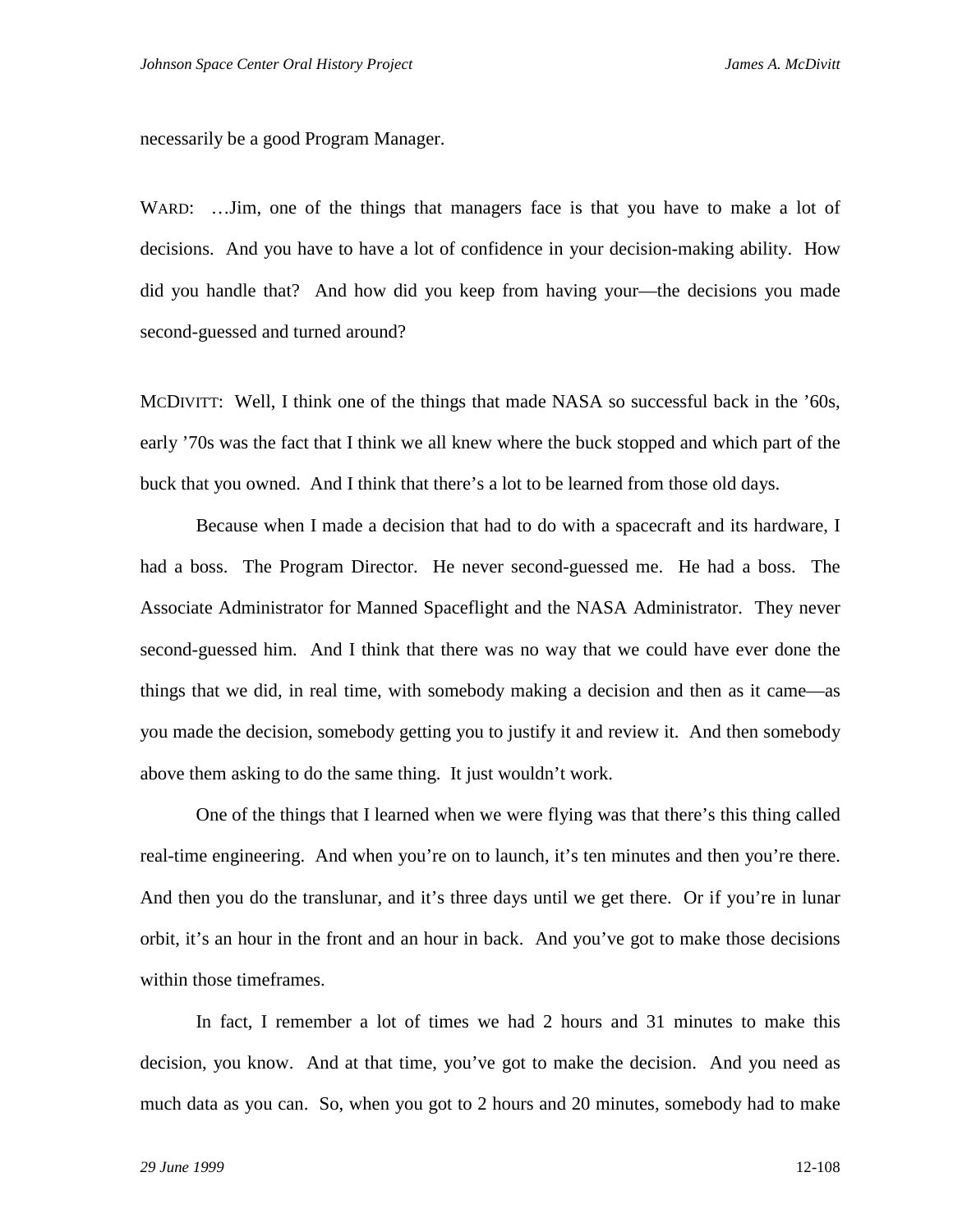the decision. And if it was my decision to make, I made it. And fortunately, my bosses were such that they never second-guessed what I did. They just said, "Okay. That's the decision. That's what we're going to do." And I think you have to be very, very careful that you don't get yourself into things like the *Challenger* accident, where everybody's second-guessing every damn decision that anybody made along the line.

It's easy to go back and say, "Oh yeah," you know, "If I'd have done that, I'd have done it this way." There are going to be losses in this business, and you've got to give the guys who are making the decision the support they need.

WARD: Yeah. Of course, you also have to have a pretty good batting average on those decisions to keep having people trust you. So—

MCDIVITT: Oh yeah. And having even batted once. But things go wrong in space that you don't know anything about.

WARD: Yeah. Do you think there's an intuitive aspect to decision-making? That good decision-makers are the ones who trust their intuition, but who have pretty good—

MCDIVITT: No, I don't think so. I don't think this is an intuition thing. I think we did all of our decision-making on the best engineering facts we could get. So, sometimes we couldn't get as good as you wanted. And then maybe you had to apply a little intuition there. But you had to get as much as you could.

For instance, when we had the oscillating actuator. The only thing we could do was pick up quickly two or three tests that we could ask the guy in the spacecraft to do, and then he was back behind the Moon again. Then we had to do something on the ground to see if